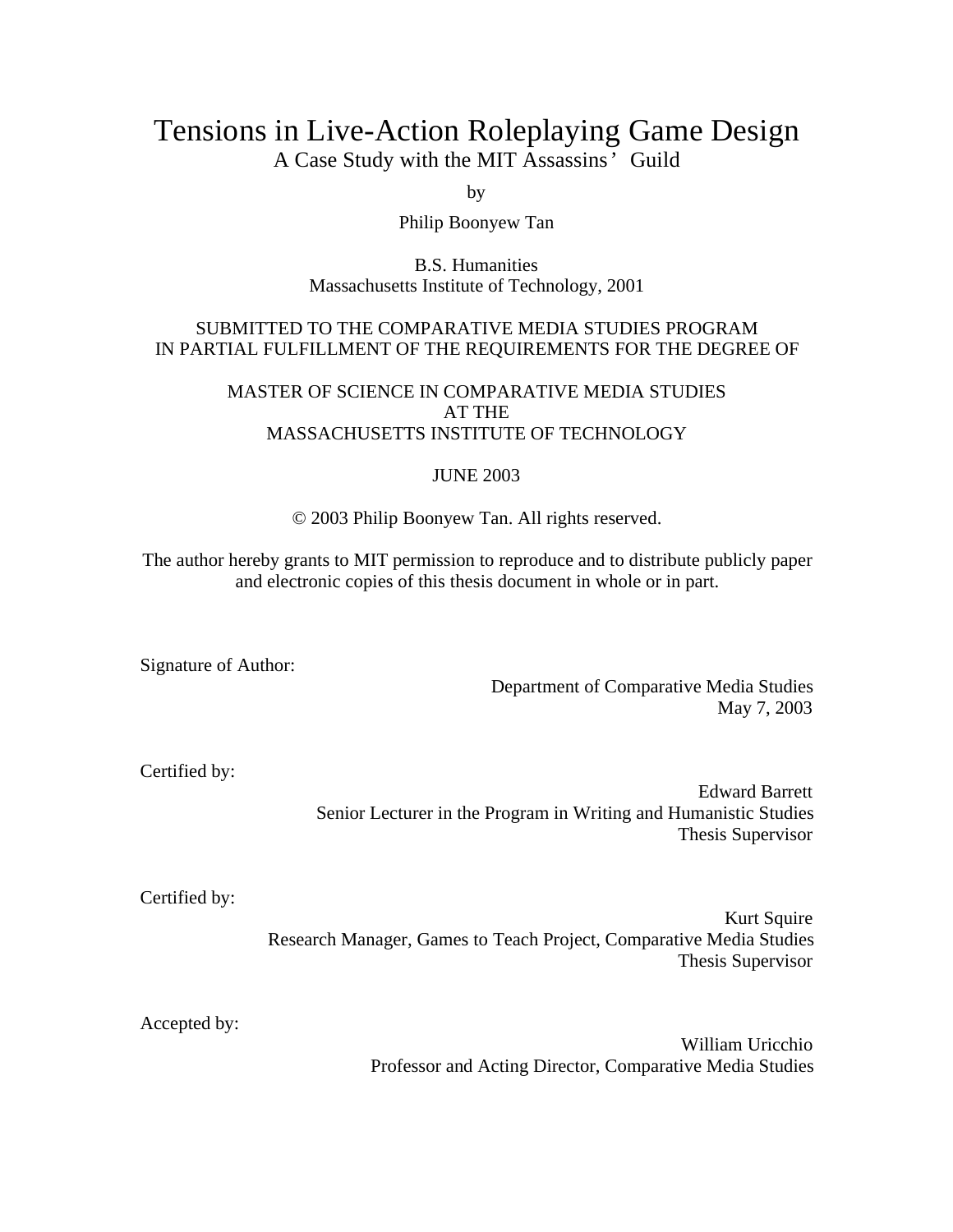# Tensions in Live-Action Roleplaying Game Design A Case Study with the MIT Assassins' Guild

by

Philip Boonyew Tan

Submitted to the Comparative Media Studies Program on May 7, 2003 in Partial Fulfillment of the Requirements for the Degree of Master of Science in Comparative Media Studies

### Abstract

A textual analysis of games of the MIT Assassins' Guild with an ethnographic and historical slant provides an analysis of five kinds of tensions in the process of the design and the implementation of mechanics in MIT Assassins' Guild Live-Action Roleplaying games. These tensions are a product of a combination of the history of roleplaying games and other Live-Action simulative activities, the specific logistical and historical circumstances of the MIT Assassins' Guild and the expectations of the members of the MIT Assassins' Guild. Game designers and players frequently cite case studies and have developed a useful vocabulary that are worth learning to facilitate further discussion of game design.

Guild game mechanics are designed for feasibility of implementation and execution by the game designers and the players, to provide and hide information from players in a timely manner, to dissociate player decisions from character actions, to enhance the verisimilitude and the atmosphere of the game for the players, and to generate, balance and resolve interesting competition among players. Experienced game designers keep all these tensions in mind while designing mechanics that can satisfy all the criteria and highlight desirable traits that arise from the interplay of the tensions.

Thesis Supervisor: Edward Barrett Title: Senior Lecturer in the Program in Writing and Humanistic Studies

Thesis Supervisor: Kurt Squire Title: Research Manager, Games to Teach Project, Comparative Media Studies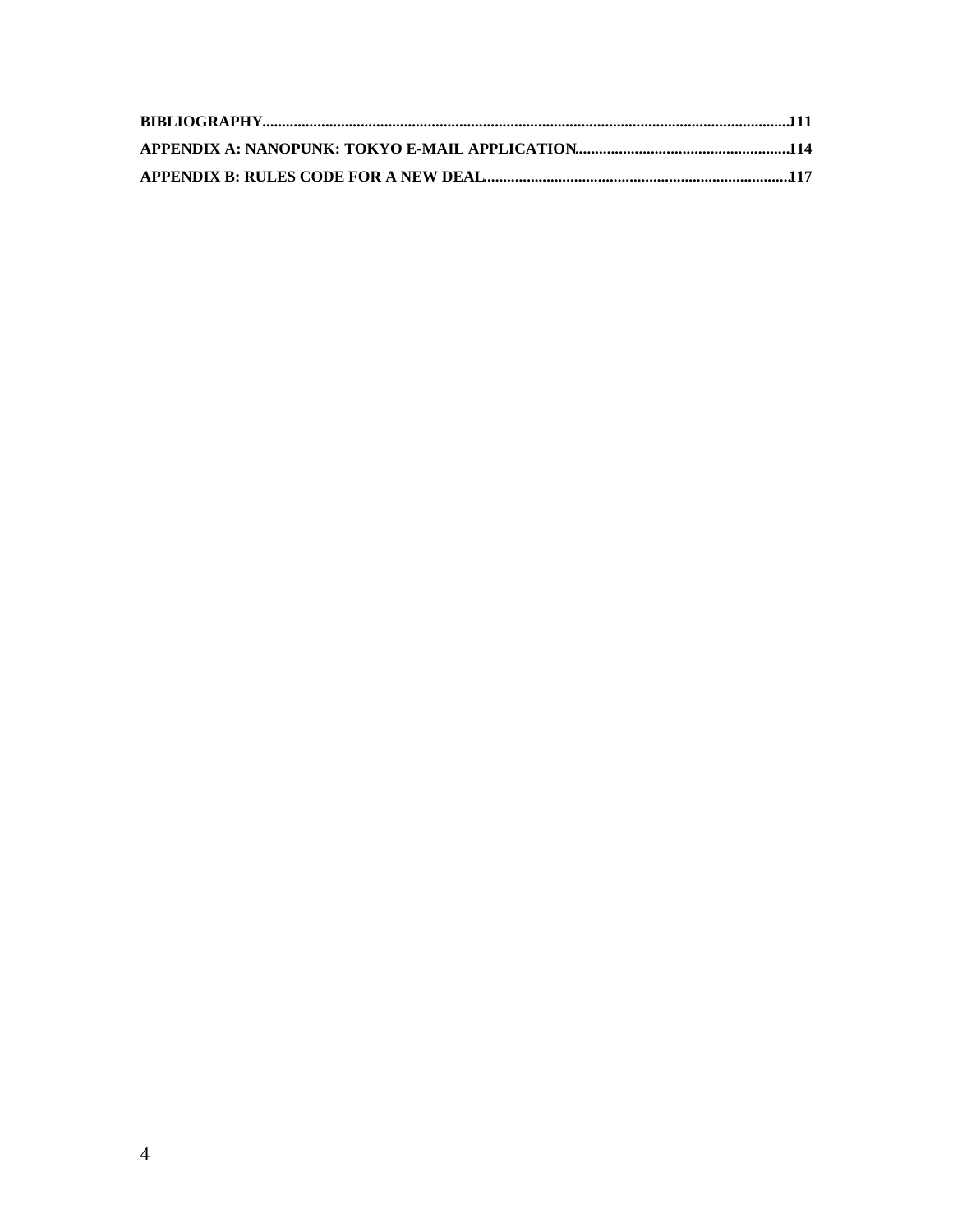# The Context of the Thesis

*" Can you give us any reason why we shouldn't just shoot you right now?"*

## Game Design as Theory

Before detailing the approach used in the compilation and the presentation of information in this thesis, it might be useful to note how this thesis might fit in the overall body of academic work that currently exists in the field of game studies.

Many writings about games focus on fitting various aspects of game play into some sort of psychological schema. These works provide criteria that can be used as tools for comparing one form, concept or iteration of a game against another. In this way, academics have distilled insights of the values and qualities of play that are valuable for enjoying the experience of the game<sup>1</sup> or developing the human brain<sup>2</sup> and the social character of the individual. Some studies also list the actual activities within game play as means of opening a window into the machinations of an individual's psyche<sup>3</sup> or a group's social structure.

<sup>&</sup>lt;sup>1</sup> " Play is a voluntary activity or occupation executed within certain fixed limits of time and place, according to rules freely accepted but absolutely binding, having its aim in itself and accompanied by a feeling of tension, joy, and the consciousness that it is 'different' from 'ordinary life.'" [Huizinga, J. (1949) Homo ludens: A Study of the Play Element in Culture. London: Routledge and Kegan Paul.]

<sup>&</sup>lt;sup>2</sup> " Games follow one another at relatively constant age stages, determined by the content of the ludic activities: the content corresponds to ancestral activities which have followed one another in the same order in the course of human evolution: the function of children's play is to liberate the species from these residues, at the same time hastening its development towards higher stages (hence the famous comparison between play and the tadpole's tail)." [Piaget, J. (1962) Play, Dreams, and Imitation in Childhood. New York: W. N. Norton.]

<sup>&</sup>lt;sup>3</sup> Turkle, S. (1995) Life on the Screen. New York: Simon and Schuster.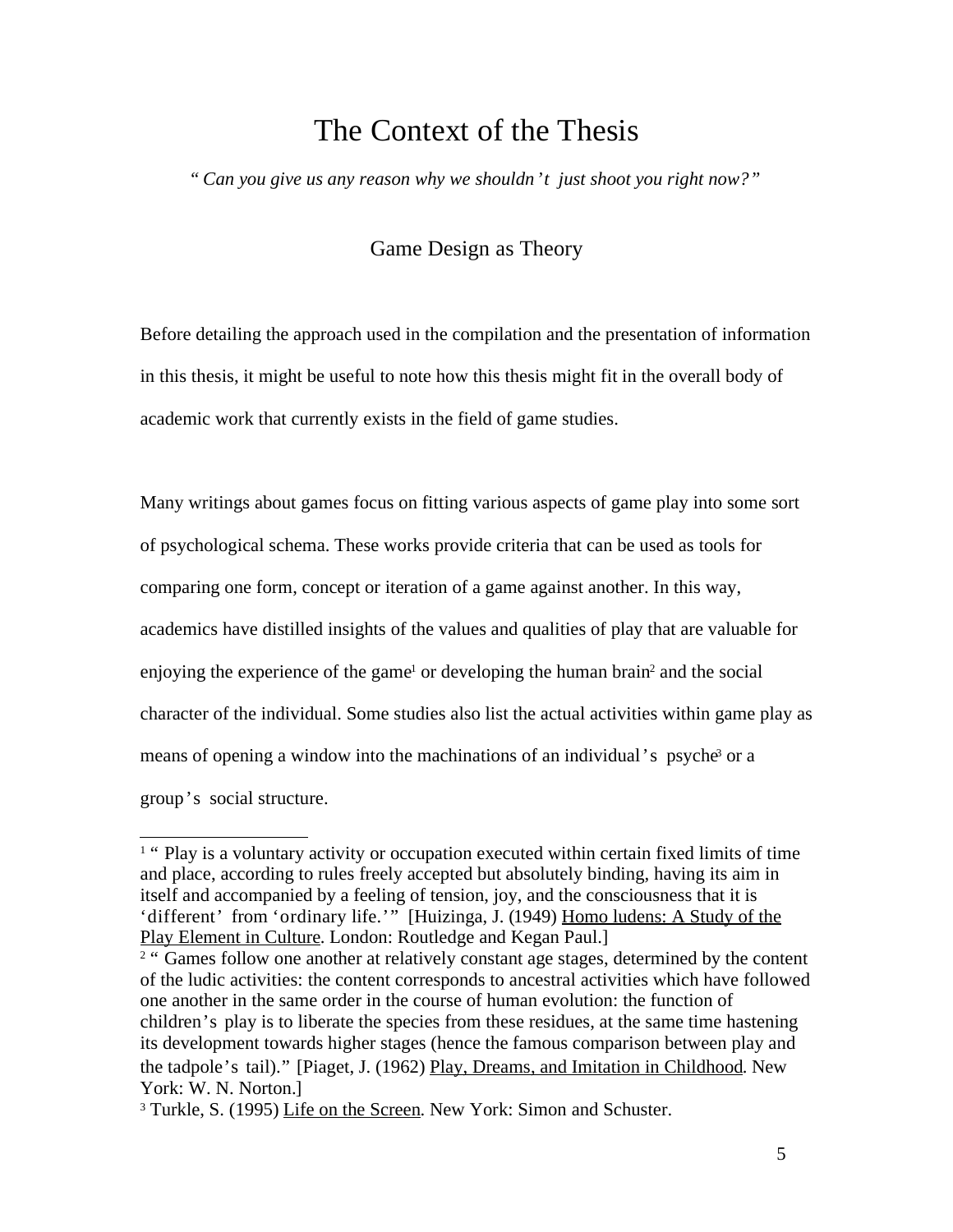Comparative criteria are also a means of highlighting the unique qualities of different genres of games. Man, Play and Games by Roger Caillois approaches this objective by separating games into categories of Alea<sup>4</sup>, Agon<sup>5</sup>, Mimicry<sup>6</sup> and Ilynx<sup>7</sup>. Instead of assuming that all "play" shares certain inherent and general qualities, genre taxonomy stresses that the umbrella terms of "play" and "game" may describe some very different kinds of activity. This sort of structuralist approach also stresses that understanding the differences can be important for understanding the unique qualities of various types of games that may have very little to do with each other.

Both of the approaches above highlight play as an experience from the point of view of

the gamer or as a general activity fundamental to human experience. When it comes to

the design and creation of games, however, the writings tend to focus on either age-old

games with long-established rule sets or social games with eminently pliable rules. Some

ethnographers address game design by looking at instances of modification and

adherence to rules, finding indicators of underlying social processes within a community.

Katie Salen 8 mentions how different children can have their own unique understanding of

<sup>&</sup>lt;sup>4 "</sup> All games that are based on a decision independent of the player ..in which wining is the result of fate rather than triumphing over an adversary." [Caillois, R. (1961) Man, Play and Games. New York: Free Press.]

<sup>&</sup>lt;sup>5</sup> " Competitive, that is to say, like a combat in which equality of chances is artificially created, in order that the adversaries should confront each other under ideal conditions, susceptible of giving precise and incontestable value to the winner's triumph." [Caillois, 1961]

<sup>&</sup>lt;sup>6</sup> " The subject makes believe or makes others believe that he is someone other than himself. He forgets, disguises, or temporarily sheds his personality in order to feign another." [Caillois, 1961]

<sup>&</sup>lt;sup>7</sup> " Those which are based on the pursuit of vertigo and which consist of an attempt to momentarily destroy the stability of perception and inflict a kind of voluptuous panic upon an otherwise lucid mind." [Caillois, 1961]

<sup>8</sup> Salen K. and Zimmerman E. (2003) "Breaking the Rules of a Game" Game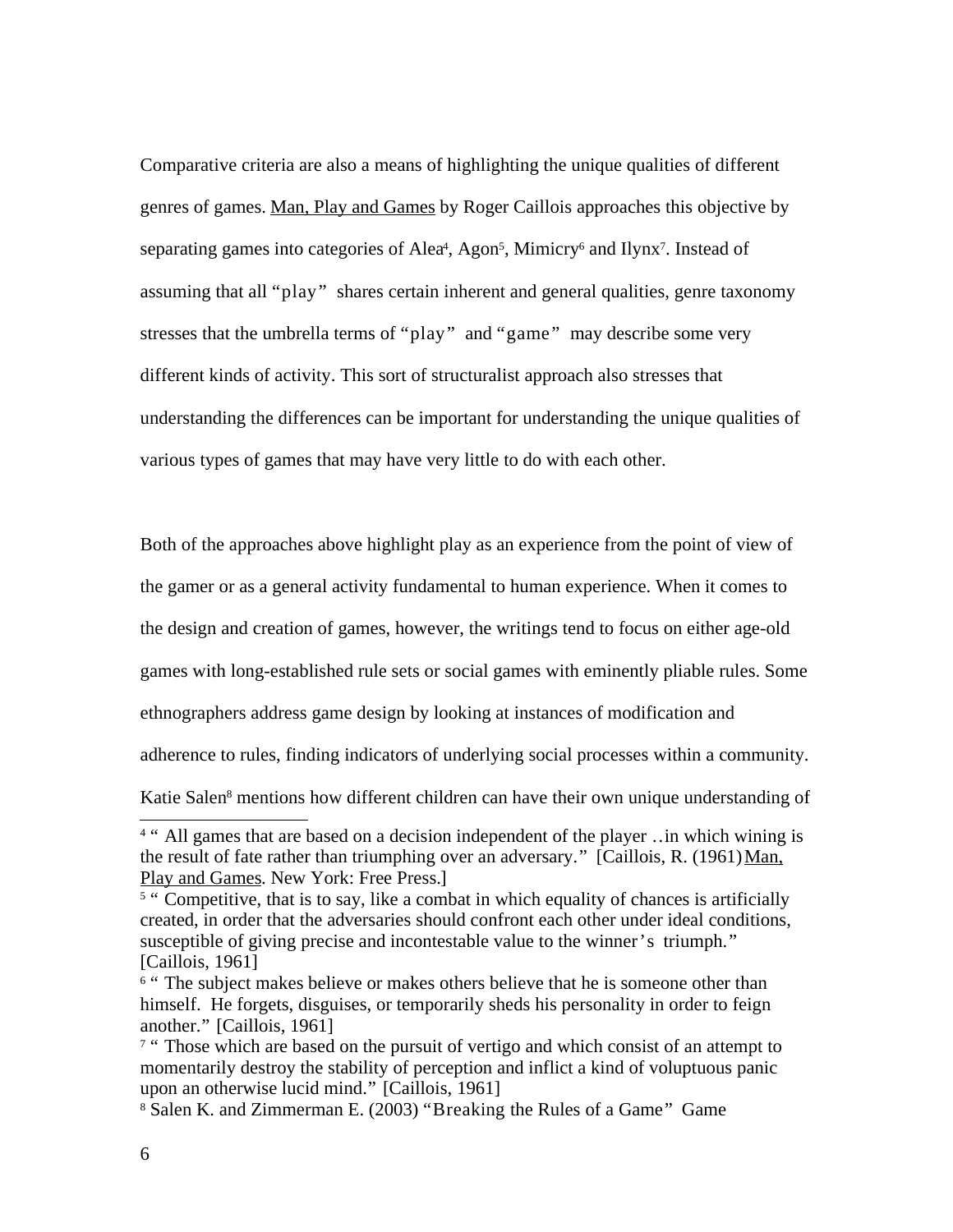what it means to "play nice," illustrating how play can be influenced by Bernard Suits' "lusory attitude<sup>9</sup>" instead of a rule set. Clifford Geertz's seminal article on the game of Balinese cockfighting<sup>10</sup> is a significant essay in cultural anthropology in which the authority of individuals and cliques has a fundamental role in the process of play.

Formal academic forays into game design tend to fit the general categories of systems analysis or mathematical game theory 11 . There is a wealth of research in abstract algorithms, paradigms and rules of thumb that may be equally relevant in the production of commercial games and the simulation of complex systems. Such work has proved to be a helpful base for building discussions regarding the play of commercial games; recent studies on emergent game play in commercial games borrow some of their vocabulary<sup>12</sup> from writings on systems and probability theory.

My thesis certainly borrows from all these academic threads of game and play, with a particular emphasis on game design. I discuss both the rituals of game play and the evolution of game rules as a function of the social interactions of a specific group of people. I also look into various methods used to provide role-players with a variety of

Developers Conference, San Jose, CA.

<sup>9</sup> Suits, B. (1978) The Grasshopper: Games, Life and Utopia. Toronto, Canada: University of Toronto Press.]

<sup>&</sup>lt;sup>10</sup> Geertz, C. (1972) "D eep play: Notes on the Balinese cockfight", The Interpretation of Cultures. New York: Basic Books.

<sup>&</sup>lt;sup>11</sup> Von Neumann, J. and Morgenstern, O. (1944) Theory of Games and Economic Behavior. Princeton: Princeton University Press.

<sup>&</sup>lt;sup>12</sup> " A game is most simply described as framework for structured play. In most cases, this structure will include some type of goal, obstacles to that goal, resources to help you achieve the goal, as well as consequences, in the form of penalties and rewards (which can often translate into obstacles and resources.) At its simplest level, these elements create a generic deconstructed narrative structure of sorts." [Pearce, C. (2002) First Person: New Media as Story, Performance, and Game. Cambridge, Mass: MIT Press.]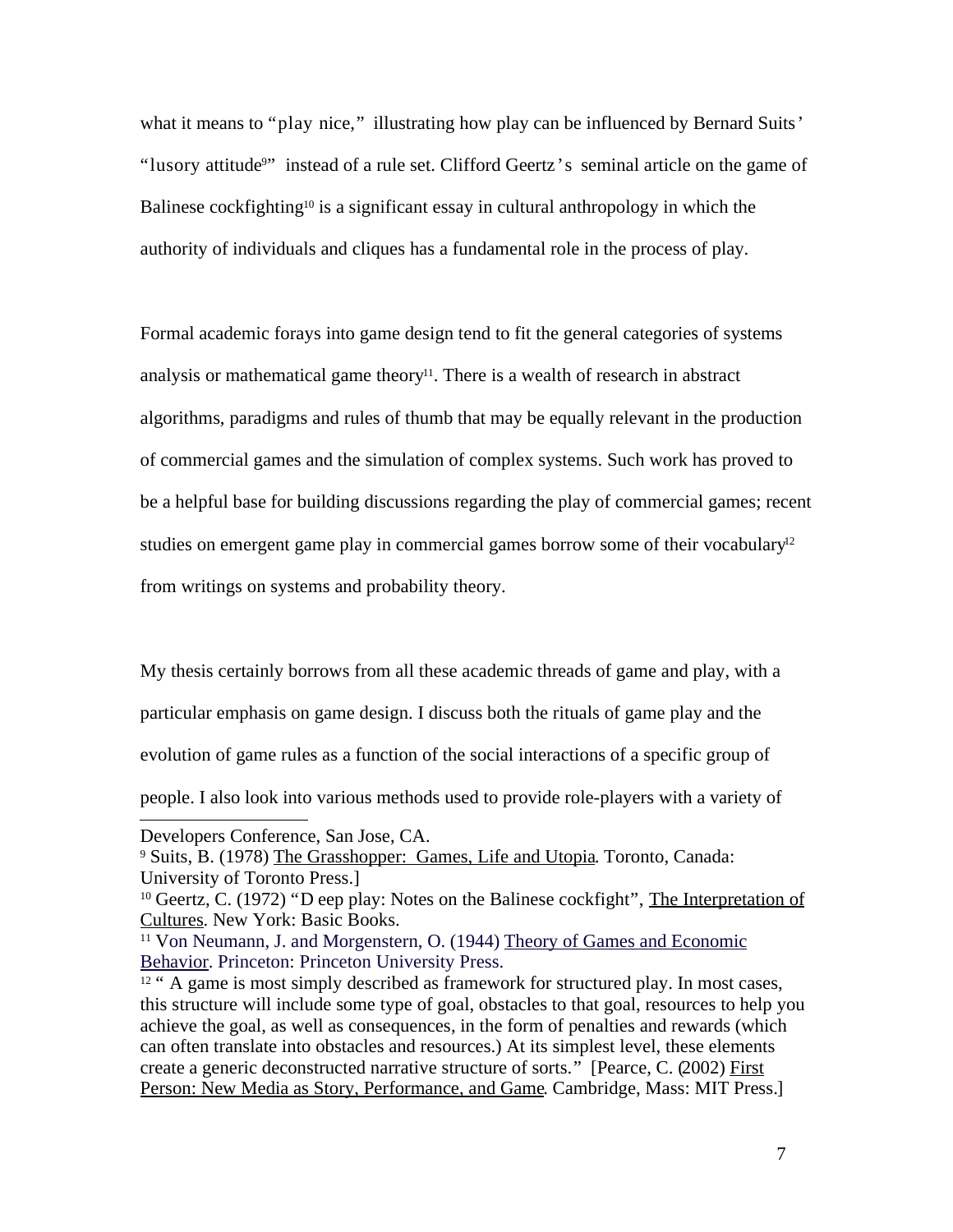entertaining experiences and interesting choices, and one look at my index should be evidence that I have not avoided the taxonomy bug.

However, in my examination of the writings by all of the theorists listed above, as well as their peers in the footnotes, there is little information for outside observers who wish to gain insight into the way that experienced game designers understand their own craft. Academics use terminology that is well suited for an academic audience, and indeed, some game designers may see their rule sets and game mechanics as a means of influencing social interaction or for generating a specific set of ludic interactions. However, such designers are relatively rare; those who consciously employ such considerations while in the process of designing their games are even rarer.

Game designers may use checklists to see if their games fit within taxonomies of game play but these lists are often markedly different from those written by academic theorists. They may also employ mathematical formulae and concepts of systems dynamics in the service of producing a playable game. However, the game designer is more likely to use vocabulary that eschews "solution sets" and "symmetric dependence" for phrases such as "group plots" and "hit points."

Even though many games pose interesting systems optimization challenges, these qualities often arise outside of the consideration the designer, who is usually more concerned with balancing playability against world fidelity. Furthermore, most academic analyses of game designs only apply after the designer has completed his or her work, benefiting from a point of view that game designers do not possess in the thick of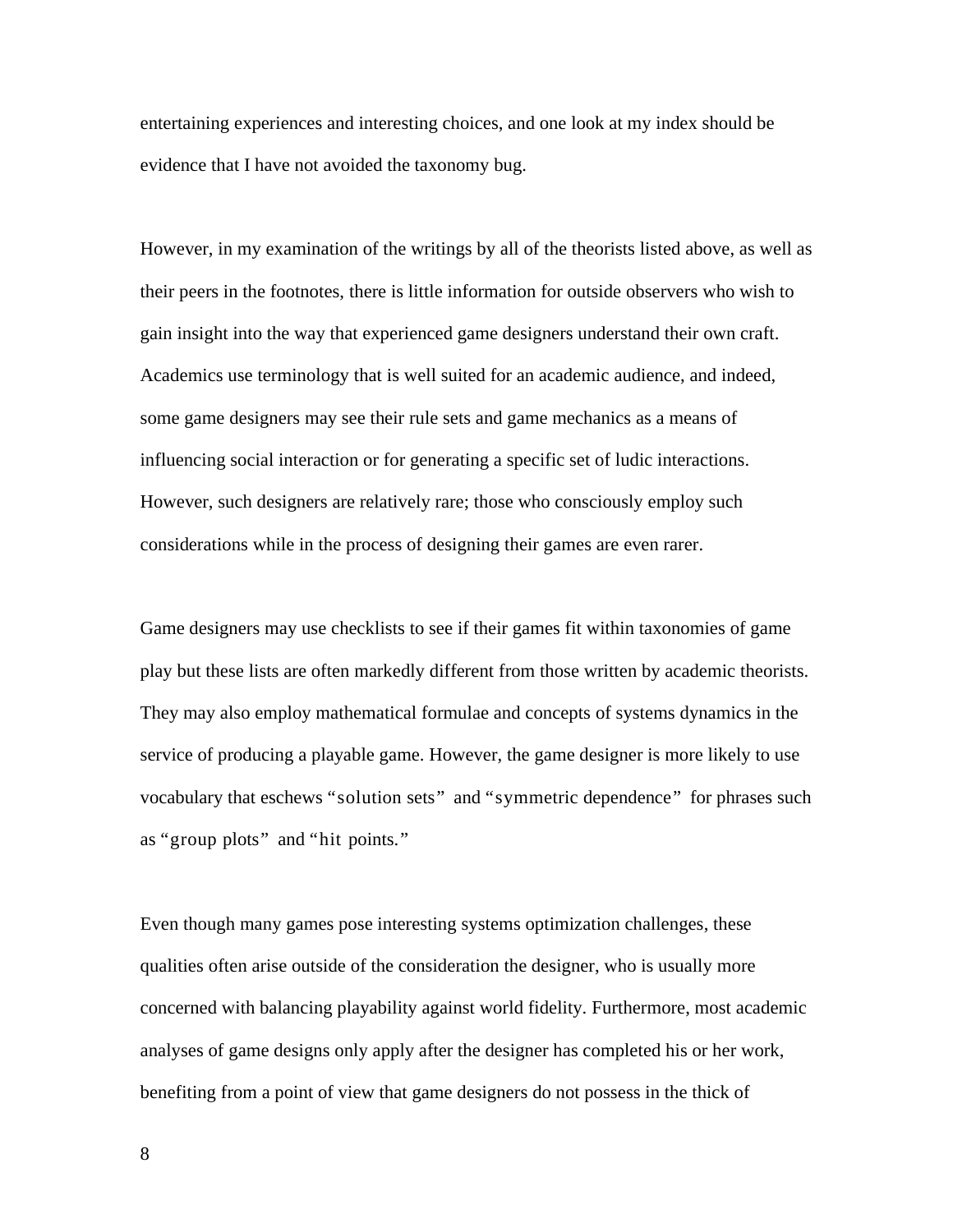creating their game.

In fact, there seems to be a particular lack of attention or respect for the vocabulary and the processes adopted by game designers for the very purpose of understanding, optimizing and expediting their craft. Yet some groups of game designers, especially those who are in close contact with other designers within their genre of gaming, have been able to develop elaborate and often comprehensive techniques that allow them to create effective and fulfilling gaming experiences for their players. They may borrow concepts from the academic arena of games and play but instead of trying to illustrate complexity or compare disparate traits, these techniques help predict potential game interactions and tune the experience of game players to respond to the expectations of game designers.

To supply a framework that facilitates the understanding of discussions and rules-ofthumb employed by game designers, it might help to see game designers as a "community of practice," a term that Wenger coins to describe a creative community engaged in an interplay of theory and practice where "neither is the concrete solidly selfevident, nor the abstract transcendentally general; rather, both gain their meanings within the perspectives of specific practices and can thus obtain a multiplicity of interpretations." <sup>13</sup> He examines "dualities" operating in such communities by defining dualities as "a single conceptual unit that is formed by two inseparable and mutually constitutive elements whose inherent tension and complementarity give the concept richness and dynamism." Dualities are not opposites; they are two dimensions that <sup>13</sup> Wenger, E. (1998) Communities of Practice: Learning, Meaning and Identity. Cambridge, UK: Cambridge University Press.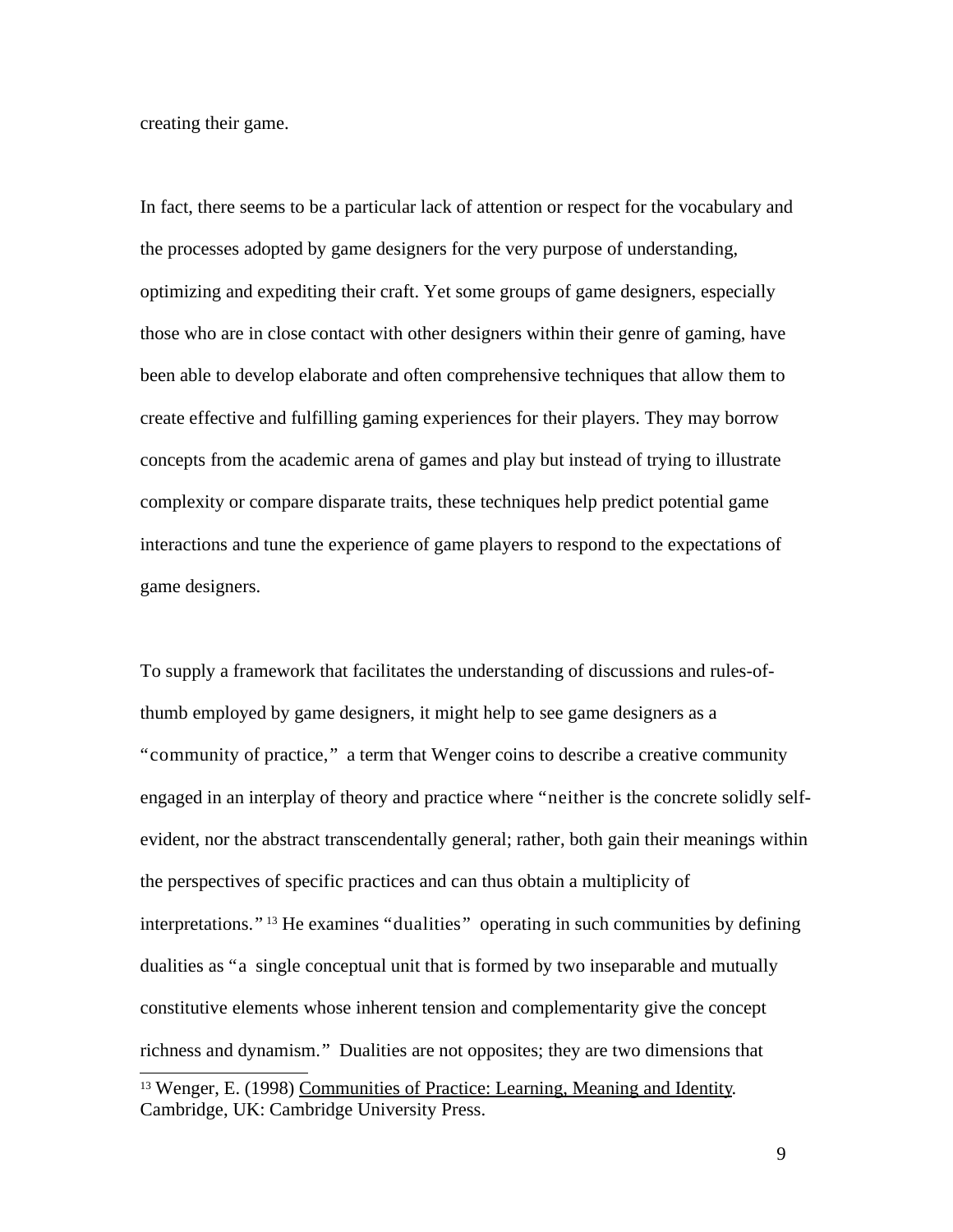interact but do not necessarily define a spectrum; they imply each other and do not substitute for each other; they transform their relation and do not translate into each other; they describe interplay and are not classificatory categories. His dualities are one application of "tensions" as elaborated by Engeström,<sup>14</sup> which operate in much the same way but do not necessarily require that all the factors influencing the creative work of a community be grouped into dualities of two. I am thus employing this concept of "tension" to describe the often-conflicting forces that apply to the decisions of game designers as a step towards the improved availability of information regarding the processes employed by game designers themselves.

This thesis addresses this issue by taking a close look at a very specific group of game designers and drawing out some commonalities among assorted tensions that apply to the design and implementation of their games, citing examples that the game designers themselves use as case studies for innovative and refined game mechanics. Gathered from close interactions with these game designers and their associated player-clientele over three years, the case studies in this thesis should provide some useful information for theorists who may be interested in observing game design at the level of actual application.

### The Subject and Scope

Obviously, different types of games have different tensions and require different considerations from designers. To keep the subject and size of this thesis manageable, I

<sup>&</sup>lt;sup>14</sup> Engeström, Y. (1987) Learning by Expanding. Helsinki: Orienta-Konsultit.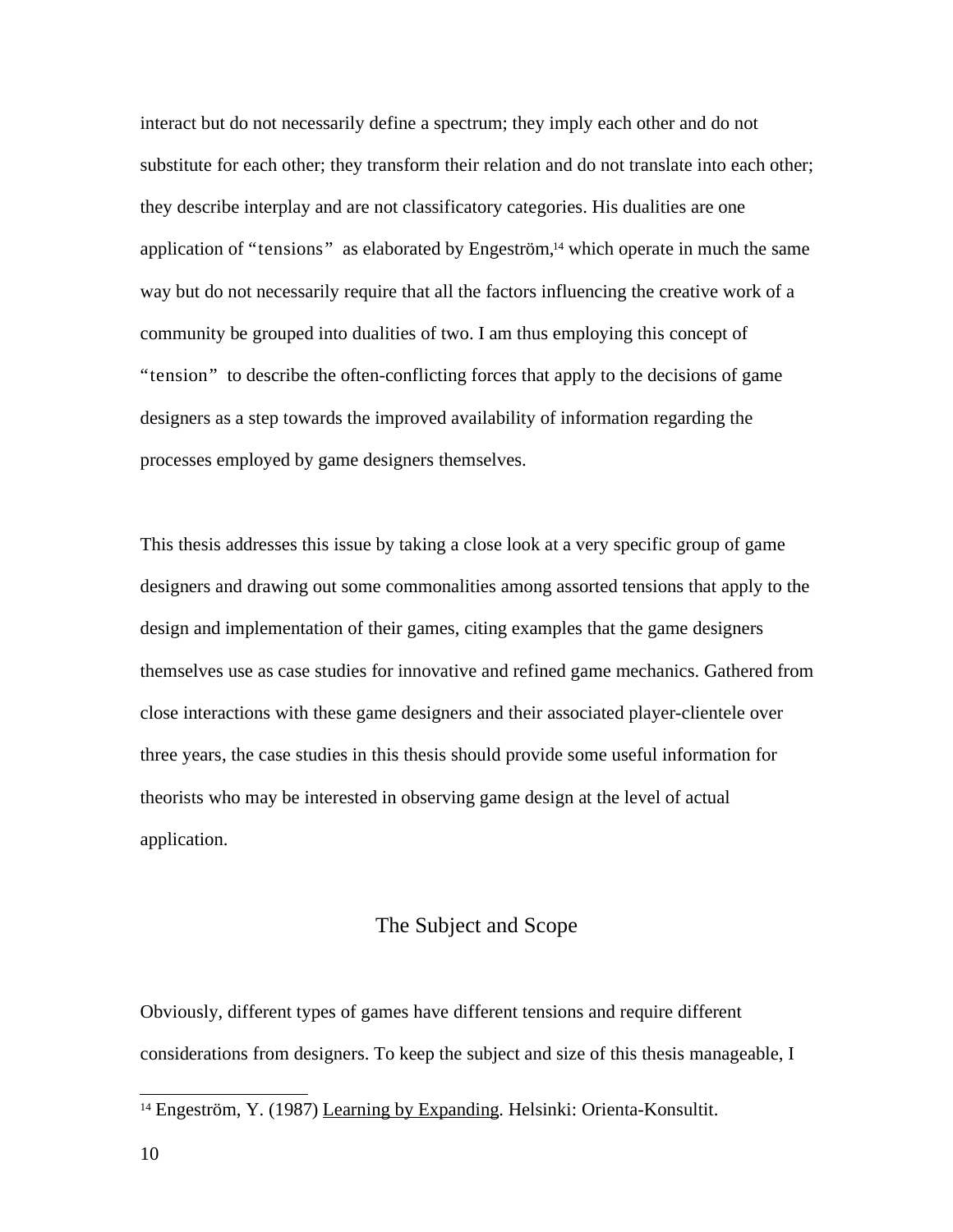restrict most of the case studies and comparisons to a style of Live-Action Roleplaying employed by the MIT Assassins' Guild, a 20 year old gaming community in the Massachusetts Institute of Technology that is active both in design and in frequent play. The reasons behind this choice go beyond my personal involvement and familiarity of the group, although having such accessibility to the group's materials and people has certainly proven to be an advantage. The MIT Assassins' Guild is highly prolific in the production of games; about a dozen new games are created and played every year, a remarkable number in the field of Live-Action Roleplaying. This group maintains an extensive digital archive of game rules and compendia, which is a valuable resource for source material research. It is also active in refining tools that aid game designers in the implementation of their games. These tools, as we shall see, reinforce existing motifs and tendencies in game design just as much as they intend to accelerate the creation of new games. There is also a significant overlap between the game designers and the game players in the group, which offers an intriguing insight on the question of reception. Most of the prolific designers are also frequent players and the majority of the players who have been involved with the Guild for more than two years have been involved in the design or management of at least one game.

Furthermore, members of the MIT Assassins' Guild actively discuss mechanics design, often conducting thought-experiments regarding possible variants and alternatives to game mechanics from previous games. Some games are designed specifically for the purposes of testing new ideas and nearly all Guild games put a twist on established game mechanics for the purposes of experimentation. This process of continual iteration and variation produces a wealth of alternative approaches to game design. The subtle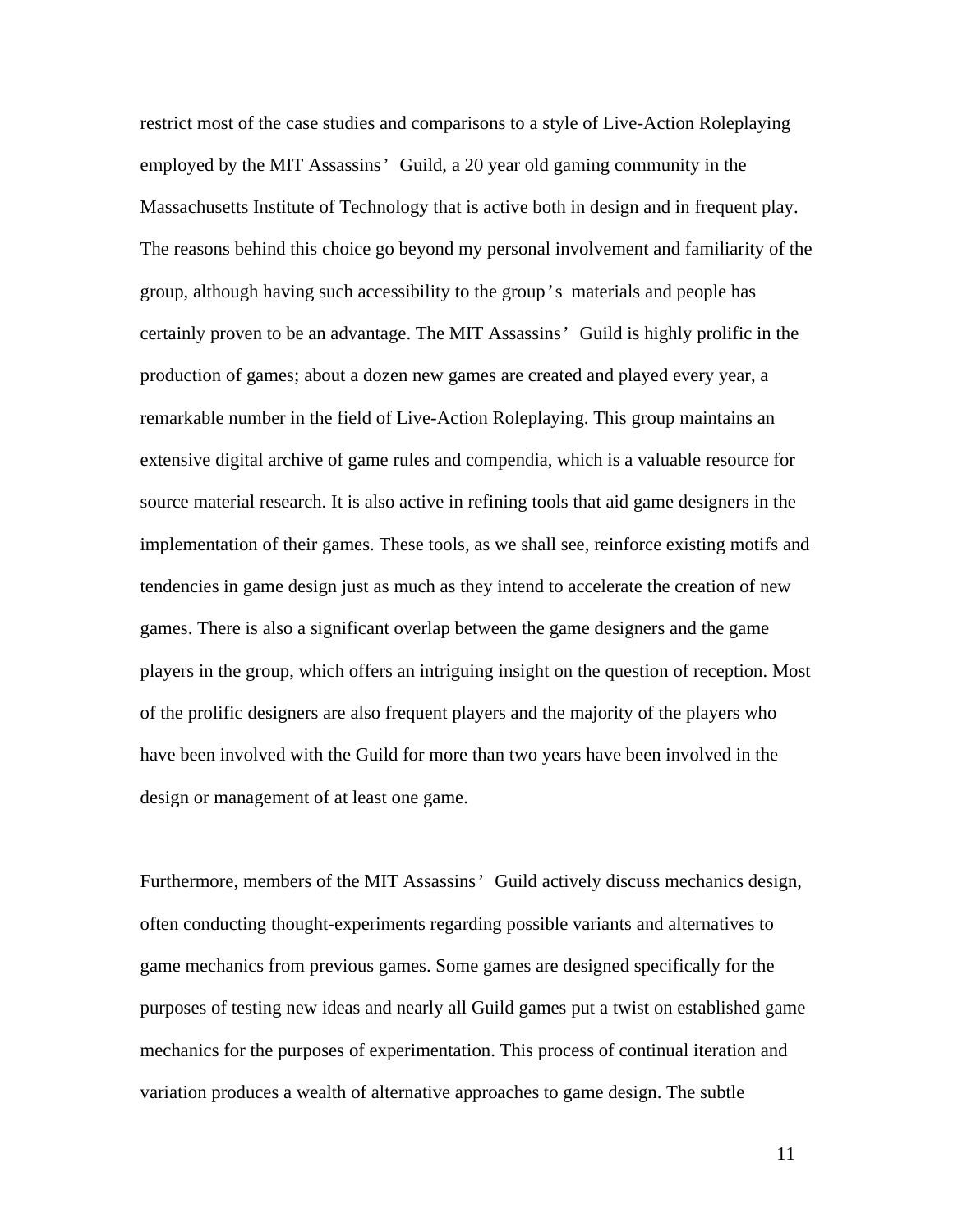differences in these approaches reveal the creative tensions that drive the effort of game design in the MIT Assassins' Guild, and this thesis takes close looks at the reasons why those tensions exist and at some of the more interesting results produced by the confluence of those tensions.

My approach includes textual analysis of MIT Assassins' Guild games with an ethnographic angle to examine their game design vocabulary and to develop a better understanding of their game design practices. By including textual analysis, analysis of modes and processes of production and analysis of consumption, supported with sustained observations of the players and interviews with the game designers, this would make the vocabulary and frameworks used by game designers available for the growing number of media designers, media theorists, educators and other academics who may be interested in the properties of games but lack the tools to engage in a discussion of game mechanics.

The transparency of the products and the design process of the MIT Assassins' Guild facilitate this approach by being readily available for analysis. Like digital games, MIT Assassins' Guild games are driven by rules that can rigidly constrain player decisions and guide game progression in an anticipatable manner. This connection has not gone unnoticed by other notables in the discussion of games. Janet Murray has cited the MIT Assassins' Guild in her 1997 book Hamlet on the Holodeck<sup>15</sup> for its innovations and its particular qualities as a roleplaying group in MIT. Other leading figures in contemporary digital game thinking, such as Mark "Mahk" LeBlanc<sup>16</sup>, have credited the MIT

<sup>15</sup> Murray, J. (1997) Hamlet on the Holodeck. New York: Free Press.

<sup>16</sup> LeBlanc, M. (2003) "Game Design and Tuning Workshop", Game Developers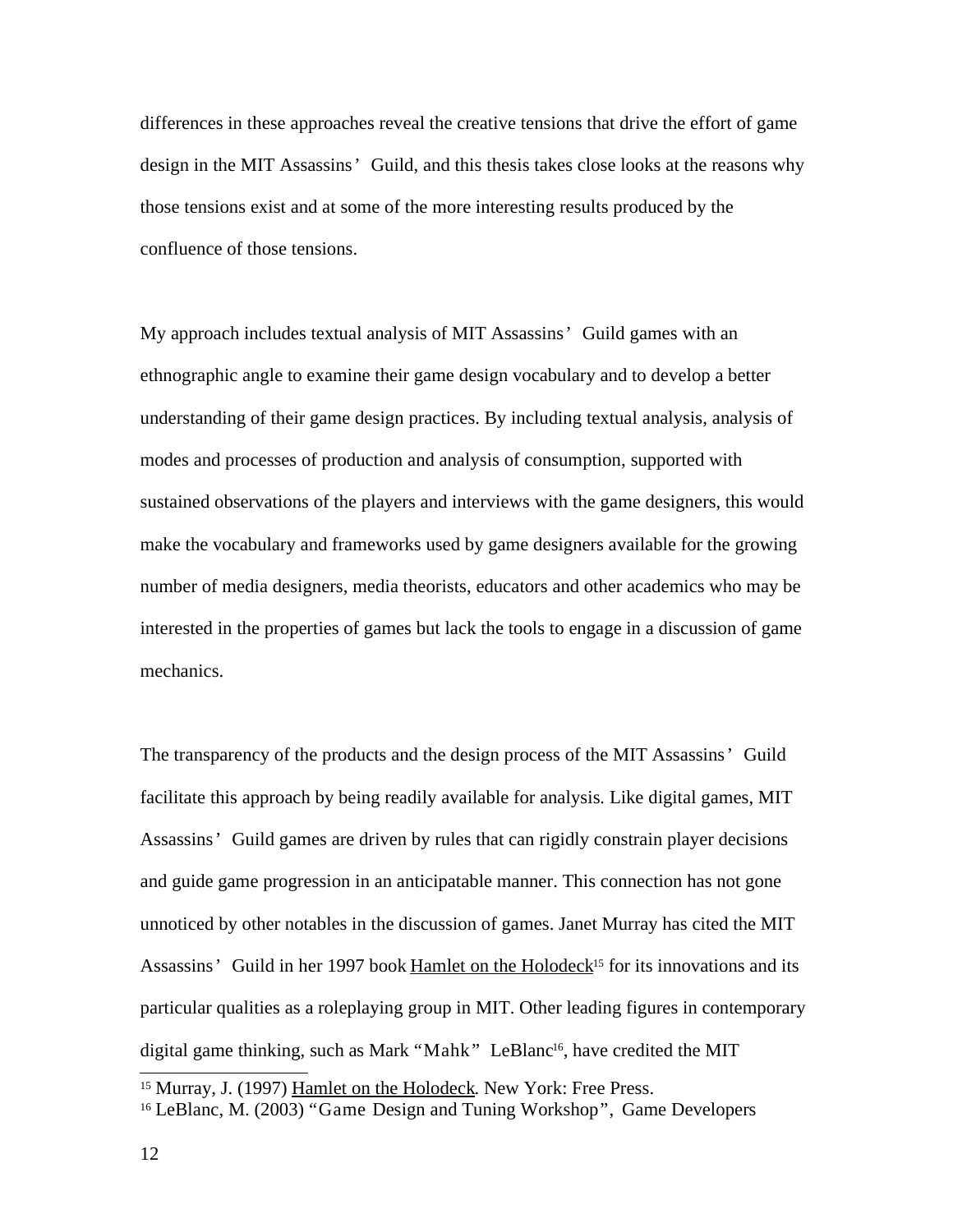Assassins' Guild as being a formative influence on their work.

Infrequent examples from other theorists, game-playing groups or game types are included to give a glimpse of some alternatives to the solutions arrived at by the MIT Assassins' Guild when it may not be immediately obvious that alternatives exist. These examples are not meant to demonstrate the full scope of possible solutions for a given issue in game design. Comparisons with material and practices outside of the Guild are intended to highlight the reasons behind the specific implementation of mechanics in MIT Assassins' Guild games, using the Guild's own terminology whenever possible.

It is possible to tease out broad tendencies in directions of game mechanic evolution over several years of documented games by the MIT Assassins' Guild. However, in a creative landscape of continual iteration, few of the alternative approaches mentioned above could be reasonably understood to be definitive. The primary exception to this rule comes in the form of games that are frequently cited by the game designers as being significant in the evolution of game design. The names of games such as *Antartica 17* , *Murder on the Starlight Express<sup>18</sup>* and *Reality Check III<sup>19</sup> frequently arise in discussion with game* designers of the MIT Assassins' Guild because of their role in the introduction or the refining of game mechanics and concepts. Just as important (and much more memorable) are the games remembered to have catastrophic interactions of mechanics such as

Conference, San Jose, CA.

<sup>17</sup> Rousculp M, Hererra D, Moore M. (Summer 1994) *Antartica*. Cambridge, MA. Credited with starting the SIK genre of games.

<sup>18</sup> Catelli J, Hope C, Oh D, Zane F. (1991-1994) *Murder of the Starlight Express*. Cambridge, MA. The first one-night Guild game.

<sup>19</sup> Clary K, Litwack P, Martin N. (Fall 2001) *Reality Check III: Dinner at the Schloss Himmelbrand.* Popularized the "Modified Darkwater" combat system with stealth attacks.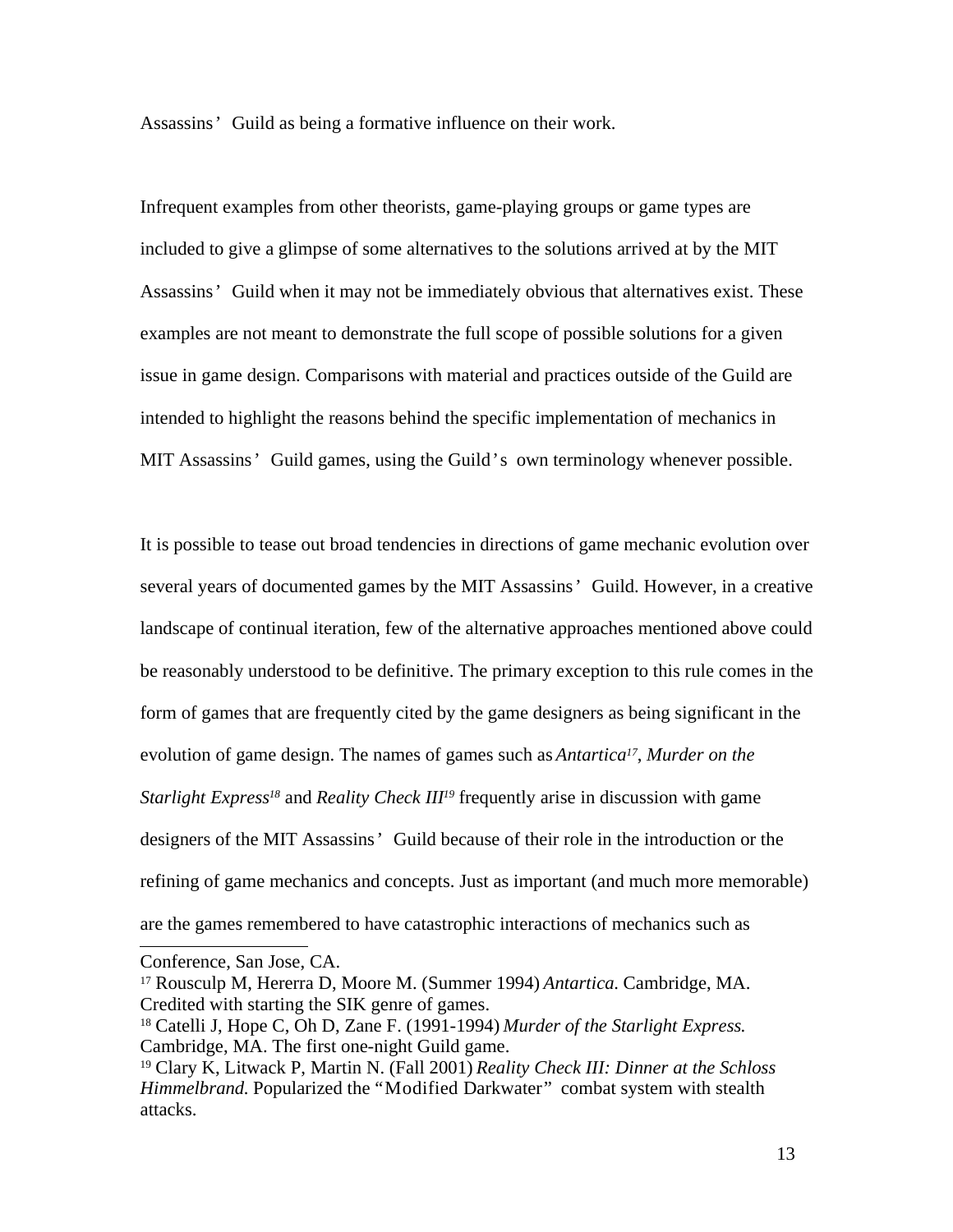Maelstrom<sup>20</sup>, From Dusk to Dawn<sup>21</sup>, Nanopunk: Tranquility Base<sup>22</sup> and Spin Cycle<sup>23</sup>.

References to past games in this thesis generally highlight games that the designers cite with regularity, which are important for understanding how the designers themselves see aspects of these games as being significant in their current context of game design. Note that there are also references to games that I have authored for the purposes of testing ideas that emerged from the preparation of this thesis. This is mostly due to personal familiarity with the material and the details of implementation; these references do not imply that my games have had nearly as much impact in game design practices as those mentioned above. As for their actual impact, only time will tell; I am in no position to make this assessment at this time of writing.

Although the plurality of the games designed and played by the MIT Assassins' Guild fit a genre of gaming known to the larger Live-Action Roleplaying Community as "Assassin," the fact remains that a large number of games played by the Guild do not fit easily within that genre. The descriptor "Guild game" is a blanket term to describe all games that are both run and played within the MIT Assassins' Guild. It is a fairly inclusive term that is laden with some assumptions about the logistical circumstances of the game, the attitude towards play and the demographic of the players. Not only is this a more useful catchall term than "Assassin game," it is also a phrase used by members of the Guild themselves. As we will later examine, the phrase "Guild game" places

<sup>20</sup> Beal J, Chung J, Clary K, Lamming D, Pittman P. (Fall 1998) *Maelstrom*. Cambridge, MA.

<sup>21</sup> Cho D, Maessen J, Provenzano C. (Spring 1997) *From Dusk to Dawn*. Cambridge, MA.

<sup>22</sup> Beal J, Emery G, DeLucas L. (Spring 1999) *Nanopunk: Tranquility Base*. Cambridge, MA.

<sup>23</sup> Gamache P, Genstein S, McAfee M. (Spring 1998) *Spin Cycle*. Cambridge, MA.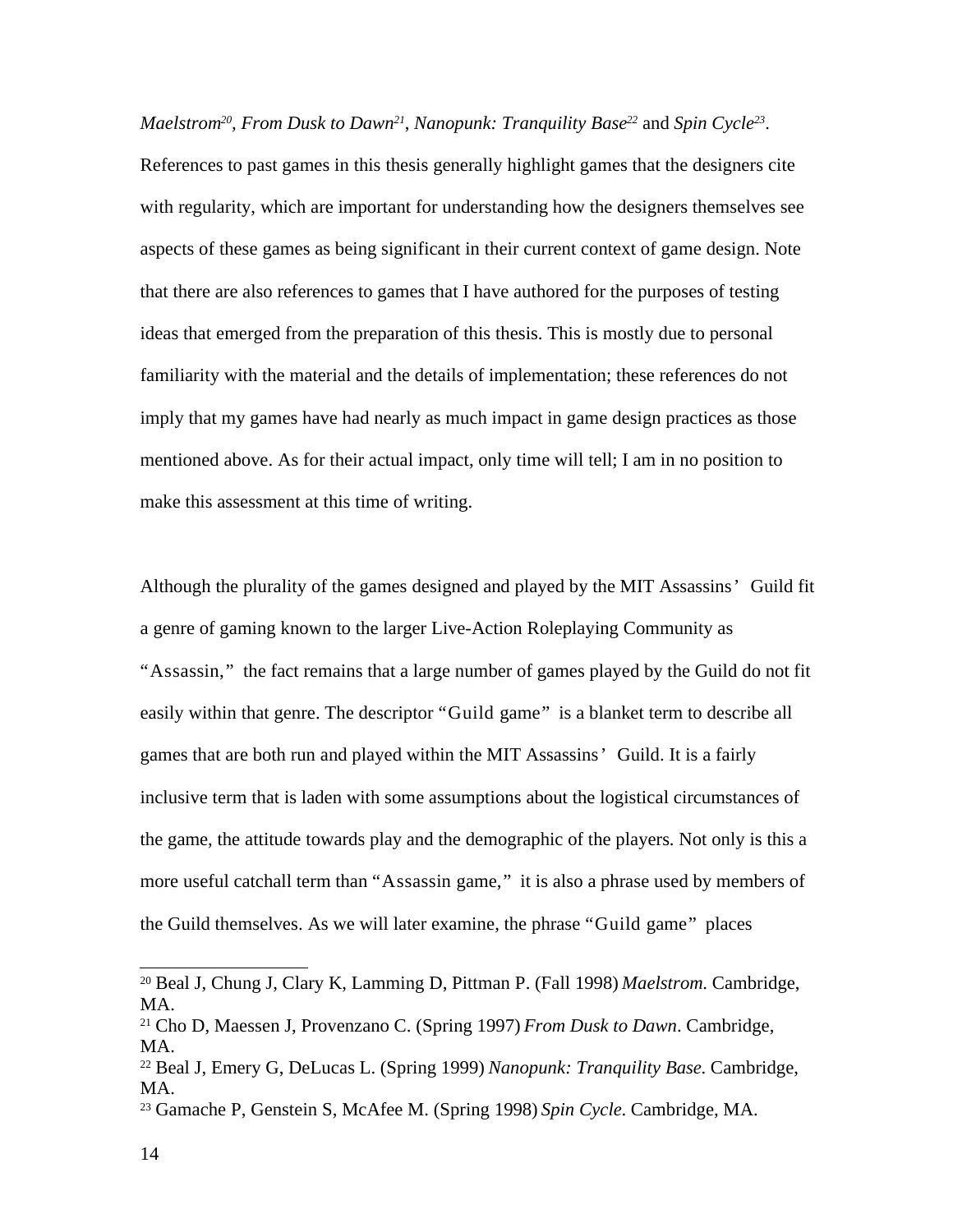surprisingly few restrictions on the setting of the game or the requirements for specific mechanics, although peer pressure among Guild game designers and players produces unwritten expectations that must be acknowledged by the designers.

This is neither a how-to guide for writing a good Guild game nor a glimpse into "the ultimate Guild game." The rhetoric used within the community of the MIT Assassins' Guild has a tendency to imply that enduring generalizations and rules-of-thumb are all directions in the trajectory of an "übergame" that would be all things for all players. Even experienced Guild game designers who openly contradict this assumption have a tendency to lapse into vocabulary that implies finality. For instance, the clause "a good Guild game must…" commonly rears its head in conversations with Guild game designers, suggesting that the accumulation of enough "musts" would yield "a good Guild game," oddly pulling a discussion of Guild game mechanics into the direction of genre theory. In personal discussions, however, most Guild game designers readily accept that different designers will produce very different games, simply as a result of different individuals having different strengths in game design. Furthermore, a vocal proportion of Guild players openly defend their desire to play many different types of games, an opinion that reflects an understanding that among of the selection of Guild games available to players, many of them can be markedly different while being just as enjoyable. Both the inconsistency in game designers and the palate of game players indicate that a guide for writing a uniformly "good" Guild game would be a waste of time.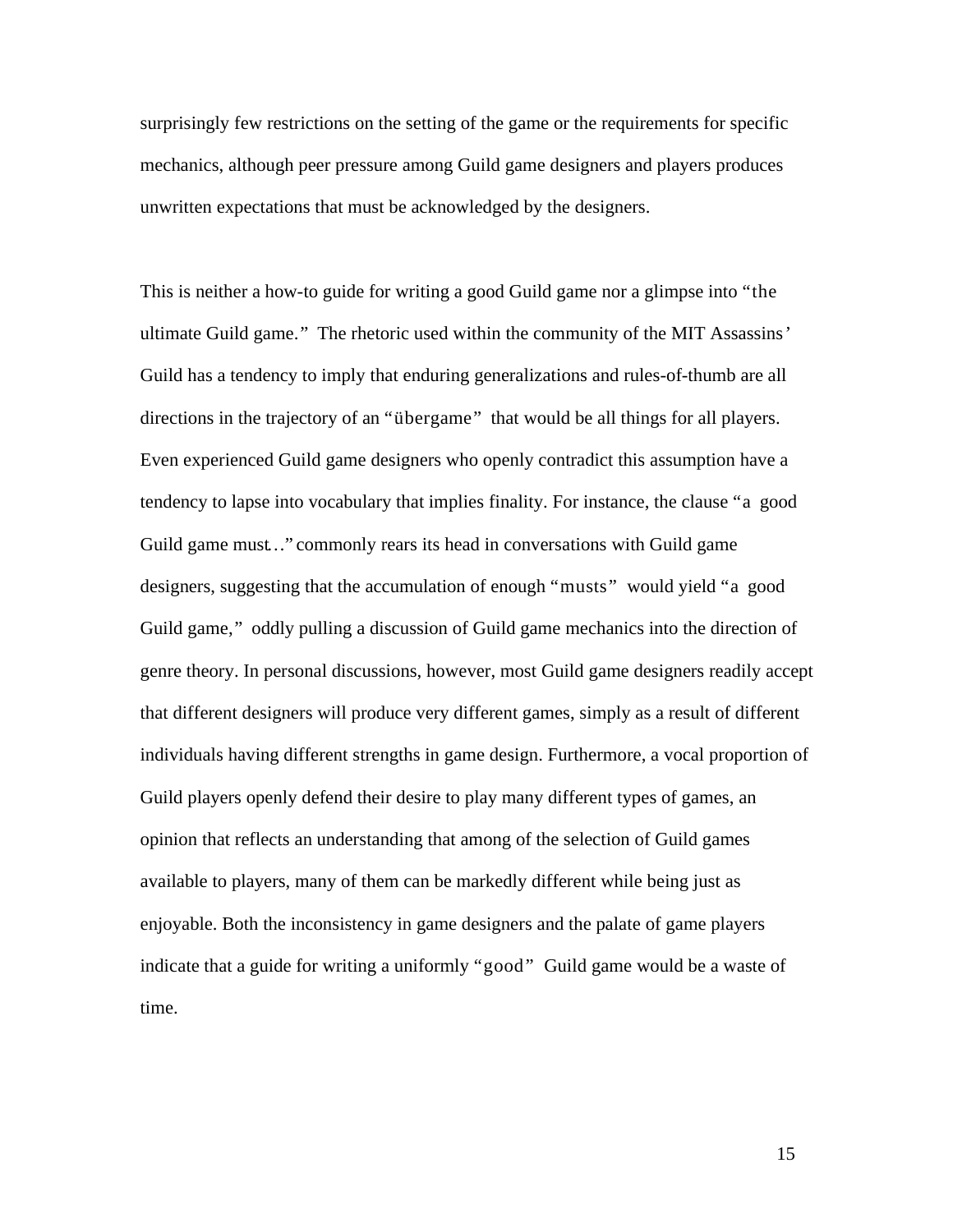### My Point of View

I have an enjoyed an extended association with the MIT Assassins' Guild, playing and authoring games for the purpose of this thesis, making a number of friends along the way. I have been an active member of the MIT Assassins' Guild for three years as of the writing of this thesis. Over this time, I have participated in twenty Guild games as a player and implemented five Guild games as a game designer. I was elected to take charge of the treasury of the MIT Assassins' Guild for two full years and headed the Ides of March game-writing workshop in 2002. I have also designed and implemented a game for the Live Action Roleplayers Association's annual roleplaying convention in 2003, *Intercon C*.

These are extremely poor qualifications for an impartial observer of the Guild but they do give you an idea of the experience that I have gathered as a participant observer. The material in this thesis is an analysis of opinions collected while working closely with many members of the MIT Assassins' Guild, having engaged in long, often late-night discussions with players and designers and having observed the interactions among the members of the Guild and other affiliated parties over the past couple of years. Like all opinions, there are biases inherent in this text; I have tried to make these biases explicit whenever possible to put them in a proper perspective. It is my hope that the reader will be able to recognize these biases as reflecting the state of the craft of the MIT Assassins' Guild at the time of writing and benefit from my extended engagement with the continuing endeavor of Guild game design.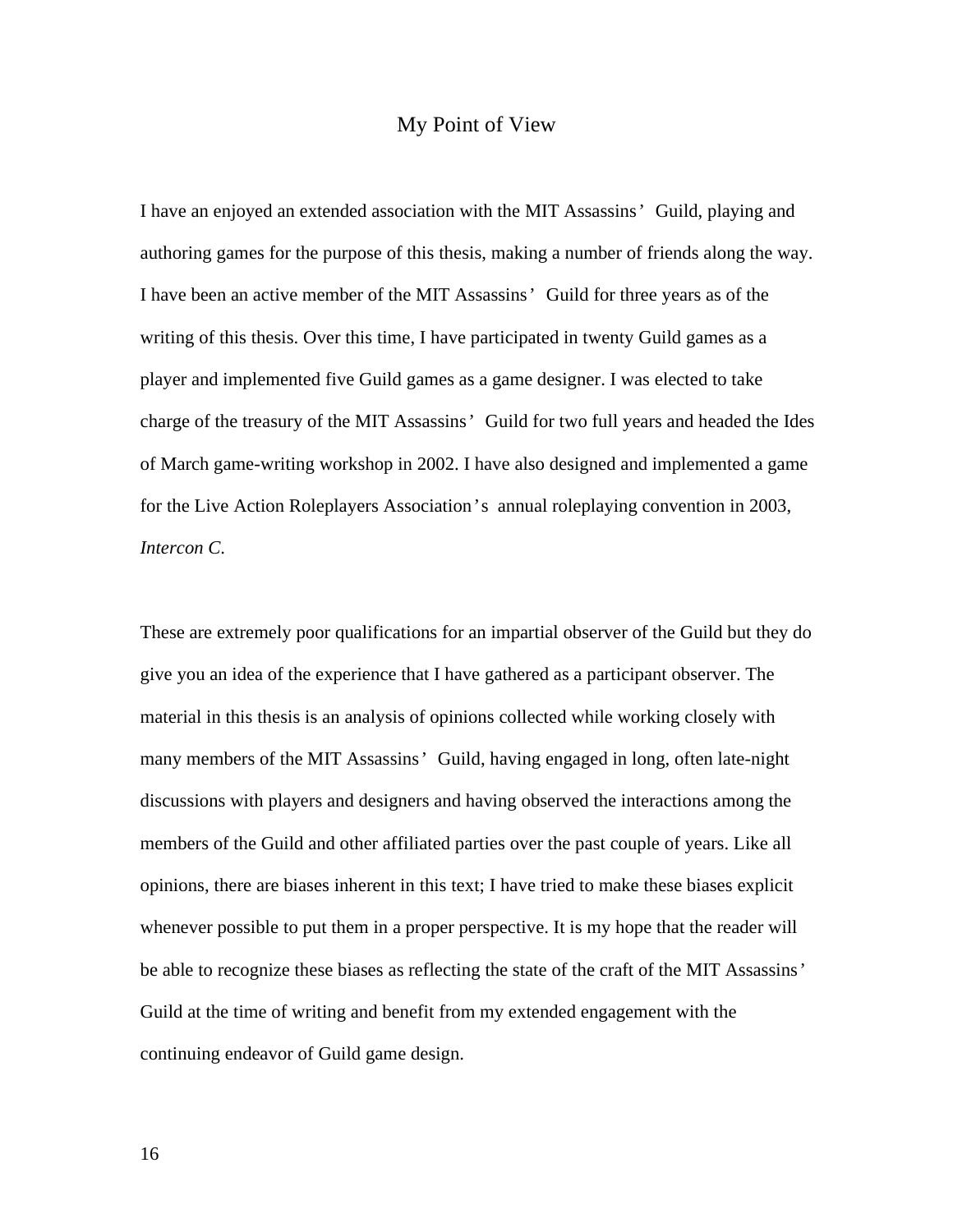If not, to quote the motto of the MIT Assassins' Guild: "To Err is Human, To Forgive Is Not Our Policy." I'll be waiting down the hall with a disc gun.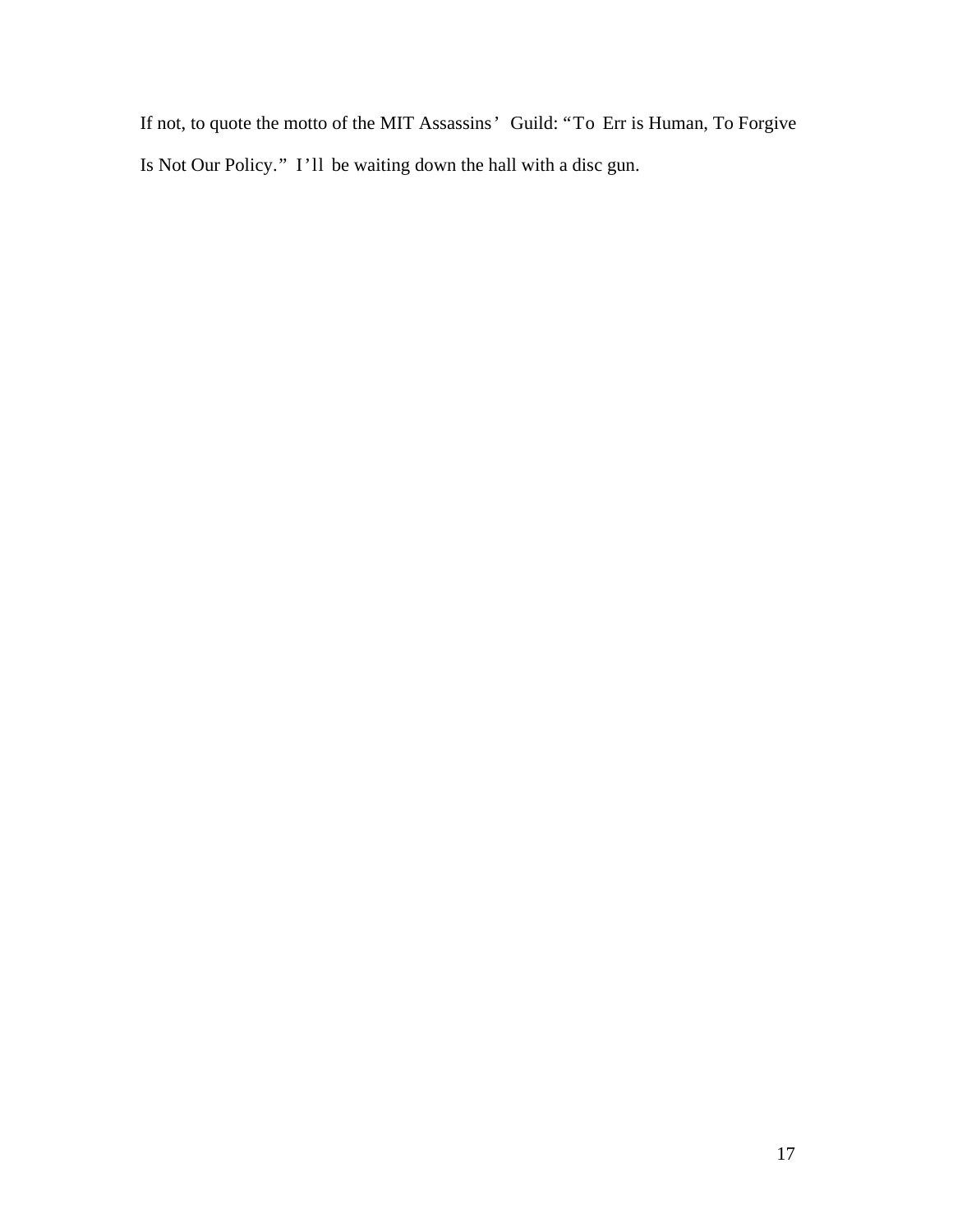# A Little History

*" No shit, there I was, pinned down by a deadly hail of enemy gunfire… with nothing between us except a roll of duct tape and a box of Frosted Dutch Apple Pop-Tarts™—in their original foil wrapping."— J. Mike Hammond, 1987*

Before we plunge headlong into a discussion of the design considerations used by the MIT Assassins' Guild, it might be useful to list a little background on the live-action genre of roleplaying games, the game of Assassin, the history of the MIT Assassins' Guild and the context in which games are played in the Guild. This chapter also describes my personal involvement with the Guild and some of the projects that I was involved in.

# Wargaming: The Forebear of Roleplaying

The origins of roleplaying games as we know them today go back to the practice of wargaming: simulations for military strategists to assess tactics and their ability to command without the actual costs of armed conflict. Chess, of course, can be understood as a highly abstract wargame simulating the battle of two evenly matched forces over even terrain. The Chinese, Indian, Persian and Italian precursors to modern western chess have genealogies that may date as far back as 200BC, and there have been many efforts to adapt the rules of chess to reflect the growing complexities of warfare. In 1780, the Master of the Pages for the Duke of Brunswick developed a sprawling chess variant that involved 1666 squares of varying terrain with pieces representing artillery, infantry and cavalry units. Henry Michael Temple developed a variant of chess in 1899 named *Kriegspiel*, literally, "war play."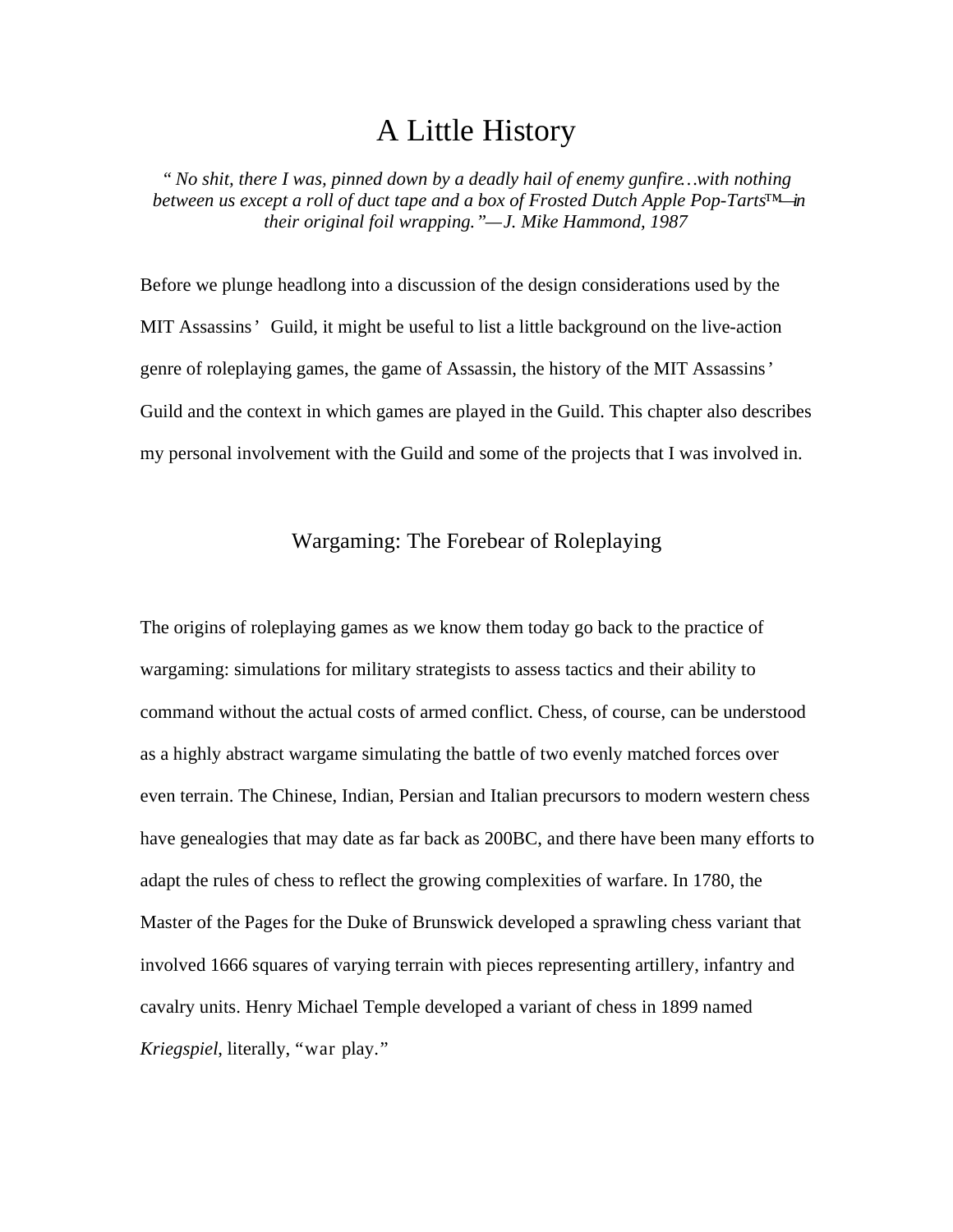However, the Napoleonic wars spurred the development of a different kind of wargame for officer training and strategic planning, also referred to as*Kriegspiel*. The Prussian army adopted Lieutenant von Reisswitz's 1:8000 scale wargame as a standard training tool in 1824, assembling elaborate books of rules for determining the results of a variety of different military decisions over a range of terrains and circumstances <sup>24</sup>. Although General von Verdy du Vernois replaced the books with qualitative consultations in 1870, he kept many of Reisswitz's fundamentals. The order of play codified the processes of decision-making for a two-map format (one for each opposing strategist) and emphasized the role of the umpire, usually a senior military officer. Effective knowledge about the movement and capabilities of different units was the key to winning a game of Kriegspiel. Finally, even though probabilities were weighted using mathematical tables or judgments of the umpire, the game relied on dice to determine the consequences of combat.

Wargaming became mainstream recreation in the early 1900s in England and Europe, increasingly associated with die-casting technologies of the day, allowing military units to be represented by detailed miniatures. H.G. Wells published Little Wars in 1913, an attempt at developing a "vivid and inspiring Kriegspiel, in which the element of the umpire would be reduced to a minimum.<sup>25"</sup> This challenge was met by rigid yet simple rule sets that allowed young players to strategize within a limited range of choices. Little Wars also encouraged players "to set up a few obstacles on the floor, volumes of the

<sup>&</sup>lt;sup>24</sup> Griffith, P. (1980) Napoleonic Wargaming for Fun. London: Ward Lock.

<sup>&</sup>lt;sup>25</sup> Wells, H.G. (1913, 1<sup>st</sup> Edition) Little wars: A game for boys from twelve years of age to one hundred and fifty and for that more intelligent sort of girls who like boys' games and books : with an appendix on kriegspiel. New York: Da Capo Press. First Ed: London: F. Palmer.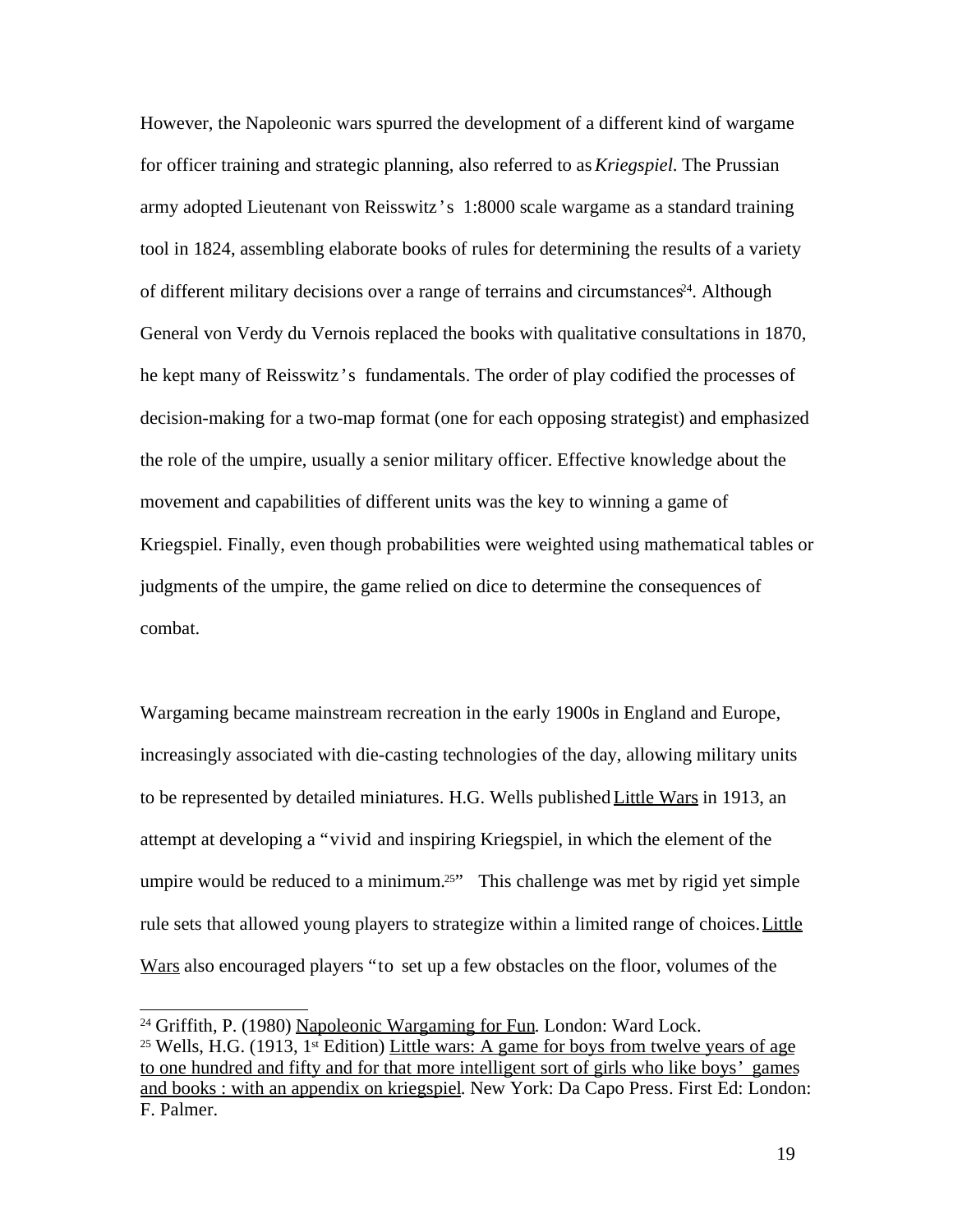British Encyclopedia and so forth, to make a Country," an evocative and accessible description of a game in which children turned their playroom floors into battlegrounds, placed toy soldiers and knocked them down with the aid of spring breechloader guns. Wells' own writings hint at the popularity of wargaming among his adult contemporaries, indicating that wargaming was not a merely a youth pastime in the early twentieth century.

In the 1950s, recreational wargames began to adopt less expensive and less expansive requirements by borrowing principles from board game formats that made the Parker Brothers and Milton Bradley household names in the preceding decades. Pioneering companies such as Avalon Hill and Simulations Publications, Inc. led the way in "tabletop wargaming" but were quickly joined by other competitors in the late 50s and the 60s. As a side effect, this established distribution channels that would facilitate the rapid popularization of roleplaying games in the 70s.

### The Breakthrough: Dungeons & Dragons

Wargaming with miniatures has remained a visible genre of gaming in its own right, particularly in the United Kingdom. However, in 1973, a small company known as Tactical Studies Rules published an "Adult Fantasy Role-Playing Game" based on a variant of the rules of Chainmail, one of their own medieval miniatures wargames. Assembled by Gary Gygax, **Dungeons & Dragons**<sup>26</sup> borrowed heavily from the formats

<sup>&</sup>lt;sup>26</sup> Gygax, G. and Arneson, D. (1974) Dungeons & Dragons: Rules for Fantastic Medieval Wargames Campaigns Playable with Paper and Pencil and Miniature Figures. Lake Geneva, Tactical Studies Rules.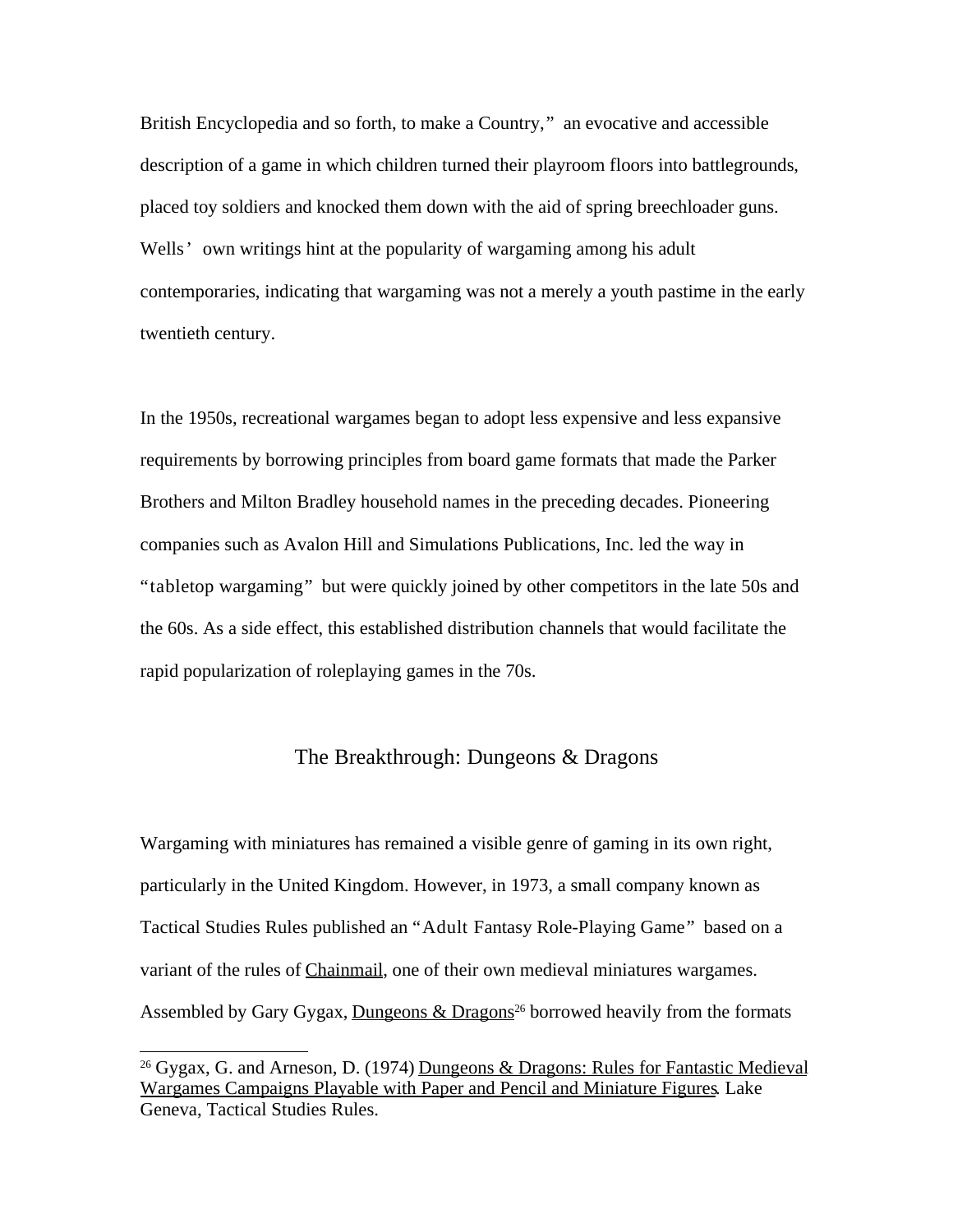and tables of contemporary wargaming, adding descriptive elements that alluded to the fantasy motifs established by J.R.R. Tolkien, which had gained popularity across college campuses in the 1960s. Known in gaming circles as simply " $D&D$ ," the game moved away from realistic military strategy and focused on the activities of a small group of distinct individuals traversing dungeons designed by the umpire, who was elevated to the lofty title of "Dungeon Master". D&D also emphasized an open-ended attitude that "offered no definitive way to win<sup>27</sup>," a stark contrast with the typically goal-orientated trends of wargaming. In D&D, players were no longer nameless strategists directing the ebbs and flows of military forces on the theatre of battle; instead, they took on alternate personas that lived only on graph paper and "gained experience" by slaying subterranean monsters.

Despite its departure from these elements of wargaming, gaming audiences took to D&D's innovations with enthusiasm. In 1979, evidence of D&D's influence could be found in the new releases of pioneering computer roleplaying games such as Zork, Temple of Apshai, Akalabeth and the very first online Multi-User Dungeon (MUD). Advanced Dungeons and Dragons, also published in that year, has superseded D&D in prominence. Its copious rules, tables, clarifications and supplements has spawned an entire format of gaming literature and publishing that has outpaced wargaming in popularity and market sales in many developed countries.

Of particular note is the roleplaying game's focus on the individual. Although players can opt to control multiple characters in the game, creating a single character extremely <sup>27</sup> Sones, B.E. (2001) Here There Be Dragons. Computer Games Online. http://www.cgonline.com/features/011218-f1-f1.html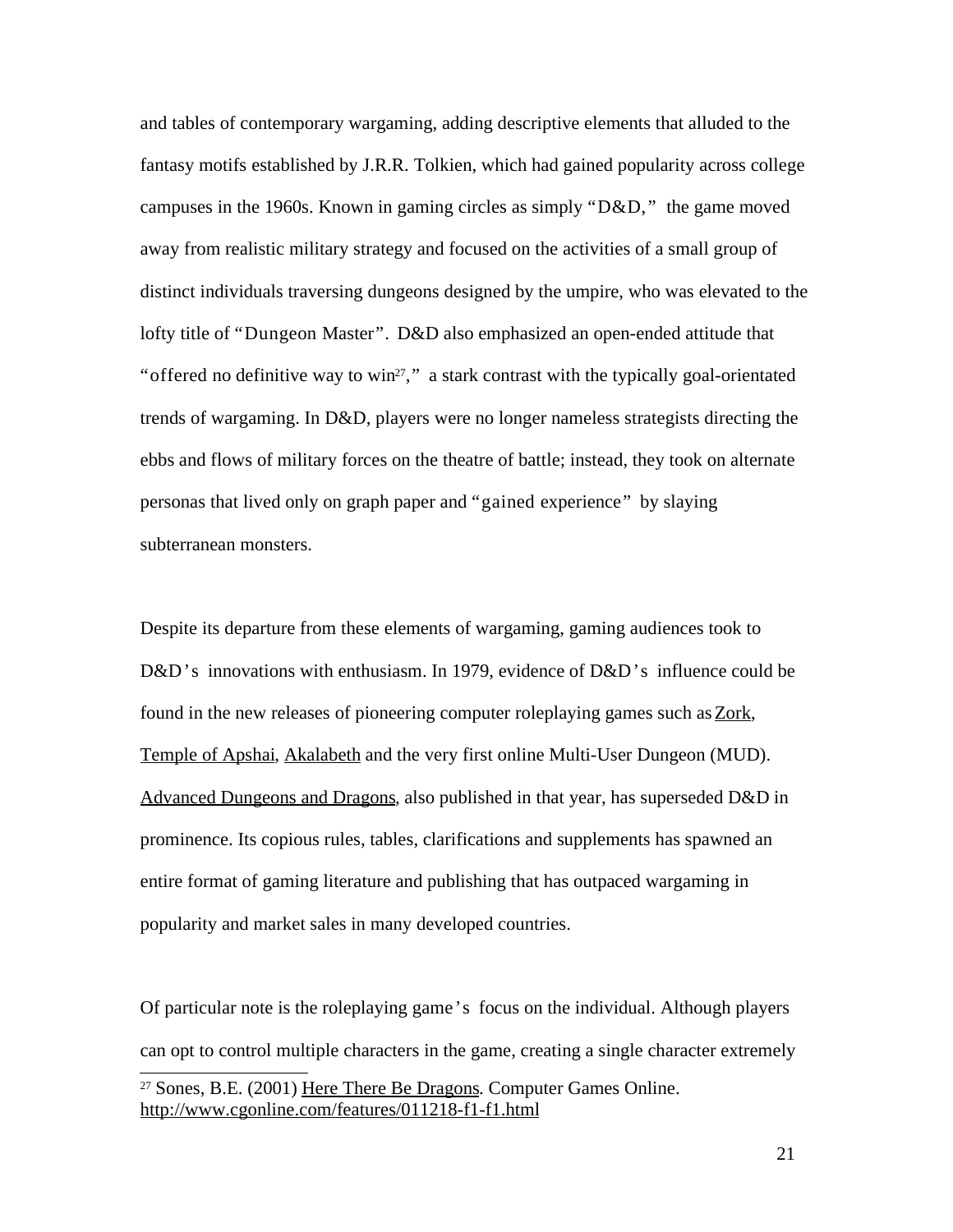complex. Most players prefer to micro-manage and reuse a single character design. Over many sequential games, also known as "campaigns," players form a personal attachment with their character, resulting in an interesting a player-character dichotomy. During a game, the player may be calculating numbers or crossing out checkboxes on a sheet of paper but the character is in a dank dungeon performing daring and dangerous deeds. Although this cognitive dissonance does not cripple game play (as evidenced by the bestselling nature of D&D and its kin), this tension is important for understanding the appeal of Live-Action Roleplaying.

Most wargamers never expect to find themselves in a position to control real troops unless they happen to be military personnel. In a roleplaying game, however, characters often perform tasks that the players could do perfectly well. The difference between two characters in an adventuring party talking to each other or two players chatting across a table is slight. If players need to imagine the environment that surrounds their characters in order to play a tabletop roleplaying game, it does not take much more effort to imagine that same environment surrounding the player. Even the issue of providing the right backdrop can be addressed by moving the game from an indoor table to a forest or a building basement. In fact, with enough space and planning, Dungeon Masters could use real spaces to represent the architecture of the game world, making issues between players such as line-of-sight and conversation as simple as whispering to somebody around a corner.

In 1979, a student from the University of Michigan disappeared and the press reported that he played "live D&D" in the university steam tunnels. Although investigations later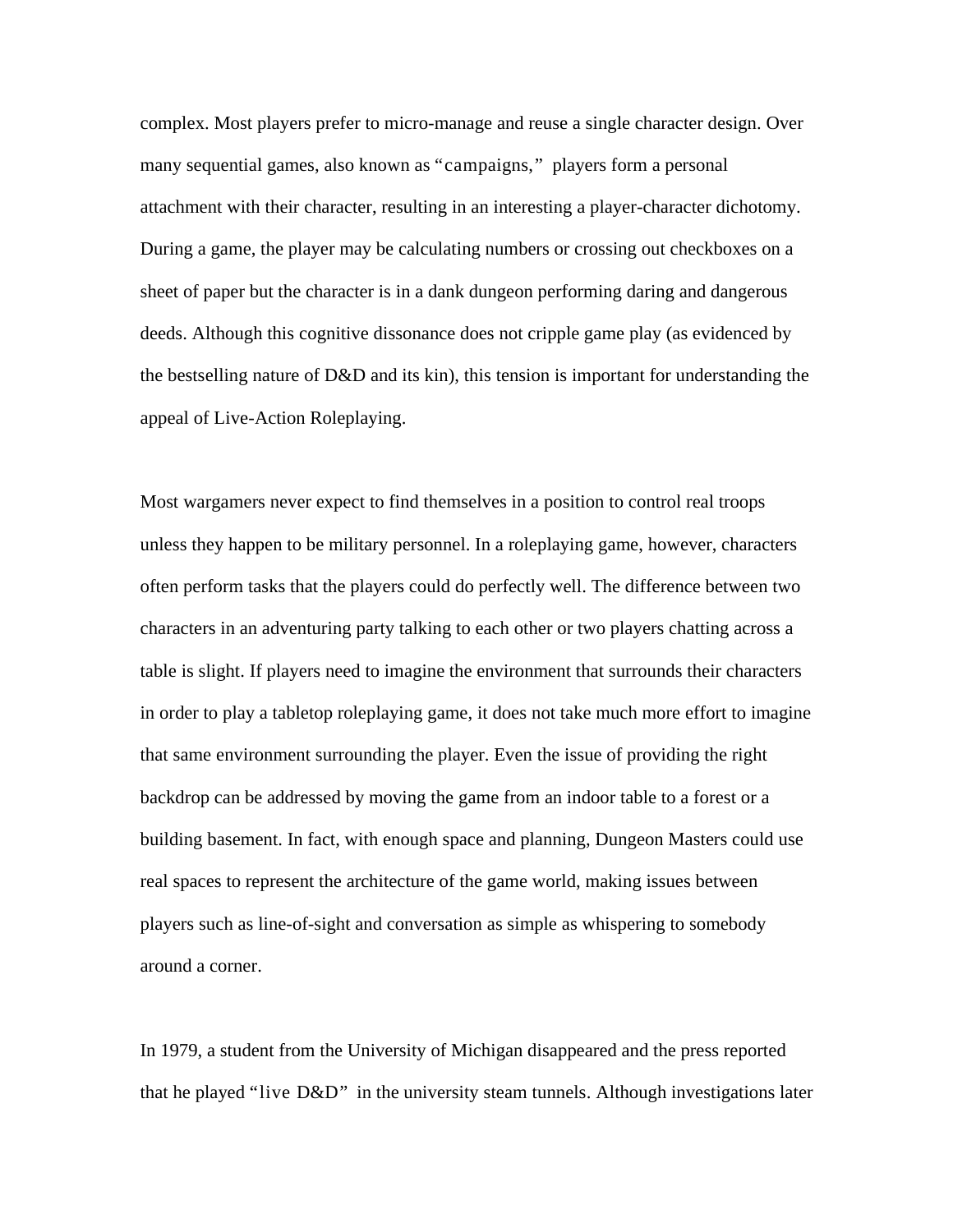showed that his disappearance had nothing to do with Dungeons  $\&$  Dragons or roleplaying, Rona Jaffe published a work of fiction named "Mazes and Monsters" (later adapted into a film) in 1981 that developed this premise. This media attention, coupled with the proliferation of new roleplaying games in 1979, probably influenced the rapid appearance of a number of live-action roleplaying groups across the United States over the next five years. 28

## Live-Action Roleplaying Organizations

Before roleplaying arrived on the scene, however, the concept of live-action "let's pretend" already existed in the public mind. Theatre, after all, has actors playing pretend roles on a live stage. Improv theatre entered the American mainstream in the early 1950s when Paul Sills and David Shepherd adapted a theatrical exercise developed by Viola Spolin, a recreational director working with immigrant children in neighborhood theatre in Chicago. A thespian in England's Royal Court Theatres named Keith Johnstone began an "impro" movement known as Theatresports at about the same time. Corporate business trainees, psychologists and historical re-enactment groups have used and continue to use the assumption of live-action roles for a variety of simulative purposes.

In 1966, "a group of science fiction and fantasy  $fans<sup>29</sup>$ " in Berkeley, CA organized theme parties in which attendees dressed and acted as if they were in the middle ages. After discovering that there was an enthusiastic audience for these sorts of gatherings, the <sup>28</sup> Olmstead-Dean, G. (1998) Theatre Style Live Roleplaying Events. Cthulhu Live. http://www.geocities.com/PSTproductions/index.html

<sup>&</sup>lt;sup>29 "</sup> Mistress Siobhan Medhbh O'Roarke" (1996) Life in the Current Middle Ages, Society for Creative Anachronism. http://www.sca.org/sca-intro.html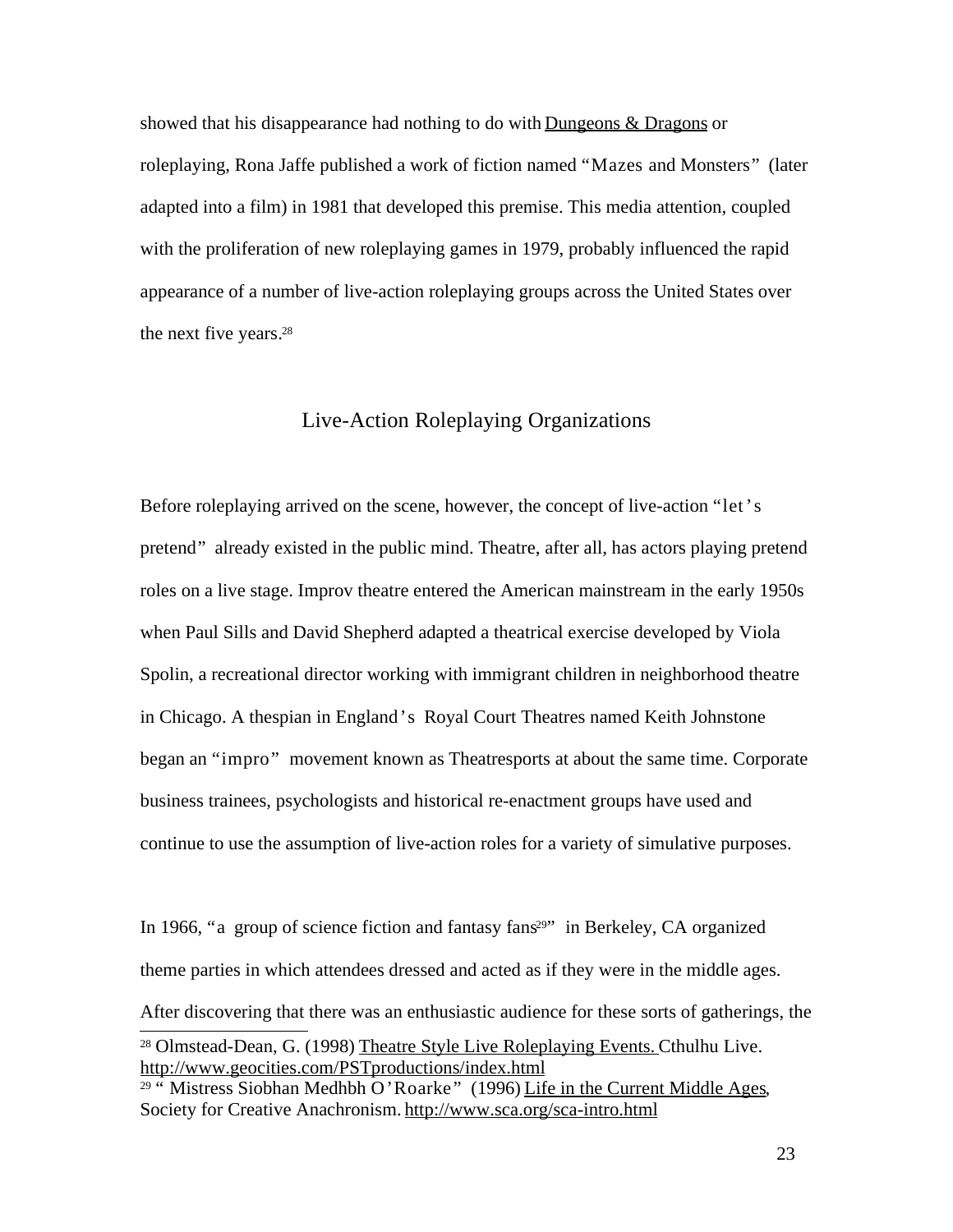group named itself the Society for Creative Anachronism and spawned multiple chapters across the country, orchestrating events that allowed participants to engage in a variety of medieval activities, from costuming to dancing to fencing to cooking.

This intersection of SCA activities, college roleplaying gamers and press reports provided fertile ground for the birth of pioneering groups such as the Harvard Society for Interactive Literature (SIL). Despite this group's turbulent history, its splintering and its reincorporation as the Interactive Literature Foundation in 1988 and later as the Live Action Roleplayers Association in 1999, they are still recognized as an important force in the development and popularization of a variety of live-action roleplaying game formats. Today, one can find mass-market live-action roleplaying rules and scenarios in large bookstores, including the popular How to Host a Murder Party Game series by Wooden Horse Books that has been in publication since 1990.

## The Game of Assassin

Unlike SCA activities and improv theatre performances, a large number of Live-Action Roleplaying (LARPing) events specifically call themselves games, emphasizing a unique form of competition. LARP games often feature a postmodern streak where the players are have to scheme against each other, without knowledge about their opponent's true motives or even the identity of their opponents. This is a marked difference compared to D&D, in which multiple players fight against a world designed by the Dungeon Master, or to wargaming, where players usually have some general understanding of each other's objectives.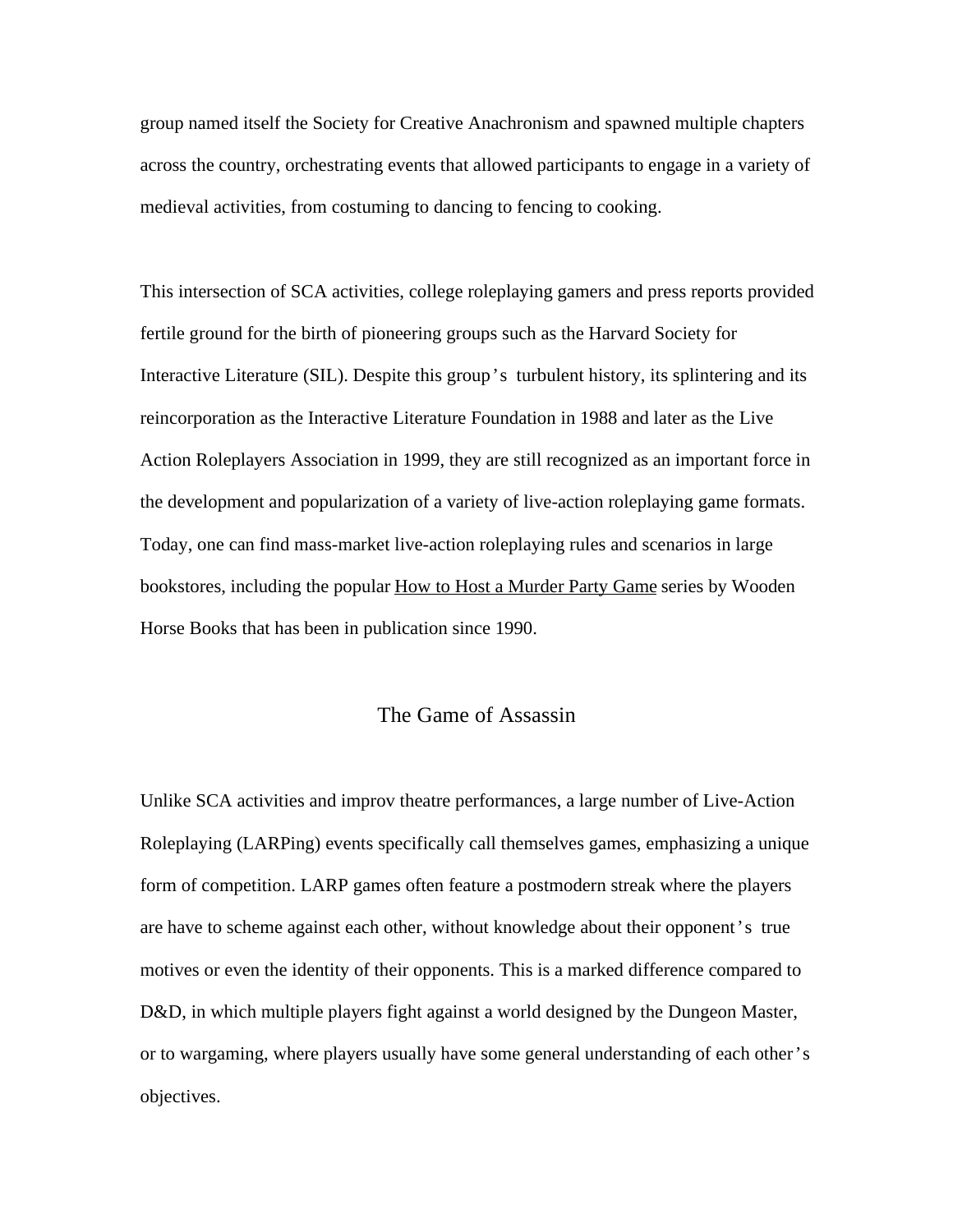This style of gaming has its roots in activities such as *Secret Santa* and *Circle of Death*, which are designed to introduce people to each other through friendly competition. Such games require players to perform investigative work; in many cases, players may be given the names of other players and will need to find out who they are and what they look like before they can perform some sort of interaction. For *Secret Santa*, the interaction is often a presentation of a small gift. For*Circle of Death* games, however, players need to shoot their targets with a rubber dart gun or a water pistol.

With the media constantly obsessing over cold-war espionage in the 1980s, the spy-like *Circle of Death* activities became hugely popular in college and high-school campuses. A player that performs a successful "kill" in a *Circle of Death* game obtains the name of his target's target, thus making his or her way around the "circle" until the player has "killed" everybody or has been "killed."

In 1981, Steve Jackson, a well-known designer of roleplaying games and tactical wargames, published a rulebook for a *Circle of Death* game entitled Killer: The Game of Assassination with the tagline "The *live* role-playing game for any number of players." Jackson's introduction to the book emphasized the competitive nature of the game and traced the increasing identification of the player with the character from wargaming to tabletop roleplaying to LARPing. The afterword of Killer, written by John William Johnson of Indiana University, described Killer as "a 'codification' of an orally transmitted folk game which has been diffusing from one university campus to another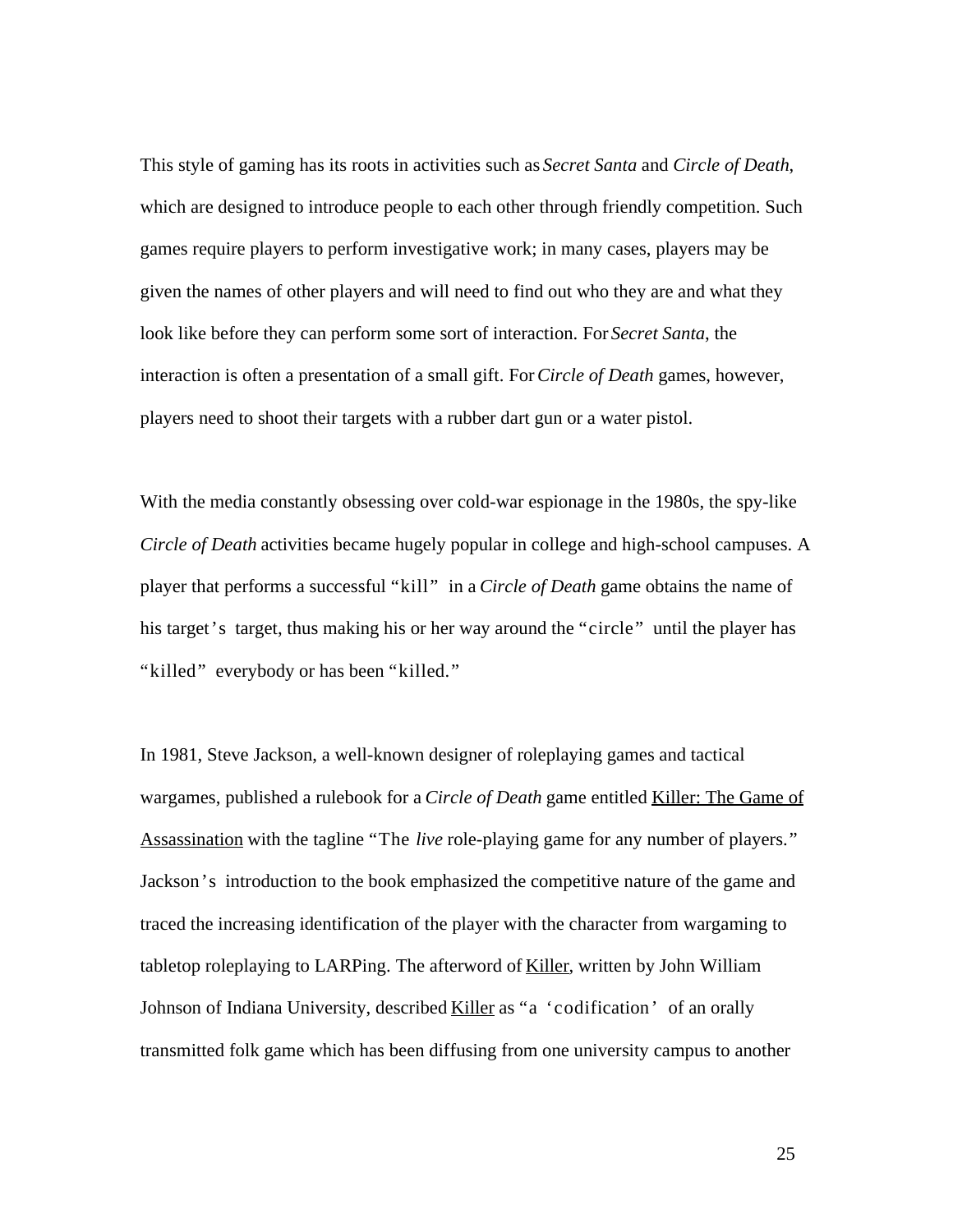for the past fifteen years<sup>30</sup>" and traced the idea of the game back to a short story by Robert Sheckley in 1953 and a film by Carlo Ponti in 1965, although he also mentions 19<sup>th</sup> century examples.

Jackson's book had a major impact on live-action roleplaying game design. It standardized a set of rules that allowed gamers to host their own games without writing their own. It provided guidelines for organizers and players of Killer games to make variations that would keep the game safe and interesting. Finally, it provided a range of roleplaying scenarios built on top of Killer rules to give characters interesting reasons for taking down their targets.

Today, live-action roleplaying games that rely on "the human hunt" as its core motivation are usually called Assassin games. These games may include political intrigue, historical events, economic wrangling, nonviolent interpersonal relationships or other complexities. However, if the game is live-action, involves roleplaying and the central goal of the game is to discover, identify and eliminate one's opposition through simulated violence, the game is probably some variant of Assassin.

LARP games known as "Theater style" have grown out of Assassin games and have overtaken Assassin in popularity. Theater style games feature more open-ended goal definitions, emphasize character motivations and include nonviolent solutions to character conflicts. However, many experienced theater style game designers acknowledge their genre's roots in Assassin and credit the MIT Assassins' Guild as

<sup>&</sup>lt;sup>30</sup> Jackson, S. (1981, 1<sup>st</sup> Edition) <u>Killer: The Game of Assassination</u>. Austin: Steve Jackson Games.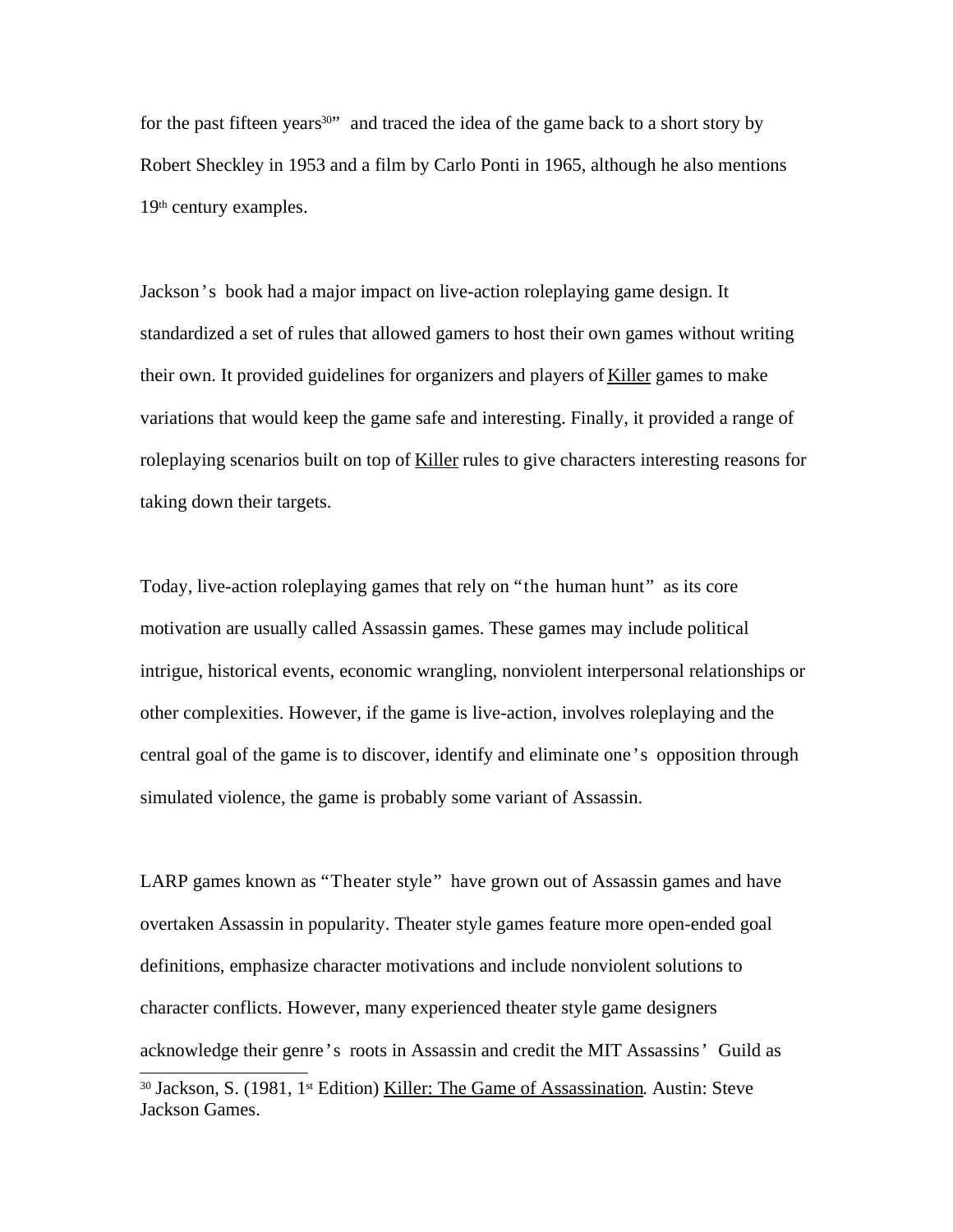being one of the pioneers of theater style LARPing.

# The MIT Assassins' Guild

The MIT Assassins' Guild was originally an ad-hoc student-run Killer group in the Massachusetts Institute of Technology. The university officially recognized the MIT Assassins' Guild as a student activity in 1982, in stark contrast with many other college campuses that outlawed Assassin games because of the inconvenience caused to bystanders and the occasional damage to college property. From extensive crosspollination and rivalry with the SIL group in Harvard, the Guild developed its "Team Killer" games into more complex conspiratorial, political, technological and fantasy motifs, experimenting with the theater style format while protecting the competitive streak of Assassin. Although the SIL no longer exists, the Guild continues this kind of development to the current day with a high level of student and alumni participation. In addition to its theatre style games, the Guild also hosts "Society for Interactive Killing" games, or SIK games; a tongue-in-cheek name for games that feature a lot of combat and minimal narrative direction or character complexity.

The constitution of the MIT Assassins' Guild requires Guild games to be declared "dead" after they have been hosted a limited number of times<sup>31</sup>. Once "dead," they may never again be run under the auspices of the MIT Assassins' Guild. Other LARP

<sup>&</sup>lt;sup>31</sup> "Unrestrained storytelling and discussion of past games are important to the Guild's social fabric and to its ability to learn. Therefore, each game shall be declared dead (unable to rerun under the auspices of the Guild) within around a year of its first run here, preferably much sooner. This is optional for games that can't be spoiled by storytelling by virtue of lack of secret elements, e.g. some SIK games." [Constitution of the MIT Assassins' Guild, Standing Policy addendum, Fall 2002]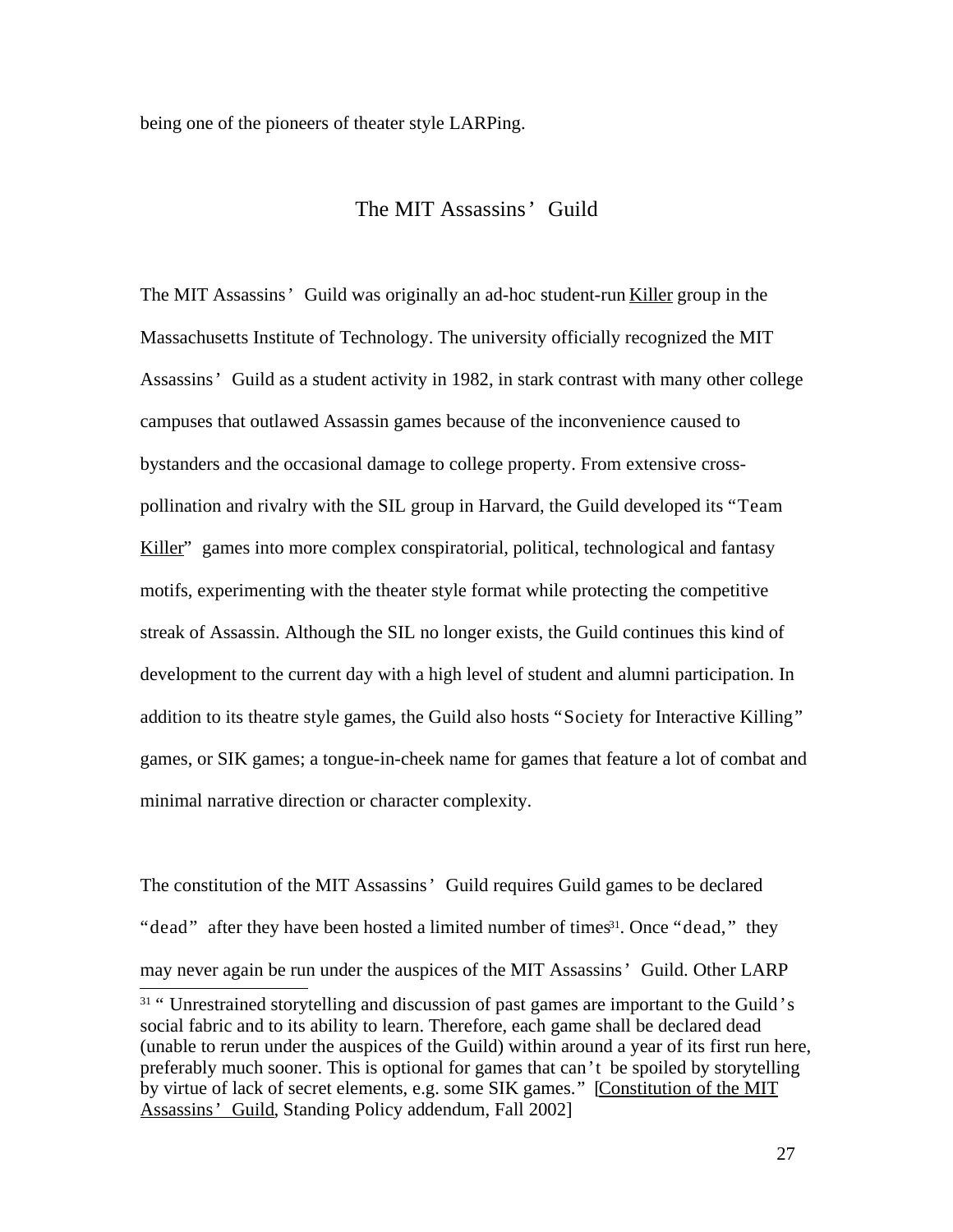groups or Guild members may host those Guild games elsewhere but many Guild games are specifically designed for the MIT campus. In addition, the Guild is a social gaming group and many Guild game writers are only interested in having their games played by friends in the Guild. As a result, many Guild games are never played after they have been declared "dead."

In contrast, LARP writers in other groups often reuse their games continually, taking their game rules, scenarios and characters from convention to convention, LARPing group to LARPing group. Each session of play presents them with the opportunity to refine their materials. Guild games have few opportunities to do such iterative adjustment. Because of the secretive nature of Guild game roles, players are not encouraged to participate a game more than once, although ex-players often help with errands and administration in later sessions. After two iterations of a thirty-person game, it would be hard to find another thirty Guild members to "fill" another session, and the "dead" policy means that game writers cannot wait for the next group of incoming students to fill the roles.

Of course, game writers always apply lessons learnt from previous games by reusing ideas in brand new games. More importantly, a game always has some players who would are planning for their own games, paying attention to game elements that they find enjoyable. Occasionally, this produces a succession of games that share similar concepts in game play, privileging game ideas that players, rather than game writers, find compelling.

Although designers of games that have not yet been declared "dead" are usually careful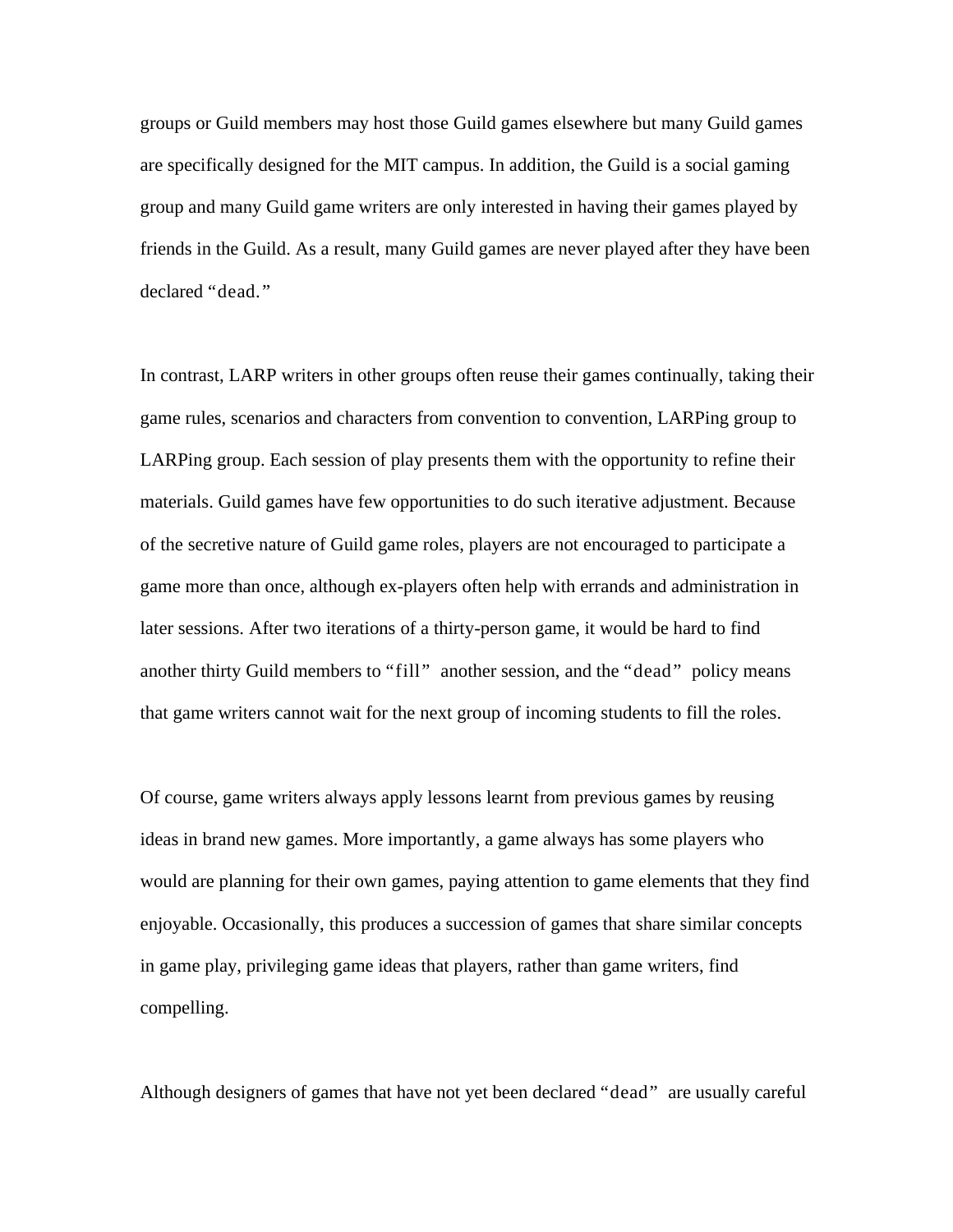to keep surprises in their games hidden from members who may have the chance to play the game at a later date, Guild members have little to lose by examining "dead" games in close detail. Thus, members freely plumb the Guild's archives of more than a hundred game compendia currently stored on MIT's networked computers. These are digital collections of every piece of text and computer code needed to host those particular Guild games. The archives can be invaluable for new and experienced Guild game designers looking to unearth and adapt old ideas for new games.

In addition to the archives, an alumnus of the Guild keeps a set of "Standard Rules" updated, tracking and recording the most reused rule variants in recent Guild games. Although a few game designers will aim to bring a completely fresh take to Guild games, the Standard Rules are a good reflection of the status quo. To save time and effort, many GMs ("Game Master," a more common term than "Dungeon Master" in current roleplaying parlance) use the Standard Rules as a basis for designing the mechanics of their games.

## Development of Guild Game Mechanics

In the Guild, the term "mechanic" refers to a collection of elements that allow players to have specific interactions with other characters or with the world of the game. A character in a science fiction game may need to purchase a thousand tons of an industrial ore by means of an interplanetary stock market in order to succeed in his or her goals. A game mechanic would allow a player to make that purchase within the game world and possibly affect the value of the ore on the stock market, thus influencing the buying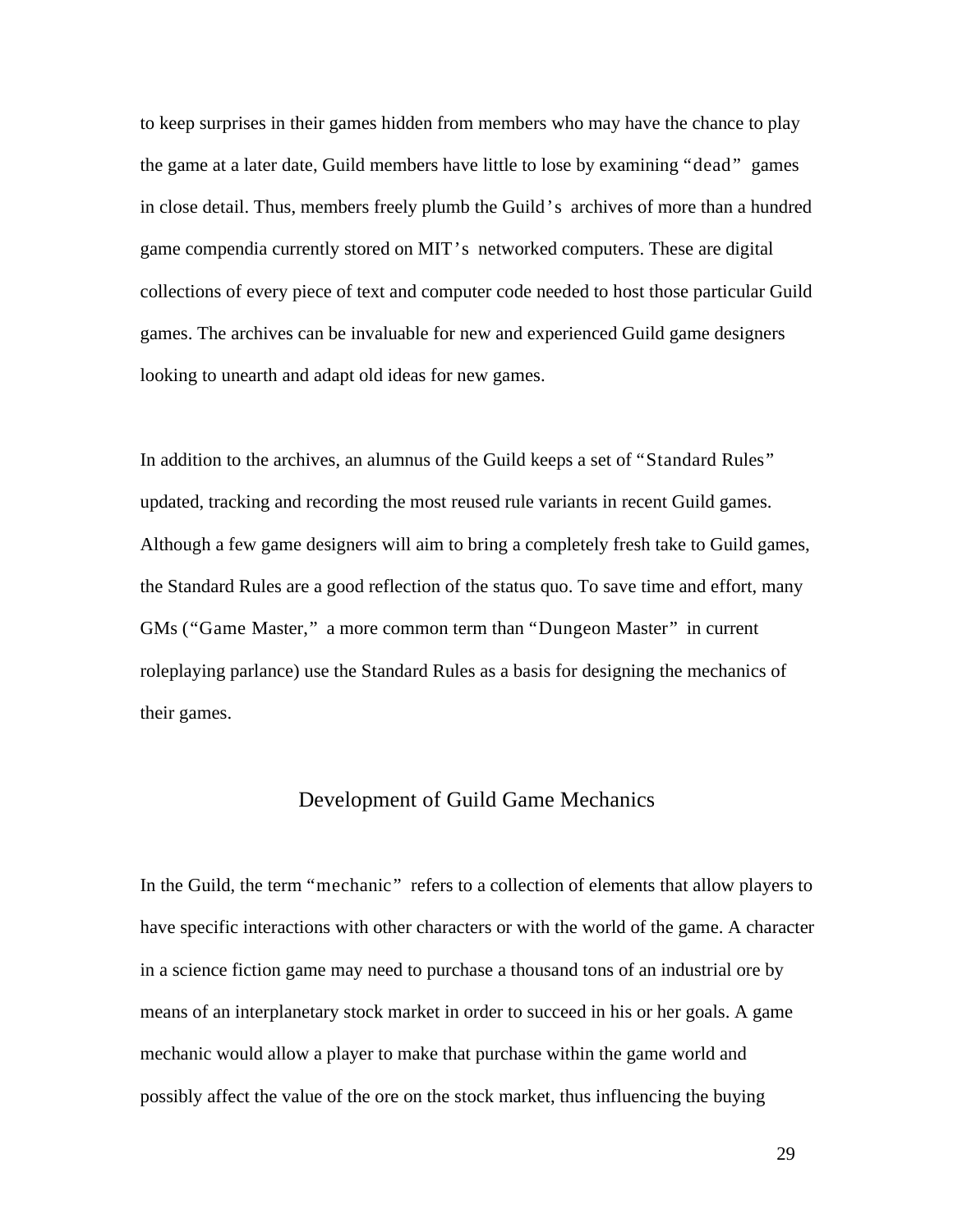decisions of other players. Game mechanics may be defined by the letter of written rules, by denying or providing different information to different players, by various manipulations performed by GMs or computers behind-the-scenes, and by the players arriving at their own interpretations of the rules.

In the MIT Assassins' Guild, most game mechanics are intended to allow players to achieve their character's goals. This process often involves the discovery and elimination of their opposition. Many GMs also use mechanics to promote or discourage various kinds of interactions among players to match the circumstances of the setting of the game.

Of course, the effectiveness and complexity of mechanics used in a game will depend heavily on the abilities and the experience of the GM or the group of GMs (known as a "GM team") developing the game. Guild members laud some GMs' ability to remember and discuss a large variety of mechanics from previous games. Just as valued, however, is a GM's ability to balance a variety of tensions in the development of new mechanics, a talent that only comes to light once a GM has written and hosted several games. The following chapters will take a closer look at some of those tensions.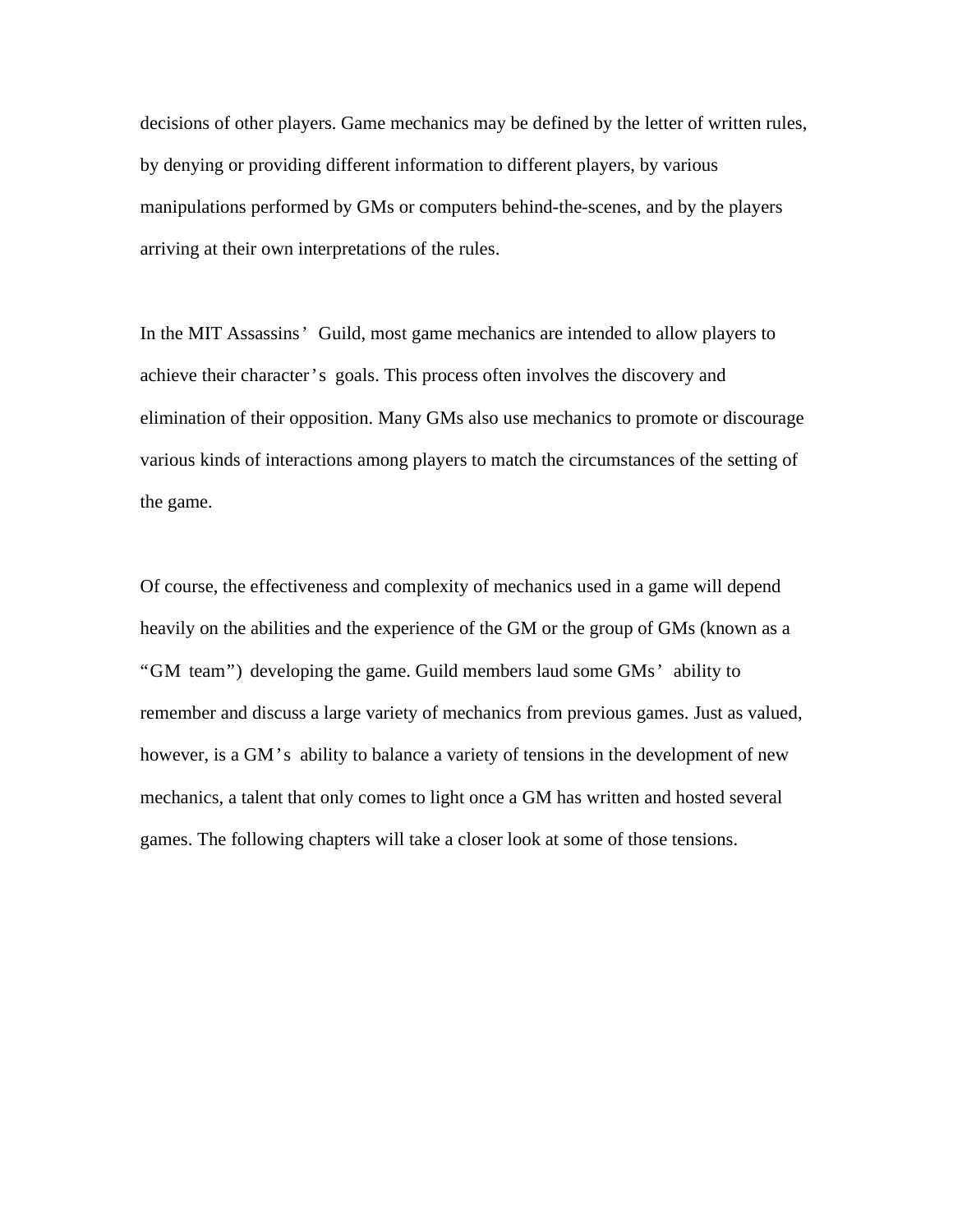# Feasibility

*" You blew up God…with a rocket launcher? "*

Writing a Guild game is no small matter with respect to effort or time. While several endeavors have produced playable games within an extremely limited amount of time, the truth remains that most games take a GM team several months to author, and design schedules of a year or more both common and recommended by many writers in the Guild. When designing games games, GMs need to consider if they are capable of turning their ideas into operable mechanics and if they can support those mechanics during the game. To better understand this, we first need to look at a typical schedule of game development.

# The Phases of Game Design and Implementation

A game goes through many stages of construction from concept to implementation. The initial "idea" stage usually begins with one or two GMs who may have some interesting concept of a setting or a mechanic with which they would like to use in a game. The next step may involve the recruitment of additional GMs interested in working with those ideas, thus bringing additional skills to the GM team. From there, an extensive preproduction phase begins, with GM teams meeting in meetings to flesh out the concept into a system of mechanics, characters, spaces and a useable scenario.

GM teams often send emails to mailing lists to inform potential players that a game is in the works. The emails solicit for more ideas from players with the understanding that the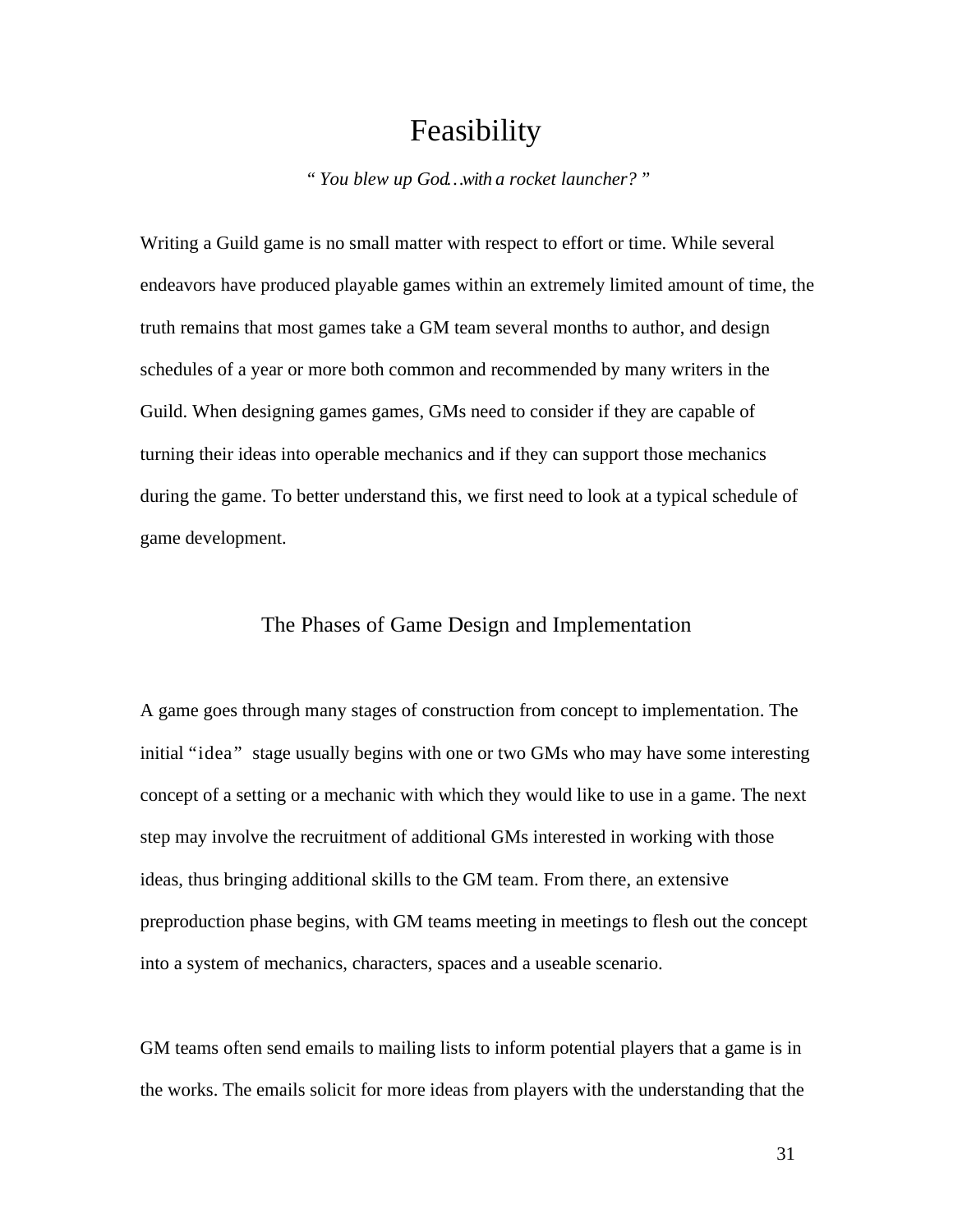GM team is neither required to accept any of the suggestions nor to ensure that the player who came up with the suggestion would necessarily be in a position to take advantage of the idea during the game. This is known as a "call for pre-applications," or "preapps." Preapps are useful tools for GM teams to gauge the interest of potential players and to construct game plots and mechanics that would make the experience more enjoyable for players. Given that the players making the suggestions are not privy to all of the game information that is shared among the GMs, the GMs must usually perform some amount of dexterous manipulation on the suggestions before it fits into the greater outline of the game. However, aside for a nonbinding advertising blurb, the GM team has not produced any text or data that would be eventually seen or read by a player in the game. Thus, integrating such ideas or making changes to the game is still a feasible proposition.

" Sheet writing" is the actual stage when the GM team turns concepts into readable prose and tables for use by the players. The Massachusetts Institute of Technology has a computer-literate population so most of this work occurs in the digital realm, often incorporating the use of coding tools developed by members of the MIT Assassins' Guild. The produce of this endeavor usually consists of many kilobytes of pagedescription code that can be run through software to produce reams of hardcopy. Any actual hardcopy produced during sheet writing are merely samples to help members of the GM team vet each other's material. "Sanity checking" or "san-checking" combines proofreading, comparisons with notes from the preproduction phase and cross checking among the written rules to find overlooked loopholes or potentially unfortunate interactions of mechanics. Better-organized GM teams set an early deadline for sheet writing to allow san-checking to occur with all the drafted sheets in hand, although GMs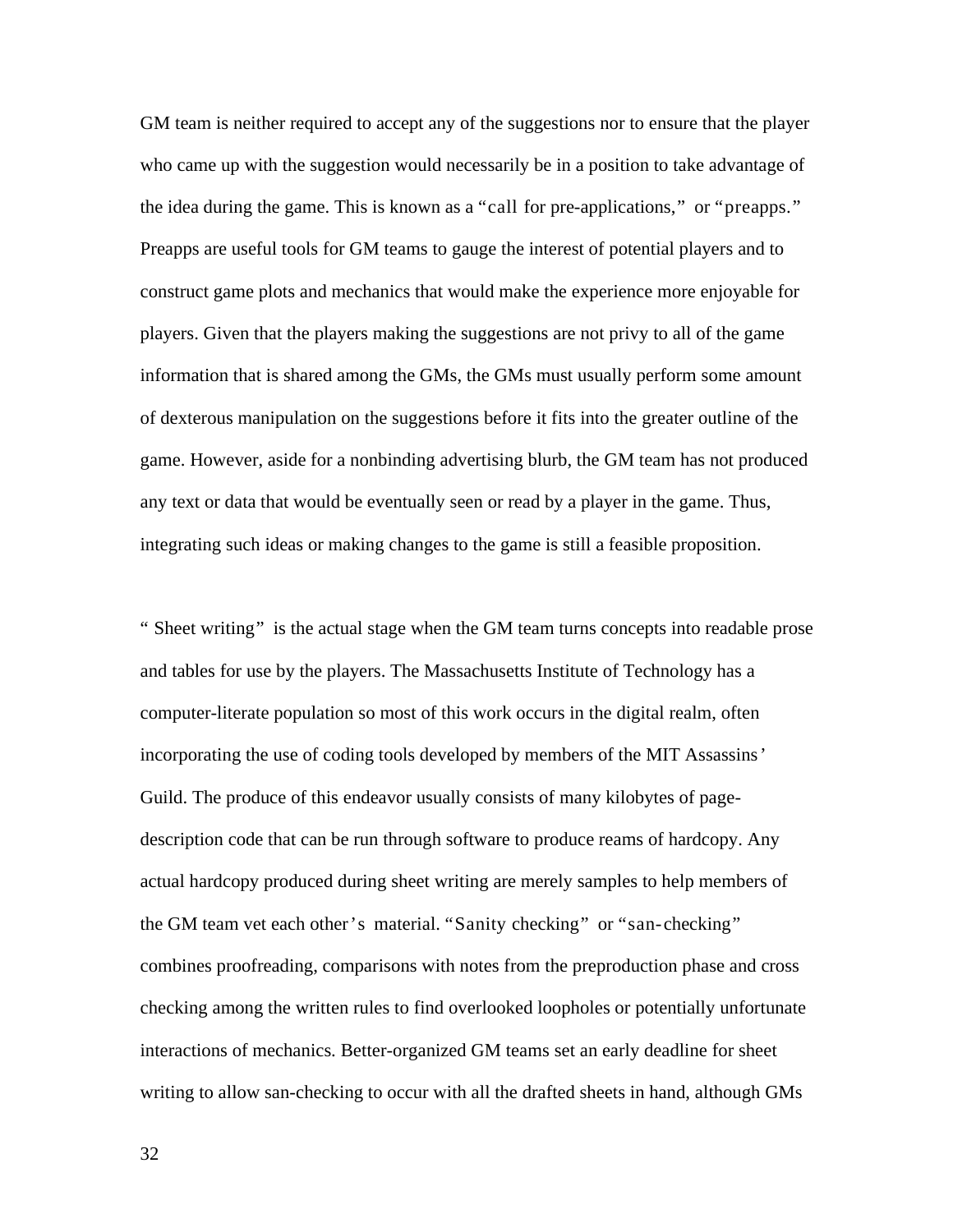understand that the point of san-checking is to make meaningful revisions to the sheets.

At the beginning of each school semester, Guild games must be scheduled with the elected board of representatives of the MIT Assassins' Guild known as the High Council. As a result, many games are placed on the semester's schedule before they have completed sheet writing, creating a firm deadline for the GM team in the middle of development. The actual participation and execution of a game is known as a "run," a term borrowed from computer software. The GM team sends out a call for applications $3<sup>2</sup>$ over email as the run date of the game (also known as "game-start") nears within two or three weeks. These "apps" are itemized email forms that players who wish to participate must fill out to provide specific information to the GMs. The appendix includes an app used for one of my games.

This information is important for "casting," when GMs allocate characters to the players according to their preferences. Armed with the knowledge that specific players will be performing as specific game characters, some GM teams may make further changes to sheets to better fit the preferences of the players. Some GM teams, however, would still producing new sheets at this stage and such accommodations for the players could be trivial (incorporating them into sheets that are still being written), problematic (propagating changes through several sheets that have already been written) or lowpriority (devoting full effort to completing unfinished sheets instead of making changes to sheets that are nominally complete).

<sup>&</sup>lt;sup>32</sup> GM teams still sending out calls for preapps a month before game-start often have difficulty completing their game writing before game-start.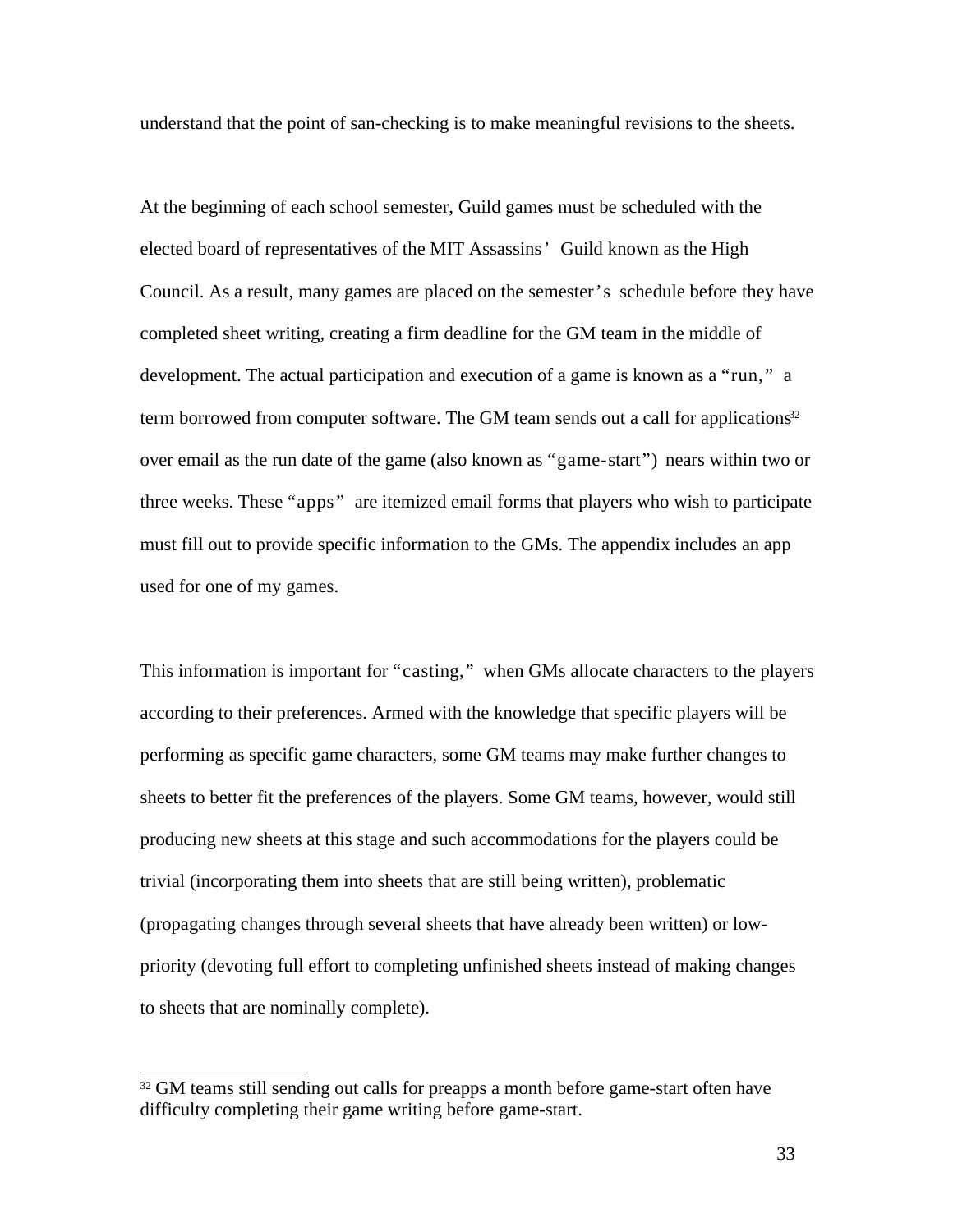" Production" or "prod" is the next phase of the game production schedule. This involves the systematic rendering and printing of all the page-description code into readable hardcopy, customized for each individual player. Some sheets need to be cut up into strips to reduce paper waste or stapled shut to restrict information to players (see the section on Information). The strips and sheets are placed in separate manila envelopes for each player in preparation for handout.

Players may be able to access digital copies of rules or general information about the game over the Internet but most players only receive actual information about their character from a session known as "handout." Occurring a few days before game-start, GMs meet with the players in a classroom and explain the rules of the game, clarifying some of the more complicated mechanics and answering questions from the players. The envelopes are then given to the corresponding players. GM teams usually intend to have all sheets completed by prod and handout, but many GMs (myself included) fail to meet this deadline. These GMs will tell players at handout that their packets may lack some information that would be made available before game-start.

Between handout and game-start, GMs will have to "setup game-space," where they print and post paper signs on walls throughout the MIT campus to indicate the geographical limits or significant areas of the game. Some games include puzzles that require the discovery of concealed strips of paper or colored adhesive dots near specific locations, and those must also be in place before game-start. Typically, loose props and contrivances that may interfere with daytime classes are added to game-space classrooms in the hour before game-start. Many GM teams allow the game to start before they have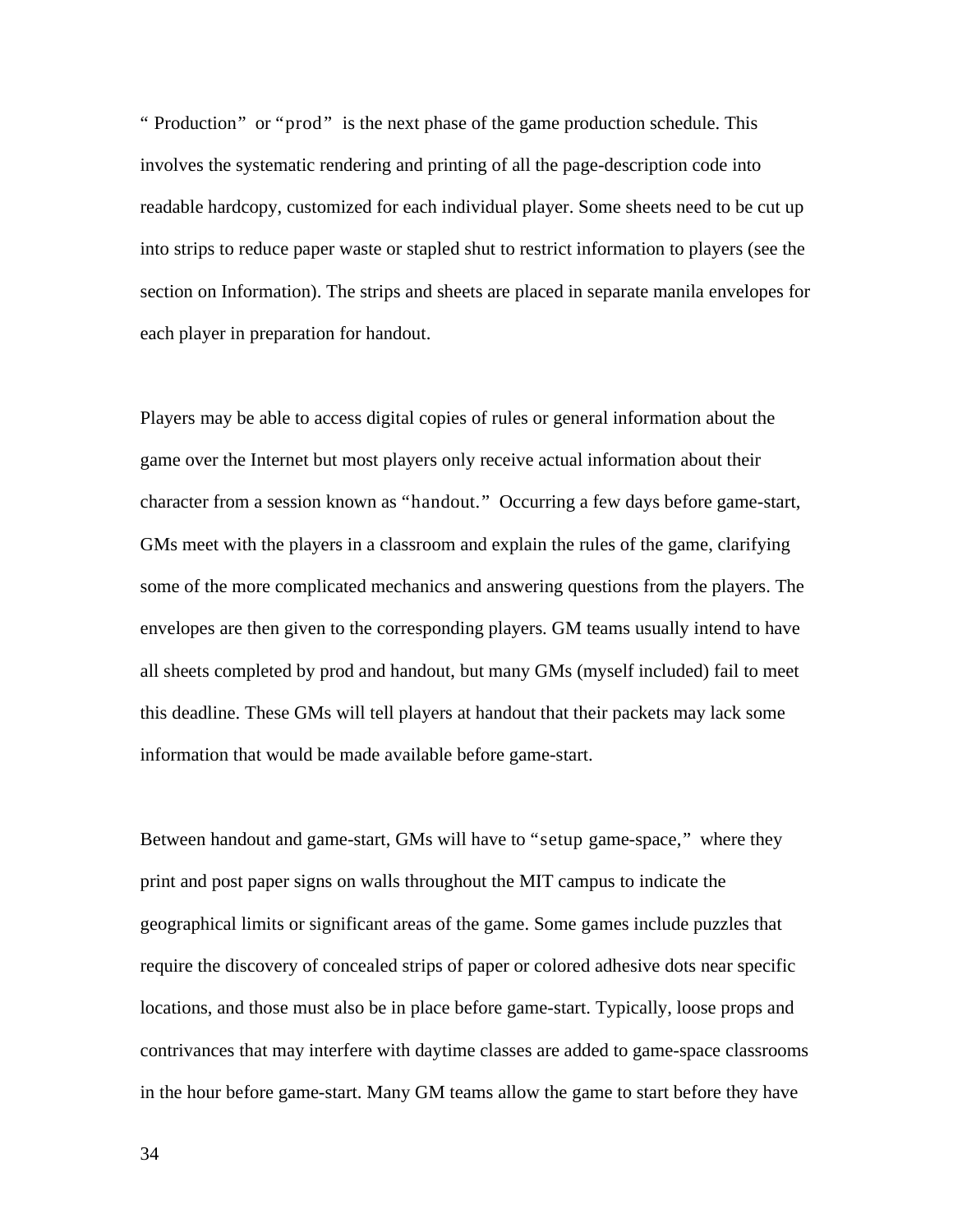finished setup if they know that a few missing items would have minimal impact on the game.

### Tools of the Trade

The students of the Massachusetts Institute of Technology tend to devise technological solutions to assist game writing. Suites of page-description coding tools make the printed sheets presentable but they also attempt to address a variety of problems in the typical schedule of game development. Sheet writing begins long before casting and produces a great deal of prose to inform a player about his or her affiliations with other characters in the game. That preceding sentence already hints at one problem. When writing the sheets, GMs do not necessarily know they will cast a male or female player as a specific character. Requiring characters to be specific genders may unnecessarily reduce flexibility in casting, although it may appropriate for some characters. While it is possible to cast a player as a character of the opposite sex, not many players enjoy being "crosscast." Others might simply perform poorly as cross-cast characters. If GMs wish to set the gender of the character according to the player, the appellation of the character may need to change if the GMs do not use gender-neutral names.

At the time of writing, there are two suites of coding tools used extensively by GMs in the MIT Assassins' Guild. Both use a combination of the Perl scripting language and the LaTeX page-description language and both offer similar functionality. For instance, both allow GMs to write sheets using "macros," which allow GMs to change information in one digital document and have that information propagate through all of the sheets. In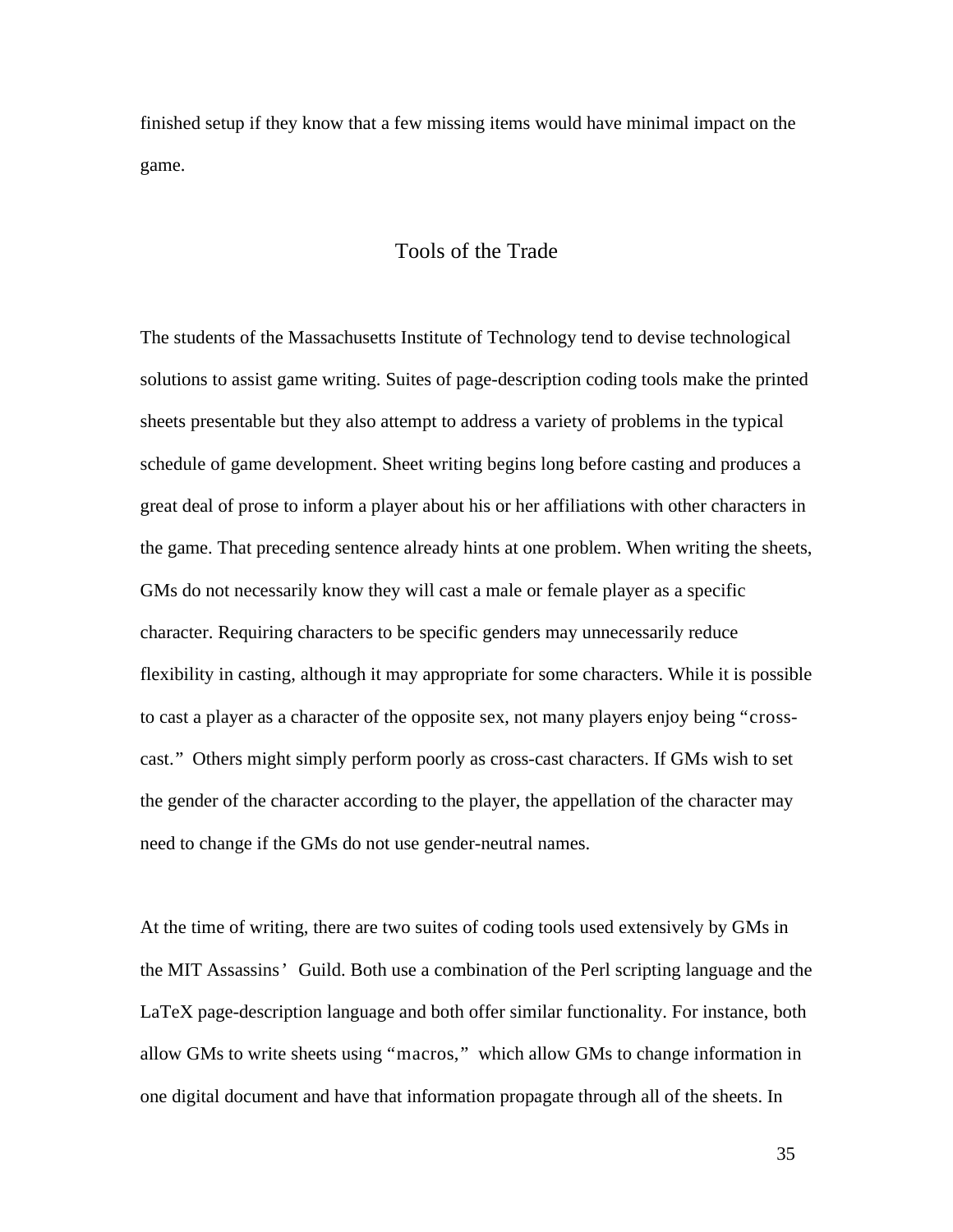this way, GMs can write sheets using macros that are automatically appear as the appropriate "he" or "she" during prod.

With such tools, certain tasks in sheet writing can move around in the typical game development schedule. Assigning names to characters, for instance, can be done early or late in sheet writing. In many cases, it requires fewer keystrokes for GMs to use macros in their sheets instead of spelling out full names.

Furthermore, these tool suites have more powerful macros that need only a minimal set of parameters to produce elaborate, formatted, double-sided cards, slips and wall signs. GMs know that they can easily distribute these duplicable properties among characters, so they do not have to worry about their assignment in the process of writing the character's sheets. By making simple changes to the appropriate macros, GMs expect that the corresponding cards and slips will appear in their correct quantities together with the character's sheet during prod, arranged in a manner that will simplify the player's or the GM's task of cutting them out.

This sort of simplification, however, has a visible effect on game design. When it is easy to create elaborate, multifunctional, page-set printed resources for games by sticking with the tools at hand, there is less incentive to find different ways to achieve similar goals. With the multi-month development schedules required to perform the minimum of work for games of typical complexity, any option that saves time is understandably welcome. As a result, many GM teams will use the tool suites without spending much time discussing or rethinking the functions that the tool suites already perform so well. In fact,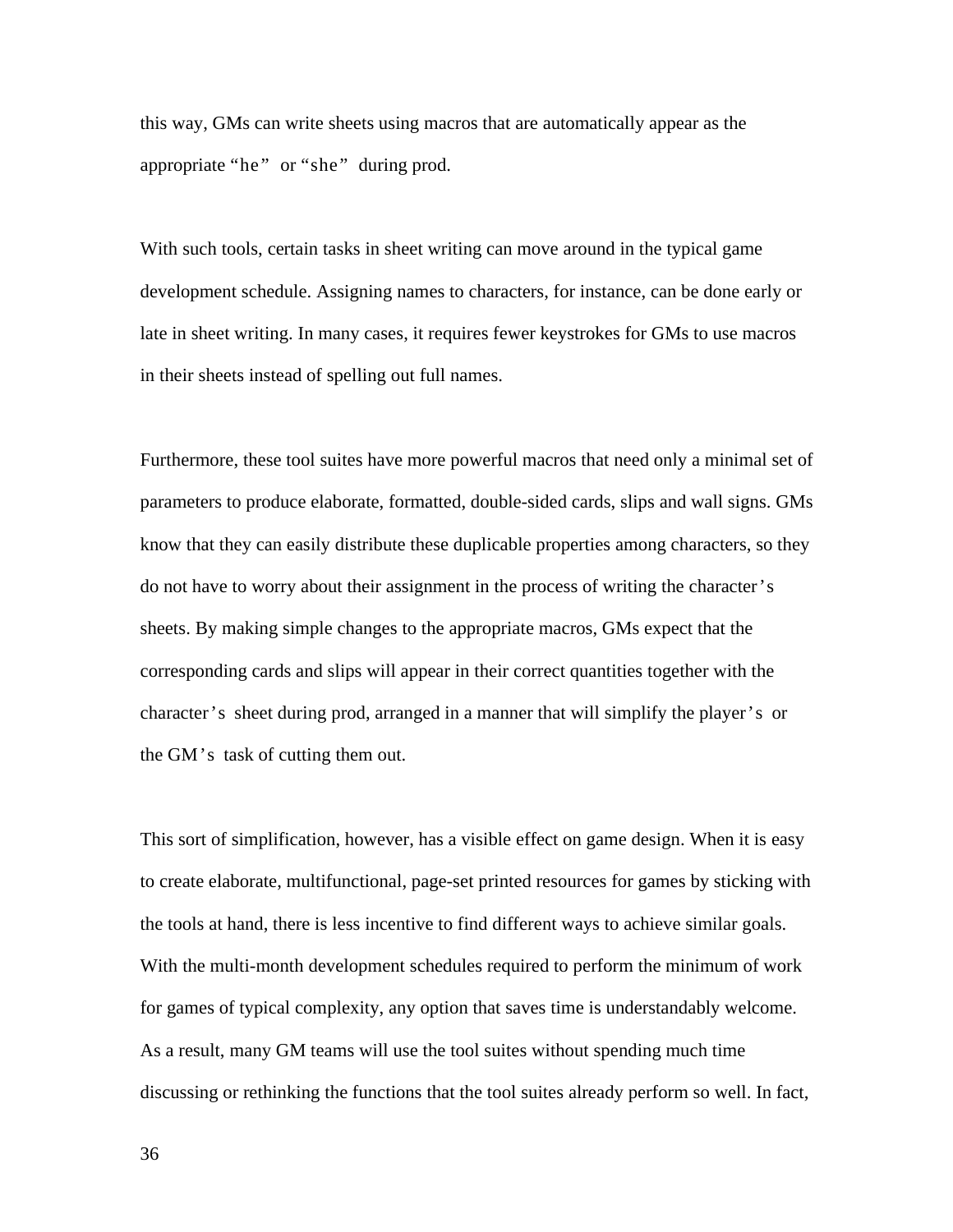some GM teams will choose to twist their mechanics to fit the generic functionality of the tool suites to avoid spending too much time on producing custom versions of the tools.

For example, few GM teams deem it necessary to change the format of wall signs for every game. Other LARP groups such as Virginia Interactive Arts pride themselves on having distinctive visual designs for their printed materials. The MIT Assassins' Guild places relatively little value on printed visual aesthetics and the standard formats in *Template* and *GameTeX* seem to be "good enough" for most purposes of the MIT Assassins' Guild. Because the desire of Guild GMs to speed up development usually overrides their desire to produce visually elaborate layouts, wall signs look strikingly similar from game to game. One could argue that the tension of feasibility (freeing up time to finish game development) has no competing tension in the context of most Guild games.

Conversely, the availability of multiple tool suites means that GM teams at least have to choose a suite that would better serve their purposes. *Template*, maintained by Jamie Morris, is the older and better documented of the two, whereas *GameTeX*, maintained by V. Ken Clary, trades power for compact code and easy readability. The high level of computer literacy in the MIT Assassins' Guild and easy access to the alumni developers of the tool suites ensure that any GM team that wishes to produce complex variations of the existing tools would have the means to do so, given enough time. The desire of some GMs to experiment makes some page-description formats perpetually fair game for redesign. Cinematic combat cards have witnessed a bewildering number of variations over numerous games, despite the fact that they involve some of the most complex code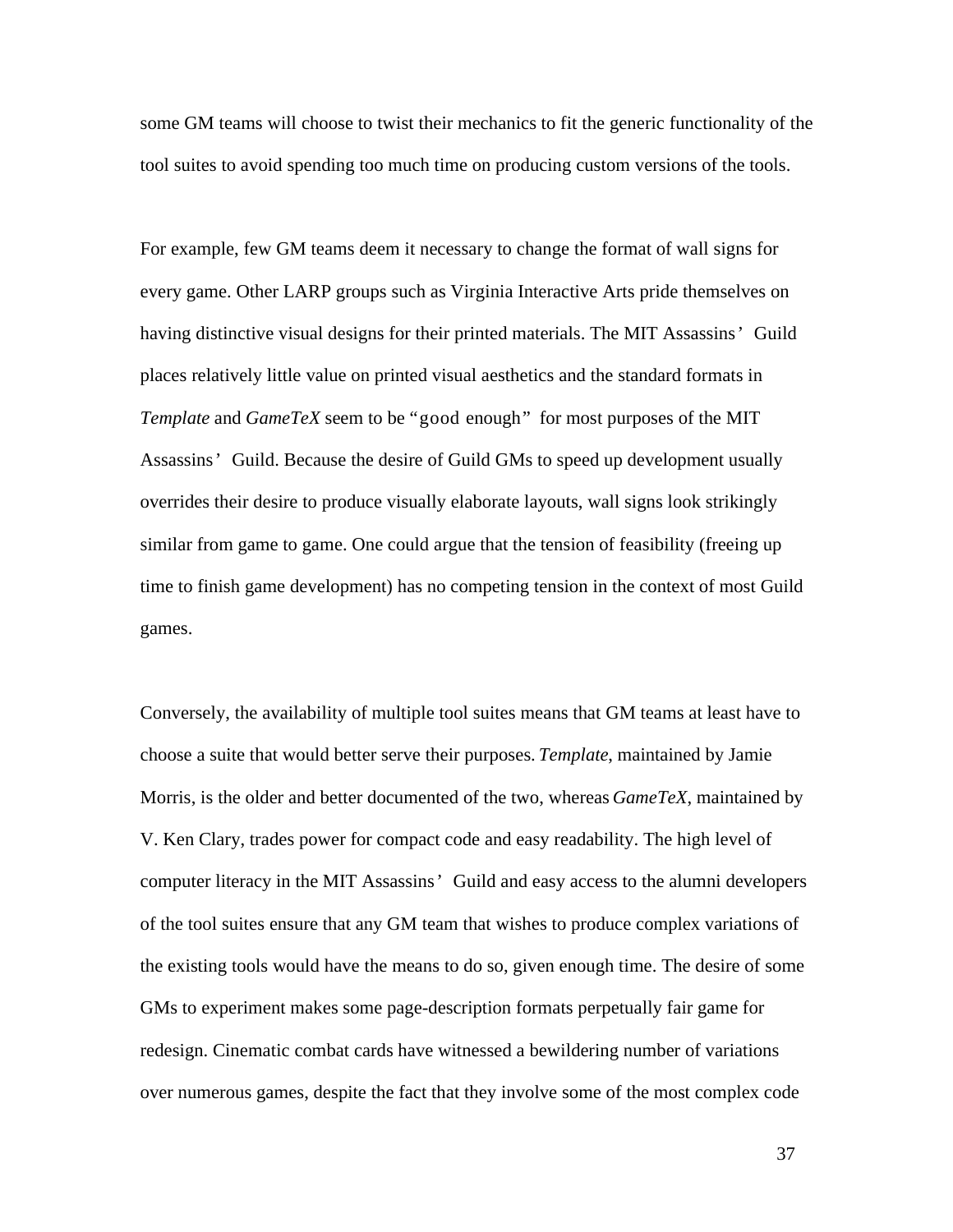in either suite.

#### Heroic Attempts at Efficient Game Writing

The GM team of *Berkeley* (2001), a one-night 1960s spy game written by Jake Beal, Peter Litwack, Nick Martin and Richard Tibbetts, took particular pride at being able to move from concept to game-start within two weeks, a situation that arose from the need to fill a weekend slot in the schedule to replace another scheduled game that failed to complete development. The result was a formulaic one-night spy game that fulfilled most expectations of the genre by borrowing extensively from tried-and-true ideas from previous games. Despite the scenario of the game (a Californian college campus in the 1960s) being an odd fit for the major interactions within the game (conspiracies conducting espionage over an assortment of generic technological artifacts), most of the players were quick to overlook its shortcomings and lack of innovation due to its miraculously short period of design and production.

SIK games are also infamous for their short production times, although a closer look at the actual processes involved in SIK game design reveals that most SIK games are imagined, discussed and bounced about as a concept long before they begin any writing. Most SIK games feature exceedingly brief rules that take little time to write and are easily translated from concept to prose. Players often receive sheets duplicated among all their teammates, further reducing production time. The brevity of SIK games is a trait favored by fans and designers of the SIK genre of gaming. Players expect to spend little time reading their sheets, game designers respond by writing small amounts of text and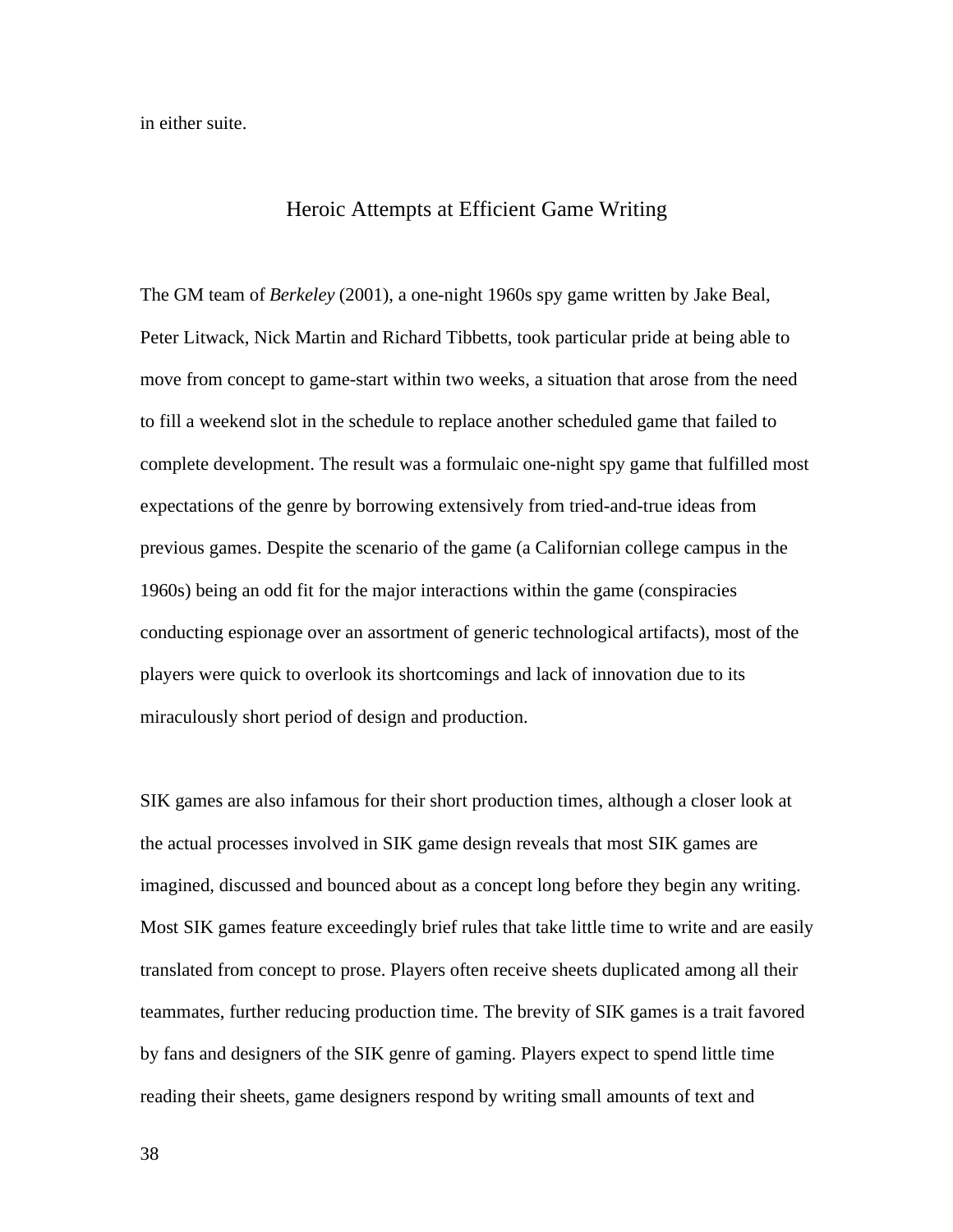restricting the sheet content to the bare essentials.

Most of the time-consuming work happens at the concept stage. Because of the lack of any hardcopy or actual data produced in the concept stage, combined with the ability of most SIK game writers to maintain several simultaneous game concepts in their heads at a time, many designers assume good SIK games can be written in two or three weeks, forgetting about the invisible preproduction processes involved in streamlining highcombat games.

GM teams of most other kinds of Guild games, however, include this concept-processing time in their estimated schedules and realistically schedule game-start many months away from the date they succeed in assembling their GM team. Some forward-looking GMs roll the time required to form a GM team with the necessary skills into their time estimates, knowing that recruiting a GM team can be easier with an expected run-date in mind. The multi-month writing periods also compensate for the fact that most GMs are either students or have full-time jobs and can only spend a fraction of their time on the writing of a game. Some GM teams with a majority of student members deliberately include the summer session into their writing schedules to take advantage of the increased student-hours available for writing, although many GM teams have found that a student's productivity does not necessarily increase during vacation time.

### Abstracting Character Actions for Feasibility

Game writing schedules emerge as a tension in mechanics design when game effects that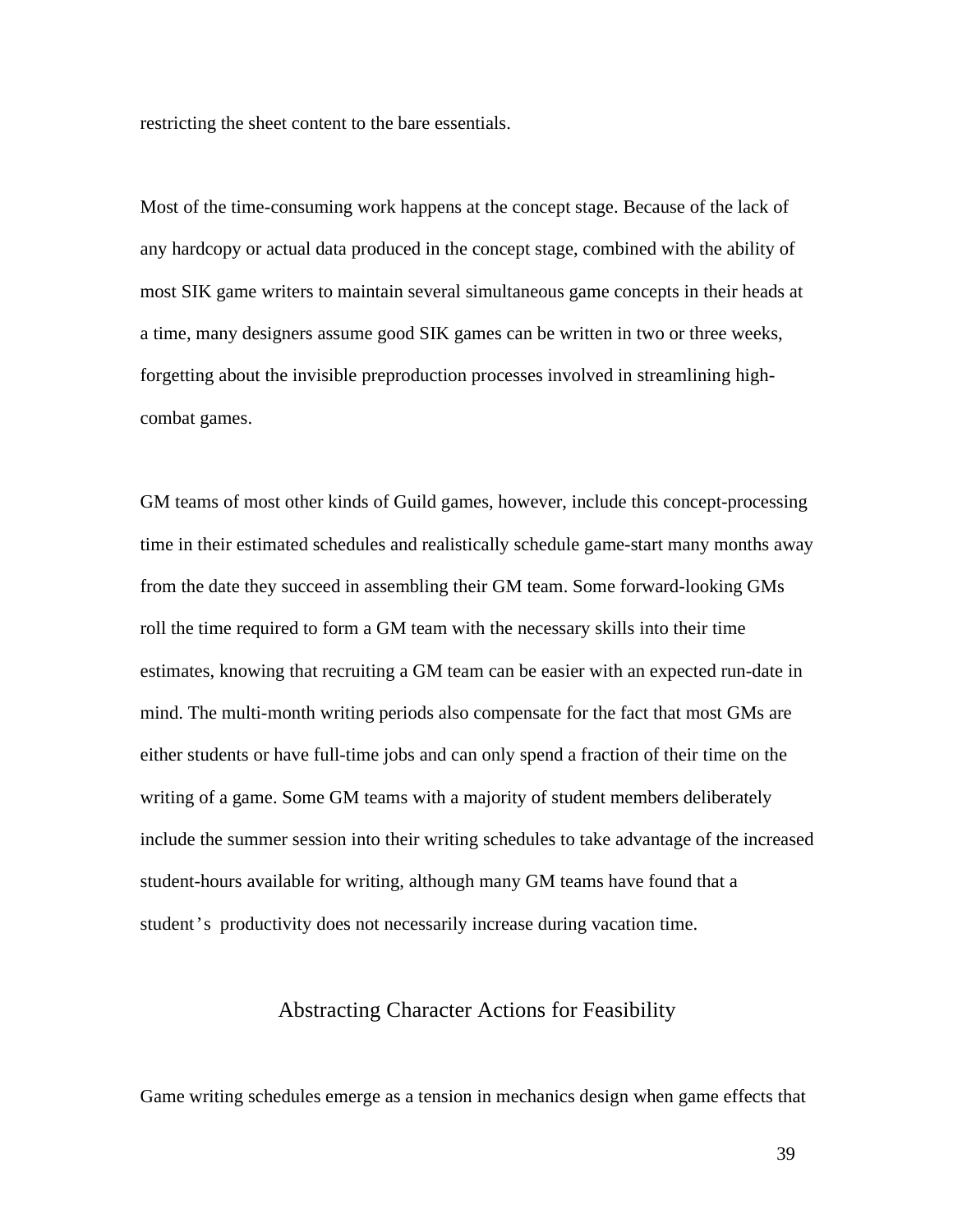would be otherwise be desirable might require too much preparation time. Even simple game mechanics may not be worth writing up for games that do not call for that sort of functionality. If there are no items that can influence the course of the game, for instance, it is a waste of time to write rules for searching other characters. If there is absolutely no way to provide a specific kind of functionality for a game within the limited time, money or technical ability of a GM team, it stands to reason that the function should be excluded from the game design.

However, certain game settings and scenarios rely on the existence of an interaction among characters that is hard to represent. A game about economic diplomacy would certainly be awkward without any means of negotiating with tradable currencies. Yet, economies can be notoriously difficult systems to incorporate and balance for the purposes of a game. It may take too long to write all the rules necessary for elaborate economic transactions or the GMs may not have the necessary math skills or experience to balance a realistic, playable economy among the characters.

Usually, one way to implement a difficult game mechanic is to abstract and simplify aspects of the game setting until the mechanics become feasible for writing. Other tensions then begin to compete. Will the activity of the players become too abstract so as to render it meaningless? Will players be able to effectively strategize at this level of simplification? Can the mechanic be altered reduce its demands on GM time while satisfactorily fulfilling other reasons for its existence?

As an example, some detective or archaeological games require characters to pursue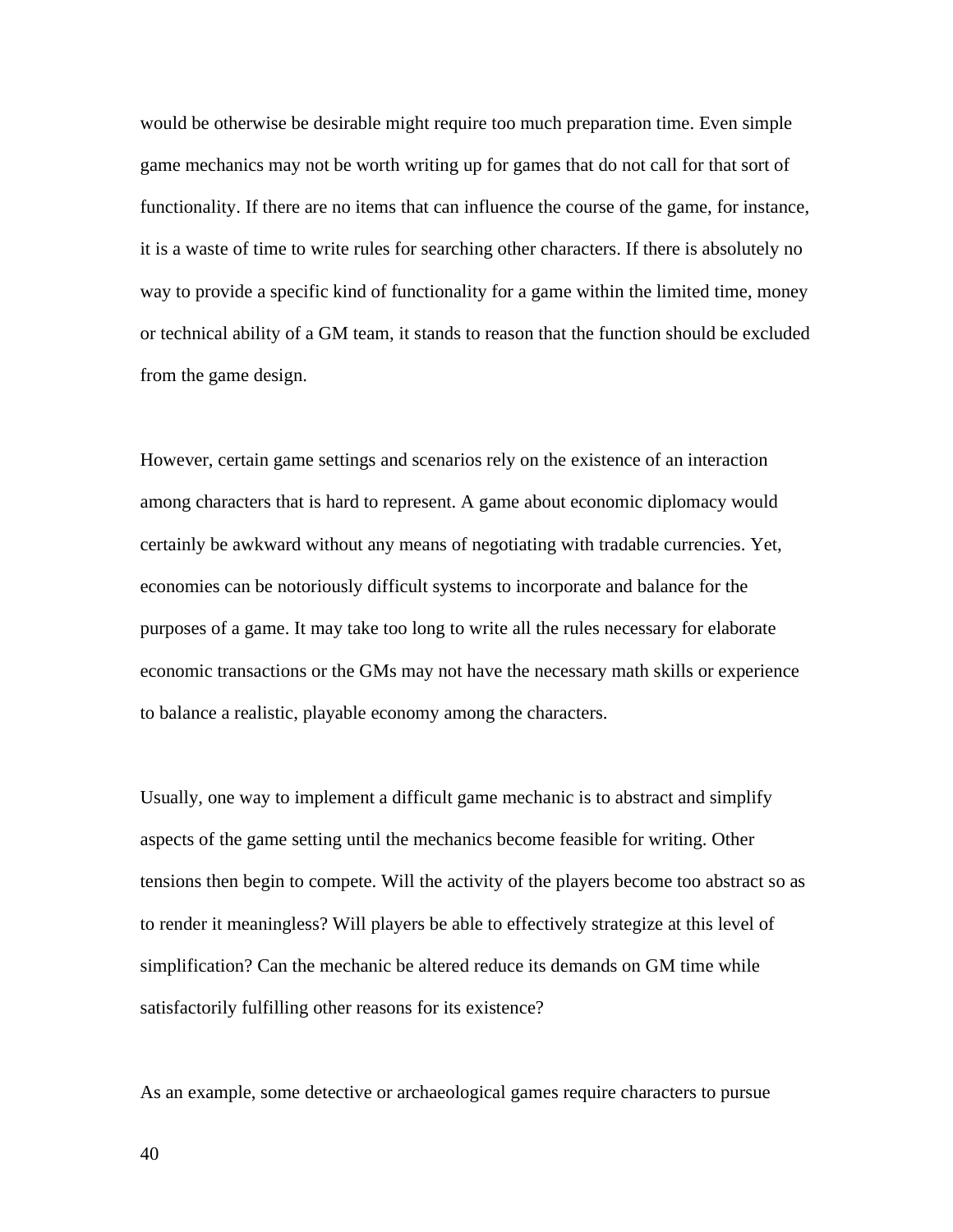sequential interactions with other characters in the world and a long, potentially dangerous line of clues to discover a hidden secret. This activity needs to fill most of the time available in the game so that the player does not run out of things to do before the end of game. It may be impossible to prepare all the books and physical items that a player needs to examine to discover the right clue or have thirty other bit parts hanging around to feed information to the players at precisely the right time. Possible simplifications might include inserting clues into real books, adding time delays so that players take more time to solve fewer clues, or reusing the same set of clues for every character so that only one line of clues needs to be prepared.

Abstractions usually map the character's time and resource-intensive endeavor onto a different activity that requires less preparation on the part of the GMs. Some GM teams in the Guild favor "riddle trails" as a generic approach for the example above. A player needs to find an obscure line of text that appears in some public space on the MIT campus and locate a small colored dot near the text. The dot is labeled with the initials of the name of the game and a unique serial number that corresponds to the clue. Finding the dot allows the player to open a stapled slip and read the next obscure line of text, and the trail continues. Alternatives have included picture trails (finding out where certain photographs were taken) or puzzle trails (solving mathematical or pen-and-paper puzzles that reveal the location of the dot).

" Dot hunts" have been used to represent the character town trying to find reclusive informants or secret panels. While sharing much of the same joys as a scavenger or treasure hunt, some dot hunts run the risk of being so abstract and disconnected from the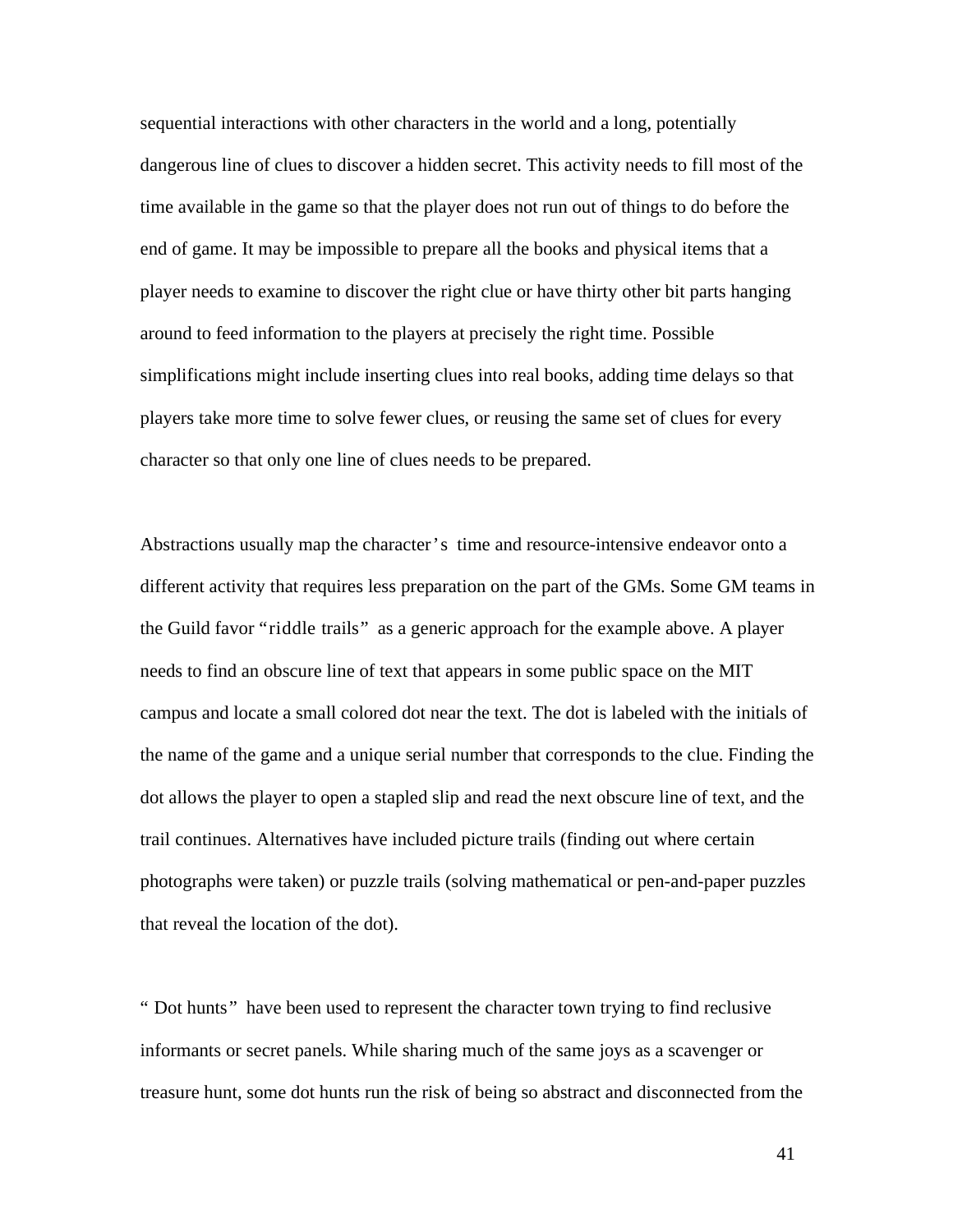actions of the character that players lose their engagement with the activity. However, the dot hunt does preserve some very important characteristics of the hunt for information. Both the character and the player are moving around in space, away from the majority of game. Often they will travel alone and run the risk of being distracted by the hunt, providing a wealth of ambush opportunities for other players. Furthermore, the dot hunt provides players with unequivocal direction for their subsequent steps on their trail, although false-negatives are one of the primary flaws of the dot hunt<sup>33</sup>. The chief benefits of the dot hunt, however, come from its low preparatory demands on the part of the GM team. It takes little time to write and can easily generate several hours worth of player activity. Furthermore, interesting player interactions can be stimulated by the dot hunt when multiple players realize that they share the same trail.

## Negotiating Game-space

Because most Guild games use multiple classrooms on the MIT campus, the sheets often refer to specific room numbers so that players can find important locations in gamespace. MIT's Department of Facilities has its own schedule for room reservations and most GM teams begin their sheet writing before they know the rooms that will be allocated for their use in the game. Just as it is with the names of characters, it is easy to insert the appropriate room numbers into macros so that the correct information will appear on the sheets during prod.

<sup>&</sup>lt;sup>33</sup> Little adhesive colored dots have a tendency to fall off a wall and get swept by janitorial staff, which may lead players to believe that they are looking at the wrong place even if they find the correct solution to the riddle.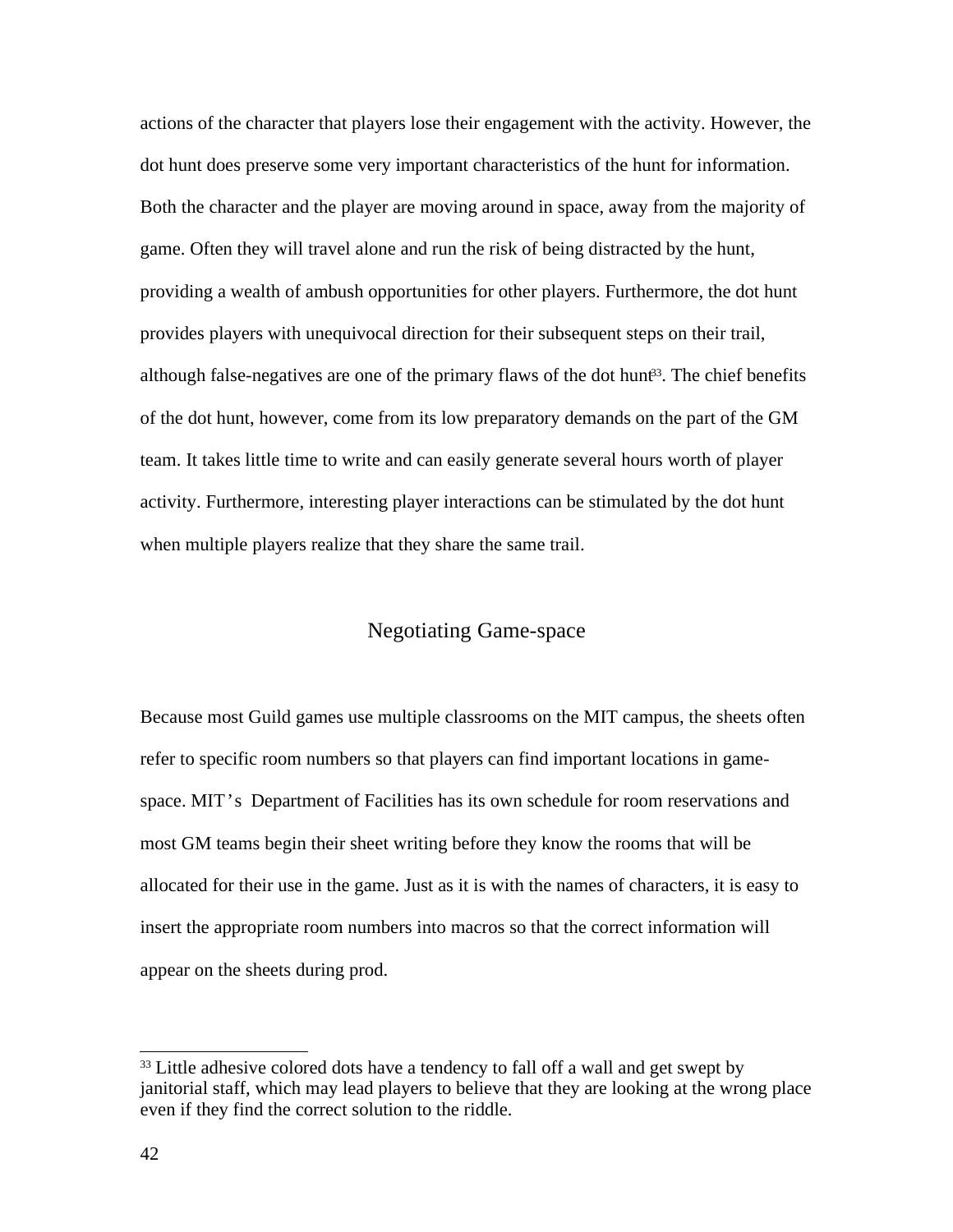However, this means that most GM teams have little certainty regarding the layout of game-space when they are balancing their game mechanics. In Live-Action Roleplaying, the arrangement of important spaces in the game is vital for the purposes of controlling the pace of game. Players cannot interact with other players or game items if they fail to locate them: poor, if a player needs to find multiple people or things to further his or her quest; excellent, if the player is on the run.

Most GM teams construct mechanics with an idealized game-space in mind, combining their knowledge of the geography of the MIT campus and their experience with past allocations by the Department of Facilities. However, GM teams know that they must design their mechanics with sufficient flexibility in room allocation. If they cannot get the rooms that they want, their mechanics must still be playable with the rooms that they get.

The fact that room numbers are so easily inserted into the sheets is one less reason for Guild games to seek room reservations far in advance. Most GM teams have to avoid designing mechanics that hinge on the availability of specific rooms on campus. Of course, there are exceptions. Some GM teams have been known to ask for their games to be scheduled contingent on the availability of specific rooms. Other GMs design games that operate entirely in corridors, which do not need to be reserved. SIK games are particularly notable in this latter respect<sup>34</sup>.

 $34$  Of course, such games are sometimes tripped up (sic) when the Department of Facilities schedules floor waxing in corridors that they believe to be unused for the night. This is actually a game element in Dave Lebling's "The Lurking Horror," a computer adventure game published by Infocom in 1987 that is set in a university oddly similar to MIT.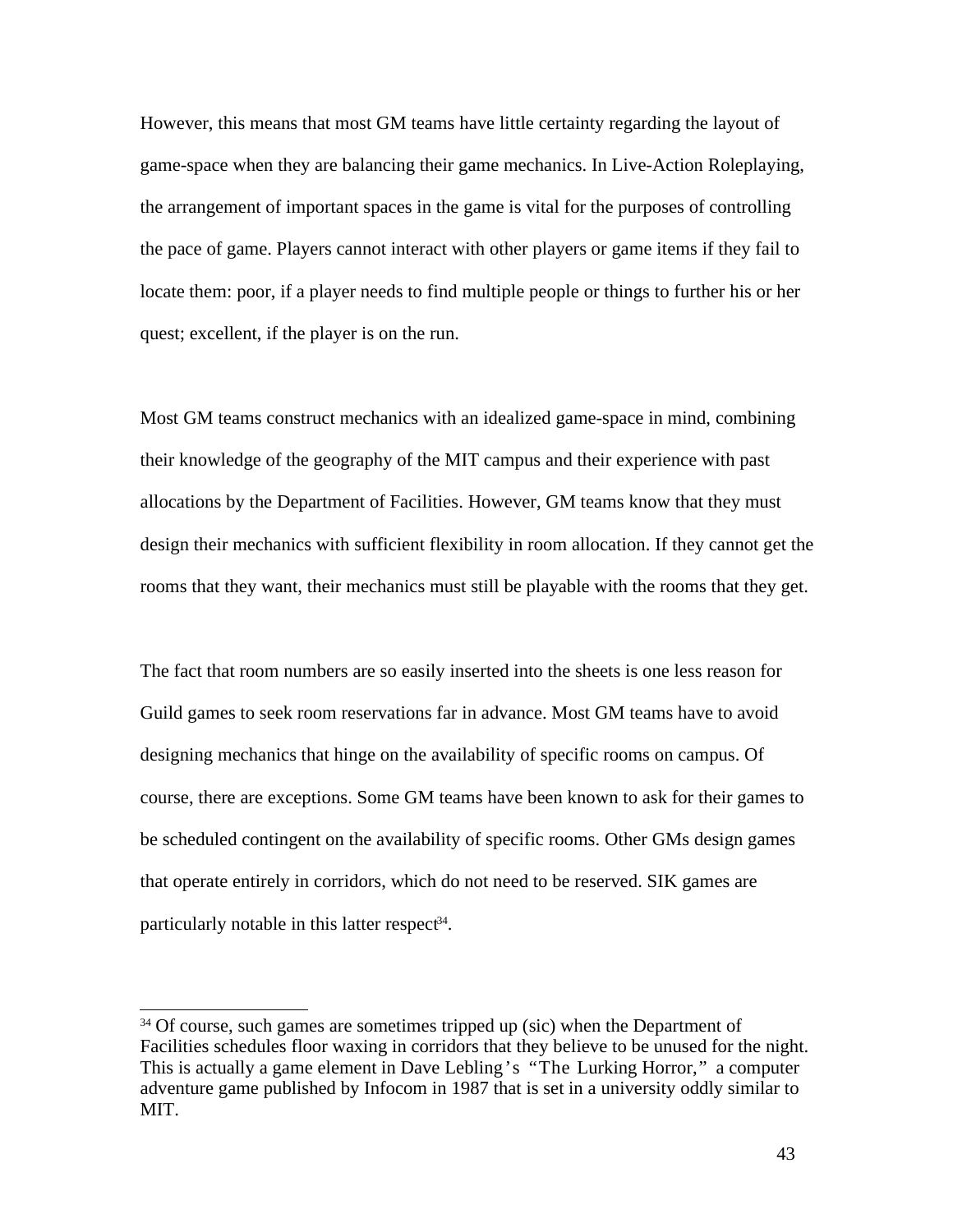Even "ideal" rooms and game-spaces have their problems. The third floor of the computer-science buildings in MIT features four large, interconnected, air-conditioned rooms with multiple entrances that are excellent for a variety of town-square-like purposes. There is also a large, flat, unwaxed space in the middle that has good illumination and long lines-of-sight, which are perfect for ranged combat. However, this also makes the space attractive for a variety of non-Guild purposes. Games in that space often feature peculiar collisions with practicing couples of ballroom dancers from another MIT student group. Similar problems arise with games that arrange their important spaces near corridors of high non-player foot traffic. Even if the layout of the rooms is ideal, such spaces have their drawbacks due to unwanted intrusions of reality on foot.

## In-game Workload

Most of the examples so far involve considerations of GM workload in preparation for the game. However, some mechanics could be considered unfeasible because of the demands that they place on the GM or the player *during* the game. Some games allow GMs to confirm the reliability of information that they may have gathered on other characters, a mechanic introduced in *Maelstrom* (1998) by Jake Beal, Jennifer Chung, Ken Clary, Dudley Lamming and Patrick Pittman. This requires GMs to be available to provide information that will not contradict information provided by other GMs.

A number of games have similar mechanics that vary with the expected response time for such "background checks." *Maelstrom* required these requests to be sent via email,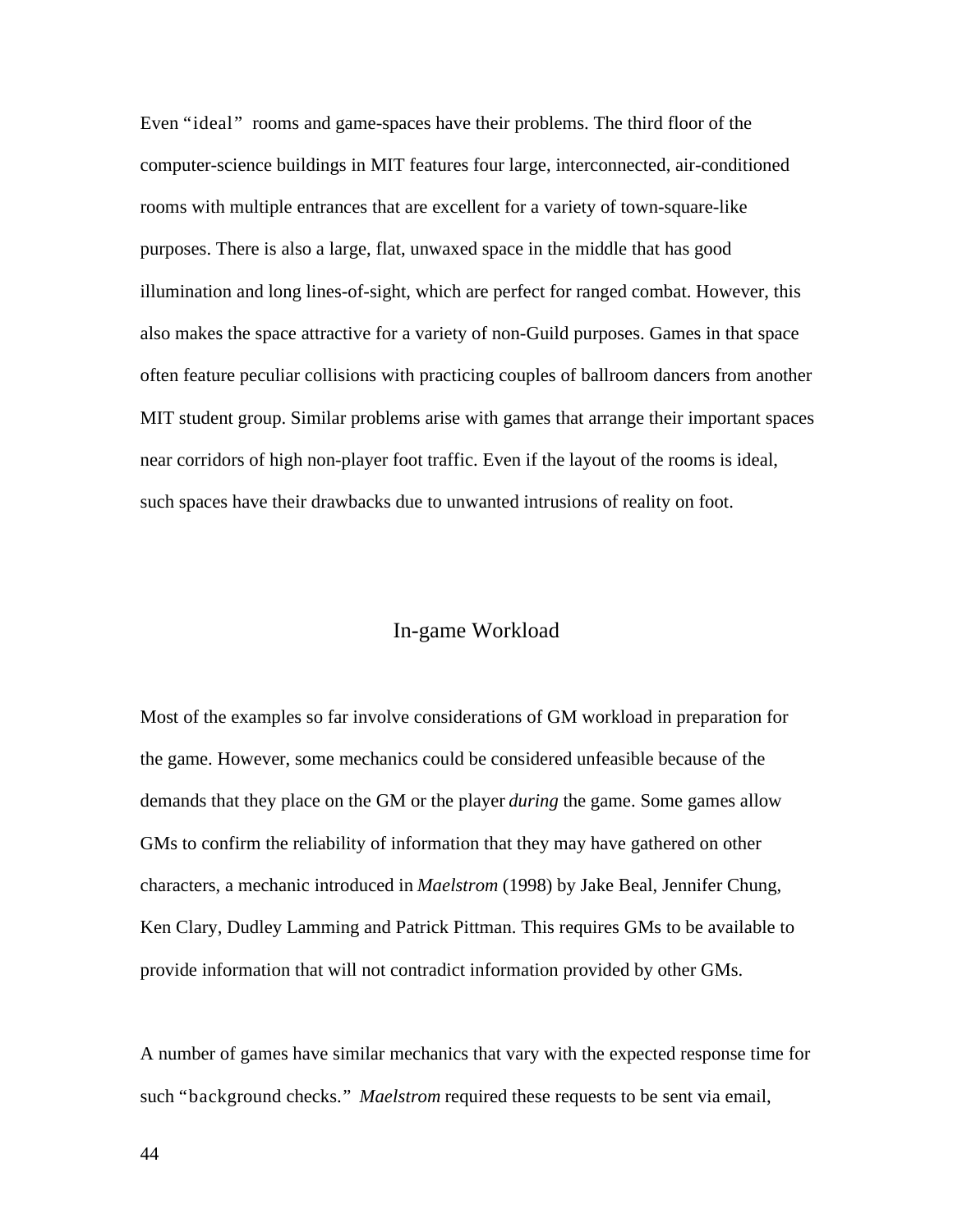which has an assumed time delay and allowed GMs to confer and respond to requests overnight. Other games, such as my own *Tenchi Muyo: The Night Before the Carnival* (2001), required GMs to frequent check and respond to new requests in envelopes in several different locations around campus. This particular implementation took GMs away from their important role as game referees and players became increasingly disappointed at the lack of timely information.

Excessively time-intensive mechanics are known as being "hosing," borrowing from the MIT metaphor of "drinking from a fire hose." The above example features a "GMhosing" mechanic, where GMs do too much to achieve minimal results. The same term is used for mechanics that make players perform tasks that require excessive time or effort to make any sort of headway towards their goals. Usually, hosing mechanics make players feel that they have to spend the majority of game time attending to some uninteresting task, drawing them away from other activities that they may consider more interesting or entertaining but less crucial to their character's success. Alternatively, a hosing mechanic may require a player to devote excessive mental energies to memorization or calculation to deal with quick-response situations such as combat, making it difficult or dangerous for the player to concentrate on other things in the game.

Note that GMs often aim to design mechanics that require the continual (but not continuous) involvement of the player throughout the game. The extreme opposite of a hosing mechanic is a trivial mechanic that requires a minimum of effort, time and decision-making on the part of the player. Designing these mechanics may also be a waste of time on the part of the GMs, as their inclusion into a game generates relatively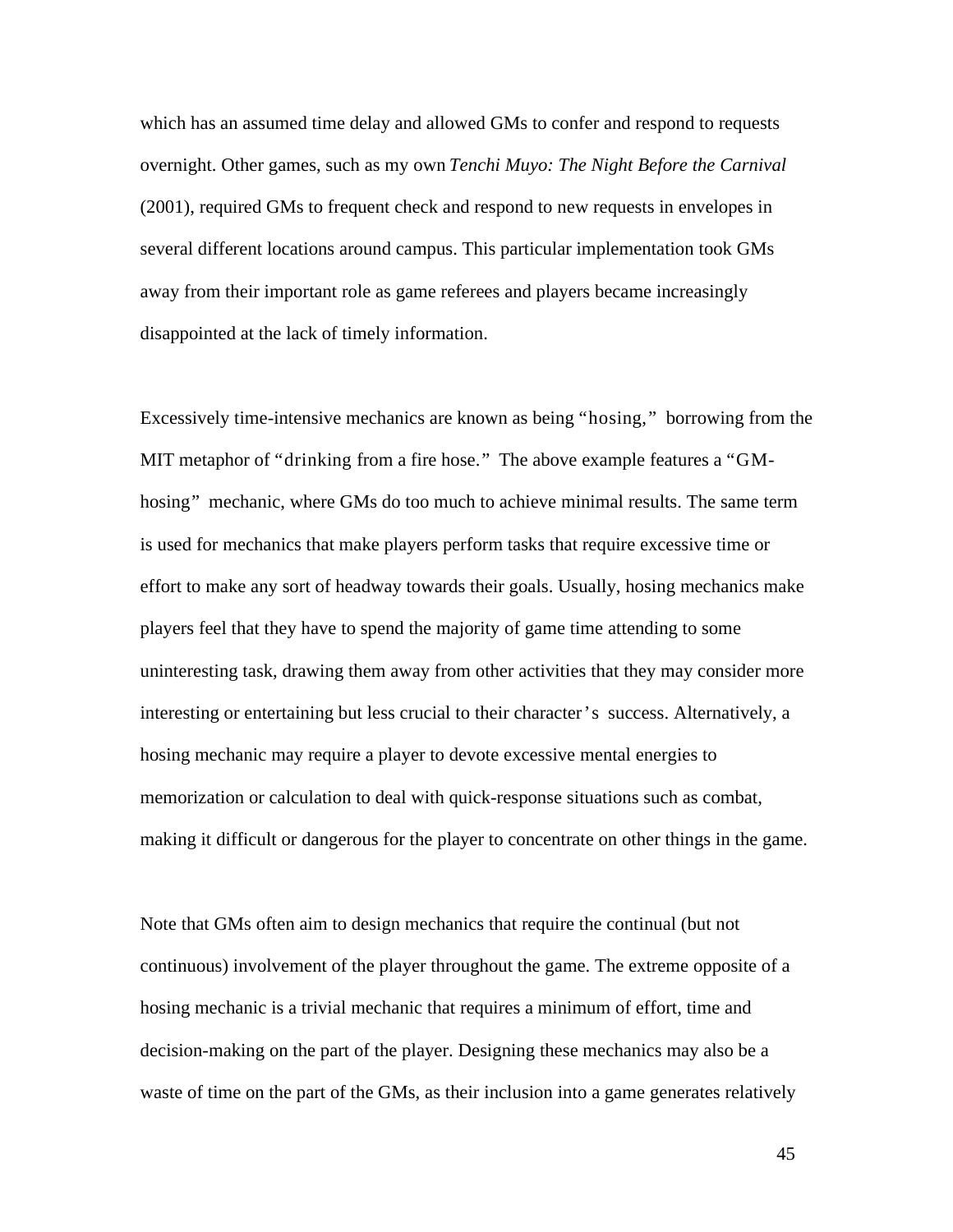little player activity and interest. GM teams want to make sure that the time, concentration and exertion required for a player to complete his or her goals are paced to provide players with interesting activities throughout the duration of a game: not too little, not too much, and not too boring.

# Coin Flipping and Decking

Time-consuming mechanics often rear their head in Guild games in the form of tests of probability. A number of common Guild mechanics use the construction of specific poker hands from a deck of cards or the flipping of coins as a generalized abstraction of complex activities, boiling success or failure down to a matter of probability. Properly balanced, "decking" and coin flipping mechanics can pose a variety of interesting challenges for players.

A number of games use poker decks to represent the activity of computer hacking. By drawing and rejecting cards from the deck in a manner akin to draw poker, players make decisions with every hand that could accelerate or decelerate their progress. Decks may also include a variable number of jokers that will boost the likelihood of forming difficult poker hands, turning decks with multiple jokers into a valuable, tradable commodity.

Coin flips have their own properties; the equipment needed for the mechanic is highly portable (a coin), falling coins risk alerting nearby players of activity, and the physical act of flipping requires a certain degree of hand dexterity. By varying the number of heads required, a coin-flipping mechanic can impose different time requirements for different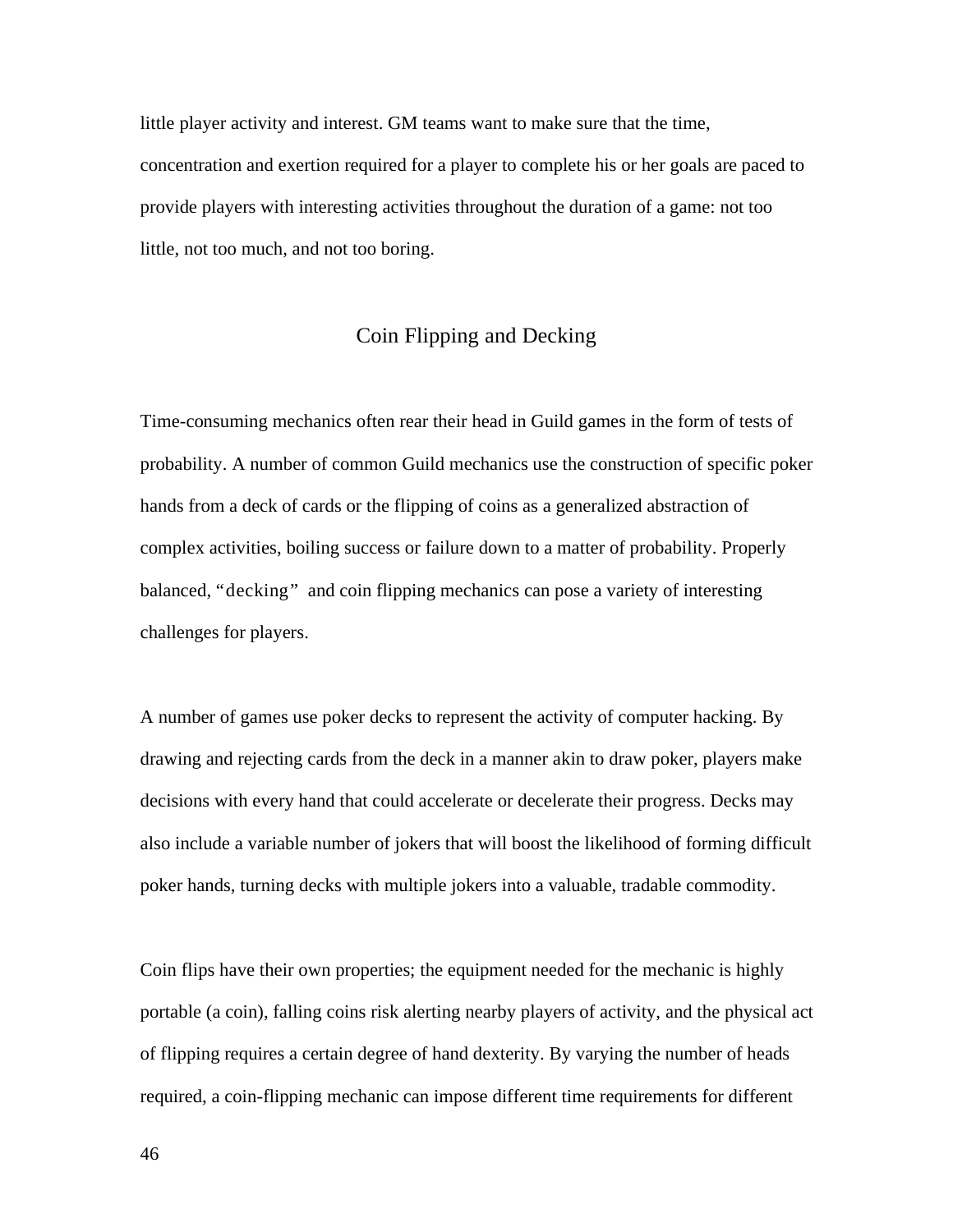characters involved in the same activity. Coin flipping has seen significant use in games as an analog for character actions that necessarily feature some element of randomness, such as lock picking.

Probability tests are hardly new to roleplaying games. Tabletop roleplaying games often use many different kinds of dice to assess the probabilistic success or failure of a variety of character actions. However, unlike simple rolls of dice, coin flipping and decking mechanics attempt to reflect the time and effort involved in character activities through the physical actions of the player.

Most difficulties with probability tests in live-action roleplaying games emerge from the real-time property of these games. Many Guild games permit probability tests to be repeated in the case of failure, ensuring that a string of unlucky draws or flips will not completely deny players success in their goals. However, if players cannot find alternatives for achieving their goals, many players will interpret this loophole as a requirement for them to invest as much time as necessary in order to produce a successful test 35 . If the odds are low, probability tests can easily turn into tedious, repetitive, frustrating, extended affairs. Flipping two heads in a row takes a few seconds; flipping ten heads requires an inordinate number of attempts. Such tests already hamper mobility, as dealing cards or flipping coins can be difficult when one is on the move. If players are not permitted to communicate with others while performing the probability test, the mechanic effectively isolates a player while he or she performs the task.

<sup>&</sup>lt;sup>35</sup> A running joke in the MIT Assassins' Guild goes: "If a GM writes it down, players will do it." An appropriate addition for the discussion at hand may be: "...over and over again."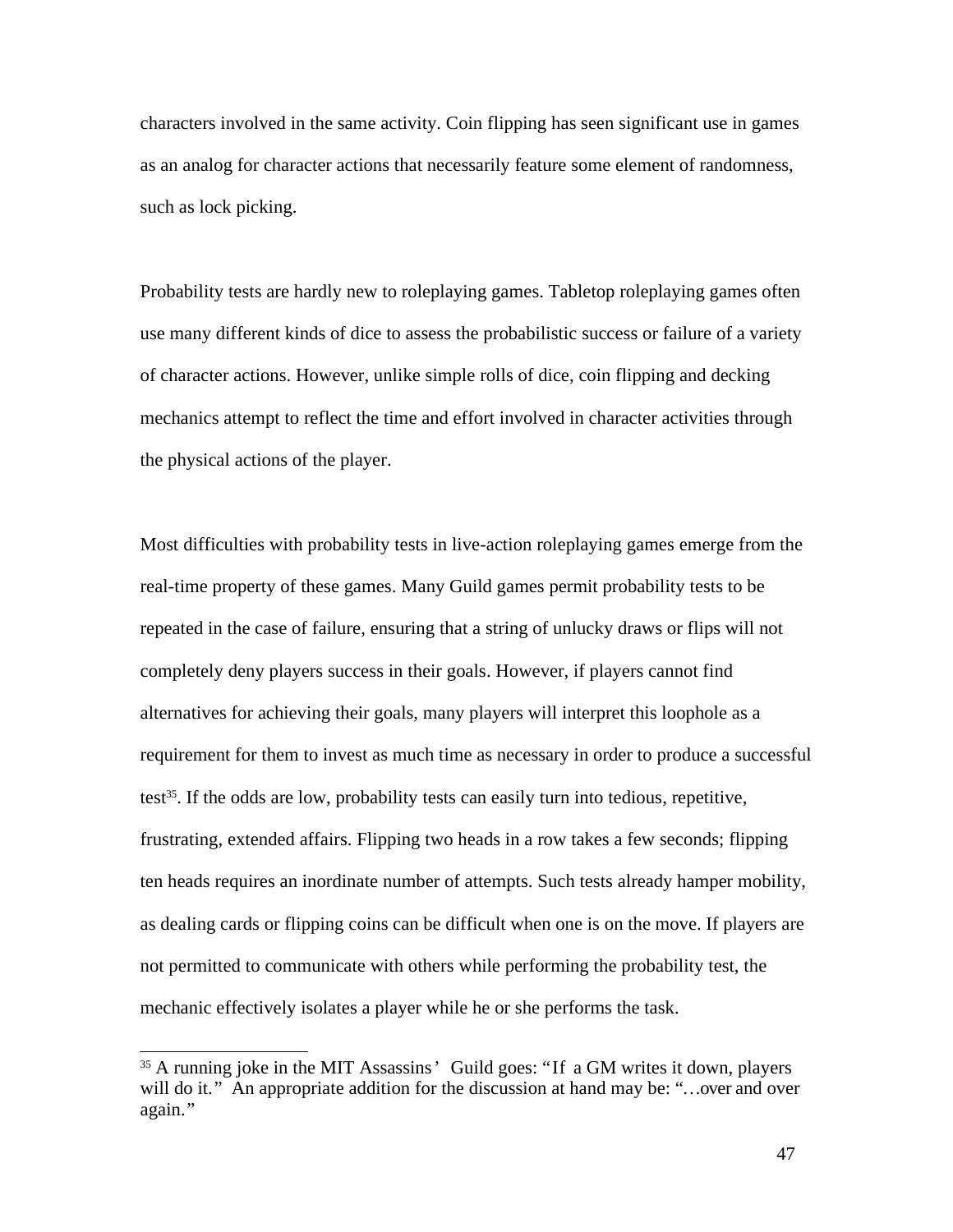Most games that use probability tests will weight the odds according to the abilities of the characters. A master thief might only need two heads in a row where a common thief might need five in order to open a door. GMs may believe that if the odds are sufficiently and visibly stacked against players, players may decide that certain tests would not be worth attempting. In practice, however, this assumption only operates in situations where players cannot make endless attempts at beating the odds. Multiple routes to goal achievement combined with artificial limits, such as significant time delays between tests, can discourage "brute-forcing" of the probability test, thus turning a player-hosing mechanic back into a reasonable choice for the player

In games where probability tests tend to represent a clandestine activity such as lock picking, structuring the game space to reduce the number of opportunities for players to be alone often serves as sufficient disincentive. However, in this regard, many players often face a conflict between the player's reality and the character's reality. While characters may believe that lock picking is a suspicious activity, players may consider lock picking to be a common game activity and would avoid interfering when they see coins being flipped. Alternatively, when the majority of players ally themselves into a single group to aggregate their power and moral authority, members of the group often get away with activities that characters in the game world would never be allowed to do. This process is known as "forming a mob" and it is often an extremely effective, albeit unrealistic way for some players to achieve their goals. However, players who cannot join the group because of restrictions in their sheets may find themselves cut out of many of the proceedings of the game, resulting in a poor gaming experience.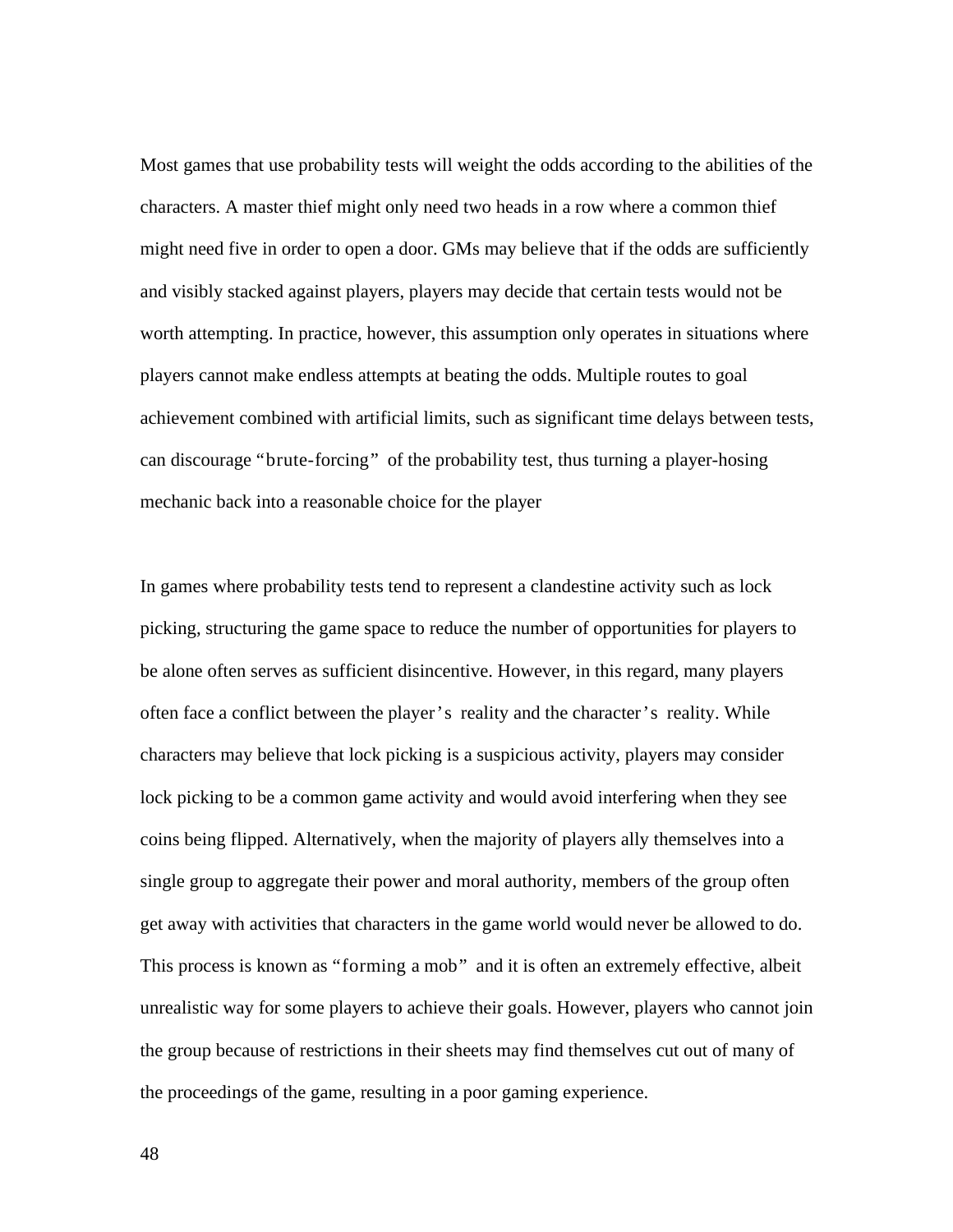## Who Broke the Mechanic?

The tension of feasibility concentrates on the logistical issues of mechanic design in Guild games. Even if they know that they can implement a mechanic, however, experienced GMs spend a lot of time and effort ensuring that their mechanics adequately serve the function of providing and encouraging a range of desirable interactions in the game. The word "broken" describes any poorly executed mechanic or suite of mechanics that results in a noticeable combination of unentertaining, unfulfilling or unbalanced game play. Broken mechanics deprive a player of the ability to make meaningful and entertaining choices about their character's activities in the game world. When players describe a mechanic as "broken," they believe that the problems of the mechanic arise from the items, rules and sheets provided by the GMs at the beginning of the game.

Guild writers realize, though, that the players' interpretation and execution of the letter of the rules have an equally strong impact on the effectiveness of game mechanics. Thus, GMs that design game mechanics with the audience in mind have a much lower chance of being considered broken. In the MIT Assassins' Guild, GMs occasionally refer to four unofficial tests that are named after specific members of the MIT Assassins' Guild, as those players are known to break mechanics due to their styles of gaming. I have reworded them to hint at the underlying tensions beneath the tests:

1. Can players gather more information than they should reasonably have, allowing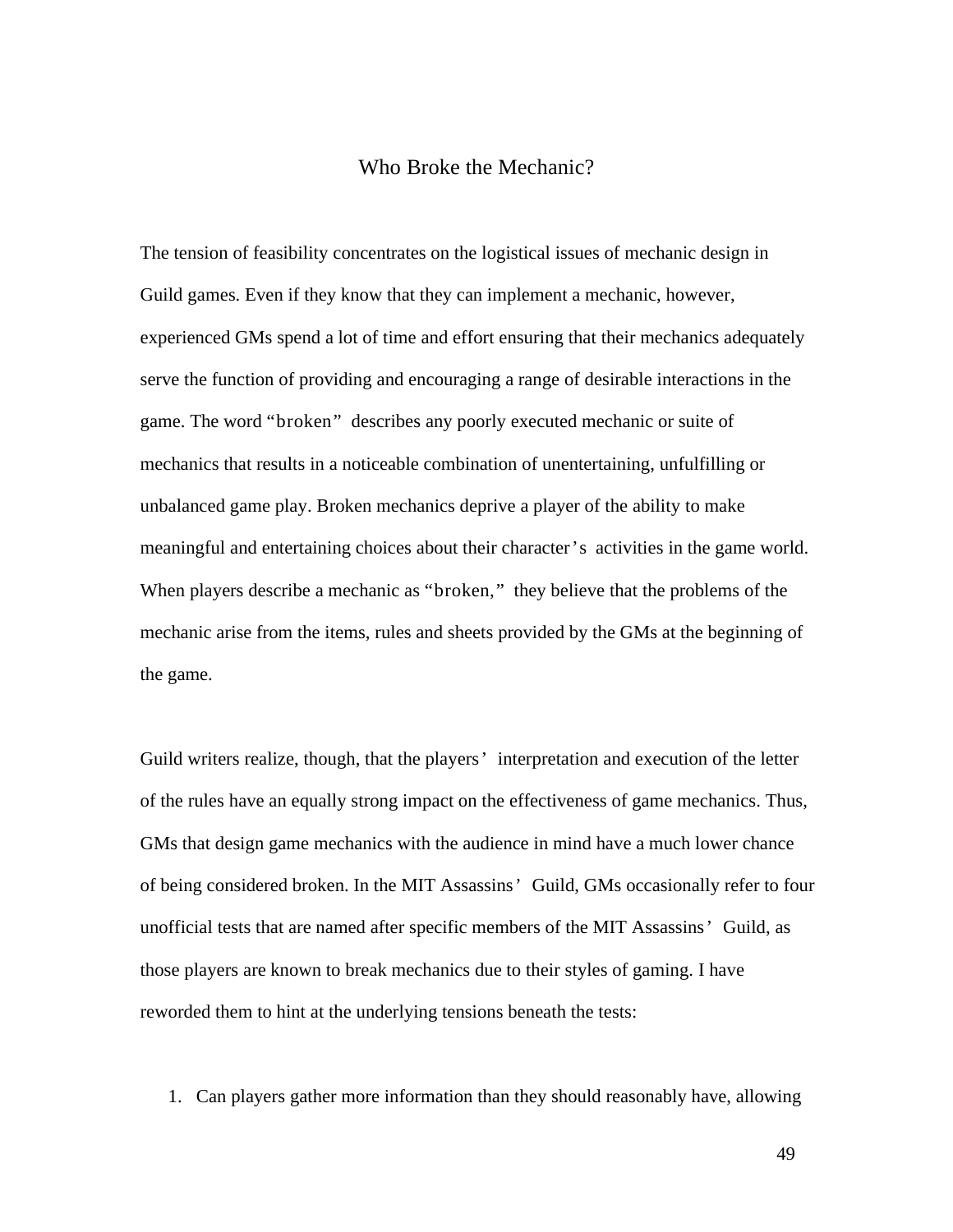them to succeed in their goals (or solve everybody else's) by simplifying the major tasks in a game to a series of logical optimizations?

- 2. Given that Guild games are played in a real social circle with real people, will players who get too excited or identify too closely with their characters produce undesirable interpersonal interactions?
- 3. Conversely, is there a good reason to discourage players from "breaking their characters" in order to gain competitive advantages over other players? Are there ways to reinforce the illusion of the game world and characters?
- 4. Given that games are competitive and that the rules governing competition can be complicated, can inexperienced or flustered players still grasp the mechanics of the game and make compelling, logical and strategic choices towards success?

Although an experienced GM team can skirt some of the shortcomings of their mechanics through careful casting, a GM team that completely ignores these tests will probably end up with broken mechanics. The desire to produce mechanics that can satisfy the different tests can be described as the tensions of Information, Dissociation, Verisimilitude and Competition, respectively. The rest of this thesis will look at these tensions and some of the more solutions used to fulfill those requirements.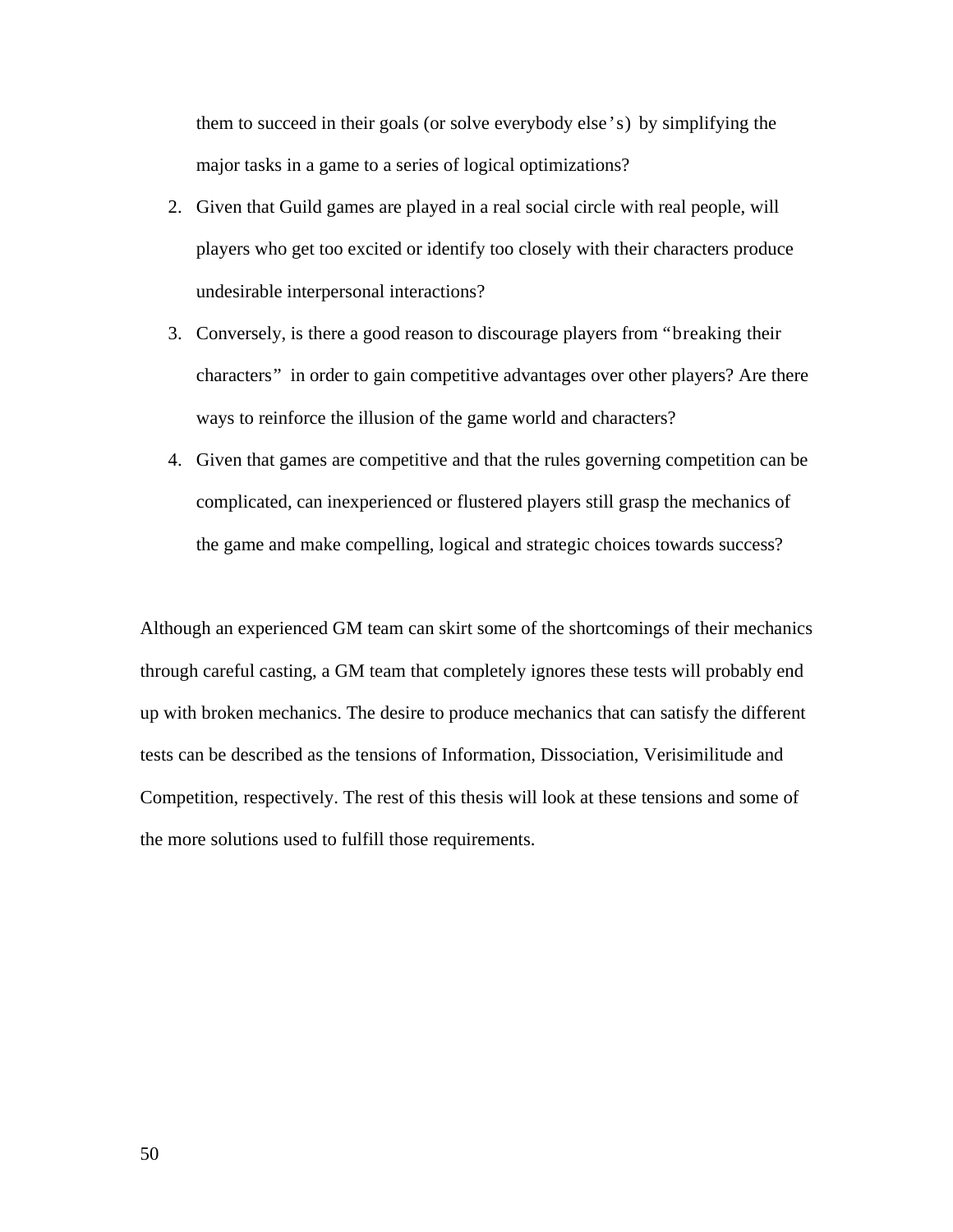# Information

*" What kind of ulterior motive do you people want?"*

Most tabletop roleplaying games let players create their own character from a range of different races, classes, alignments and backgrounds, allowing players to supply all the interpersonal details of the characters to support roleplaying interactions during the game. Guild games give comparatively little leeway for a player to define his or her own character. At handout, players usually receive materials that detail their character's personality, abilities, possessions and objectives, along with enough background knowledge to support all of the above. Because of this, it is the responsibility of the GM team to make all the necessary preparations that will allow players to gather and to make decisions based on their characters' knowledge during the game. Players need to be able to recognize traits, distinctiveness and potential interactions with various elements of the game when it is appropriate for their characters. For the purposes of fair and interesting competition, it is often necessary to hide certain pieces of information from players as well.

#### Bluesheets and Greensheets

To simplify the distribution of large amounts of pre-game information, GMs may prepare a hierarchy of sheets for players to supplement what they learn from their character sheets. These may also help the GMs distribute identical information among multiple players. Having these supplementary sheets on different colors of paper is useful for GMs and players for keeping their sheets sorted. The use of Bluesheets and Greensheets is well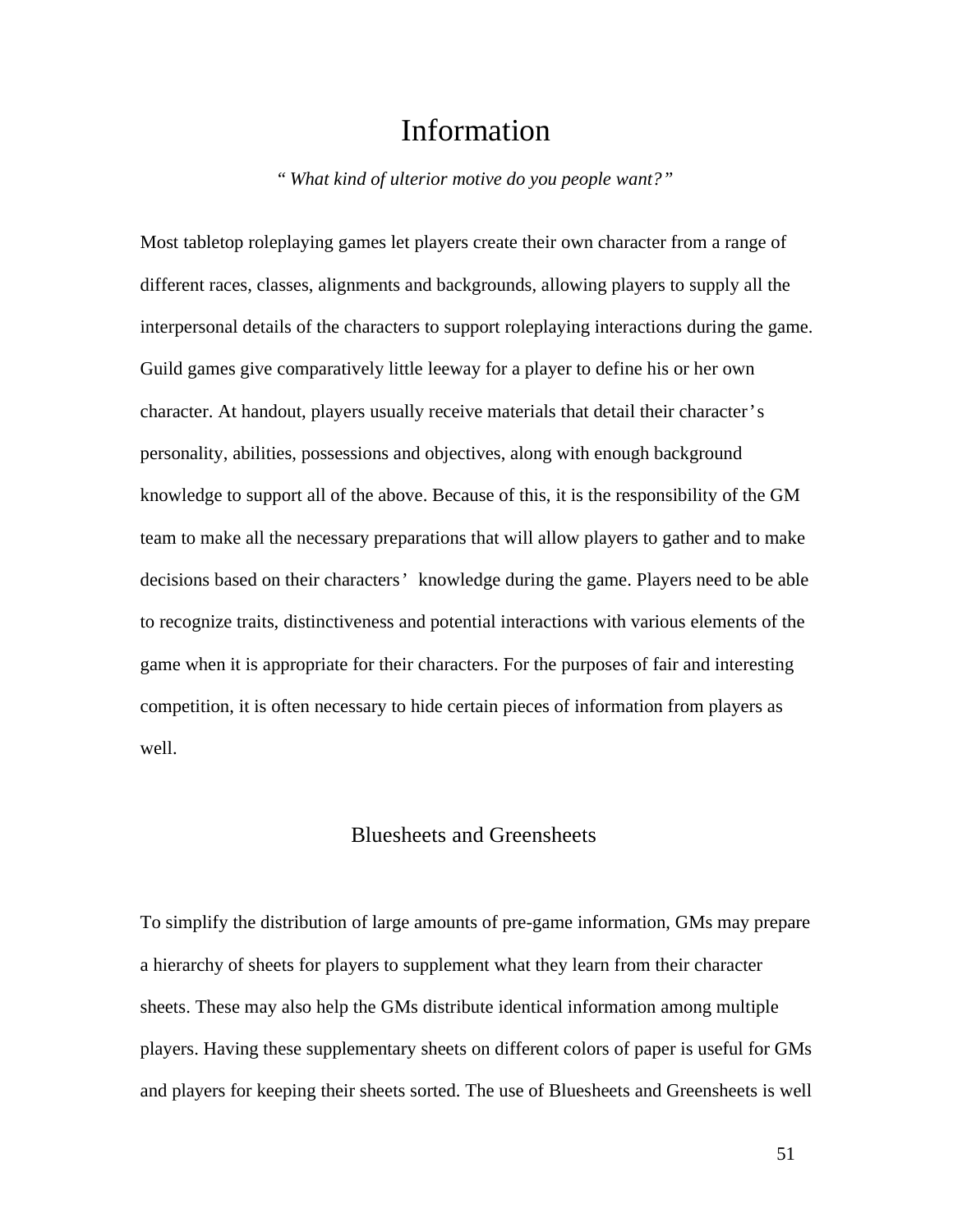known among other live-action roleplaying groups, suggesting that this convention may date back to the days of the Harvard SIL<sup>36</sup>. The Standard Rules<sup>37</sup> describe the differences and uses of these kinds of sheets:

**Bluesheets:** These are sort of like character sheets for an entire group of people. Tradition prints them on blue paper. They give information on motives, history, structure, etc., common to a group. Keep in mind that what a Bluesheet actually contains is what you think *everybody else* thinks. Your personal views might not be reflected at all by the Bluesheet. Your Character sheet will *always* override the information in a Bluesheet.

**Greensheets:** These sheets detail what special knowledge your Character may have about a variety of subjects, and give some general guidelines for what you can try to do with this knowledge. Tradition prints them on green paper. If you wish to use your special knowledge to try and accomplish something or learn something, or if you are unsure of what your special knowledge may be good for, talk to a GM. Greensheets, like Bluesheets, do not exist in the context of the game.

The line between Bluesheets and Greensheets is often blurry, and some games do not attempt to distinguish between them. "Information Sheets" means Bluesheets and Greensheets.

Contradictions between Bluesheets and character sheets are common for spy and traitor

<sup>&</sup>lt;sup>36</sup> Bateman, L. M. (1990) Creating Reality: Assassin Games. Cambridge: Massachusetts Institute of Technology, Department of Humanities.

<sup>37</sup> Morris, J. E. & the MIT Assassins' Guild. (2002) Standard Rules for MIT Assassins' Guild games. Cambridge, MA.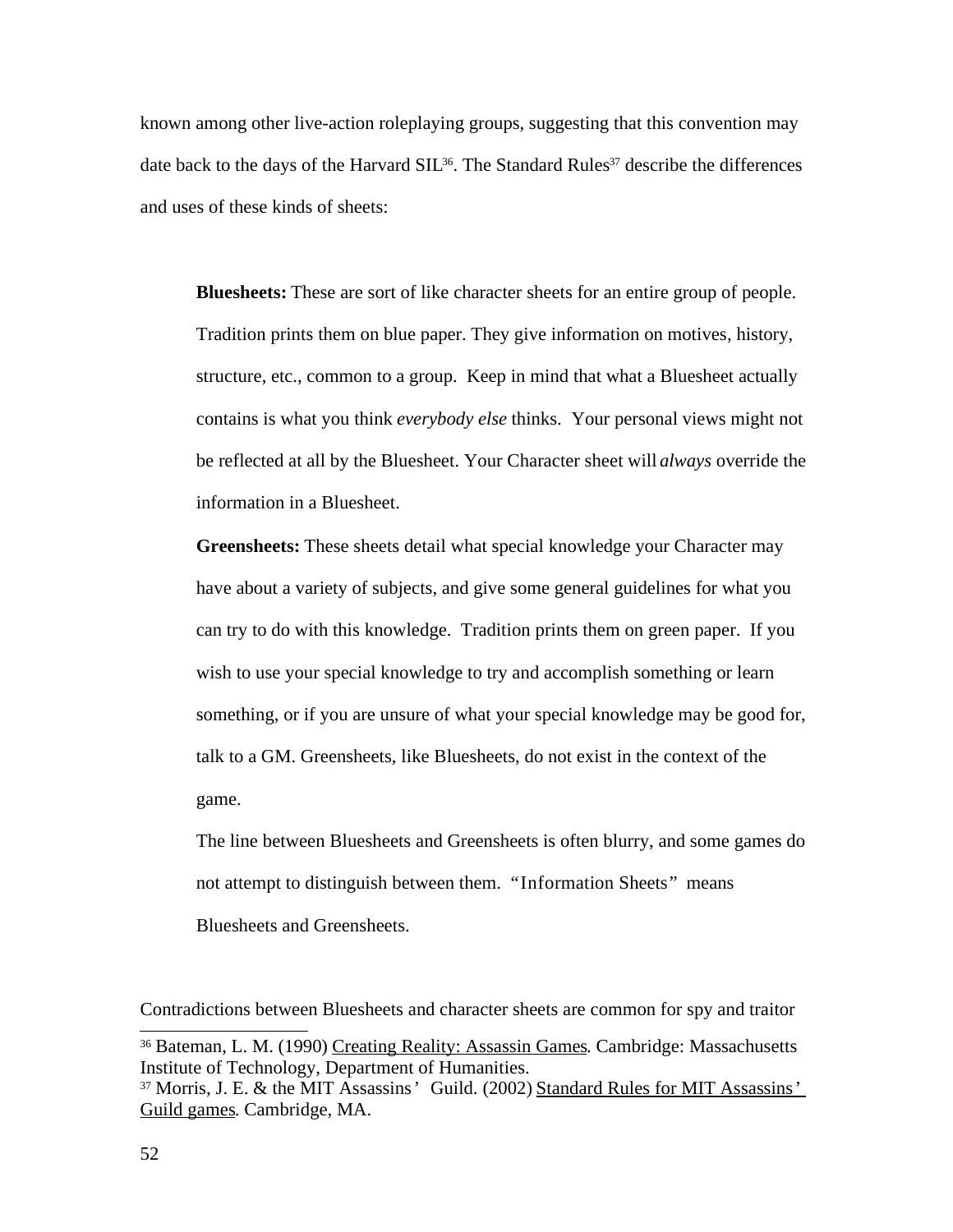roles, although they can also be used to depict more benign differences in perspective and opinion between characters. Greensheets often include long instructions for complicated mechanics and GMs need to be careful to design mechanics in which competitive success or failure is not determined by the speed of reading of the players.

Character sheets and Bluesheets often list "contacts" near the end of the document, which is a list of players and corresponding characters that the individual receiving the sheets should know at the beginning of game. The character sheet usually gives players the reasons why they have a particular Bluesheet or Greensheet but sometimes that information can only be found by reading one's own description in the contacts section of a Bluesheet.

### Item Cards, Name Badges and Wall Signs

Many Guild games focus on hunts for MacGuffins<sup>38</sup>: items that multiple characters are seeking to possess for personal use, often as crucial components for some larger conspiracy operating in the background of the game. Items may also be useful as tools for furthering one's goals; weapons are a generic example. Finally, some items may have little competitive use but may still be appropriate for the purposes of roleplaying.

<sup>&</sup>lt;sup>38</sup> " I wanted to make this film about a man who forces a woman to go to bed with another man because it's his professional duty. The politics of the thing didn't much interest me, but I realized we had to have a reason for the Germans to be in Brazil. We thought of jewel mining, precious minerals, that sort of thing, and then one day I said to [Ben] Hecht, 'What about uranium?' and he shrugged and said he didn't think it mattered, that one Macguffin was as good as another if we were really putting together a love story." [Alfred Hitchcock, in an interview about his film *Notorious*, 1946]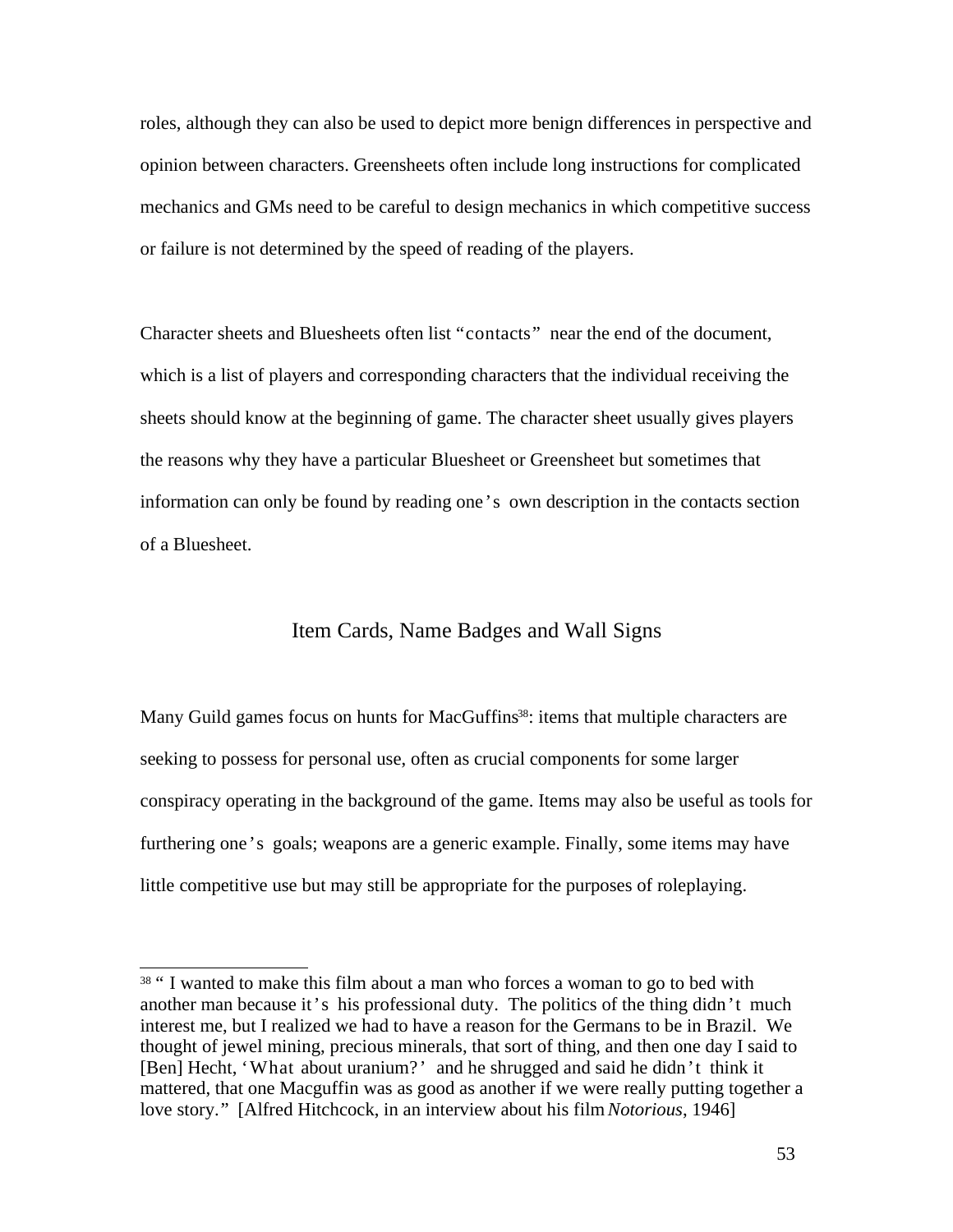The easiest way to represent items in a game is to use an *item card*. These are businesscard-sized rectangles of paper, labeled with the name of an item and a short description. With the help of the tool suites, it is simple to ensure that all the players find in their packets a sheet of paper with a card marked "brass knuckles" that they can cut out

before the beginning of the game, while a few other players may also find a card marked "blinky helmet<sup>39</sup>" on the same sheet of paper. Most games, however, will also include other information on that card.

| Item Card<br><b>Freely Transferable</b>                                          |  |             |
|----------------------------------------------------------------------------------|--|-------------|
| Philip B. Tan's Thesis                                                           |  |             |
| 3104                                                                             |  |             |
| <b>Weapon:</b> A thick stack of acid-free paper.<br>Can cause lethal paper cuts. |  |             |
| 1 dot bulky                                                                      |  |             |
| Thesis Defense 2003                                                              |  | May 7, 2003 |

Because many item cards often represent items larger than a business card, item cards often describe the "bulkiness" of the object in terms of "hands" or "dots." As described in the Standard Rules:

A bulky item is too big or heavy to be carried freely. Bulkiness is measured in 'hands' i.e. how many hands it takes to carry it. An item card with N colored dots on it is N-hand bulky. (A dot with a number on it is that many hands worth of bulkiness.)<sup>40</sup>

Thus, a two-hands-bulky object normally requires two hands to carry. Recent GM teams usually do not bother to attach large adhesive dots to the item cards, which means that players have to look at the card carefully to notice that it has "5 dots bulky" printed on

<sup>&</sup>lt;sup>39</sup> A "blinky helmet" in Guild parlance implies some sort of brainwashing device. <sup>40</sup> Morris, J. E. & the MIT Assassins' Guild. (2002) Standard Rules for MIT Assassins' Guild games. Cambridge, MA.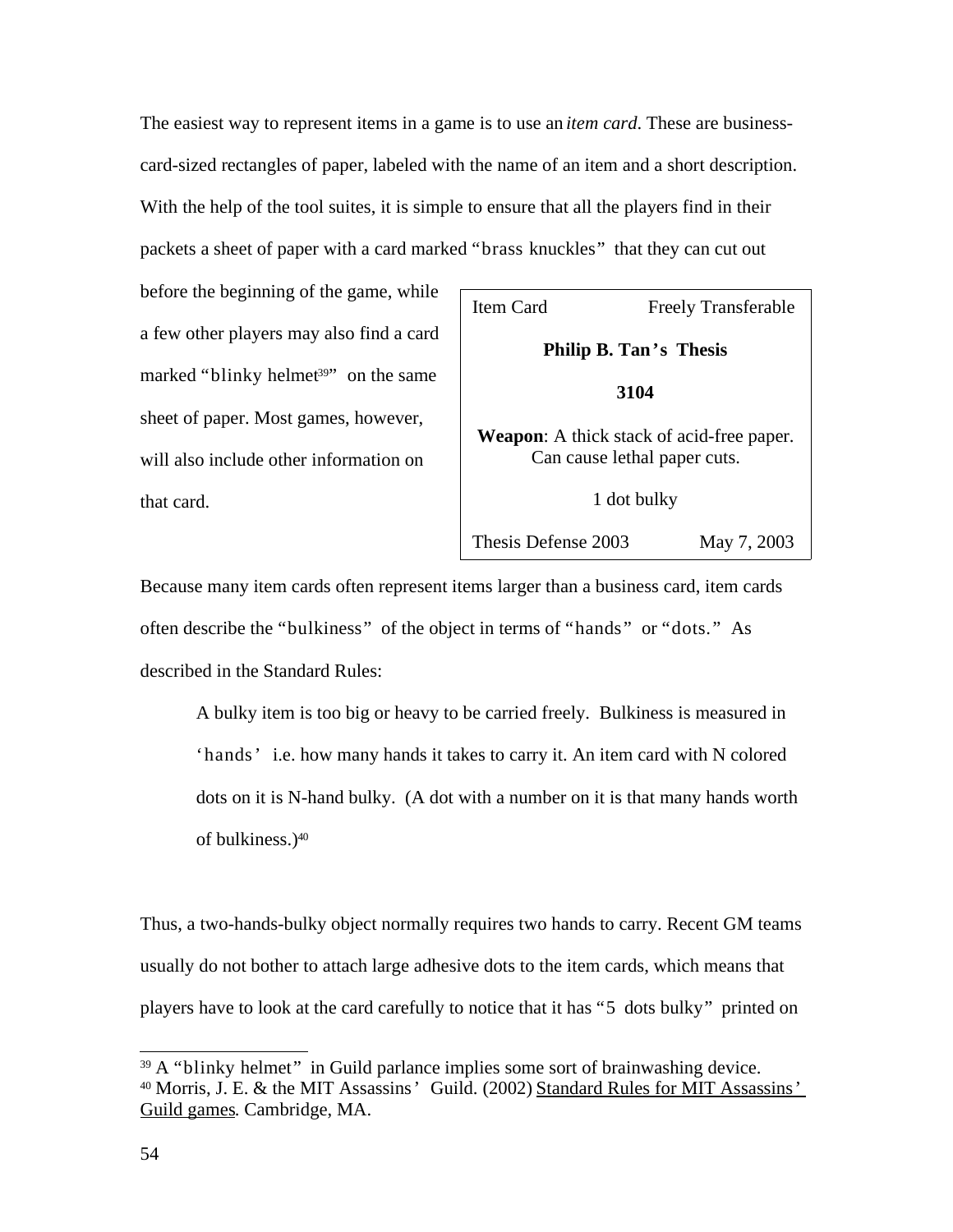it. However, the vocabulary of "dots" has overtaken "hands" for a number of reasons. Many games have characters that are unusually strong and can carry much more than a regular human being while only having two hands. A regular human character would be able to carry a two-dots-bulky object with both hands, whereas King Kong should be able to carry a two-dots-bulky Fay Wray (and more) with a single hand. There are also rules for containers, which would allow normal human characters to use two hands to carry more than two hands of bulky items. As a result of this, many games prefer to use "dots" as a unit of measure of bulkiness rather than "hands." The slightly more abstract and versatile definition of "dots" clearly describes bulkiness as a property of the item, not the character.

Item cards that list bulkiness provide some information about potential interactions that are possible with the item. Players know that they can only carry a limited number of bulky objects, and there are often rules limiting the storage of bulky objects in pockets. Item cards can have descriptions that explicitly state other potential uses of an item. "Weapon" is a common description on an item card: it defines the item as something useful for combat. Games with more complicated combat mechanics may have item cards that describe exactly how useful they are in combat, with varying numerical bonuses and multipliers that are reminiscent of tabletop roleplaying games.

There are often situations when GMs will not want all the players to know all the potential uses of certain objects. At the same time, GMs may not want characters that *should* know of the uses of an item to know that the item exists at the beginning of game. For instance, some characters may know that magical items can kill monsters but those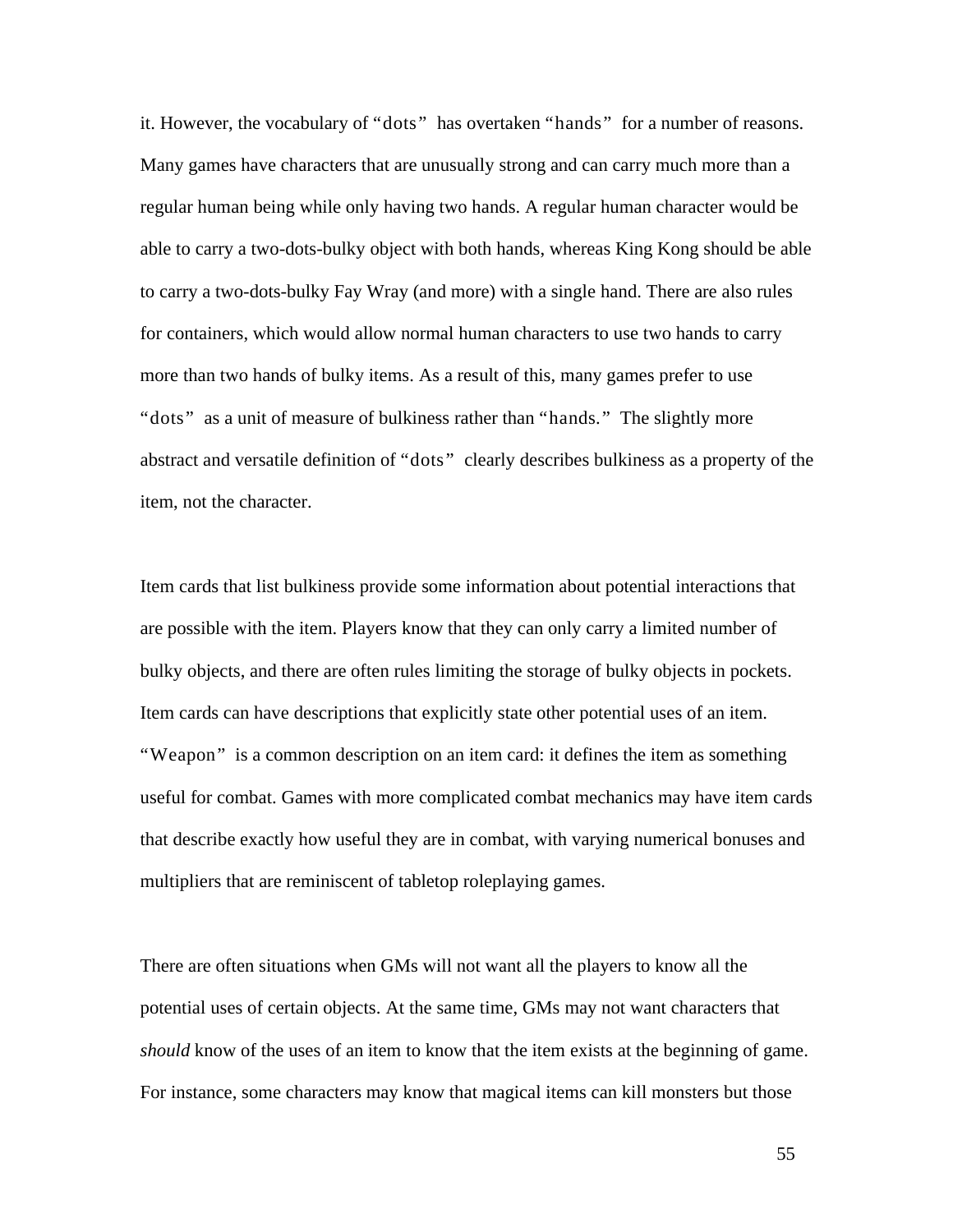characters may be unaware that the only magical weapons in games are certain charmed daggers. The GMs might want the process of sorting through all the different items in the game to take up a good deal of time. Thus, they must provide some players with the ability to distinguish the daggers from all the other, non-magical items when the players actually see the item card.

To serve these purposes, item cards often have a series of numerical digits printed along with their text descriptions. These numbers reflect traits of items without stating that information in readable prose. Some players may know that a magical item will have a leftmost digit greater than 5. To further obfuscate information from players who should not be able to tell the difference between certain objects, the digits may require some sort of arithmetic operation to decode their meaning. For instance, if the sum of the rightmost three digits is divisible by three, a character may notice that a certain item is made out of silver.

Even some publicly observable traits can be simplified to a digit. Players are often given name badges with their player's name, character's name, physical description and a badge number. Badges are basically item cards for characters; in fact, many game rules state that a player's name badge represents his character's body. If the player puts the badge down on a floor and walks away, the character remains in one place; this can be convenient when a character has been "killed" and the player does not want to pretend to be a dead body. The first or last digit on a badge often represents the character's approximate age in decades; "1" represents a pre-teen, "2" is a young adult or teenager.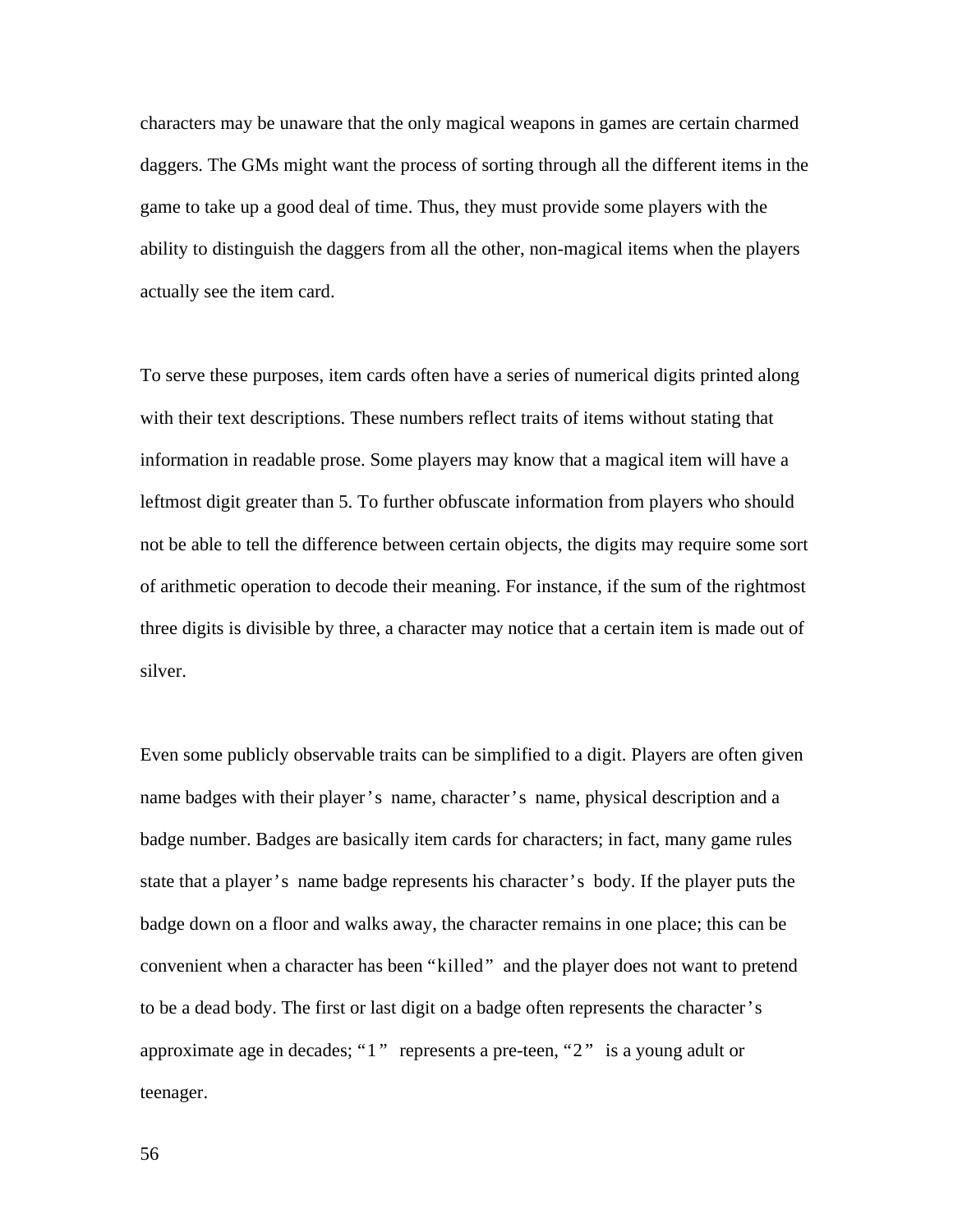Rooms and corridors can also have signs that convey information in the same way. Signs are usually full-sized pages taped on a wall with text printed in a large font size for easy reading. Wall signs may include descriptive prose, lists of possible exits and detailed instructions regarding actions that can be performed within the spaces. For example, a room representing a distillery may have a sign that includes its name, a description of its surroundings and a mechanic for drawing beer out of caskets. If it is a secret distillery, the door leading to the room may have a sign that forbids entry or the room may be in a part of the campus designated as "off-limits" by the GMs. Players would then have to find another way in, perhaps a sign elsewhere in the campus that describes a hidden passage and lists the room number of the distillery. The 2001 game *Reality Check III: Dinner at the Schloss Himmelbrand* written by V. Ken Clary, Peter Litwack and Nicholas Martin combined wall signs with dot hunts with their use of "s- packets," miniscule printed pieces of paper taped in small nooks and crannies all over campus. Many of them gave no useful information but a few slips allowed players to enter parts of campus originally declared "off-limits" by the GMs to discover a variety of hidden rooms.

The MIT campus is lined with underground tunnels and interconnected corridors that allow people to move from building to building without being exposed to the cold Boston winters. Guild members quickly learn the unmarked forks and turns in "the third longest tunnel system in the world after the Kremlin and the Pentagon<sup>41"</sup> because Guild GMs often use these labyrinthine walkways in games. Because the tunnels intersect and branch off in multiple configurations, by altering information on wall signs, dots or small strips of text, the GMs can change the number of possible routes through the tunnels. In Guild <sup>41</sup> MIT Admissions (2002) Infinite Corridor Fun Facts.

http://web.mit.edu/admissions/infinite/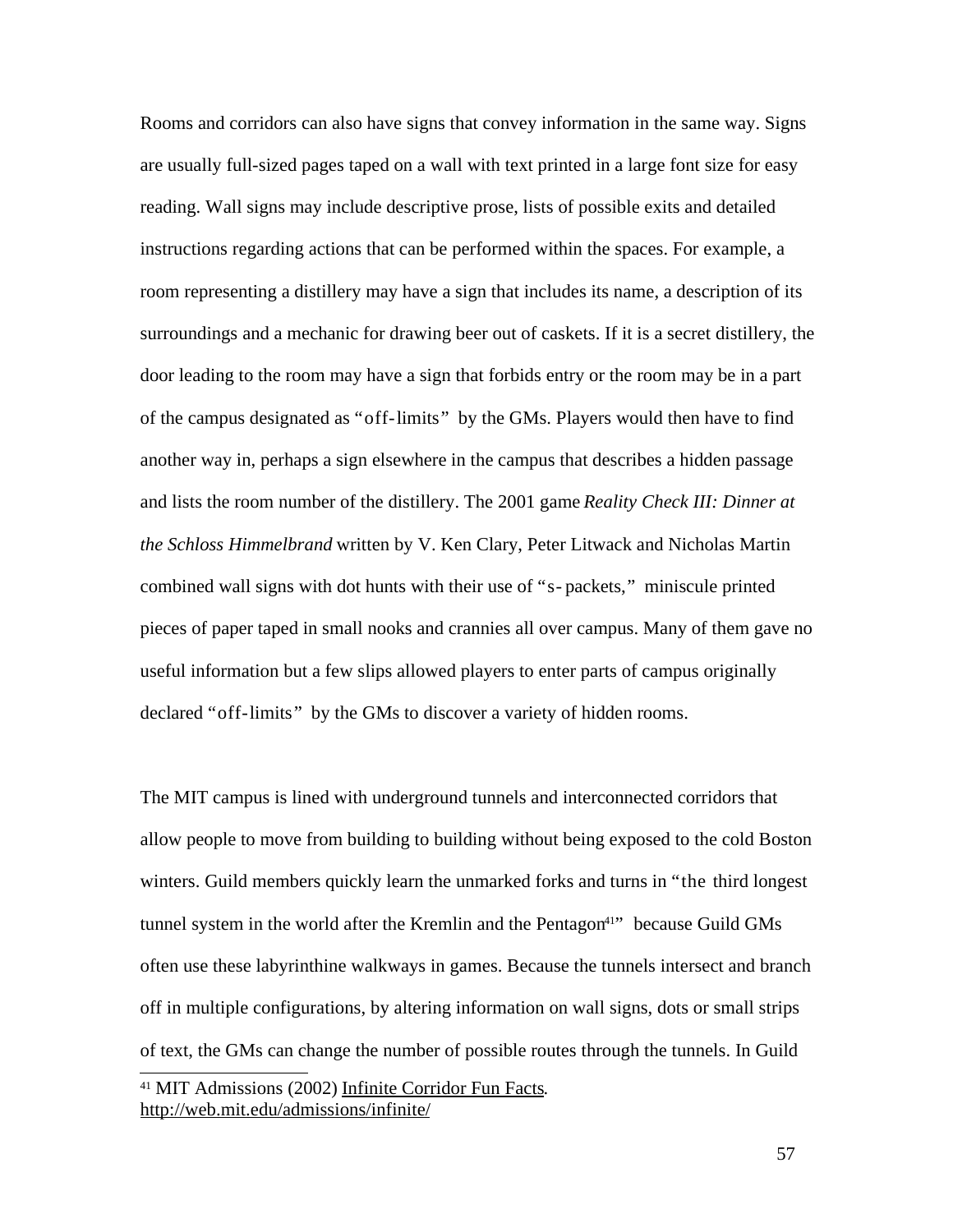games, a good proportion of players seem to enjoy the exploration and rediscovery of hidden paths around subterranean MIT by means of such "tunnel mechanics."

However, the nature of item cards, name badges and wall signs also give away a great deal of information. A player finding an item card knows that it represents an item, even if he or she does not know what the item is. Similarly, wall signs represent a space in the game and name badges represent character bodies. Occasionally, GMs only want a few players to notice the existence of a strange space, item or trait. Those players need to be able to easily see and recognize the corresponding signs or envelopes as significant but all other players are expected to completely ignore those same signs or envelopes.

This is accomplished through the use of signs or cards with Greek letters. Players are specifically told in the rules to ignore Greek letters "unless they know otherwise." For those who should "know otherwise," GMs might inform them that an envelope stuck on the wall with a big ? is really a hidden panel, and by looking in the envelope, they can find a secret item. The inscrutability of a single Greek letter goes a long way in keeping everybody else blissfully ignorant of the existence of the secret panel; that is, unless they see someone opening it. It might be worth noting that MIT engineering students have a reasonable familiarity with the Greek alphabet, allowing Greek letters to serve a mnemonic function. The  $\psi$  (psi) symbol, for instance, is often used to describe things that would be only noticed by psychic characters.

### Memory Packets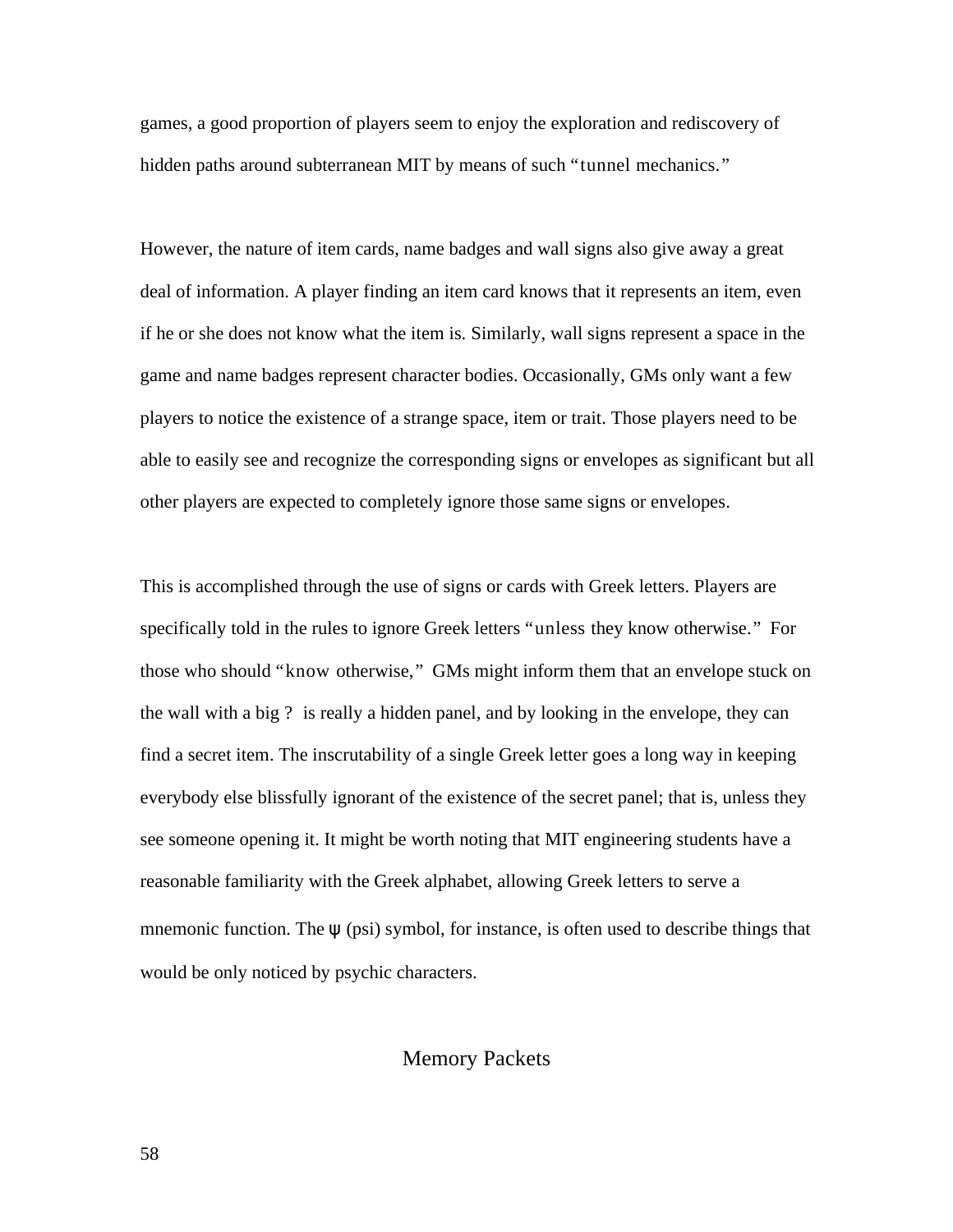In all the techniques listed above, players need to know something about the unique properties of items, characters or spaces ahead of time for their characters to recognize them in the game. For instance, Greek letters are useless if none of the players know of their significance when they encounter them in the game.

It is possible to defer the knowledge of unique properties until the players actually see the symbols or numbers in a game. "Memory packets" are printed slips of paper with two sides: one side displaying a "trigger" and one side listing information that needs to be delivered upon recognition of the trigger. Triggers may be as simple as a single Greek letter or as complicated as a description of events, such as "Open if you fall unconscious." These slips are stapled shut to prevent players from accidentally reading the hidden information and placed in players' packets.

When a player encounters the triggering information during the game, the player removes the staple and reads the contents of the memory packet (or "mempack"). Most games give players the freedom to open the mempack at the first convenient opportunity, allowing events like battles to continue without interruptions. Item numbers and badge numbers are often used as triggers, so that players would have no knowledge of the nature of the number until they actually encounter it in the game. For instance, a trigger on a mempack may simply be the number 1029. When a player with the mempack finds an item card for a dagger with the number 1029, they could open the packet, revealing contents that read, "That's a magical dagger! You can kill monsters with it!" Lines of speech or direct prompting by a GM can also trigger mempacks.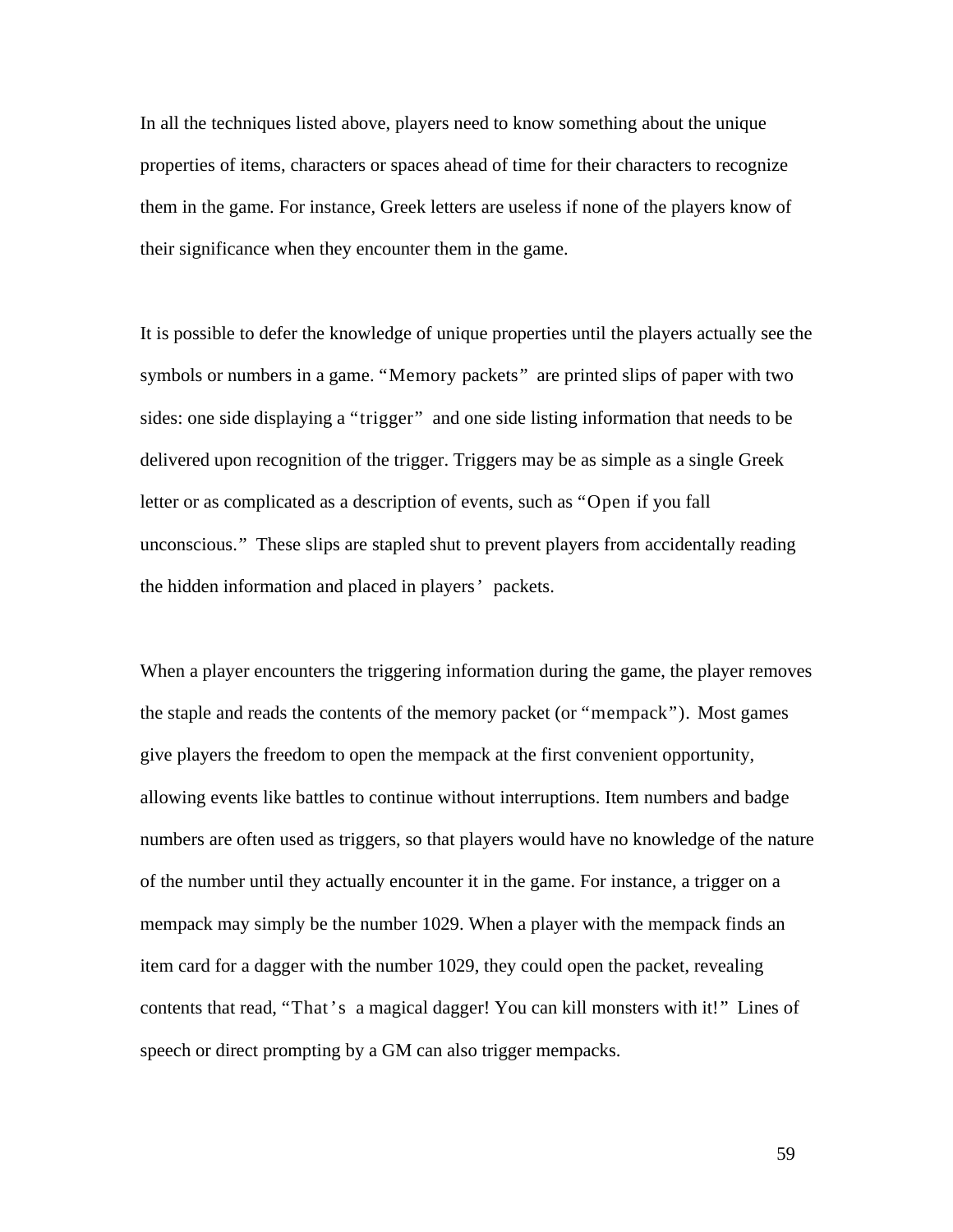Mempacks take a fair amount of time to prepare, as they need to be cut out, folded and stapled before they are put in a player's packet. Thus, they mostly practical for situations where very few characters will need to react to a situation in special ways. However, because they have the potential to reveal a lot of timely information to a player while effectively concealing the nature of the information, GMs often default to mempacks whenever they wish to defer information availability. Mempacks do have the advantage of being relatively non-hosing for players and GMs during the game, although the small, stapled slips of paper can be easy to misplace. More complicated contrivances, such as player-inserted or nested mempacks, have also been used in games.

# Research Notebooks and Puzzle Trails

The ability to defer the availability of information can be extremely useful for GMs who want players to shift strategies in the middle of the game with the arrival of new intelligence. This gives players a new challenge during the course of a game. This sort of "twist" can produce interesting opportunities for plot and character development, and players that make bad decisions early in the game may receive new opportunities to even the score. Although mempacks can be quite effective in these regards, there are ways to achieve similar effects with less intensive preparation.

Trails have already been mentioned in the previous chapter as a simple means of providing an abstracted, goal-oriented activity that will last the duration of a game. Some trails may make rare or powerful game items available to players. By making the reward at the end of a trail a crucial piece of information, trails can also be effective tools for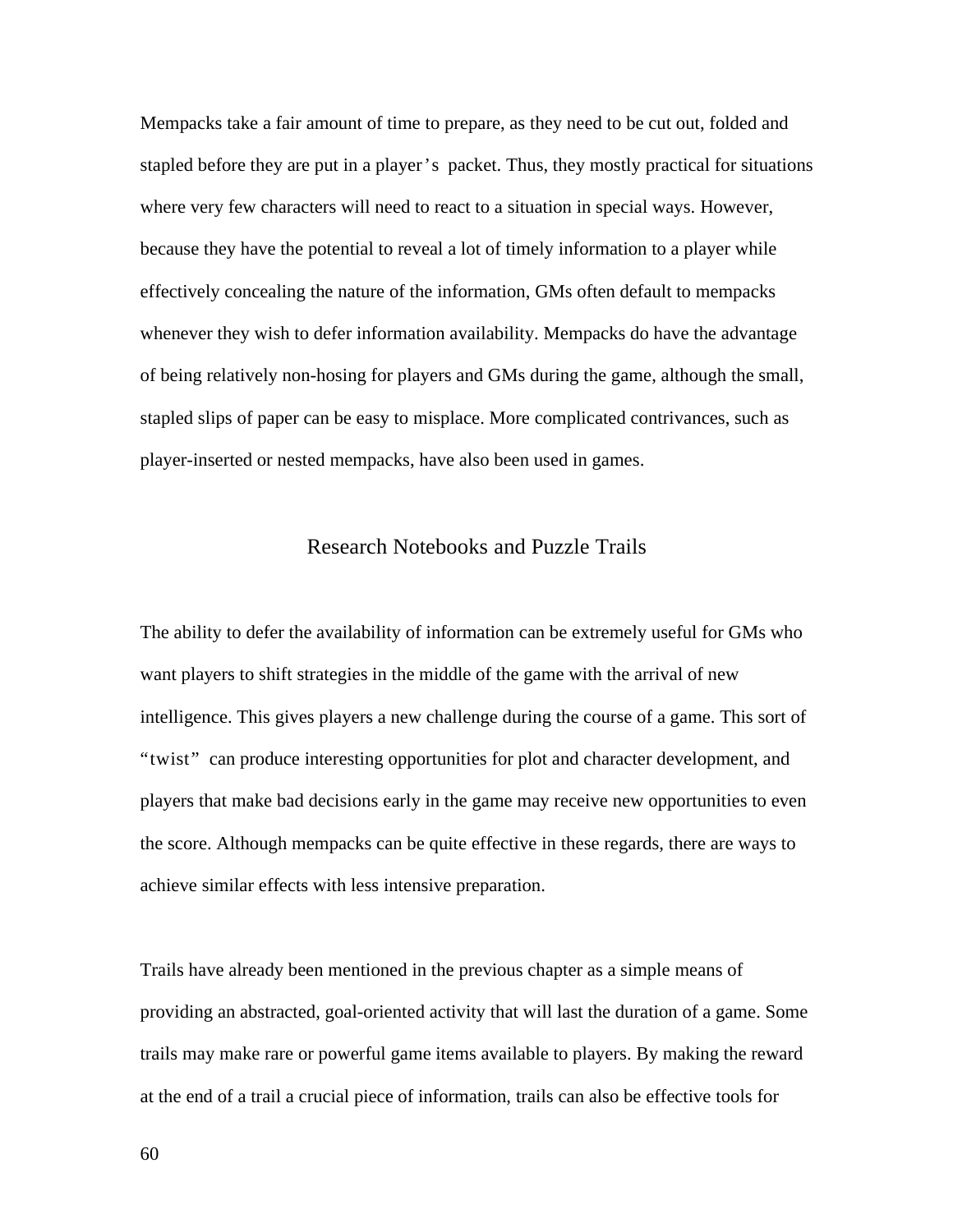delaying the arrival of that information. Complicated trails may also have similar rewards interspersed with the completion of intermediate steps.

Because of their intellectual qualities, puzzle trails are often used for deferring information. Players need to perform mental gymnastics to advance to later stages in a puzzle trail. Some puzzles may be copied directly out of games magazines but many GMs try to work the setting of the game into the puzzles, designing visual stumpers using thematic images or word-association quizzes derived from the text of the scenario. A more ambitious version of the puzzle trail may resemble the annual MIT IAP Mystery Hunt, a puzzle competition held in MIT every January where the solutions for puzzles often provide clues for other puzzles.

There are a number of different ways to progressively reveal the subsequent puzzles in a puzzle trail, such as having a publicly accessible collection of mempack-like slips, each one marked with the name of the trail and a sequential number instead of a trigger. As with a riddle trail, people pursuing the same puzzle trail would be able to use the same collection of mempacks. With a sufficiently wide variety of puzzles, puzzle trails can encourage many players to distribute the effort of solving the puzzles and to work together to share their findings, although overly complex puzzle trails have an unfortunate tendency to direct the attention of players away from interacting with each other as characters.

To keep the benefits of puzzle trails without taking too much time away from actual roleplaying and gaming, GMs sometimes implement "research trails," which can be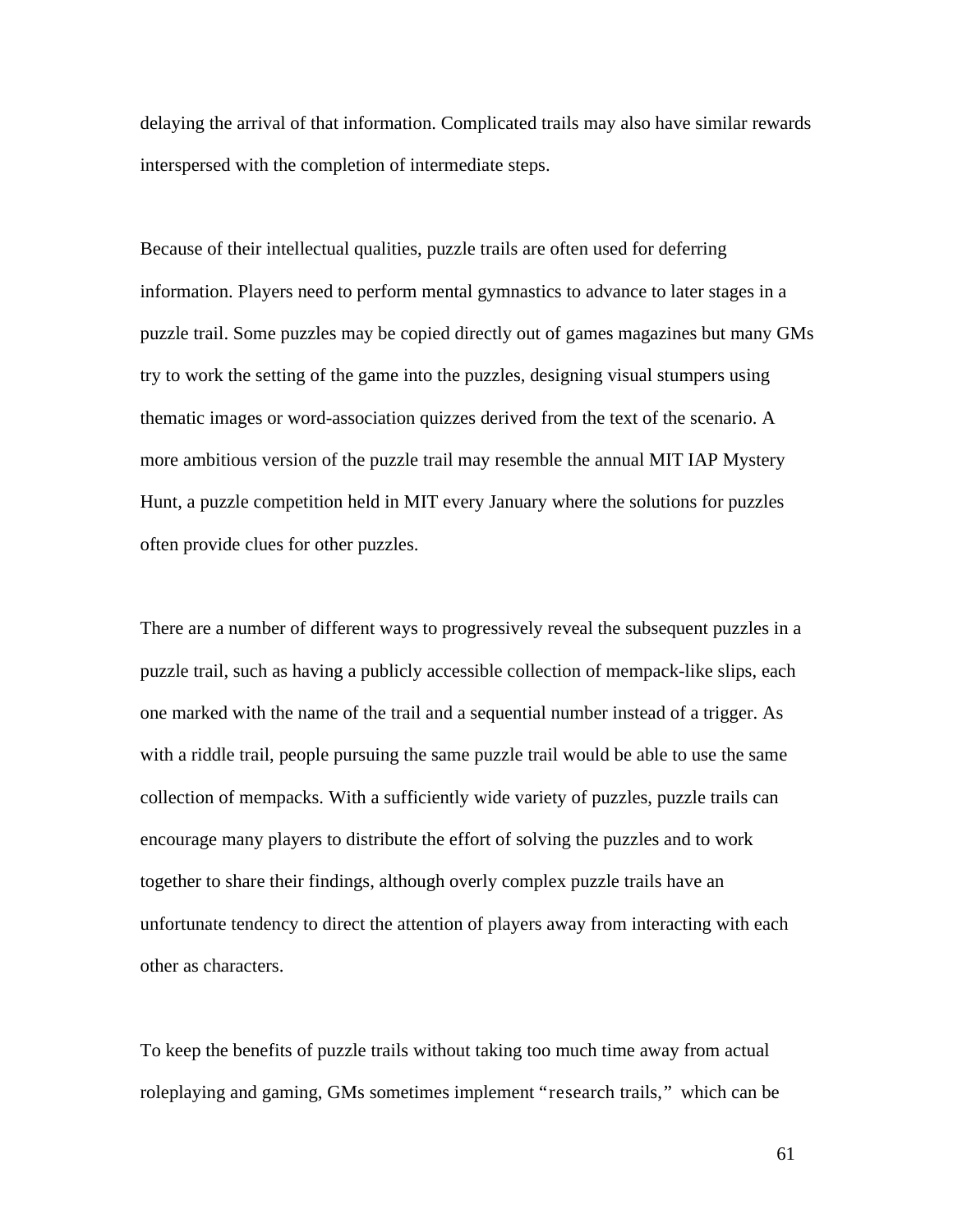understood as simplified puzzle trails combined with item hunting. Most research trails involve the collection of some scarce item, such as "Random Technical Items" (RTIs<sup>42</sup>) or blood samples from characters instead of solutions to puzzles. This often involves the efforts of multiple players scouring the game area for the correct game items or the cooperation of multiple players to volunteer some private information. Unlike the venturing and deductive qualities of puzzle trails, research trails often resemble a checklist of tasks. Thus, some GMs make research trails available in the form of "research notebooks." These are in-game documents listing each step in sequential prose, possibly with a minor amount of text scrambling.

Some research trails may also require players to perform word-association tests with a number of characters that have "research skills," making it possible for others to deduce a character's hidden agenda. The types of items required to advance to the next step of a research trail may also hint at the nature of the research. Because research notebooks are in-game documents, they can be stolen or distributed, allowing multiple players to capitalize on a research trail through negotiation or skullduggery.

By providing clues for players to find out what others are working on, research trails can provide interesting opportunities for competitive interaction. Players may be able to find out who their opposition is, what sorts of materials they require, and ways of stopping the availability of those materials. Alternatively, they may be able to devise means of opposing the results of the research, they can try to deprive their opposition of their

 $42$  RTIs are a catchall term used in the Guild to items needed for research trails that do not necessarily have any significance on their own. RTIs are often distributed among the characters and throughout the game space. They often have silly descriptions that highlight their generic, throwaway qualities.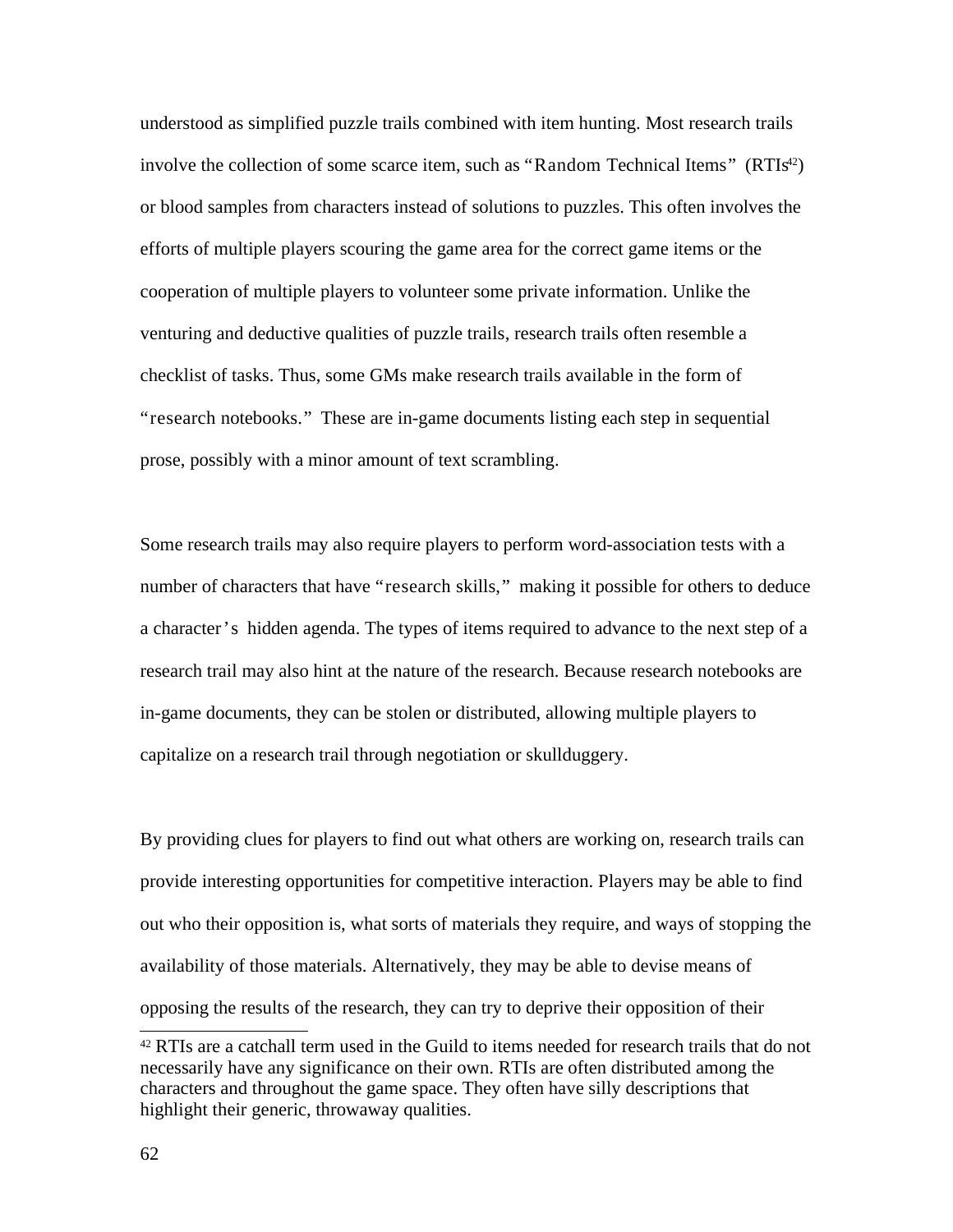research notebooks, or they may even attempt to continue the research on their own.

## **Statistics**

As with tabletop roleplaying games, certain aspects of characters may be defined as numerical statistics, or "stats." Common stats include strength, health and capacity for magic spells (also known as "mana" in many computer games). GMs often use stats to describe abilities that can change during the game in some quantifiable manner. For instance, "dots of carry" may be a numerical stat, and when a character is injured, that number may drop.

The different stats are usually listed in the rules and the character sheets. Stats often have short abbreviations that allow mechanics and GMs to quickly and unequivocally inform players about changes in their stats. For instance, a "HP" stat may be short for "health points," and a player walking in a room representing a warehouse full of poisonous gas may be instructed by a wall sign to "Lose 1 HP for every 5 minutes that you spend in this room." For easy reference, GMs sometimes provide players with business-card-sized "stat cards" that include both the abbreviations and the values of all of their stats.

Although stats can be simple for GMs to implement, players may have difficulty juggling a multitude of fluctuating stats. A player attempting to keep all of his or her stats in mind might have trouble roleplaying. A player who cannot keep all his or her stats straight may be at a competitive disadvantage. Some GMs have tried to minimize player hosage by ensuring that all non-combat mechanics that interact with stats will have a built-in time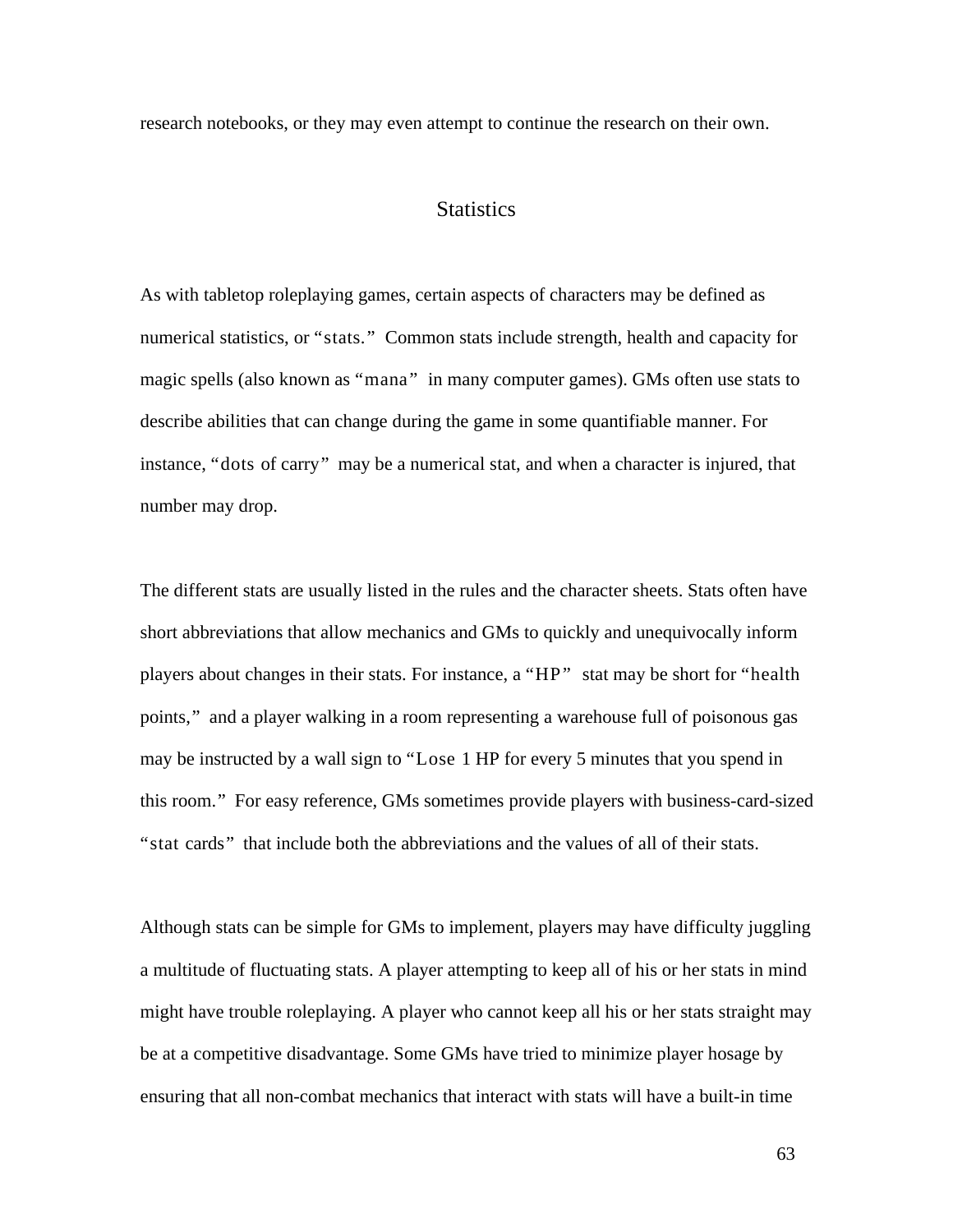delay or will require characters to be willing or unconscious, thus giving players enough time to consult their stat cards.

A player may have a stat without knowing its significance. Again, Greek letters are useful in this regard. For instance, a player may have a positive  $\psi$  stat without realizing that his or her character is a latent psychic. Another, better-informed character might be able to read someone else's ψ stat and detect the psychic ability of others. Combined with mempacks, stats can influence each other. For instance, a mempack trigger might instruct, "Open when your ? stat equals zero." Inside, the mempack may instruct the player to "Raise your ß stat by 1." This allows players to be informed about mechanics dependent on the ß stat without necessarily knowing how to change their ß stat.

Because statistics are numerical abstractions of character traits, players need definite, unequivocal mechanics to legitimize and permit their interactions with each other's stats without having to consult GMs. When an individual is holding a mempack that has no definite instructions for opening, perhaps only displaying a Greek letter for a trigger, another player may be able to trigger that individual's mempack through mechanics that concretize abstract interactions. Such effects are usually achieved through the use of "ability cards," which will be described in greater detail in the next chapter.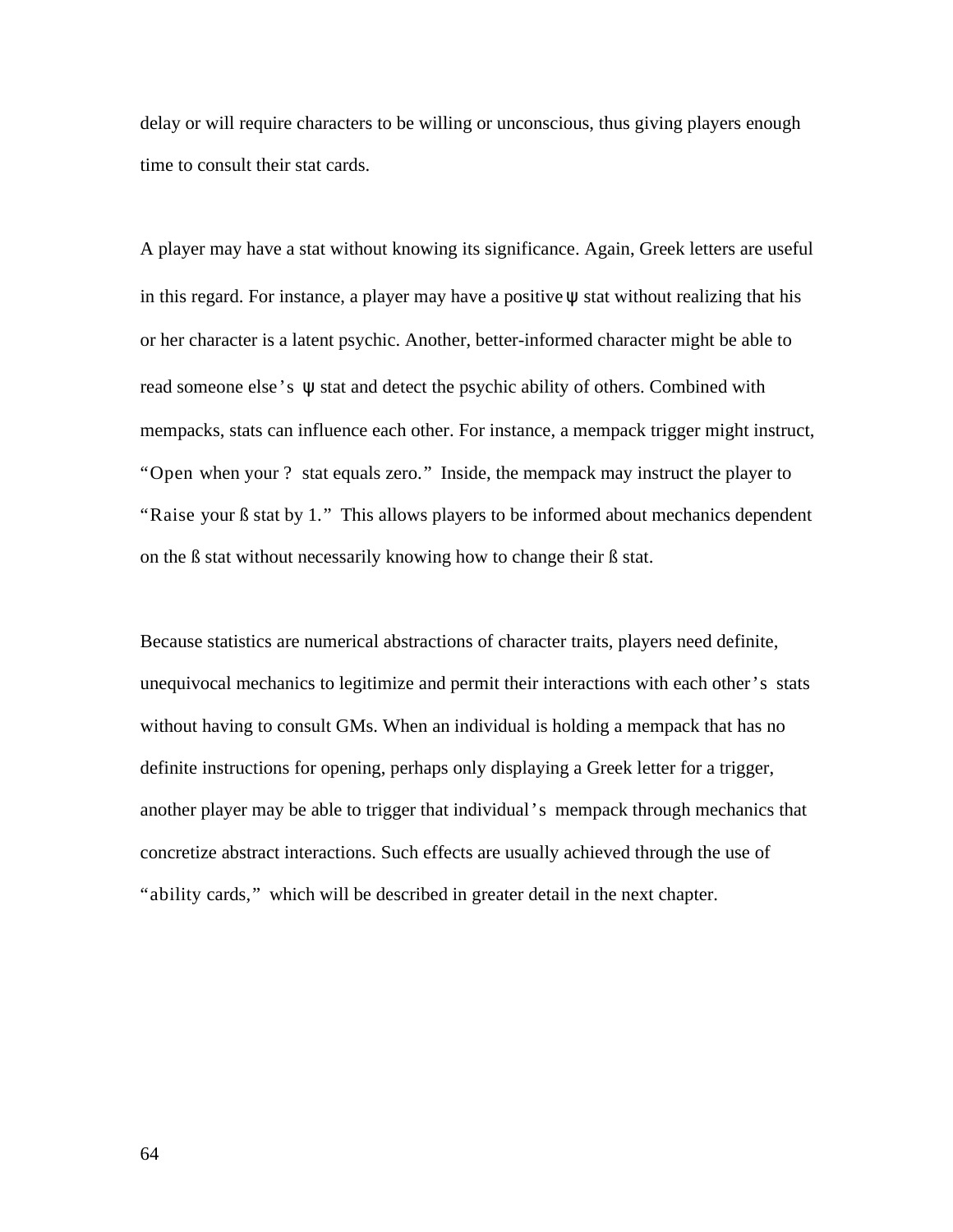# Dissociation

*" Where have you been for the last 24 hours?" " I was not being brainwashed." " Who were you with?" " The people who weren't brainwashing me."*

As mentioned in the second chapter, characters in live-action roleplaying games often need to accomplish tasks that players can perform without any mechanics at all. When characters need to converse or pass items to each other, the simplest mechanic is to have no mechanic at all. "People skills" such as deception or negotiation can be extremely complicated and clumsy to mechanic but they can be easily incorporated in games by encouraging players to conduct such interpersonal interactions "for real." Why might GMs want to mechanic processes that players are naturally and instinctively capable of performing?

When people interact with each other without the mediation of mechanics, it can be unclear whether those people are acting as characters or players. A character may try to weasel his or her way out of a difficult situation but players are not allowed to lie to their fellow players over actual facts of the game. As described in the Standard Rules:

There is a sharp distinction between Player reality and Character reality. Players are expected to treat each other with courtesy and to explain to other Players what their Characters perceive in confusing situations ("My Character's hands are covered in blood.") Characters are under no such restrictions, and should do what it takes to further their goals ("Uh, hi Bob. Just got back from the butcher shop.") As this example indicates, *while Characters may lie to other Characters*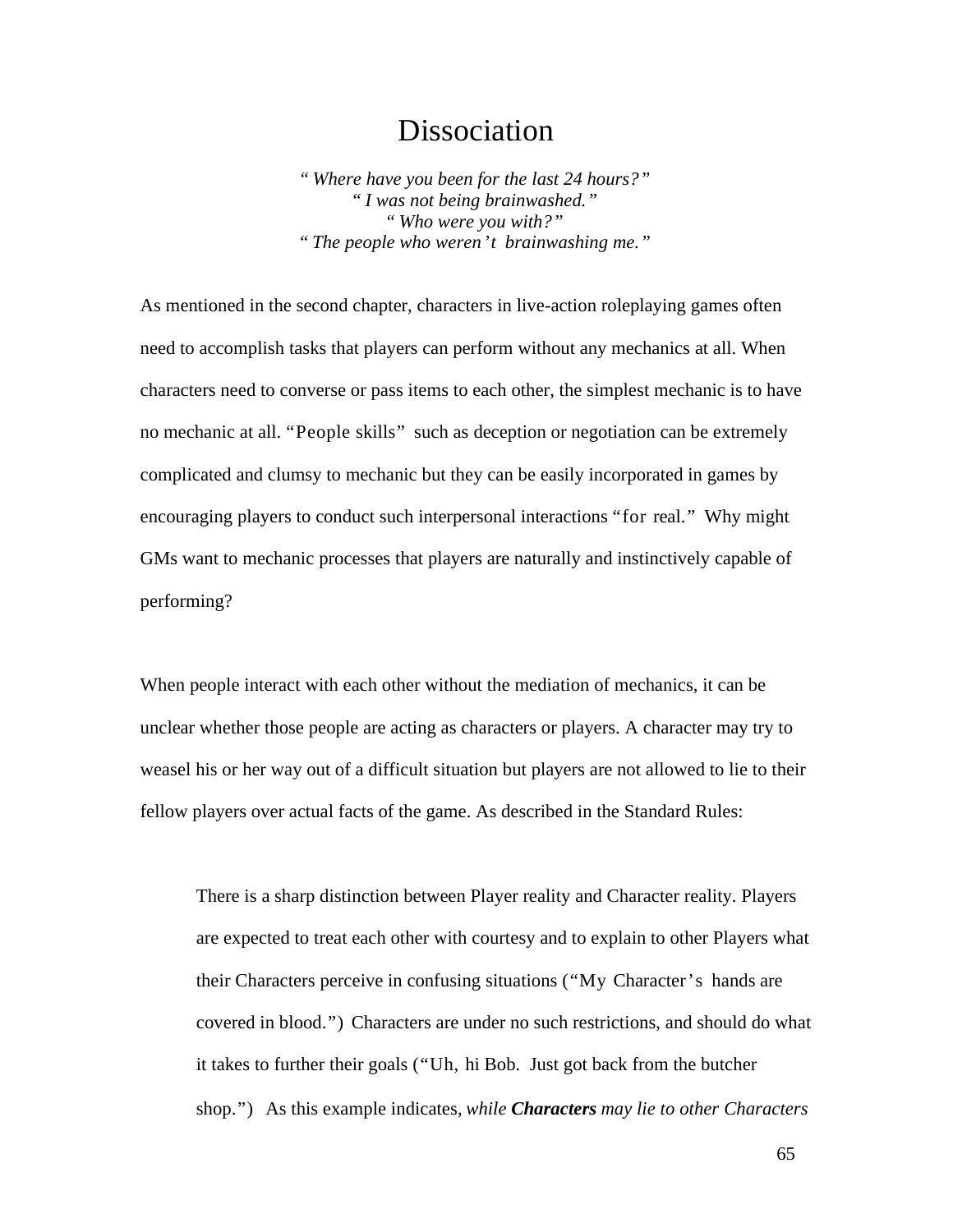*at almost any time about anything, Players may never lie to anybody about anything.<sup>43</sup>*

This is a very fine differentiation that can be easily confused. Some players may consider certain interactions as inappropriate between players, while others may interpret those same interactions as happening between characters, thus being acceptable. Some players may hesitate to perform certain in-game activities that would be appropriate for their character for fear that they may be misconstrued as player, rather than character, actions.

Although implementing abstract mechanics for intuitive player actions may seem cumbersome, they can help at avoiding damage, nervousness and arguments between players. In situations such as negotiation, politics, seduction, combat, deception and interrogation, players and GMs may prefer to use mechanics to make clear that such interactions are occurring between characters, not players.

## Non-Players, Game Halts and Dangerous Play

Unlike tabletop roleplaying games, the dynamic energy of live-action roleplaying is heavily reliant on events and player actions occurring in real-time and in real-space. Thus, any mechanics that interrupt the regular flow of time or impede physical movement can be distracting or irritating for players. However, concessions must be made based on the real circumstances of the game and concerns of safety.

<sup>&</sup>lt;sup>43</sup> Morris, J. E. & the MIT Assassins' Guild. (2002) Standard Rules for MIT Assassins' Guild games. Cambridge, MA.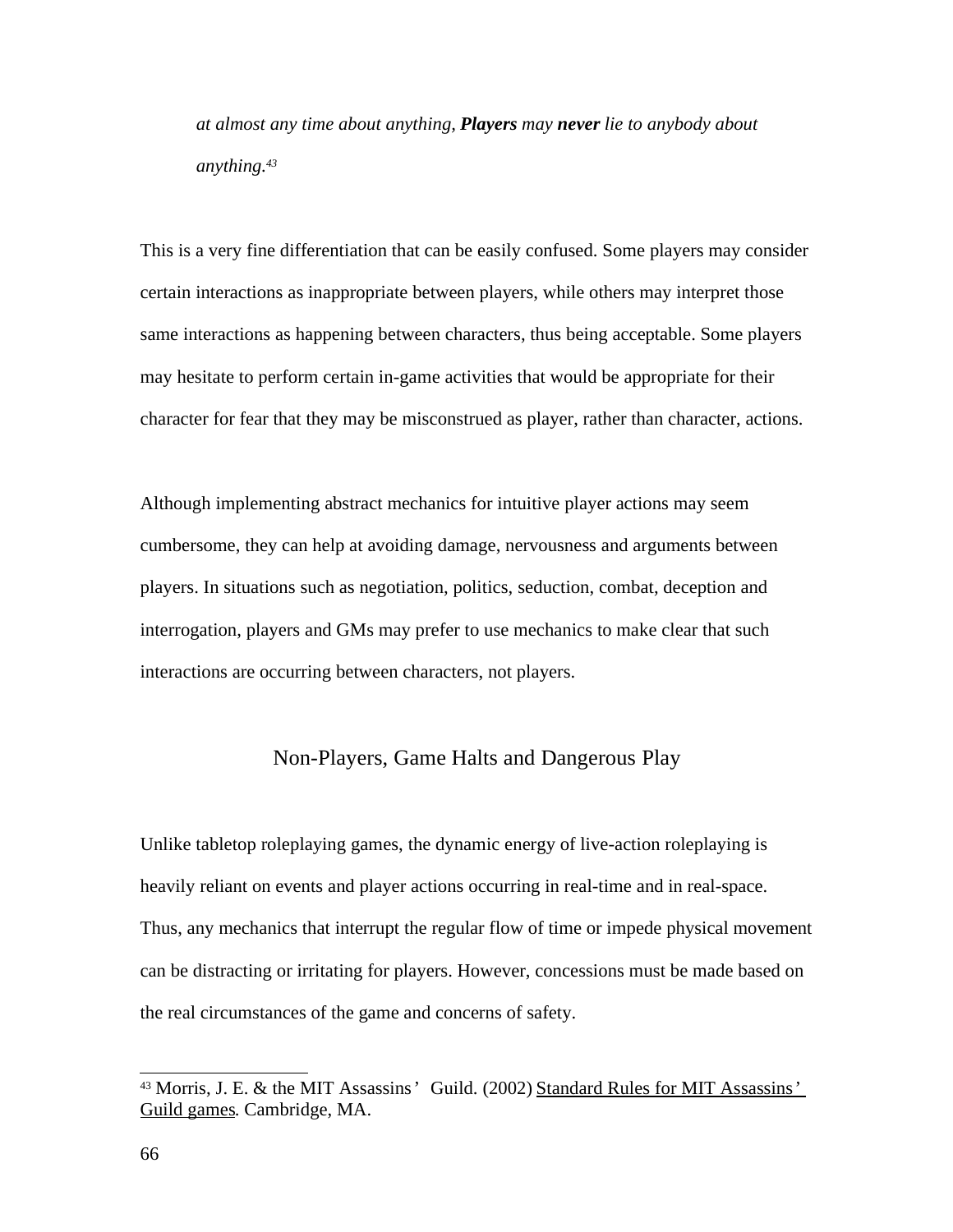Because Guild games take place on the MIT campus, careful consideration must be given to non-players who share the same space with the players. Even if some games do not explicitly provide rules for interacting with most non-players, experienced members of the Guild always try to conduct potentially disruptive game actions away from populated areas of campus and keep corridors and passageways clear for foot traffic. Players are often advised to keep conversations low in volume when non-players are within earshot to avoid "freaking the mundanes<sup>44</sup>" with alarming words like "bomb" or "gun."

There are occasions, however, when a non-player (an "NP") unexpectedly arrives in the middle of a pitched battle or a tense moment among characters. Players are allowed to call "game halts" that effectively pause all game activity until circumstances preventing the normal play of the game have been resolved. A player may shout "NP halt" down the hall when an NP approaches, informing everybody to stop what they are doing, stand in their places and wait until the NP has walked past the area where game interactions were occurring. Another signal (usually given by the player closest to the NP's exit) will inform all players within the area that it is safe to resume the game.

Game halts can also resolve the consequences of mechanics that affect a large area. For instance, if a bomb (usually represented by some sort of alarm clock) explodes in the game, all the characters in a room might receive some sort of damage based on their proximity to a bomb. To allow players enough time to notice that a bomb has gone off and to assess the amount of damage that their characters sustain, bomb mechanics may

<sup>&</sup>lt;sup>44</sup> This expression has made its way into the vocabulary of many special interest groups. It describes any regular activity of the group that could potentially cause worry to passers-by who are not "in the know."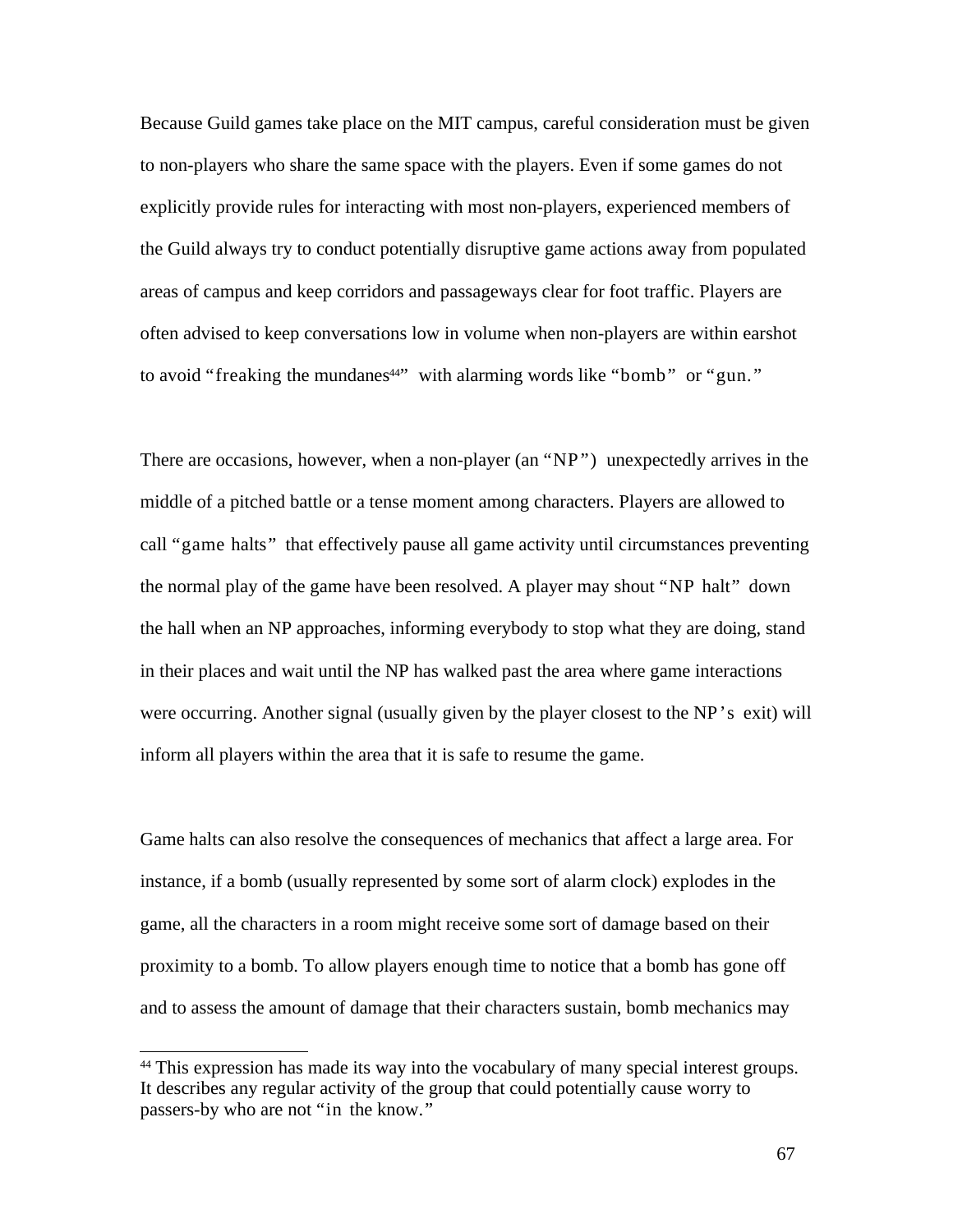include an automatic game halt. Occasionally, GMs call their own game halts to inform all players of a change in the game environment that all the characters should notice simultaneously.

GMs also use game halts to arbitrate player confusion resulting from near-simultaneous player actions. Players are allowed to call their own game halts if they notice that other players are getting upset or overly excited. By causing all game activities to grind to a halt, the ability of players to pause the proceedings of the game can be a powerful tool for reminding players of the difference between the game and reality. At the same time, such intrusions of reality can be highly annoying when the situation does not warrant a game halt. Thus, players are discouraged from calling game halts unless they believe that it is absolutely necessary.

A less disruptive way to prevent players from engaging in physically dangerous play is to explicitly state that certain actions would not be rewarded by the game. For instance, in a game with a lot of running, players attempting to attack each other within close range could easily collide and get hurt. Many high-speed combat games allow players to ignore damage that their characters receive if their attackers are within their "Zone of Control," otherwise known as "ZoC." ZoC is a relative measure of distance, defined by the ability of two players to touch each other with outstretched arms.

Similarly, some games state that projectile shots to the head and that combat occurring in stairwells will do no damage. These mechanics put a player who engages in dangerous play at a competitive disadvantage. Thus, they can be very effective in encouraging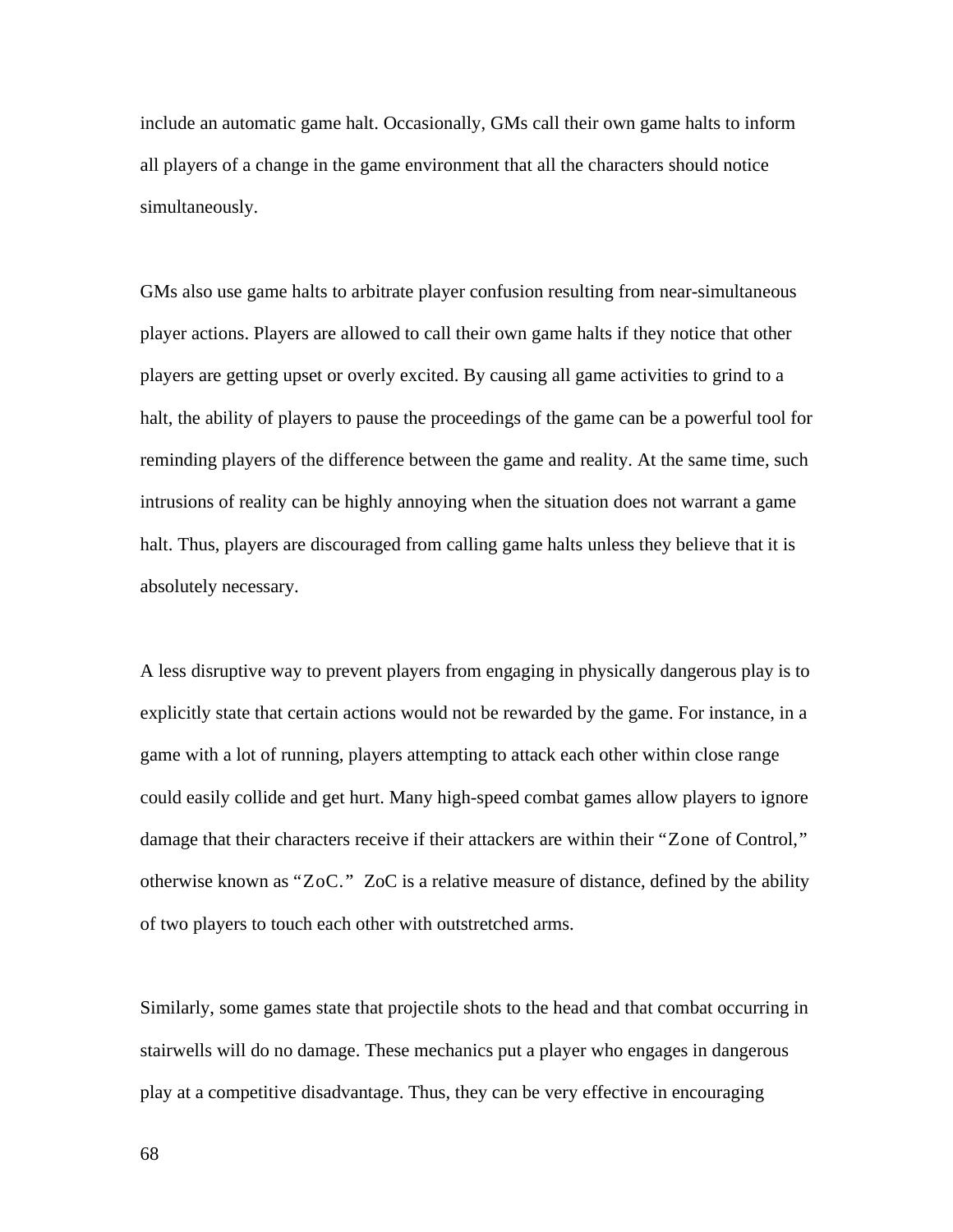players to police their own actions.

#### Ability Cards

When players perform some sort of character action that is mediated by a mechanic, they may need to show an "ability card" to other players. Ability cards are slightly larger than item cards and specifically have a side that faces the player holding the card and a side that faces everybody else. The side facing the player with the card will list rules that define and limit the play of the card, e.g. "You may only play this card once a day." The other side will tell other players the effect of the card, e.g. "Tell me your  $\psi$  stat" or "If you have a ? memory packet, open it." Some mechanics will involve the owner of the ability card and no one else. For those cases, the corresponding cards will not have any useful information printed on the outward-facing side. These cards serve to remind players of their characters' more esoteric abilities and can be thought of as personal mini-Greensheets.

An ability card often represents a strategically valuable skill of a character that empowers a player to do what he or she cannot do or is not allowed to do in real life. The play of an ability card is an explicit abstraction that has no other in-game effects beside those listed on the text on the card. Ability cards possess the authoritative power of the written rules, they can conceal the extent of a character's abilities and they differentiate characters by their capacity to interact with the game world and other characters.

Some other LARP groups use homemade weapons of stiff foam and fiberglass for the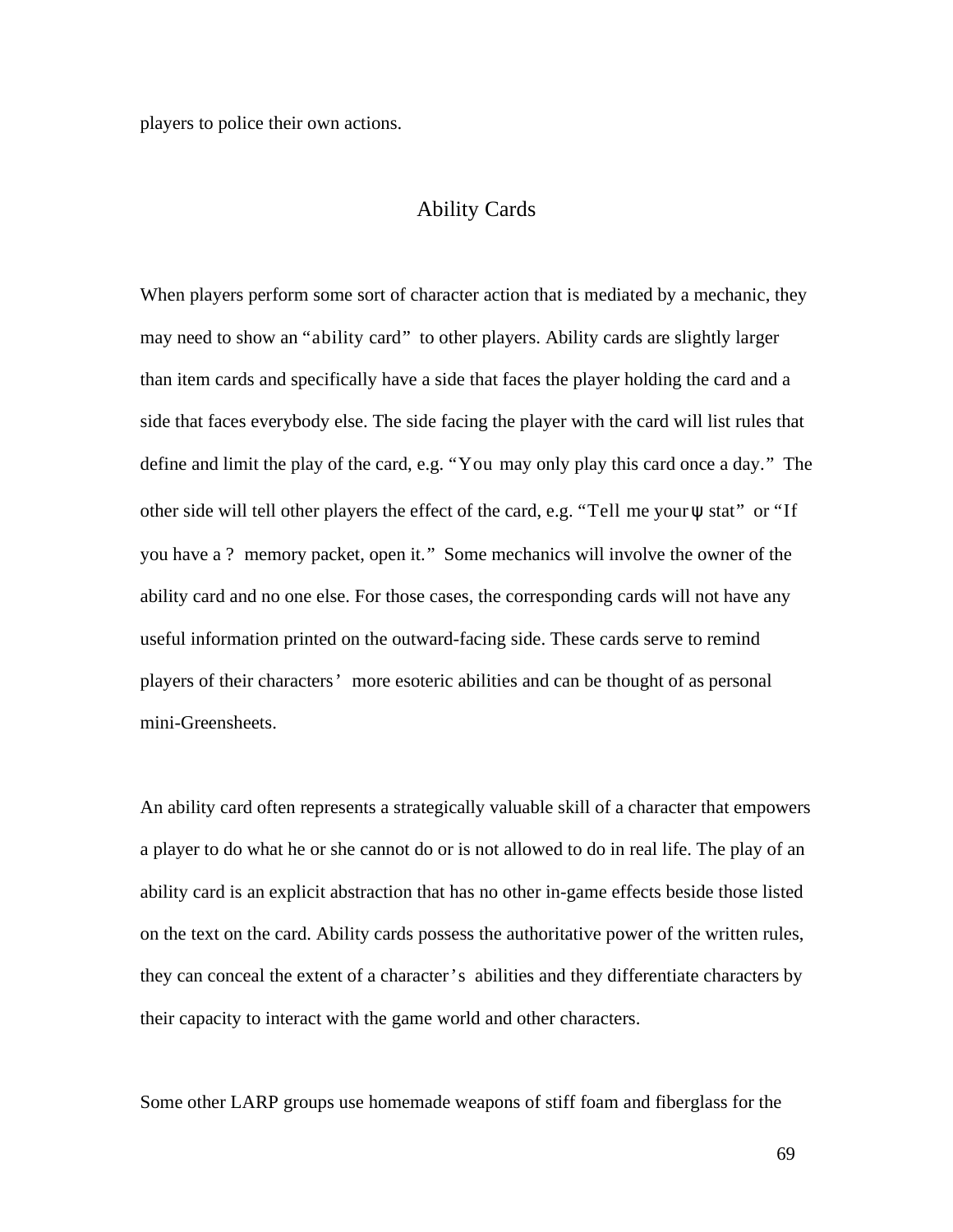purposes of representing armed hand-to-hand combat. These "boffer" weapons require physical contact to determine character damage and inexperienced players may find the bruises raised by such combat to be painful and undesirable. The Guild often uses a variety of non-contact mechanics to represent mêlée combat, the most complicated of which involve modified ability cards known as "cinematic combat cards." GMs use the text on these cards to describe all sorts of outlandish combat moves for players. In play, however, the characters are "fighting" in an entirely virtual arena. The resulting interactions are usually less visually exciting than the name "cinematic combat" might necessarily imply; conversely, ability cards such as combat cards can go a long way in helping avoid spooking non-players.

Ability cards are not in-game items; the play of an ability card occurs in the real world and not in game reality. Because of these qualities, ability cards can also be useful for constraining and abstracting problematic interpersonal interactions. Ability cards may duplicate activities that some players could achieve without the card, e.g. "I repeatedly shout at you, answer my question truthfully." Players who have such a "Browbeat Witness" ability card realize that a play of the card is sufficient to achieve the desired game effects without actually having to shout at other players. These cards permit certain socially difficult but game-appropriate interactions to occur between characters instead of players. Players do not have to enact the actual ability to produce the results of the character interaction, thus avoiding emotional conflicts with other players. Even if a player chooses to roleplay according to the description of the ability card, the display of the card makes clear to others that his or her actions are strictly representative of the character, not of the player.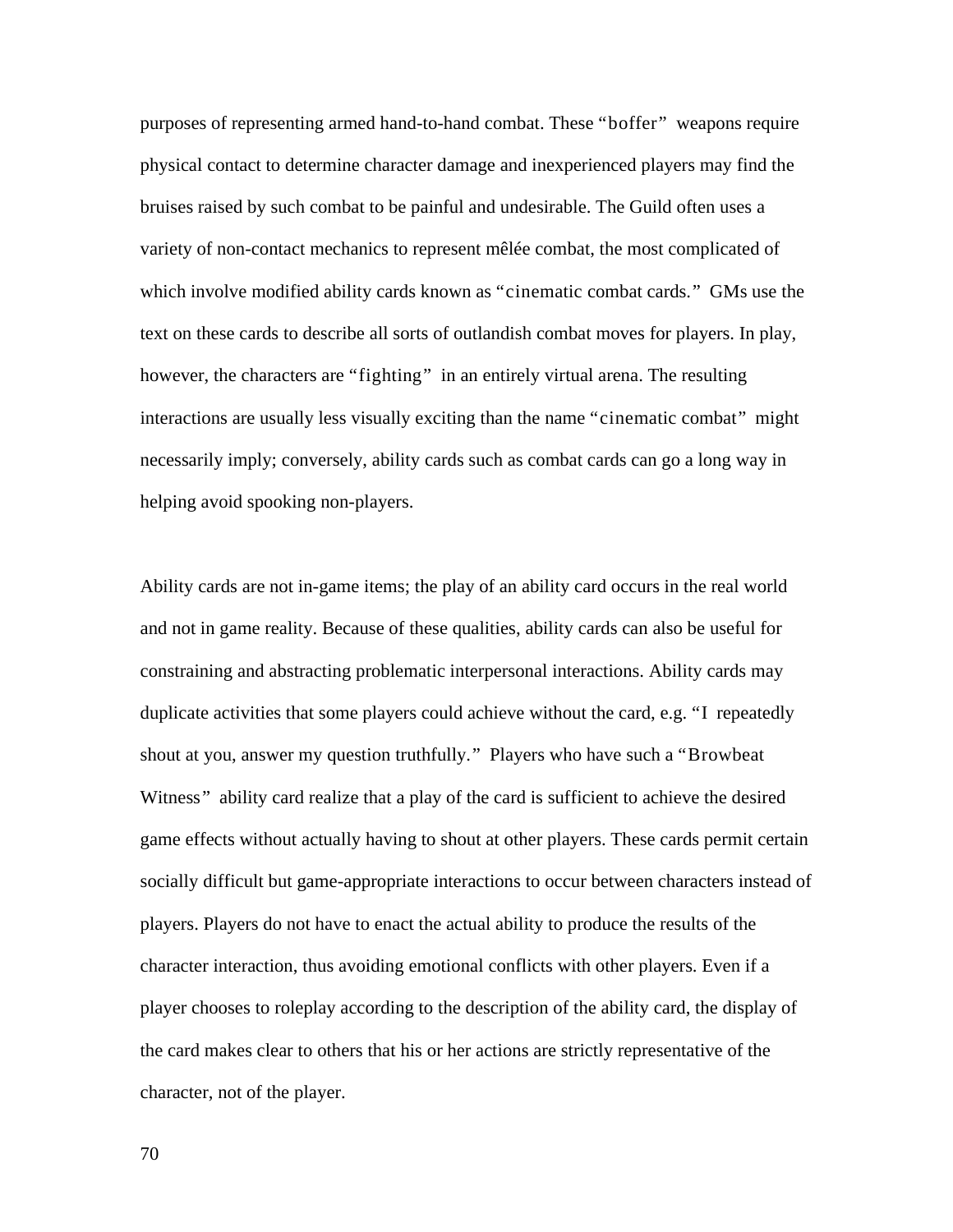Similarly, when an ability card is played on someone, he or she realizes that the results of such an interaction is largely contingent on the prescribed abilities between characters and does not reflect on any player's gaming ability or lack thereof. To be taken for a ride by a fast-talking opponent can be embarrassing for the player; to be similarly "deceived" by the play of a "Fast Talk" ability card is merely an unfortunate turn of events for the character and is much more likely to be accepted without argument by all the players involved. In this way, ability cards can facilitate socially difficult game interactions and advance the course of events by merit of their dissociative qualities.

# Psychlims

Some ability cards describe disabling traits, rather than skills that empower characters. For instance, players may have to roleplay characters that have an unfortunate tendency to tell the truth or display a nervous tic whenever a certain topic comes up in conversation. Such traits are known as "psychological limitations," often truncated to "psychlims." Psychlims may also be listed in one's character sheet.

GMs put psychlims into a game for a variety of reasons. Some are merely entertaining; some prevent actions or alliances that would disrupt the competitive balance of a game. Occasionally, psychlims reveal an aspect of a character that a player would otherwise have little reason to disclose. This makes potentially damaging information available to the opposition of a player without having to rely on the sportsmanship or the innate roleplaying abilities of the player. For instance, one game required some insane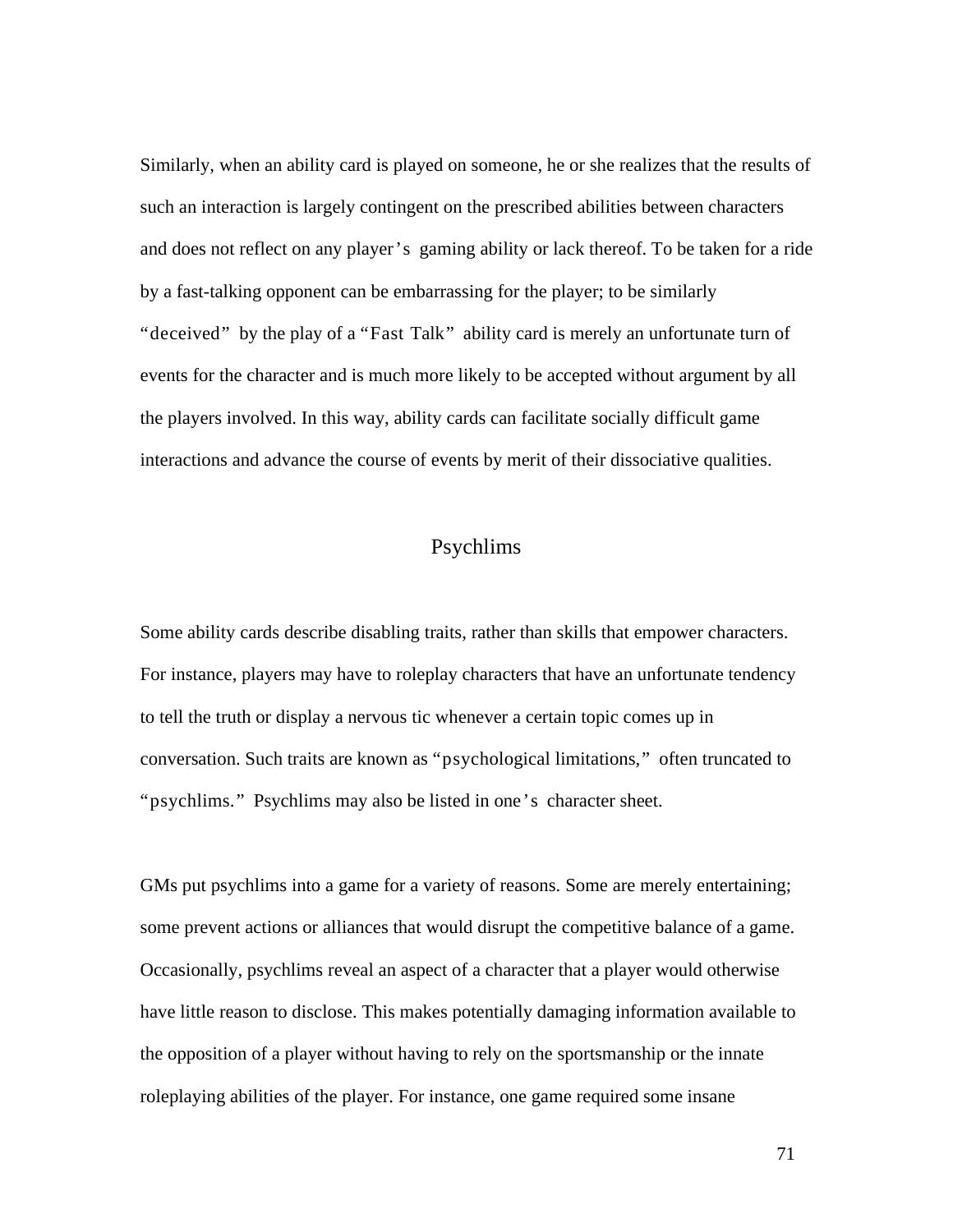characters to audibly declare, "Mwahaha! I will destroy the world!" every time they made significant progress towards their goals.

This sort of psychlim takes a general motivation of a character and reduces it to a simple, fixed requirement that the player can and must fulfill, whether or not it is beneficial for the achievement of one's goals. Thus, players need not devote as much attention to their psychlims as to their other goal-oriented motivations. Although a psychlim can sometimes stand in the way of a player's immersion in his or her character, the mandatory and simplified nature of psychlims can be useful for preserving some semblance of character traits that may otherwise be completely and deliberately ignored over the course of a game. Used well, psychlims can give players the illusion of interacting with characters that have a richer set of character traits than the players themselves care to enact through their roleplaying.

## Truthing and Brainwashing

Many Guild games are based on a dynamic of trust. Every character that one meets in a game could be potentially trustworthy, unreliable or even treacherous. In turn, those characters may have built other relationships of trust that could translate into potential allies or enemies. The ability of players to establish and build trust with others, and to betray them at an opportune time, can be the keys to success in a typical Guild game.

Truthing and brainwashing mechanics are common in Guild games as they empower players who may not have the social skills necessary to determine the trustworthiness of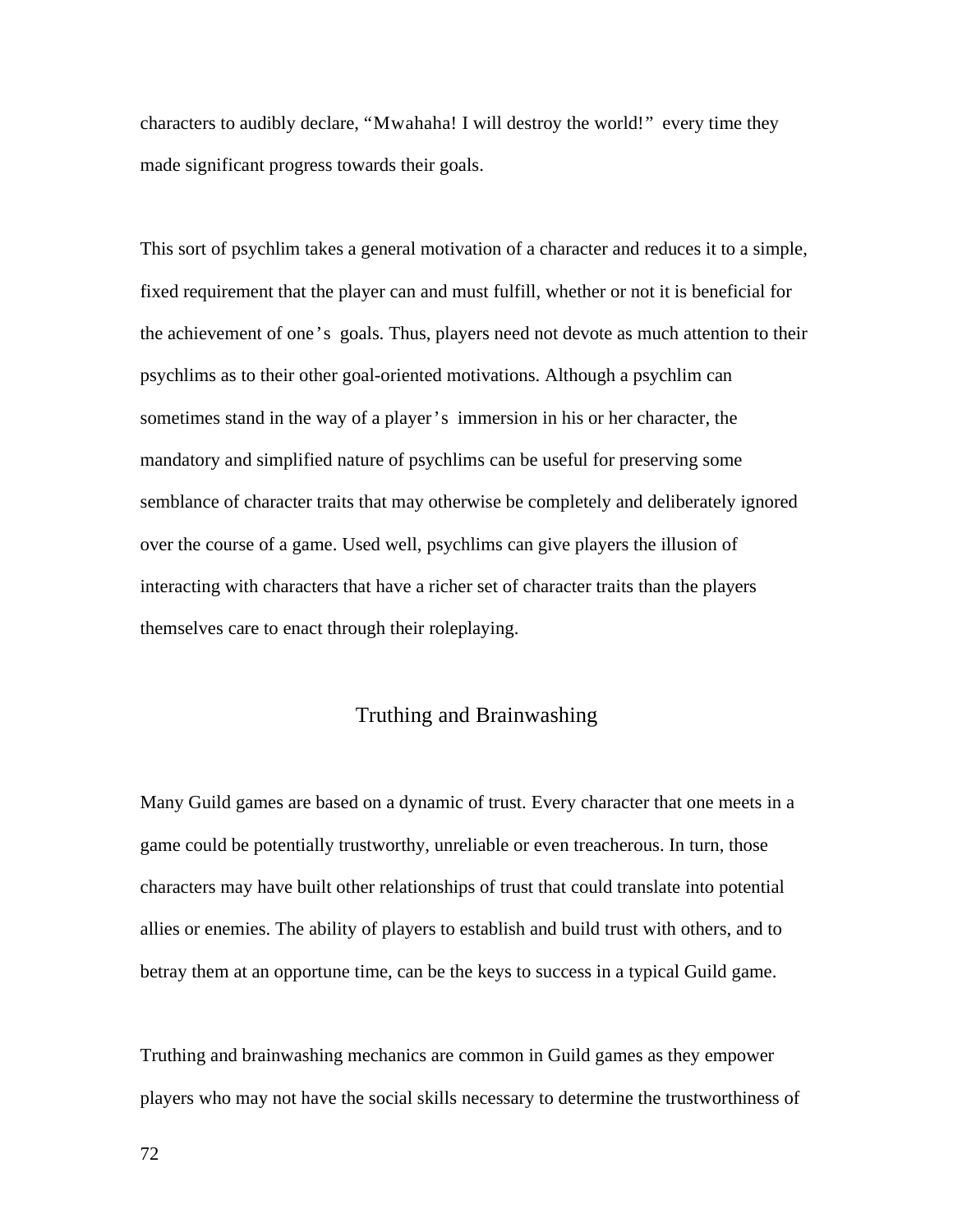others. The point of a truthing mechanic is to allow one player to require another to tell the truth. For a character under interrogation, the existence of truthing mechanics may very well bring an abrupt end to their goals. Without a means of bluffing one's way out of trouble, truthing mechanics can uncover traitors relatively easily. If a player needs to work his or her way into a group's confidence to discover some secret information about them and use it against them, truthing mechanics can make his or her job forbiddingly difficult. Furthermore, if it is possible for a large group of people to guarantee their trust in each other and if members of that group are publicly understood to be working for lawenforcement, save-the-world or other typically "good guy" roles, there is often very little that prevents the group from systematically attacking all the other players in game, subjecting them to truthing and removing their opposition by brute-force elimination. These groups are usually referred to as "good guy mobs" and can quickly destroy game balance in ways that GMs often fail to anticipate.

To prevent these sorts of occurrences, GMs often design truthing mechanics to permit only a small number of questions, perhaps limited by the effectiveness and availability of truth drugs or the constitution of the interrogatees. Truthing mechanics that kill characters in the process would discourage their misuse as "tests of loyalty" among potential allies. At the same time, the mechanic would be useful for procuring reliable information from characters that have already been determined to be members of one's opposition.

However, a limited-use truthing mechanic can be rendered entirely useless if interrogatees have too much freedom in choosing the wording of their responses. Given a means to do so, any player will attempt to "stall for time" when being truthed by his or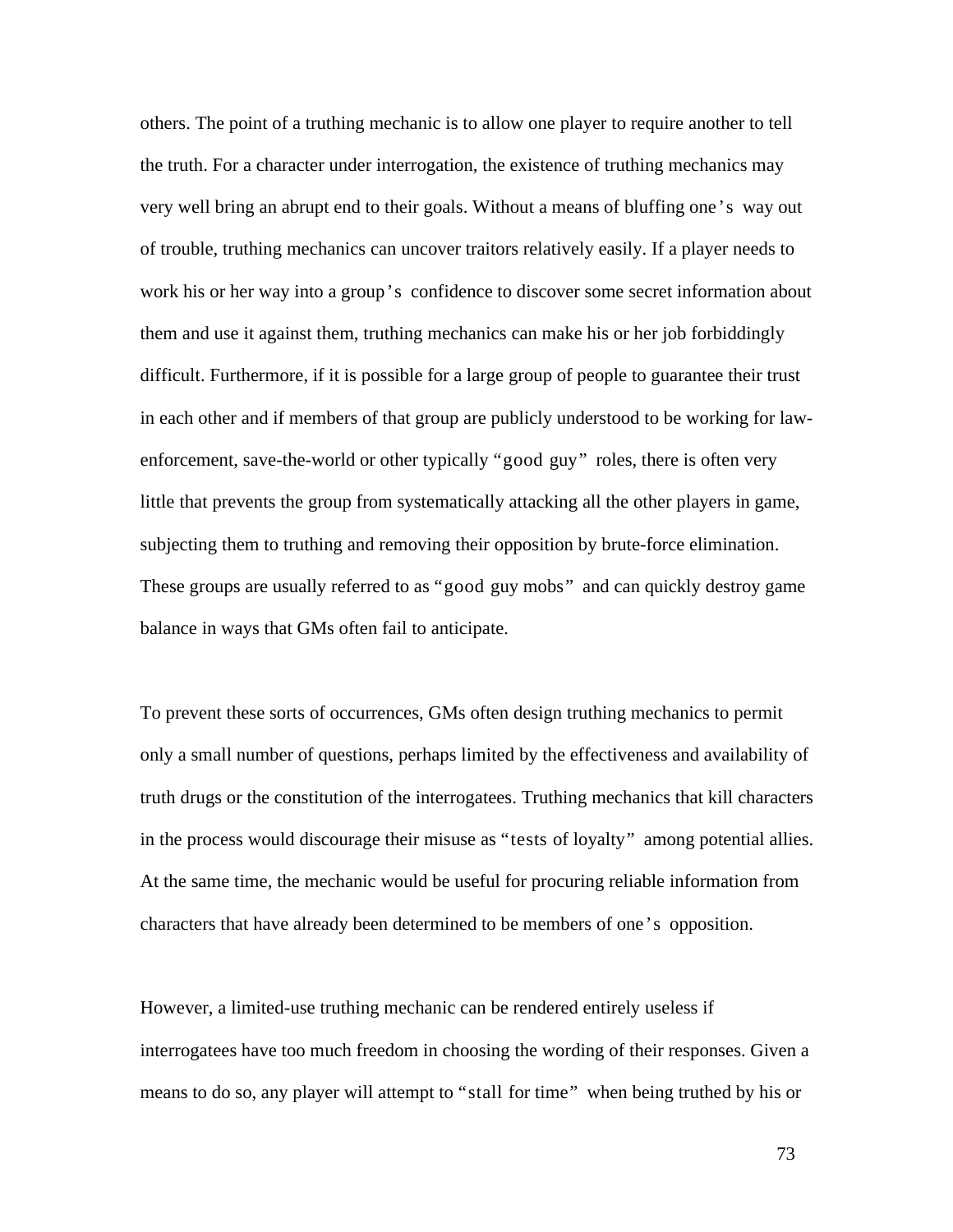her opponents by cleverly sidestepping the questions and giving uninformative answers. With a limited-use mechanic, this means that an unwilling player can often avoid revealing any actual information.

An ineffective truthing mechanic is often worse than having no mechanic at all, as the existence of the mechanic suggests that it is a way to determine the trustworthiness of characters or information without actually being anything of that sort. To address these issues, truthing mechanics often require questions to phrased in a way in which a "yes" or "no" answer would be unequivocal and sufficient. Alternatively, if the GM directly instructs players to supply the most informative and truthful answer from which their opponents could benefit, most players would recognize that the spirit of the rules frowns upon clever wrangling of the answers.

One can see that truthing mechanics can be extremely difficult to balance. Their dissociative properties enable players to achieve certain game effects without having to be overly suspicious or confrontational. Many players prefer the somewhat deterministic advantage of truthing mechanics to the much less reliable method of actually having to guess what players are thinking. On the other hand, a poorly implemented truthing mechanic can unbalance the game towards the truther or the truthee and result in unreasonable or unrealistic character interactions.

Some games allow characters to develop technologies and techniques of brainwashing that can make other characters loyal to their cause. It usually does not matter if the subject of the brainwashing was trustworthy or not, since the process of brainwashing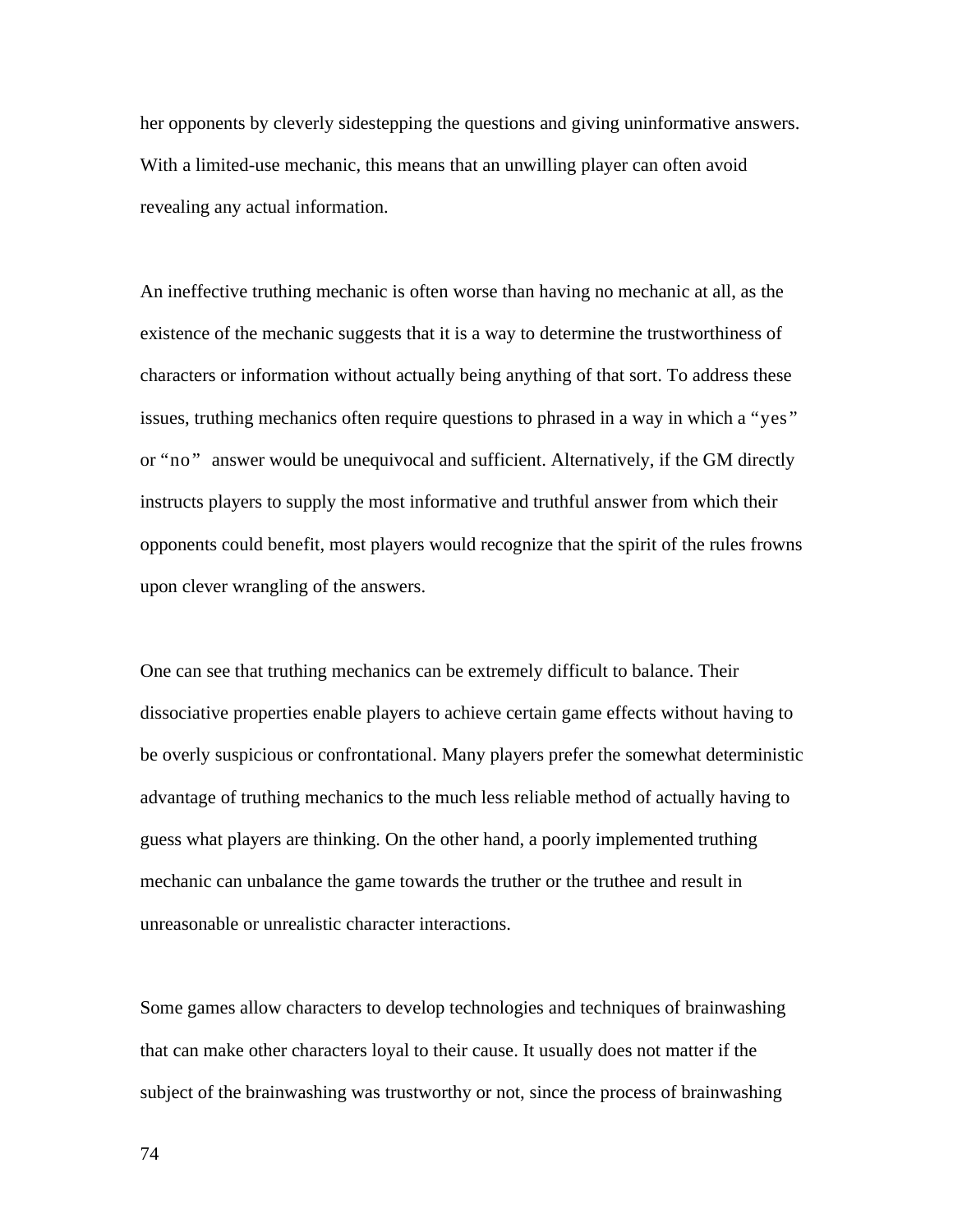will *make* the subject trustworthy. Brainwashing mechanics have been a staple of Guild games for more than a decade, <sup>45</sup> although recent games have seen a slight drop in their frequency of use.

One would imagine that the ability to change another player's loyalties would seriously upset the competitive balance of a game. However, brainwashing is often perceived by characters to be a much more hostile act than truthing, so a single attempt at brainwashing often requires a good deal of scheming and luck to incapacitate a character, move him or her to a secluded spot, place a blinky helmet <sup>46</sup> on his or her head and keep the process from being interrupted for a period of time. GMs often make brainwashing "devices" difficult to create and simple to destroy, further limiting the mechanic of brainwashing. The successful execution of a brainwashing mechanic can undoubtedly translate into a powerful advantage but such an advantage would be commensurate reward for a lot of player effort.

More importantly, where truthing mechanics tend to abruptly end games for some interrogatees, brainwashing mechanics simply substitute or supplement preexisting goals with new ones. Players who fall prey to brainwashing mechanics still find themselves very much in the game. In fact, some players discover that being successfully brainwashed ends up giving them more exciting goals to pursue.

Brainwashing could be understood as serving the same purposes as a player's skill at

<sup>&</sup>lt;sup>45</sup> Bateman has an anecdote of the result of a brainwashing mechanic in her thesis. [Bateman, L. M. (1990) Creating Reality: Assassin Games. Cambridge: Massachusetts Institute of Technology, Department of Humanities]

<sup>46</sup> See previous chapter.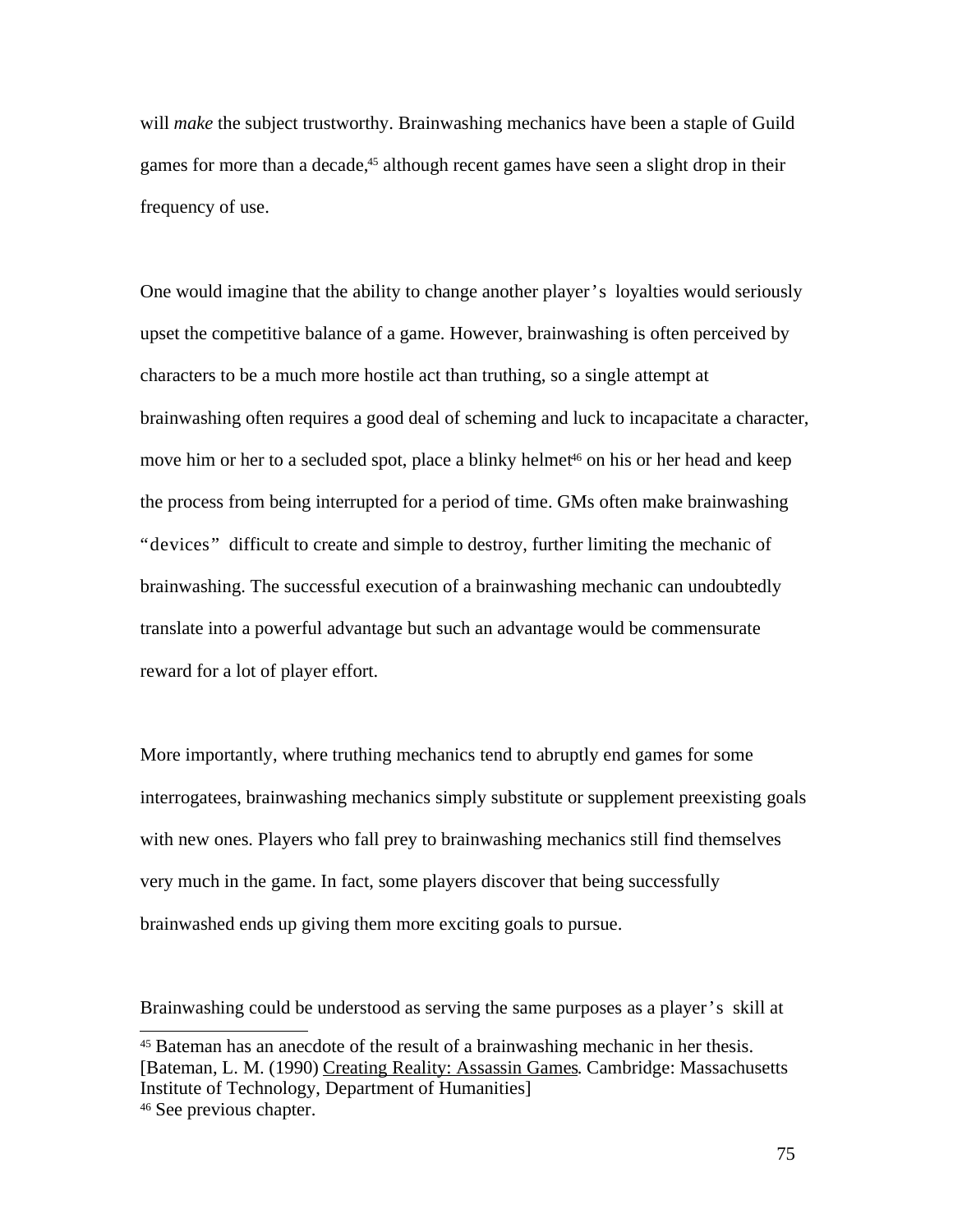persuasion. Instead of having to convince players to switch loyalties, a clearly defined mechanic allows players to perform a systematic series of acts that, if successful, will result in bringing trustworthy allies over to their side. Although some characters may take issue with having their heads tinkered with, most players do not see brainwashing as "losing" but simply as a turn of events in their character's story. Thus, many players are willing and eager to cooperate with their new allies. In games of minimal character complexity, brainwashing could easily end up being the most interesting thing to happen to a character's emotional and intellectual development.

# Seduction

Many espionage and fantasy genres feature seduction as a significant narrative element. For games operating in those genres, it would be amiss if GMs disallow the use of seduction as a means of building alliances or misleading opponents. In truth, however, there is little that GMs can (or should) do to prevent players from flirting with each other in any kind of social game format and actual romantic relationships between players have a tendency to influence character interactions in game. The situation where players attempt to seduce players for the purposes of achieving game goals has been jokingly referred to as "WYSIWYG," computer shorthand for "what you see is what you get." GMs sometimes write the phrase "seduction is WYSIWYG" in rule sets to imply "if any seduction occurs in game, we didn't intend nor plan any of it," absolving themselves of any emotional fallout that may occur between players after the game.

This simplistic approach to the issue of seduction may seem convenient but in many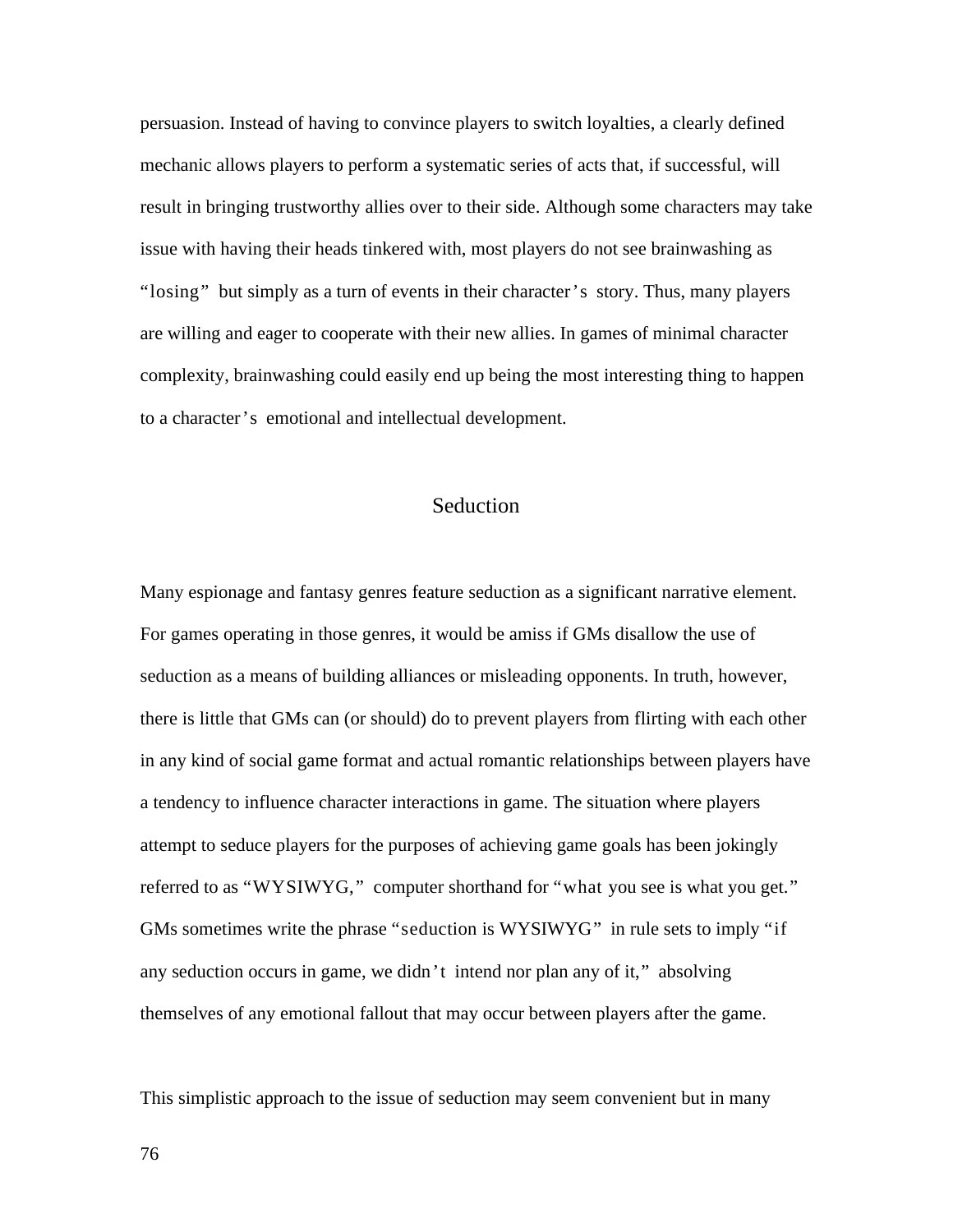cases, it fails to capitalize on the potential of romantic relationships between characters. Often WYSIWYG seduction results in no seduction at all. Players are likely to conduct themselves on strictly platonic and professional terms. Thus, their characters interact in a similar manner. At worst, WYSIWYG seduction can lead to some unpredictable or nonsensical results in the game as players twist events and alliances in ways that may have little relevance to the personalities of the characters or the circumstances of the game.

Providing mechanics for seduction might seem to be problematic but many Guild games feature seduction mechanics, implying that there is some popular merit to the idea. GMs that provide mechanics for character seduction acknowledge that, at least for certain kinds of games, affairs of the heart should play a major role in the decision-making of characters.

There have been a large variety of different seduction mechanics for Guild games, suggesting the many different aspects of charisma and attraction that GMs see as applicable for different games. Most seduction mechanics, however, occur in three overlapping stages: a preamble, a competitive action, and consequences. The preamble usually requires players to interact in some conversational way for a limited amount of time. Once accomplished, a player might play an ability card or use rock-paper-scissors to determine if the seduction was successful. If successful, rule-based roleplay opportunities and competitive advantages and disadvantages come into play.

GMs can control the use of seduction mechanics by determining the possible results of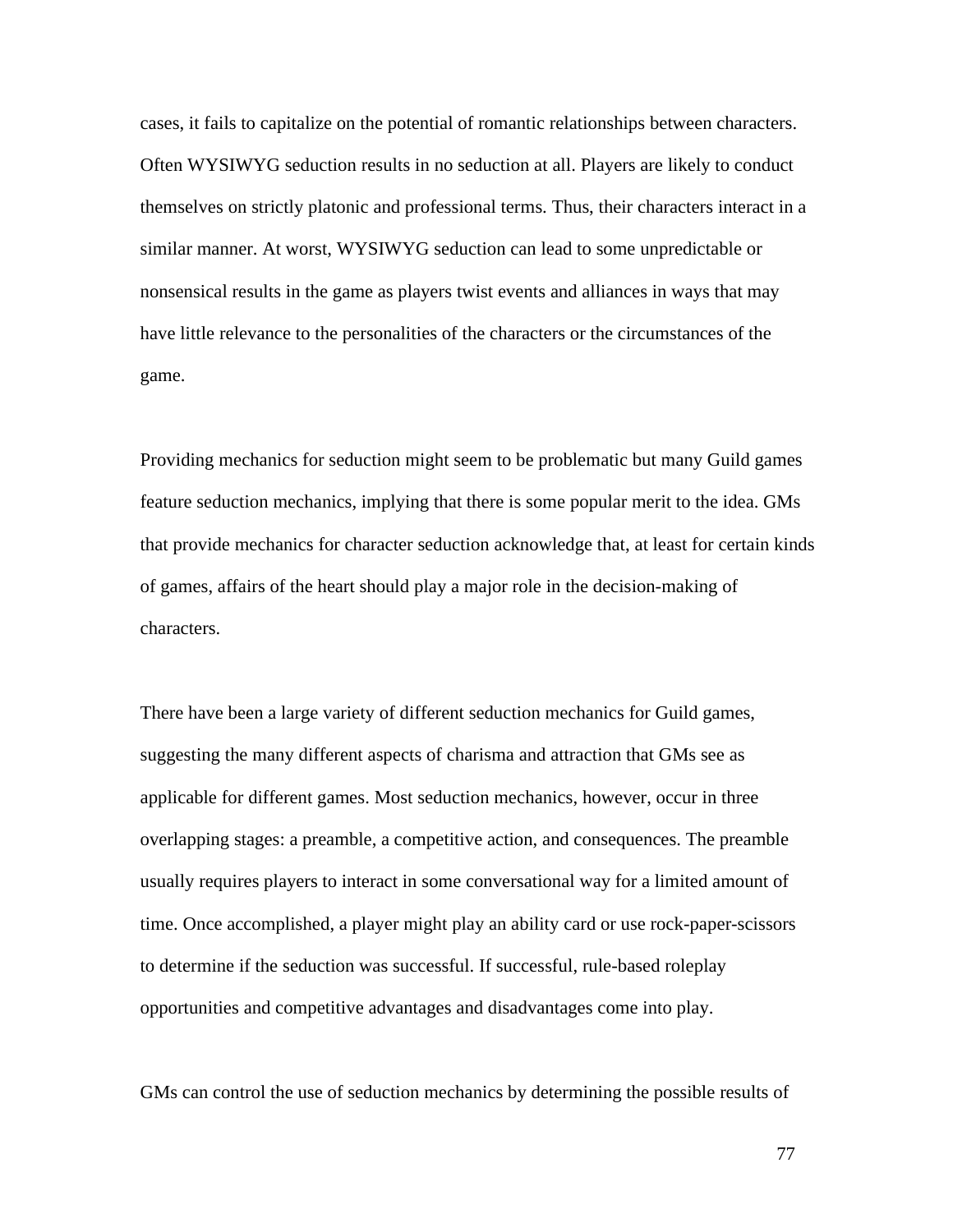seduction, thus encouraging seduction to occur in a manner that would be appropriate for the genre of game. Some seduction mechanics are merely brainwashing mechanics in disguise, a means of altering another character's loyalties by willfully playing with character emotions. Some facilitate goal achievement, where a character actively works to attain another's affection through gifts, words and deeds. Some create competition between otherwise unrelated characters by having them struggle over the attentions of a shared love interest. Some games simply highlight "flirting for the sake of flirting" as being appropriate for the setting, structuring their seduction mechanics to that end.

All seduction mechanics, barring WYSIWYG, share one trait. They allow players to conduct and resolve romantic character interactions without depending on the mutual attraction of the players. Seduction mechanics act as a layer of abstraction that divides the action of the player from that of the character. This means that players who may not be predisposed or skilled in seduction can have their characters engage in romantic relationships that are entirely confined to the limits of the game world. This "safety layer" encourages players to initiate and maintain character romances, thus allowing the romances to play a major part in determining the course of a game in a way for which the GMs can adequately anticipate, plan and cater.

In *A New Deal*, a film noir game I wrote in 2002, I created a complicated seduction mechanic that involved nested preamble and competitive elements in an attempt to capitalize on all of the possibilities listed above into a single mechanic. It involved players having to strike up banter, compare cards, find an empty classroom, and engage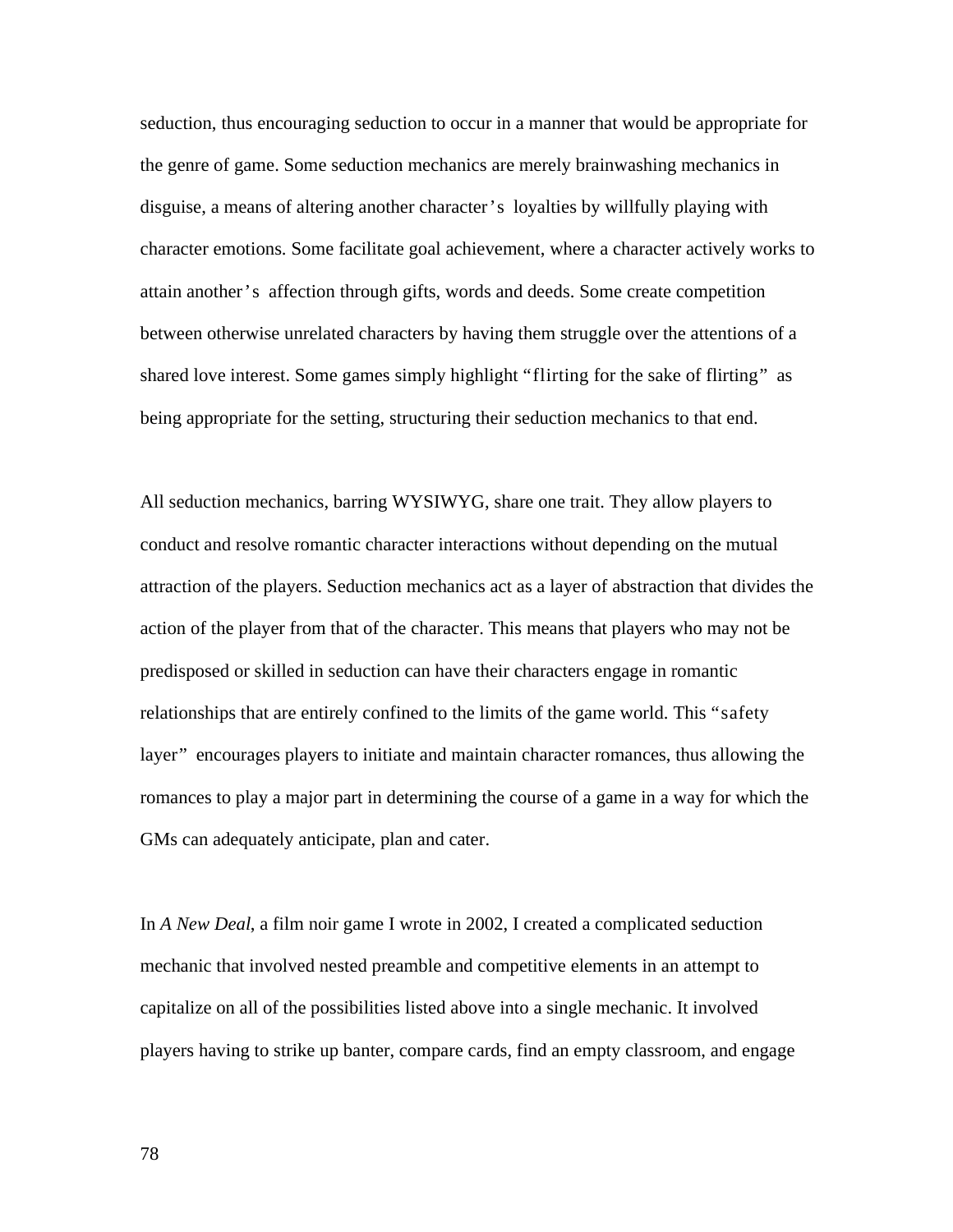in a game of blackjack that could result in a number of different consequences. <sup>47</sup> One of the primary challenges in the design of this mechanic was finding ways for players to engage in such complicated interactions while staying in character and reinforcing the atmosphere of the film noir setting. The following chapter addresses this tension and different approaches to make abstract mechanics seem a little less abstract.

 $47$  This was by no means the most complicated seduction mechanic I have written. My games have been known to have rules for seduction that are at least as long as the rules for combat. The actual rules of *A New Deal* can be found in the appendices.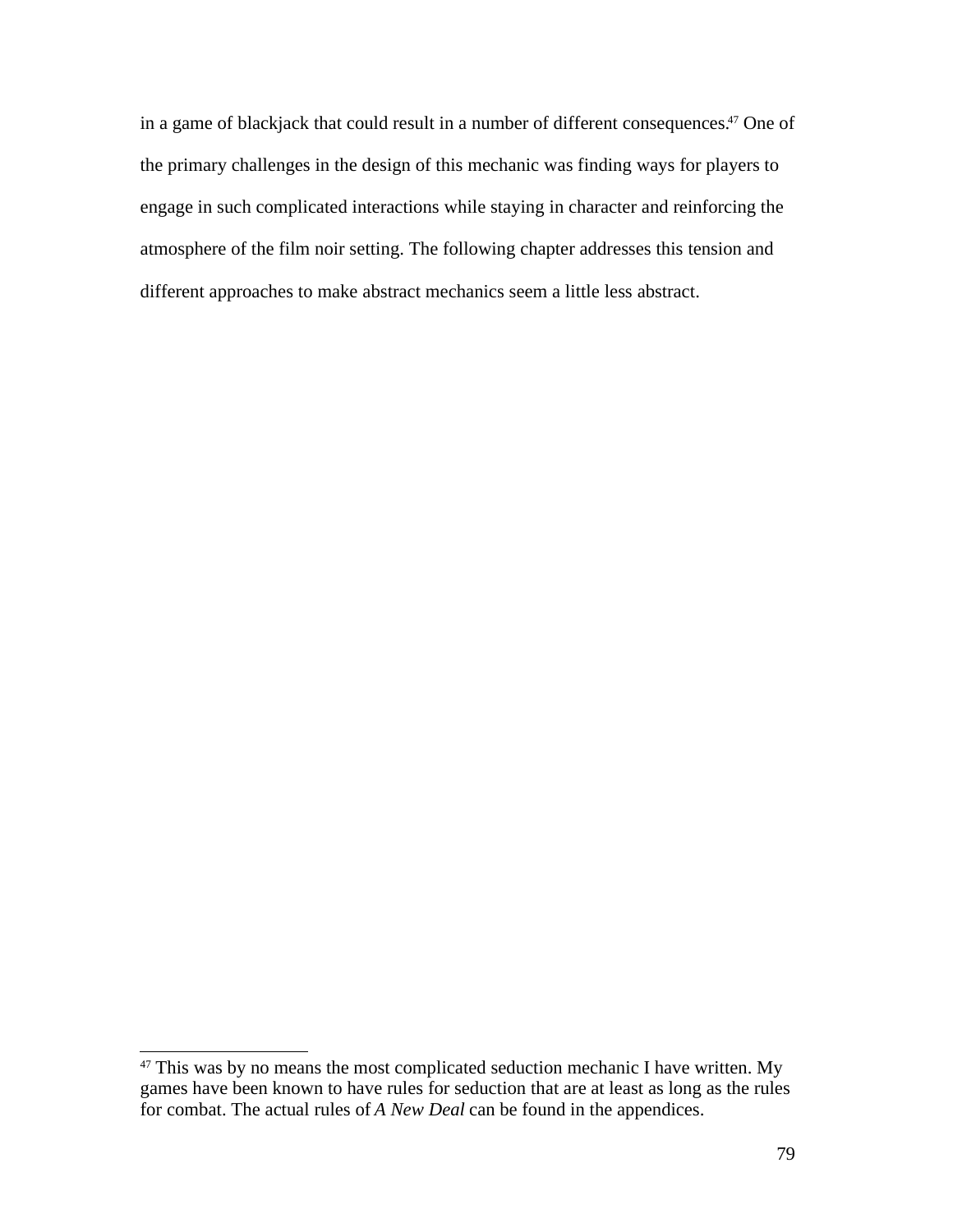# Verisimilitude

*" You see a flock of 20 screaming chickens. Roleplay accordingly."*

Many people choose live-action roleplaying over tabletop roleplaying games because simple character actions, such as moving or talking, do not need to have mechanics in a LARP. Peter Litwack, a GM in the Guild, poses this specific question to other GMs: "Could the players just do it without having to mechanic it?" Mechanics have a tendency to compromise rather than enhance verisimilitude with the game world. For reasons mentioned in the previous chapter, there can be good reasons to constrain the natural abilities of the players but GMs realize that mechanics often come at the expense of the immersive experience.

However, this is not always the case. Mechanics of verisimilitude can encourage players to do things in the game world that are appropriate for their characters would and, conversely, these mechanics discourage activities that would be inappropriate from a roleplaying stance. When players can identify closely with their characters, they are less likely to take frivolous liberties with their virtual roles in order to gain competitive advantages. These mechanics reinforce the players' empathy with their characters by improving the correspondence between the players' actions and their characters' abilities and between the spaces in the real world and the environment of the game world. Unlike mechanics of dissociation, which encourage players to rely on highly abstracted game mechanics to achieve their goals, mechanics of verisimilitude encourage players to imagine, improvise, act and behave as if they really were the character to engage players in their characters' motivations for achieving those goals.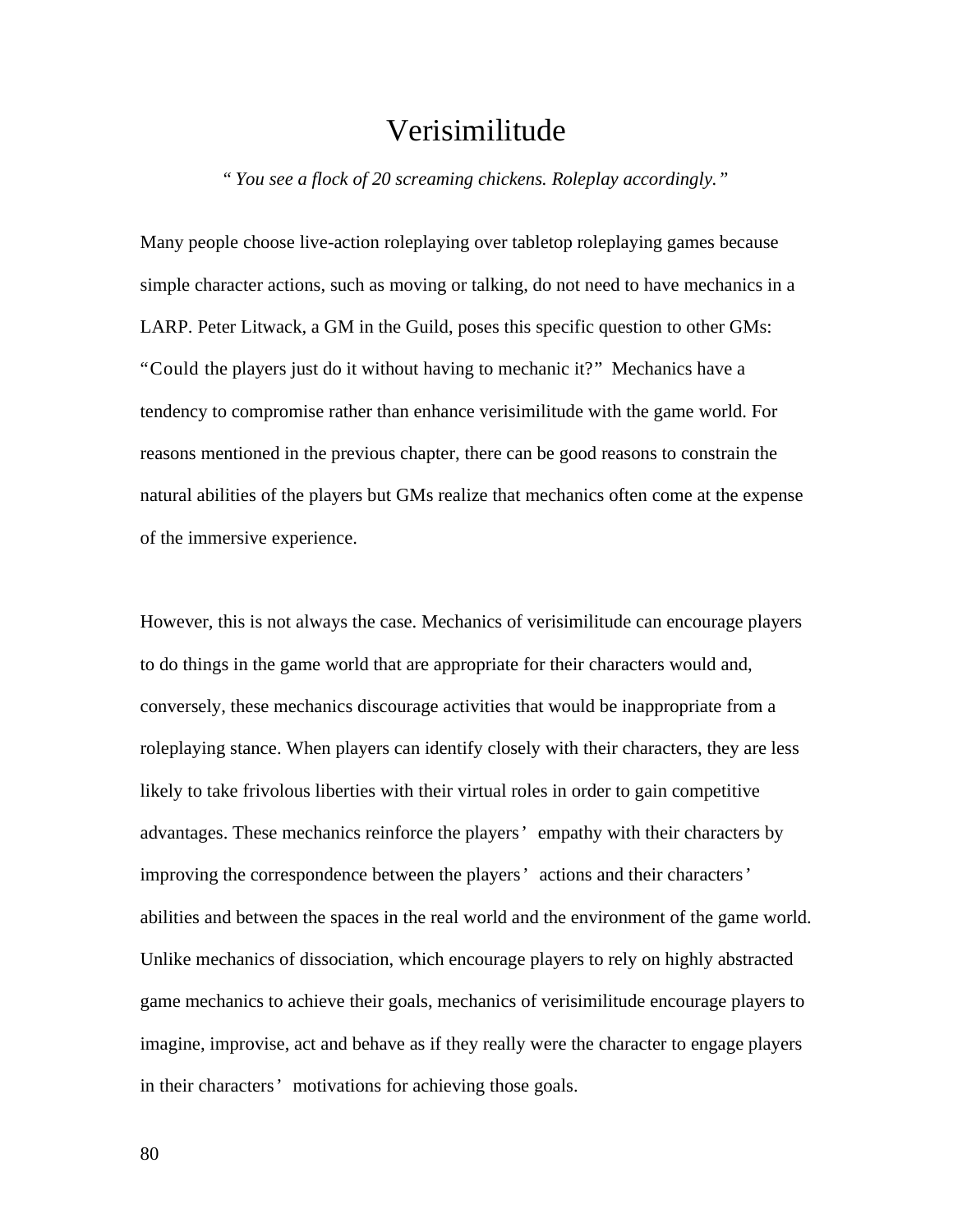# Props and Guns

Despite the amount of work involved, many GMs will go to great lengths to provide physical representations, or "physreps," of various items that are important in the game. Simply known among stage circles and other live-action roleplaying groups as "props," these tangible objects are designed to give players an immediate understanding of the size, weight or potential uses of the object.

Physreps can greatly clarify certain game interactions. If players are told that an eighteeninch foam tube represents a medieval sword, they will generally understand that they should not roll it into a coil and fit it in their pocket. They will also assume that other players holding eighteen-inch foam tubes represent characters that are armed with similar swords. Of course, compared to item cards, props require much more advance preparation on the part of the GMs. However, item cards are difficult to distinguish from a distance and require players to read the text on the card to gather basic information. Players may reasonably expect to be able to distinguish between a character carrying an electric stungun or a character with a huge bar of gold; item cards do not facilitate that process. The following paragraph in the Standard Rules addresses issues surrounding nonphysrepped items:

…be reasonable with items. You can't carry a hundred rocks in your pocket, you can't fold a sword in half, you can't hide a life-sized statue in a fire hose. Your Character shouldn't either. Only do things with item cards that your Character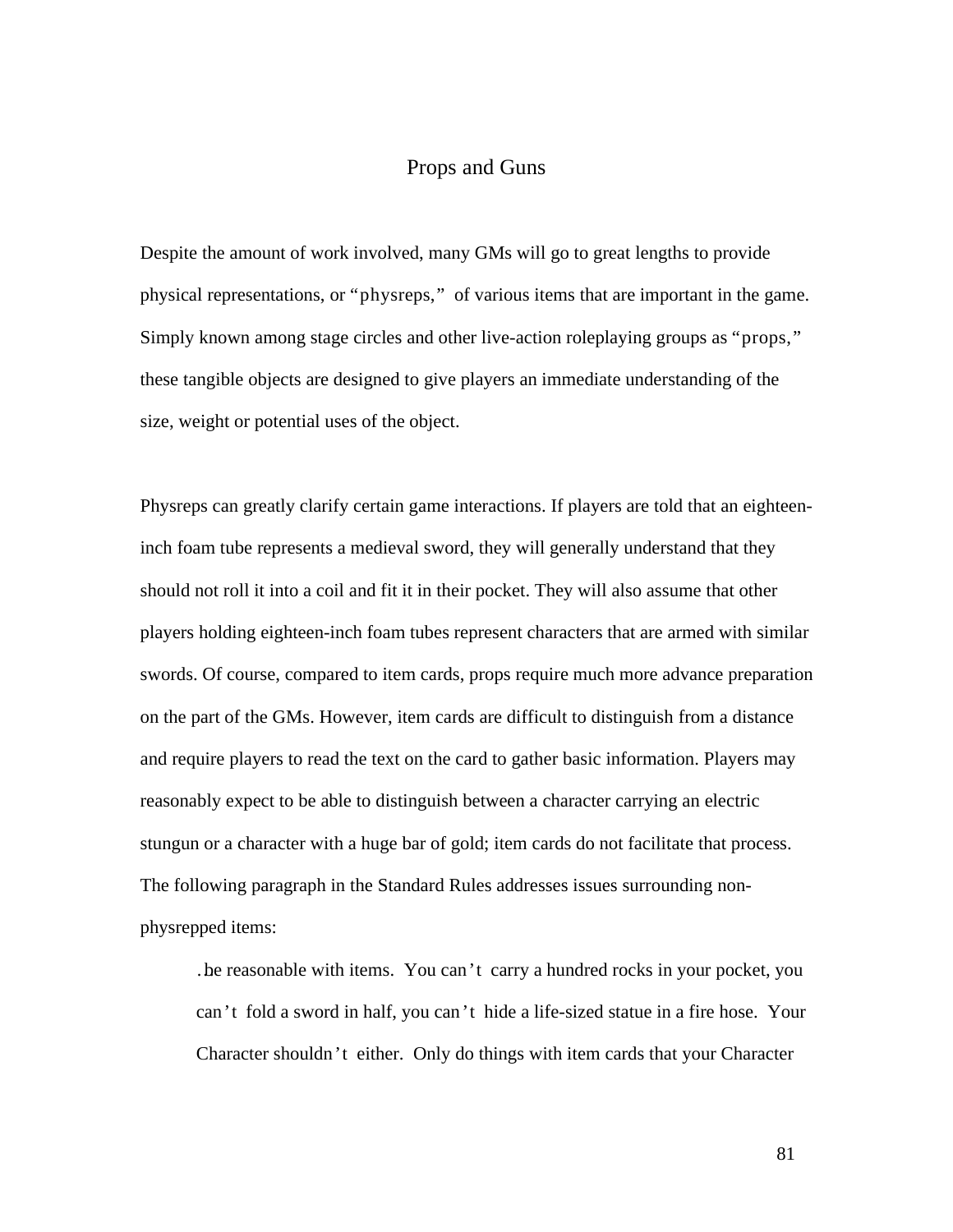would be able to do with the actual items; use common sense. 48

The weight and size of physrepped items can effectively encourage players to think of game items as real objects, not as random MacGuffins. A 2002 ten-day science-fiction game named *L5* written by Jake Beal, Jim Waldrop and Joseph Foley used several large PVC pipes filled with cement to represent objects that would normally require two people to carry. Upon discovering these physreps, players naturally began to look for carts or for trustworthy allies to help move the objects. In this way, they had to strategize about the transport of the items in the same way that their characters needed to think about them. In *A New Deal*, a 2002 film noir game of my own, several characters were looking for a stolen government computer. The physrep was a heavy, seven-foot-tall steel rack filled with scrap electronics and squeaky wheels, deliberately sized to remind the  $20<sup>h</sup>$  century players of the size of computers in 1948.

Physreps can also have an emotive impact, even if they are not immensely large or heavy. When one straps a "sword" onto one's belt, wields it with both hands, or holds it up to another player's neck, Janet Murray would call that length of foam a "threshold object," 49 a tangible entity that has a presence in both the physical world and the virtual world, helping players to imagine across that threshold.

The Guild places great emphasis on the safety of props, particularly with regards to sword-like weapons, as GMs realize that some players may get carried away and start

<sup>&</sup>lt;sup>48</sup> Morris, J. E. & the MIT Assassins' Guild. (2002) Standard Rules for MIT Assassins' Guild games. Cambridge, MA.

<sup>&</sup>lt;sup>49</sup> Murray, J. (1997) Hamlet on the Holodeck. New York: Free Press.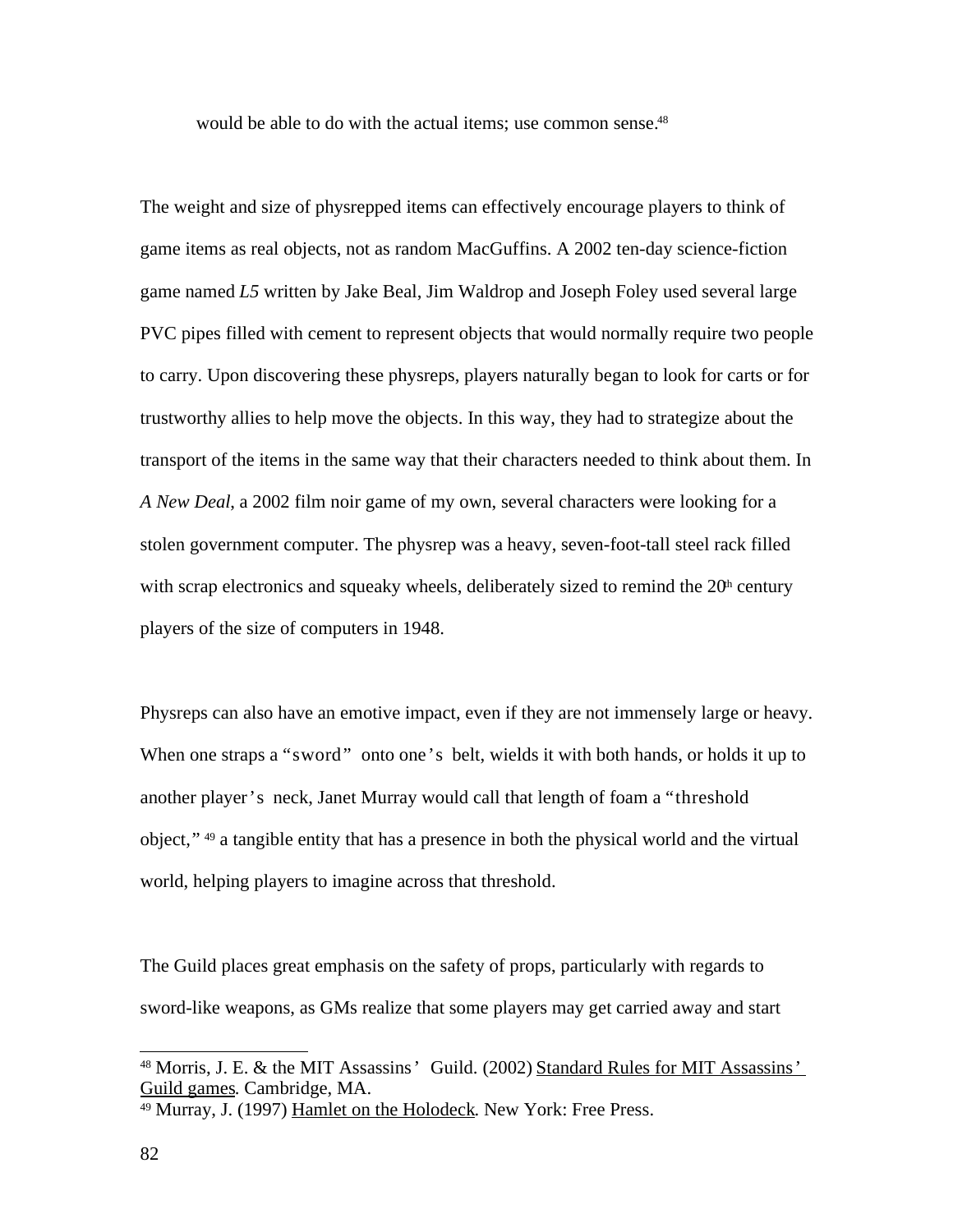swinging them around. However, games set in the *Star Wars* universe tend to include officially licensed toy lightsabers that are available at larger toy stores. A toy lightsaber is made of hard plastic and could easily hurt somebody if it is swung fast enough. They also tend to be more expensive than the usual soft foam tubes. However, these toys not only look the part but also have the ability to retract and extend in a fashion reminiscent of the lightsabers in the movies. In the 2000 *Star Wars* game named *Wretched Hive of Scum and Villany* by Brian Sniffen, Ariel Segall and Charles Leiserson, the GMs added the use of the double-ended lightsabers as introduced by George Lucas' *Star Wars Episode I: The Phantom Menace*. They gave combat bonuses to Sith characters wielding these lightsabers with both blades extended and similar bonuses to Jedi characters who wielded these lightsabers with only one blade extended. In this way, the GMs included certain props based on their functionality and designed their game mechanics to take advantage of that functionality.

In the Guild, no other prop comes close in popularity to the toy gun. Rubber dart guns and plastic disc guns launch disposable, lightweight projectiles through the air, requiring players to aim straight and dodge quickly. Players often fail to feel the impact of the dart or disc through their clothes but the Guild usually sticks to "shooter calls the shot" rules on two rationales: only the shooter can be counted on to actually see the trajectory of the shot, and players can be trusted to be honest about their hits and misses, since so many mechanics of Guild games already rely on the honor system. Toy guns have a tendency to jam and make a lot of noise when firing. It can be more difficult to pull out a toy gun from concealment and fire the gun, compared to the use of any other physrep. These problems should make toy guns unlikely candidates for performing Guild assassinations,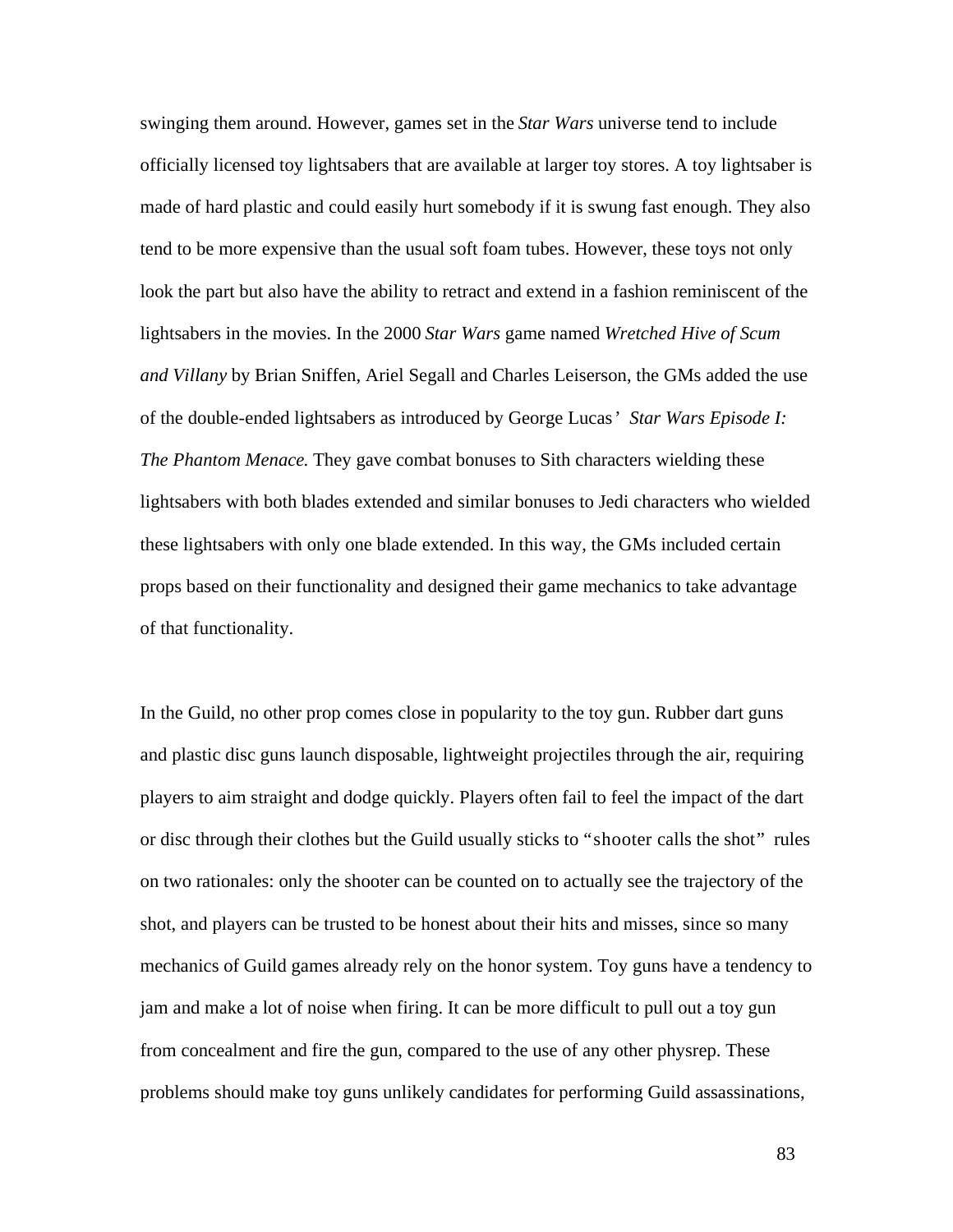especially if there are other mechanics for ranged combat. Yet, every time a GM team announces a new game, some Guild member will invariably ask, "will there be guns?"

Toy guns are the threshold objects of choice for the Guild because they succeed in representing both the physical and the functional attributes of real guns. They are the right size and can be concealed in pockets just like real guns. Their projectiles actually fly through the air and players know that their aim can affect the outcome of the game in the same way that their characters' aim can affect the course of events in the game world. Furthermore, a toy gun, at close range, can actually sting if it hits unclothed skin. Even though players know that no one is allowed to shoot at another player's head, holding a gun up to someone's head can generate a real, instinctive fear that will make most players flinch, deepening the immersive experience considerably.

In dialogue with the popularity of toy guns are mechanics that dictate the effects of being hit by one of their projectiles. Many Assassin game rules make toy guns powerful in combat, disabling most characters with a single hit. Considering that most martial combat mechanics in the Guild include a probabilistic chance of failure, toy guns become the weapon of choice at close range and the *only* choice at long range. In games where guns make little sense, e.g. if every character is a supernatural being, toy guns may still be used to represent some sort of non-ballistic ranged attack, such as a magical spell.

Toy guns have a firm grip on the imagination of members of the MIT Assassins' Guild. GMs realize that if they want to write a game that does *not* feature toy guns, they need to have an extremely good reason for their decision. It is worth noting that games in the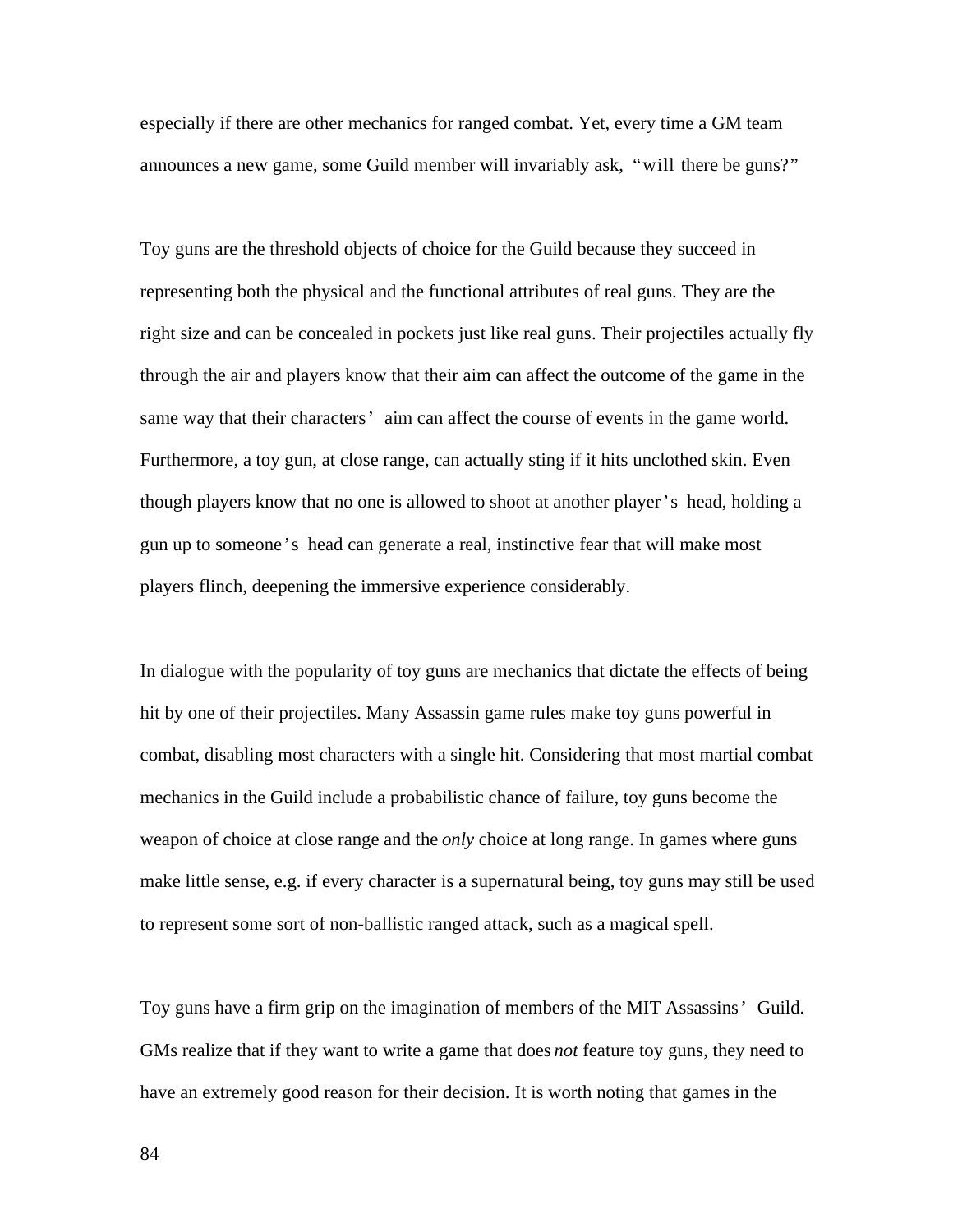MIT Assassins' Guild that disallow violent solutions to conflicts are even rarer than Guild games without toy guns.

### Atmospheric Spaces on Campus

The arrangement of game locations can affect the pacing and flow of the game. However, these spaces can also important for conveying the atmosphere of the game world to the players. Because players take time and effort to travel from one point to another, players can get a better sense of the size and physicality of their environs if the GMs choose to enhance that aspect of the game.

Players need to know where their characters are in the game world before they can start walking around in it. In many games, the GMs provide the players with a map of campus, labeled with publicly known game locations. However, maps may not be appropriate for games with secret locations or for high-action games such as SIK games. For those situations, GMs will use wall signs to convey the necessary geographical information. With each important room or corridor having its own sign, the extra space allows for a large amount of descriptive prose. The preparation, production and setup of signs can consume a considerable amount of GM time; generally, GMs ask Guild members who are not involved in the game to help with the setup. However, players tend to respond well to a proliferation of game signs, as it takes some of the effort and guesswork out from having to imagine the game world, reinforcing the shared reality among all the players reading the same sign in the same space.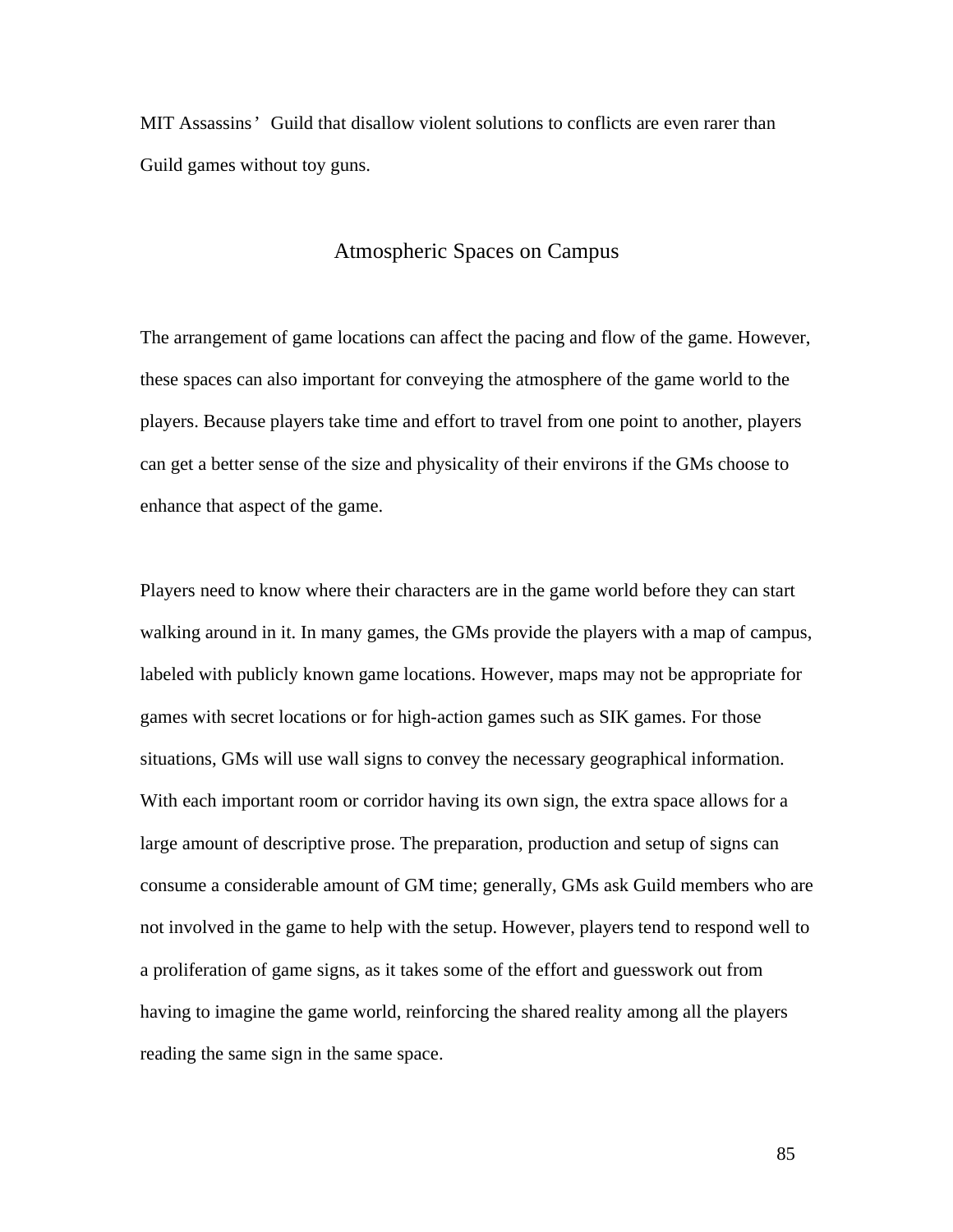Some rooms and room arrangements may be chosen based on their similarities to the game world. Experienced GMs, knowing that certain rooms have the furniture and professional décor for roundtable meetings, may designate them as corporate boardrooms or council chambers. Lecture halls are excellent sites for courtrooms and churches. In *A New Deal*, signs with important information were placed under street lamps and in campus alleys, requiring players to meet at spaces that cast dramatic shadows and evoked stereotypically film noir locales.

The dim, claustrophobic and echoing tunnels under MIT are often used in games that emphasize spatial exploration as a significant challenge in game play. Like their characters, players need to discover clues and routes through the tunnels that will direct them to secret locations dotted across the campus. The atmospheric qualities of the

and their characters, can make tunnel exp Unfortunately, a poorly written tunnel me which rapidly snaps them back to reality.



In *Panoramic Steam Intercontinental*, a summer 2001 game that I wrote with Charles Leiserson, the characters were passengers in a train. The space for the game used two floors of three interconnected buildings. Players were told that the corridor representing the front of the train was directly below the corridor representing the back of the train. In order to walk to the back of the train, however, players had to stay on the same floor and walk away from the front until they reached the very furthest staircase, which they could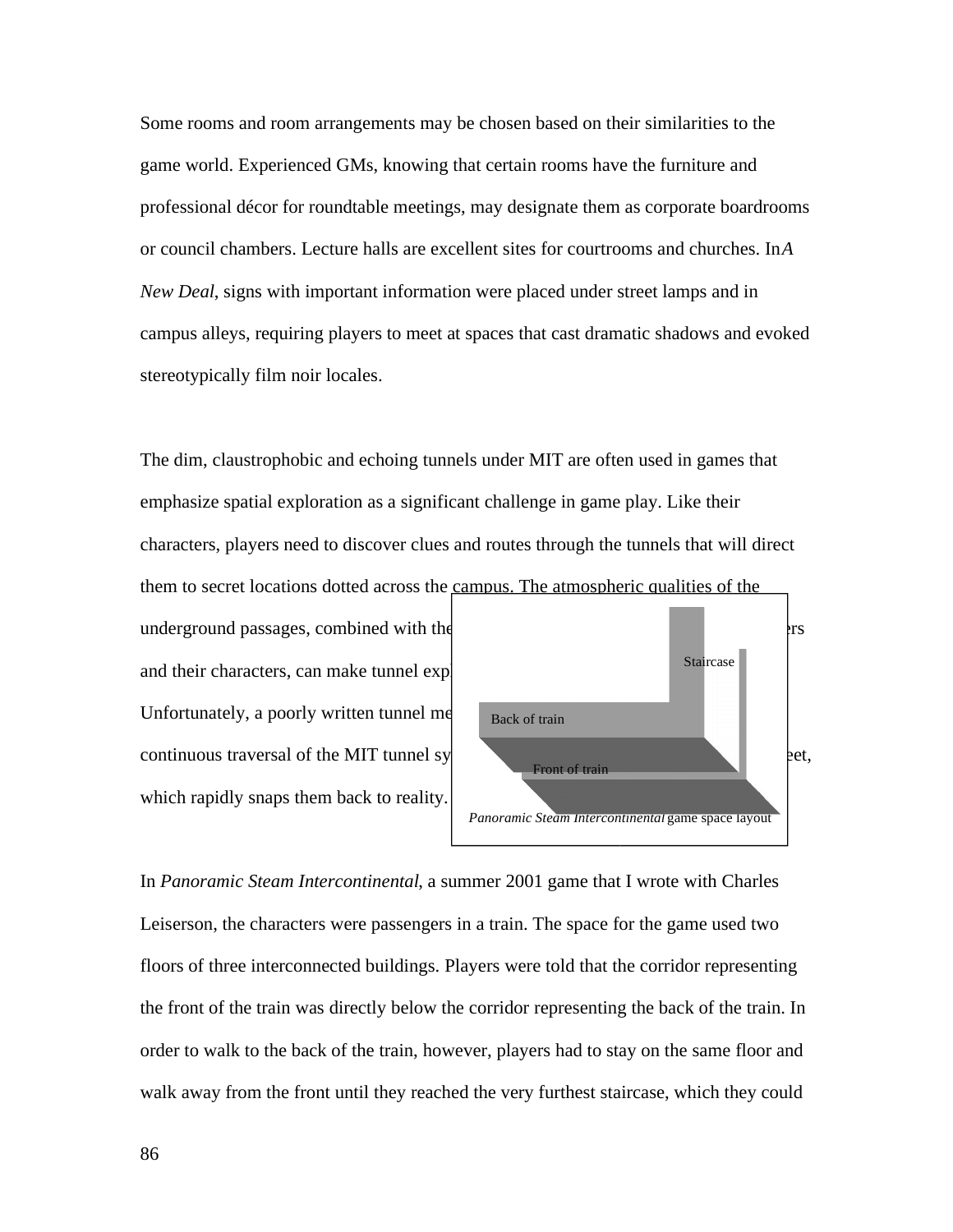then use to go up a floor and make their way back.

This gave players an impression of the linearity and the length of the train. The corridor that I designated as the front of the train had a room that was particularly warm in the summer, making it a natural choice for the boiler room of the train. To heighten the atmosphere, a stereo system played the sound of a train engine in that room. The further one walked away from the front of the train, the less they heard of the engine.

# Limitations

Players usually have access to a full range of faculties including vision, hearing, speech, and mobility. Characters, however, may be blind, deaf, mute or lame. By adding limitations, players constantly remind themselves that they are playing a role and not simply being their normal selves. While other Live-Action Roleplaying groups may allow players to keep both eyes open while playing the part of a blind person, many Guild players with a similar part would expect to keep their eyes closed, or at least blindfolded, while they are in the game. Similarly, when a character is supposed to be unconscious, many Guild players will shut their ears and close their eyes to prevent themselves from noticing anything that they should not. Even though the honor system is often adequate to deal with such situations, Guild players often consider it important to reinforce such physical limitations in their roleplay. Players will also maintain a limp if it is appropriate for their character, although some have found that prolonged, unbalanced walks can turn fake limps into real ones.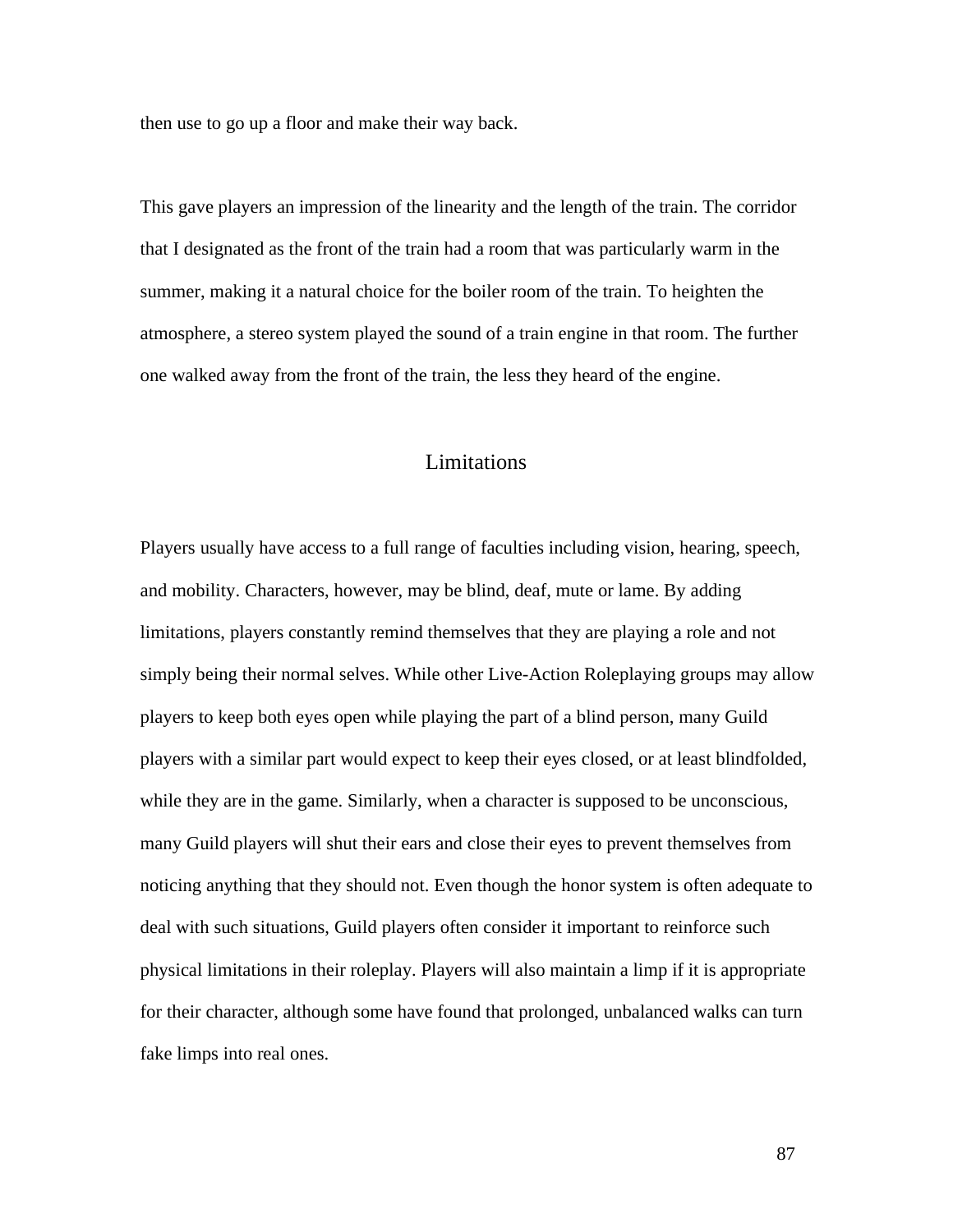Some limitations can be less debilitating. Many games have mechanics that require players to walk "heel-toe," placing one foot directly in front of the other to impede one's maximum speed. The characters may be dragging something heavy, they may be trying to negotiate a difficult passage or they may be drugged. In all cases, the heel-toe limitation often ends up heightening the roleplay experience for the player by manifesting the situation of their character as a real, physical constraint. Furthermore, heel-toe walking can be easily noticed from a distance and give other players a chance to react to the impaired character's circumstances.

Foreign accents can be an effective means of keeping players engaged with their characters. By speaking differently, players think harder about their speech and are more likely to reword sentences to fit the imagined vocabulary, formality and biases of their character. After a few hours of speaking in a forced accent, players often slip into a comfortable groove that allows them to converse comfortably while maintaining an altered speaking pattern. As long as the sense of an accent can be conveyed, one will always be somewhat engaged in speaking as a character rather than as a player.

Of course, it can be difficult to maintain an accent in a game that lasts ten days, especially considering how ten day games tend to be punctuated with "game breaks" that require players to take time off from their game play to deal with real life. On the flip side, certain accents can also be highly infectious. A particular Guild member has been given the accolade of "Master Assassin" due to her gaming abilities but also because she managed to infect the entire cast of a game with a terrible southern accent. Such circumstances can be entertaining, if the accent is appropriate for the entire cast of a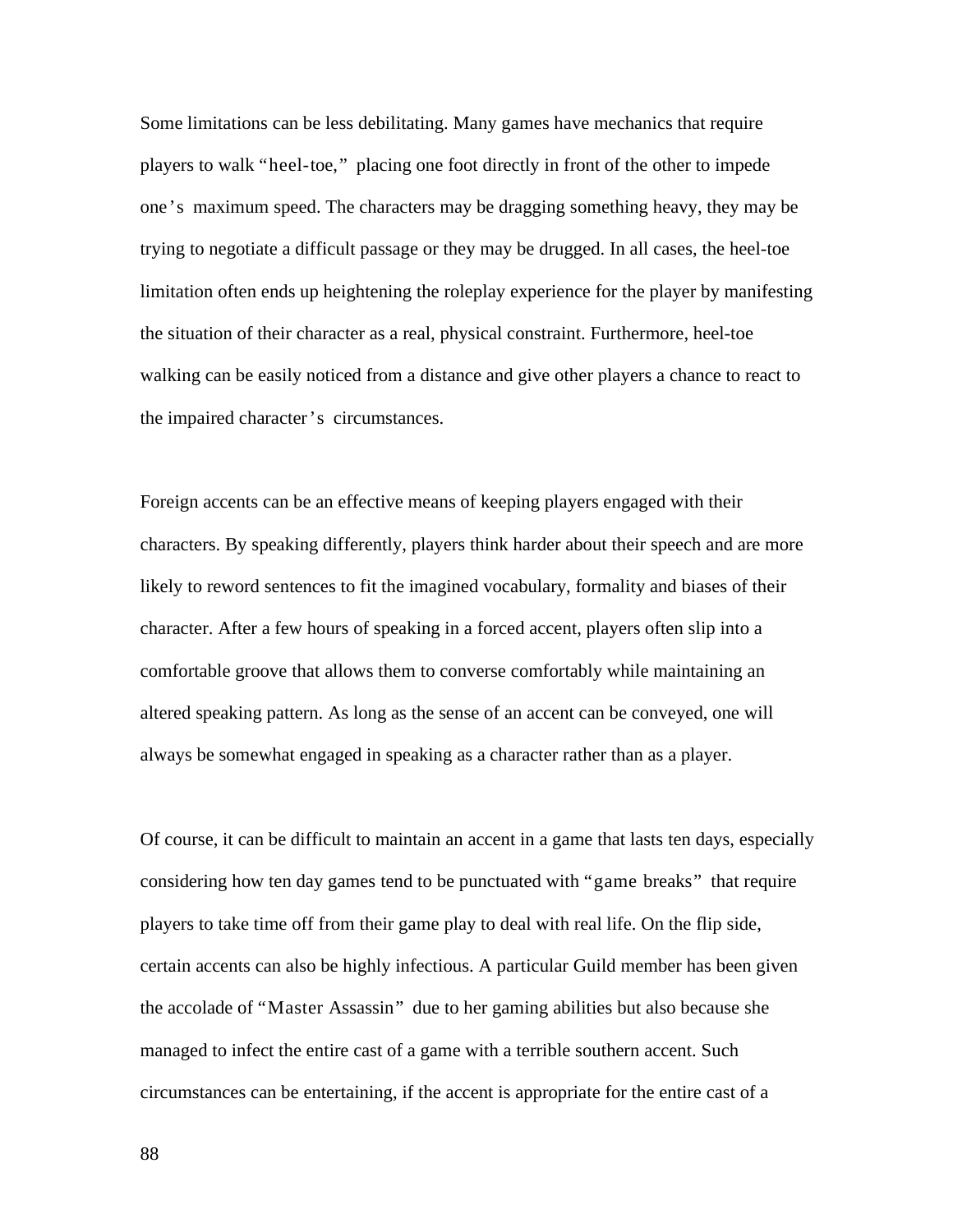game, or confusing, if the accent is not.

Accents could be imagined as a type of psychlim, as they deny players the ability to speak normally. However, they also actively encourage players to perform in a manner that mimics the traits of their characters, promoting players' identification with their characters. Upon hearing the accent, players will tend to converse with the person in front of them as an actual character without being reminded of the player behind the character. Thus, accents are rarely used as mechanics of dissociation.

## Performances and Costuming

Some mechanics require players to perform theatrics in front of other players. For instance, they may have to deliver a speech to win the favor of NPCs. Some characters may actually be performers, such as singers, actors or musicians. In *Nanopunk: Tokyo,* a game in 2003 written by Jay Muchnij, Jennifer Clay, Eddy Karat and I, number of characters were chefs, and another character was the host of the Iron Chef cooking competition. This required players to perform a variety of different staged roles on a simulated television show.

Some players may feel empathy for their characters when they are preparing for their performances; stage fright can be a powerful experience for players. However, when they are actually performing, players tend to think more about the details of the performance, not about their characters. This is particularly true if the style of performance tends to hide the traits of the characters, such as drama. It is easier for a player to perform a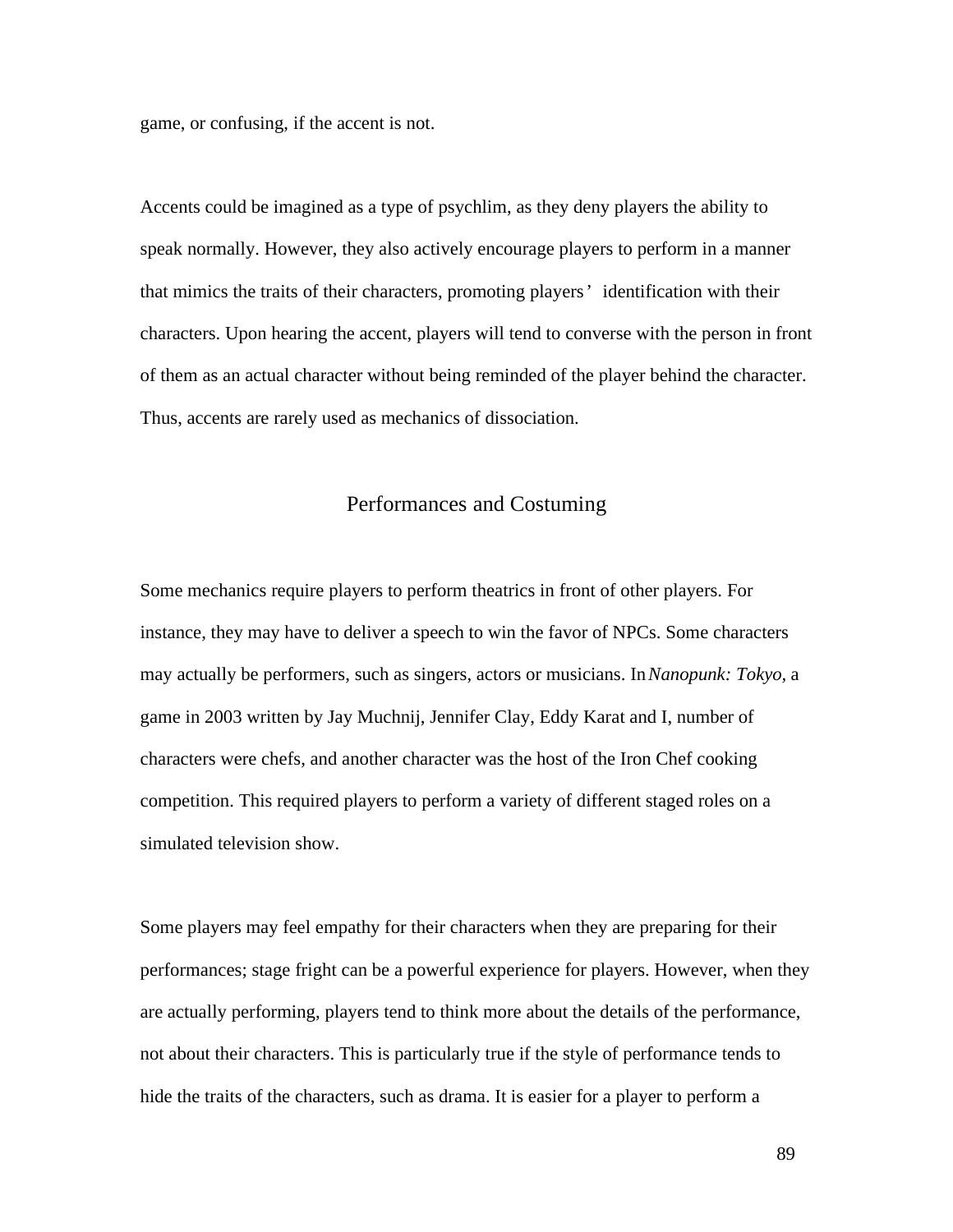theatrical role than for a player to pretend to be a character performing a theatrical role, and the nuances of expression between the two would be lost on most Guild members.

The chief benefit of in-game performances is for the audience rather than for the performers. Performance mechanics often require players to act quite differently from their normal patterns, or even their characters' normal patterns. The spectacle effectively communicates to an audience that the performance is firmly rooted in the reality of the game world. It means little to the audience whether the characters or the players are the people singing on the stage. All that matters is that they are audiences of some sort of ingame show, presented with an in-game spectacle and surrounded by other members of an in-game audience who are sharing in that same experience.

Many games require players to perform "rituals" to achieve some in-game effects. These rituals visibly communicate the occurrence of an important game event: the approaching success of a player's goals, an impending change to the game world, or some alteration among all the participants of the ritual. Many rituals also have requirements for some sort of performance, such as a chant or speech. This brings the informative property of the mechanic well into the game reality. Players chancing upon a performance ritual not only see opponents achieving their goals but may also hear characters calling out the names of evil gods. Thus, when they decide, "this is bad, we should stop them," they make that decision both as a player and as a character.

Many GMs encourage costuming and many players go to great lengths to prepare costumes for their roles. Some games even grant players certain advantages in the game if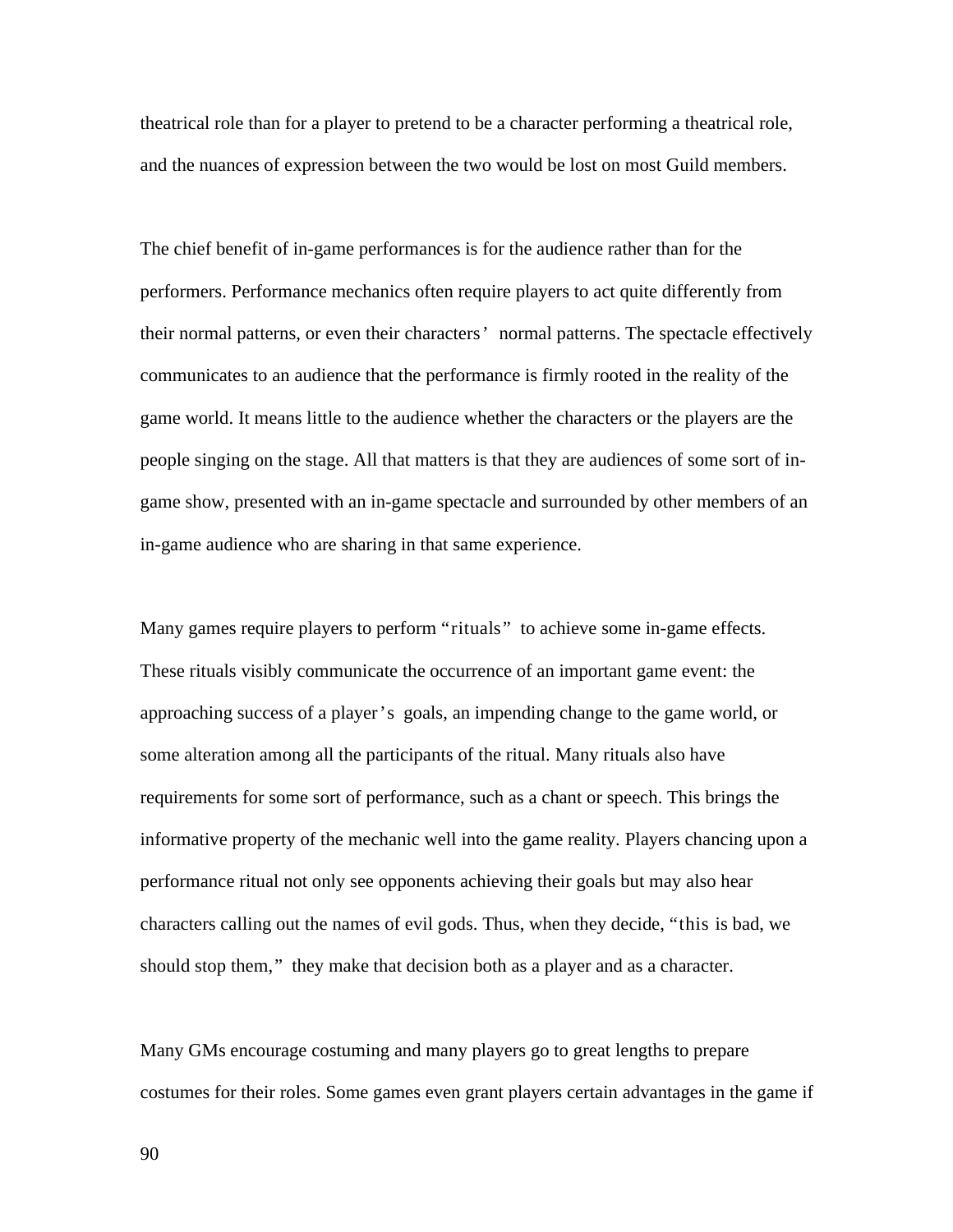they take the effort to costume. Like performance mechanics, this tends to improve the verisimilitude of the game world for other players who actually see the costumed characters, encouraging them to interact directly with the fictional characters, not with the players pretending to be characters. It is worth noting that the process of dressing up may help players get into character, and costumes that change a player's posture or the way they move can be an effective physiological reminder for the player.

By that same token, however, costumes and costume props can quickly become uncomfortable. As a game wears on, hats come off, gloves are removed and suits and dresses are replaced with t-shirts and jeans. Sometimes, it can take a little sleight of hand to encourage players to keep using costume props. When designing *A New Deal*, I wanted the players to pretend to smoke as often as characters would in a film noir movie, which is to say, incessantly. However, it is very difficult to convince twenty non-smokers to keep a stick in their mouths for hours on end. Even edible candy cigarettes required more persuasion.

The key was to appeal to the competitive spirit of Guild players. The rules stated that characters would be a little harder to kill if they were shot or stabbed with a cigarette in their mouth. As a result, players kept candy cigarettes in their mouths at all times, not wishing to lose the competitive edge that came with the props. However, once they had the incentive to keep the candy cigarettes around at all times, the players began to play, gesture and flirt with the white sticks of sugar. Once players discovered that the candy browned nicely over a flame, lights were offered as openers to conversation. Players have remarked that the ever-present cigarettes played an important part in making the entire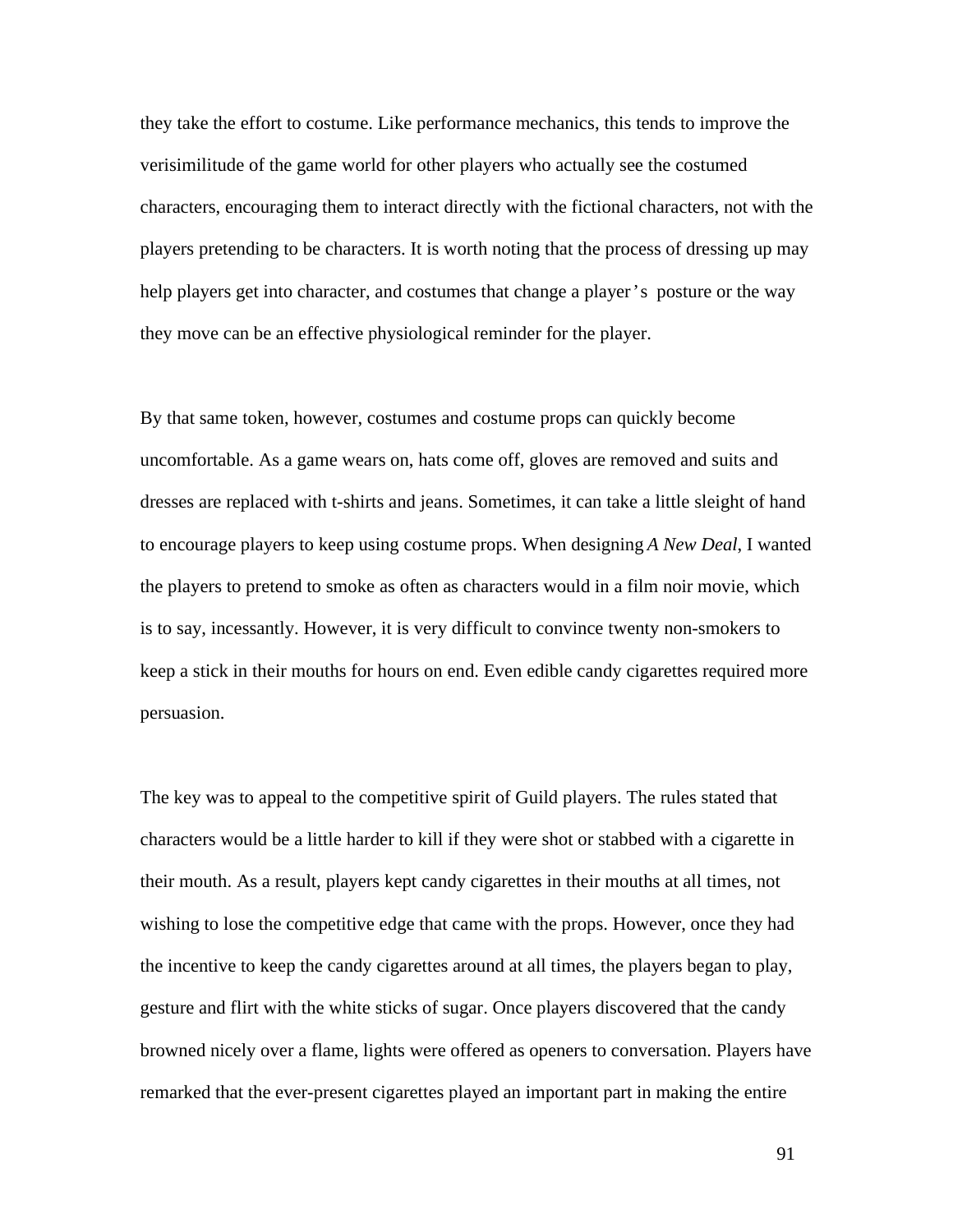experience more "cinematic," which is good for a game based on a genre of film.

This is an example where a competitive mechanic (combat bonuses) satisfied tensions of verisimilitude (cigarettes in a film noir setting) by giving players a way to identify with their characters (a reliance on cigarettes) even though they did not have the abilities of their characters (smoking). Competition can be an extremely powerful tool for steering player activity in a variety of ways but describing the value of competition in the Guild games will require another chapter.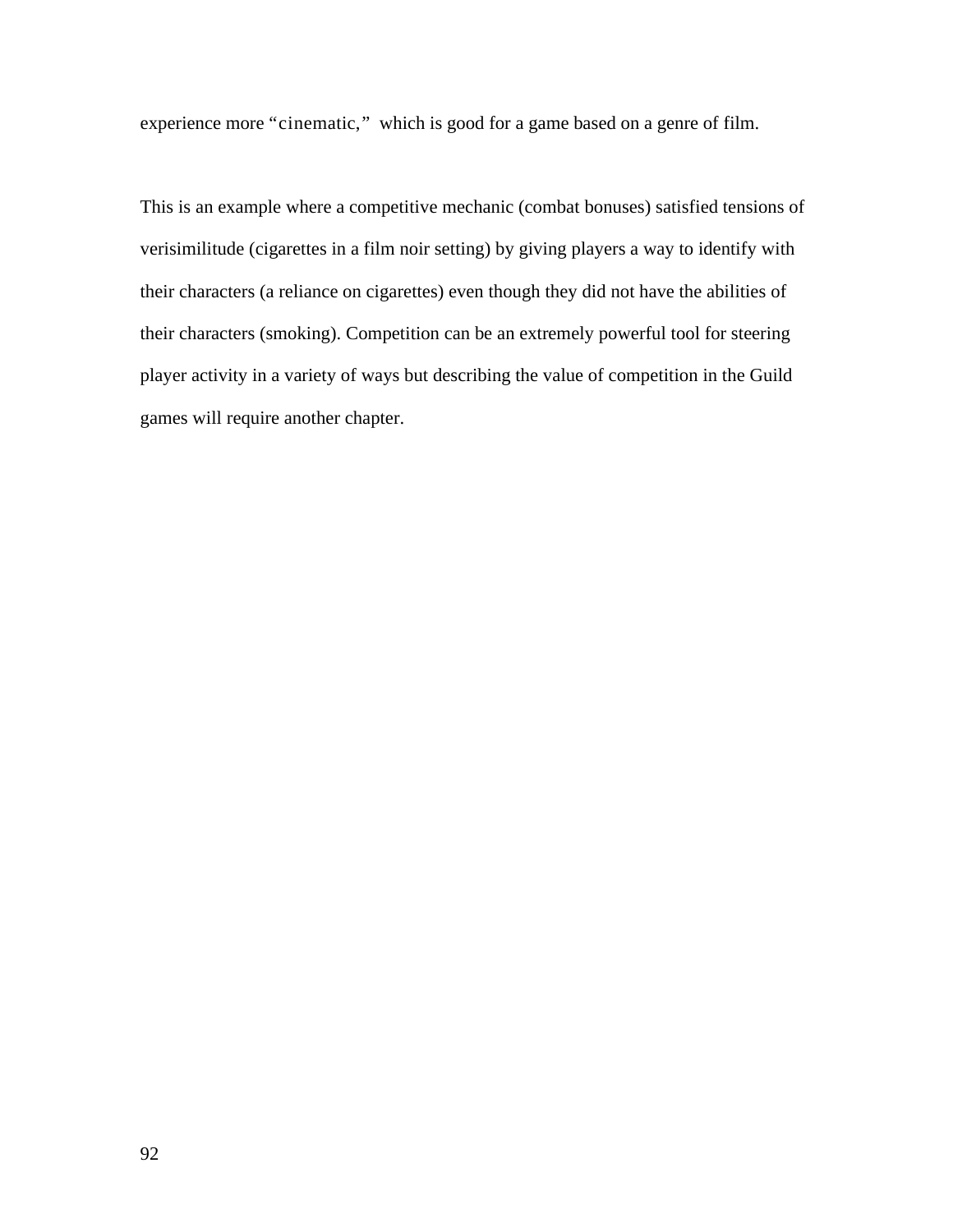# Competition

*" The best way to a man's heart is through his back."*

Previous chapters have looked at several mechanics that enable players to compete against each other and resolve the results of the competition. However, there are many other ways to complicate and stimulate competition. The main challenge for a mechanic of competition is to generate, balance and resolve conflicts between characters that players will find interesting. This could be accomplished by simulating one-on-one conflict, military combat or political wrangling, just to name a few commonly contested arenas of Guild games. Competitive mechanics in Guild games normally aim to resolve competing player decisions unequivocally to provide a satisfying player experience, although not all competitive mechanics or games necessarily need to adhere closely to this tenet.

# Layers of Epic Level

In the chapter on Information, Bluesheets were presented as a way to supply pre-game information to multiple members of the same group. Many Guild games have a competitive structure that consists primarily of group versus group conflict, rather than individual versus individual. Instead of creating and facilitating a competitive system that must be robust and entertaining enough to engage players attempting to fulfill twenty to fifty unique goals, GMs often prefer to approach the problem as three to five generalized competing forces. The savings in preparation time can be considerable, leaving more time for san-checking.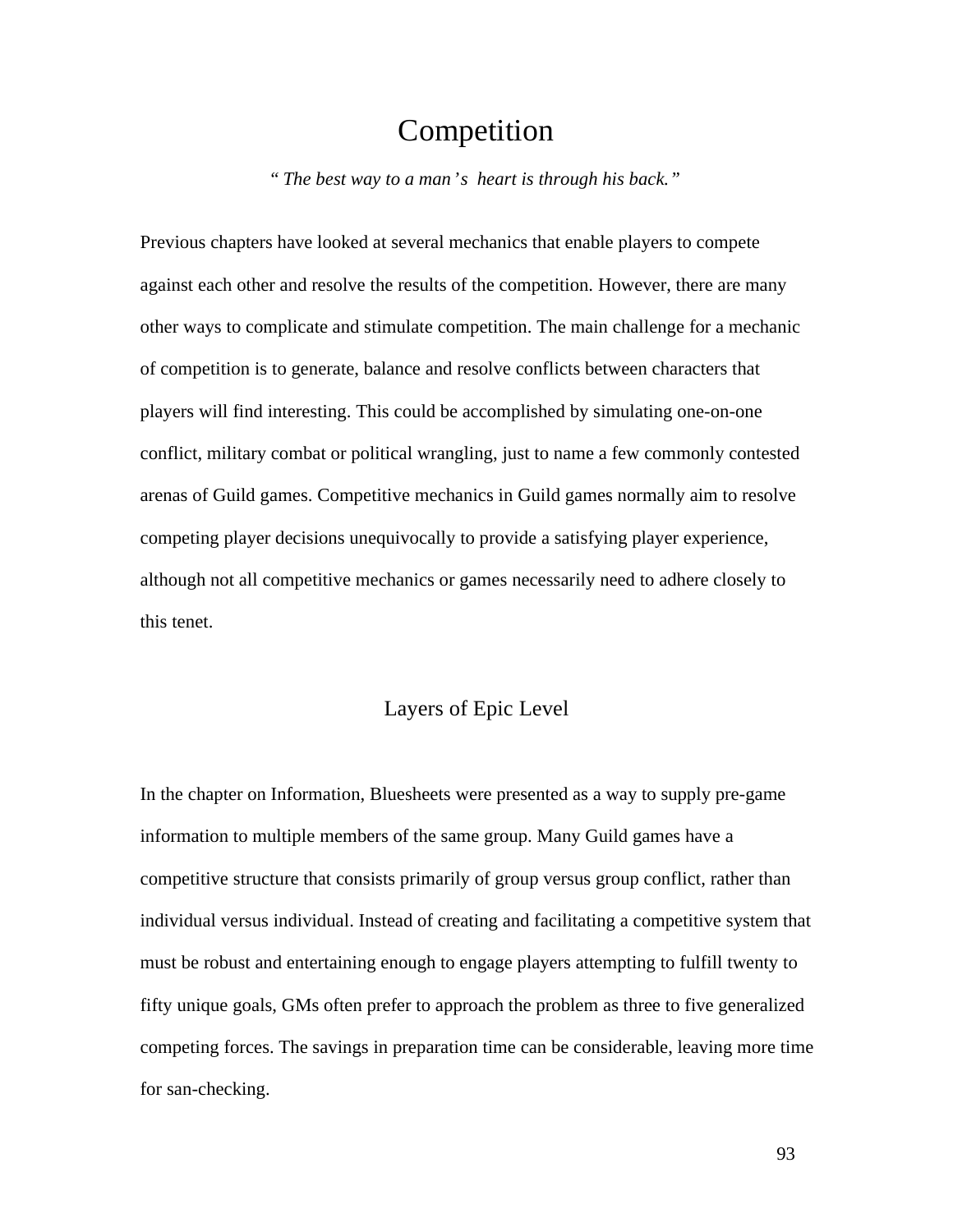Many players, however, prefer to play characters that are unique from others in a game. However, by layering multiple levels of group conflict on top of each other, GMs can create a game that gives each character a unique set of goals by assigning them a unique combination of groups. For instance, a layer of competition in a game may have five separate groups in opposition. With only three such layers, the game has the potential to support sixty<sup>50</sup> unique combinations of group affiliations, assuming that some characters may have two groups in common. This simplifies the workload from sixty unique character sheets to fifteen unique group Bluesheets. As an example, a character may be a member of a corporation engaged in economic negotiations, a member of a family pursuing a vendetta and a secret conspiracy to eliminate the head of state. Other characters may be members of other corporations or other families, and may be working to brainwash, replace or protect the head of state.

This simplification has some unintended side effects. Experienced players have described the basic three-layer conspiracy game as "the plot that is your cover, the plot that gets you killed, and the plot that you really care about," implying jadedness that comes with the overuse of the format. For groups on any one particular layer to serve as effective competition for their opponents, the groups must be given goals that are approximately the same in difficulty, complexity and motivation. A group that is merely trying to find some private documents to balance their accounts would pose little threat against a group that needs those same documents to destroy the world. The phrase "epic level" describes the stakes of a competition as understood by a player. Assuming that all the competing

<sup>&</sup>lt;sup>50</sup> The math used here is known as a *permutation*.  ${}^5P_3 = 60$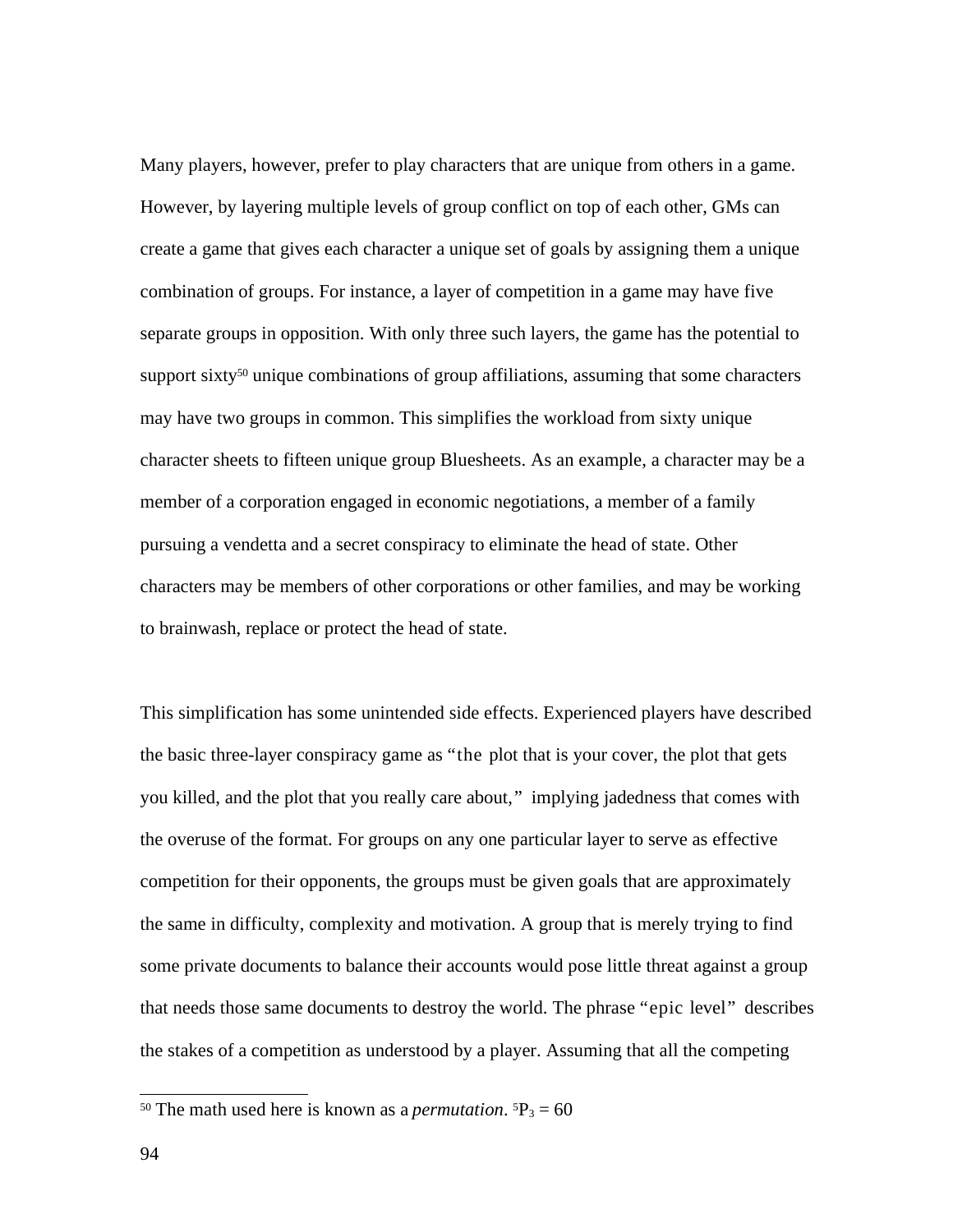groups on a particular layer are operating on the same epic level, players will often note that one layer is more grandiose than the rest, relegating the other two layers to serve as convenient cover stories or worthless risks and thus not really being goals at all.

This issue is accentuated when GMs deliberately write goals for groups with this sort of ascending order of epic level in mind. However, there are some ways to make the competition more interesting. By wording the text and designing the setting of a game to glamorize some of the lower epic level goals over the higher epic level objectives, players may come to different conclusions as to which layer is actually their highest priority. This thrusts greater responsibility onto the leaders of groups to motivate and inspire their lieutenants to focus on a particular set of tasks. Groups with members that can all perceive and agree on the significance of their goals will have a greater chance of success in such games. Spies and traitors can also complicate the game by making a character a member of multiple groups on a single layer but only loyal to one.

In games with varying loyalties and spies, players should not be misled into thinking that they should trust their associates completely when their success actually hinges on winning over or suspecting their teammates. Characters can be completely deluded about the game world but players expect to know the attitude with which they should approach the circumstances of the game. If teammates may betray their group because they are spies or because not all members may have the same priorities, players generally want to know ahead of time that this is a possibility. If not, betrayals may be misconstrued as players breaking the rules of the game or may lead players to question the reliability of the rules and the GMs.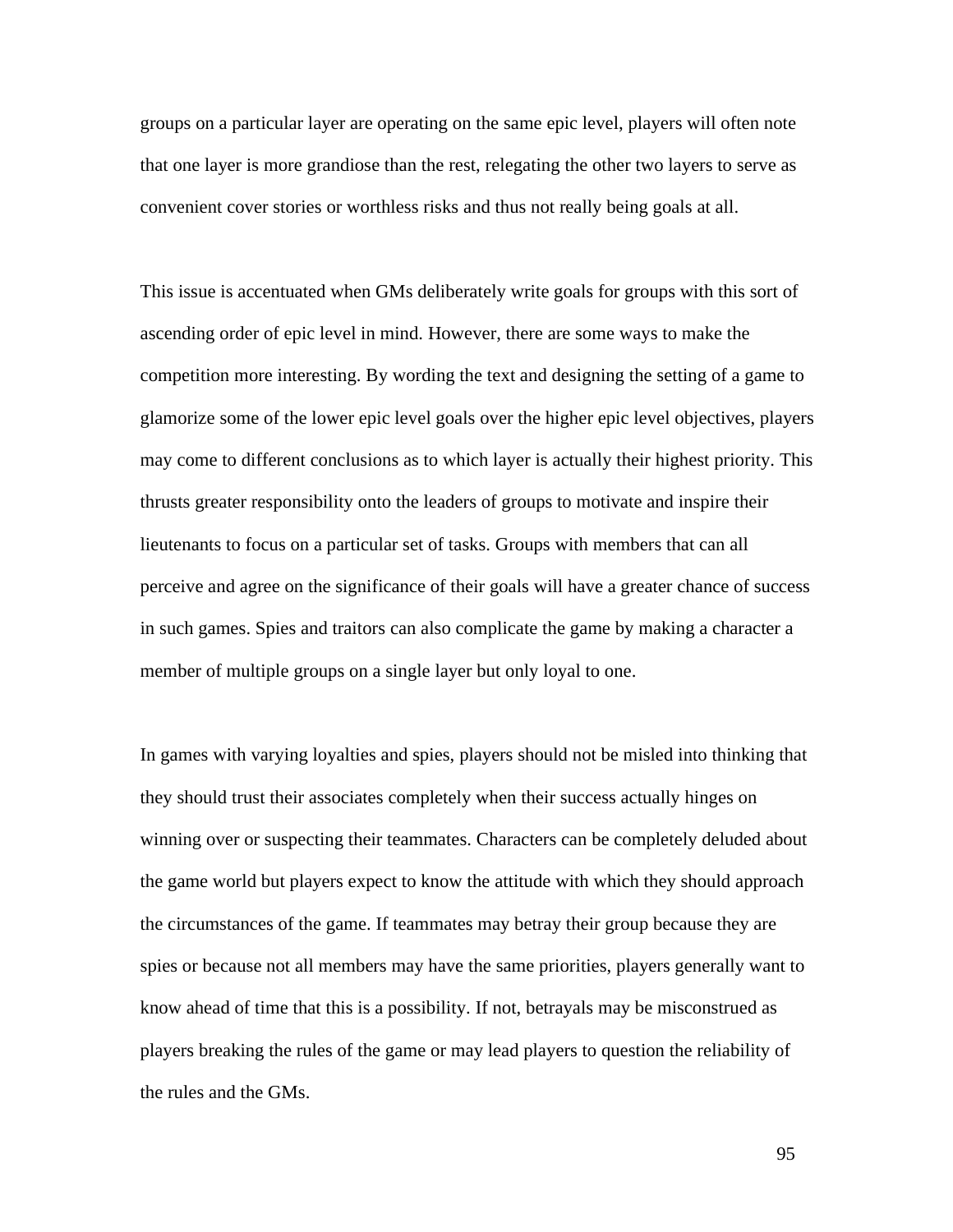Of course, not all Guild games treat group conflict strictly within layers of epic levels. Many games include groups that operate on multiple epic levels, and with sufficient complexity, it becomes pointless to expect group goals to fit neatly into any given layer. Simple variations to factors, such as the sizes of the groups, can dramatically influence the flavor of the conflict. A group-versus-group struggle might have a very different tone compared to a character-against-the-world paranoid quest, although the amount of work on the part of the GMs is similar. GMs often create more groups than are necessary to provide minimal variation between characters, allowing the assignment of groups to fit the description of the characters rather than the other way around. Games that approach pre-development by focusing on character personalities instead of group goals often find this approach to be the most flexible and faithful to their original ideas.

#### Shadowruns

The easiest way to equalize group challenge across a layer of competition is to make them basically identical, with a similar set of goals, a similar distribution of players in casting and a similar amount of resources. As with characters, however, players like their groups to be unique in any and all of these aspects. One way to allow very different groups to compete on the same epic level is to pit them against the GMs instead of each other, allowing the GM team to create challenges that are geared specifically for the strengths and weaknesses of a group. Without having to juggle the multiplicity of variables in group-versus-group conflict, this can produce reliable estimates of a group's expected completion time. GMs can also adjust the challenges facing a group if they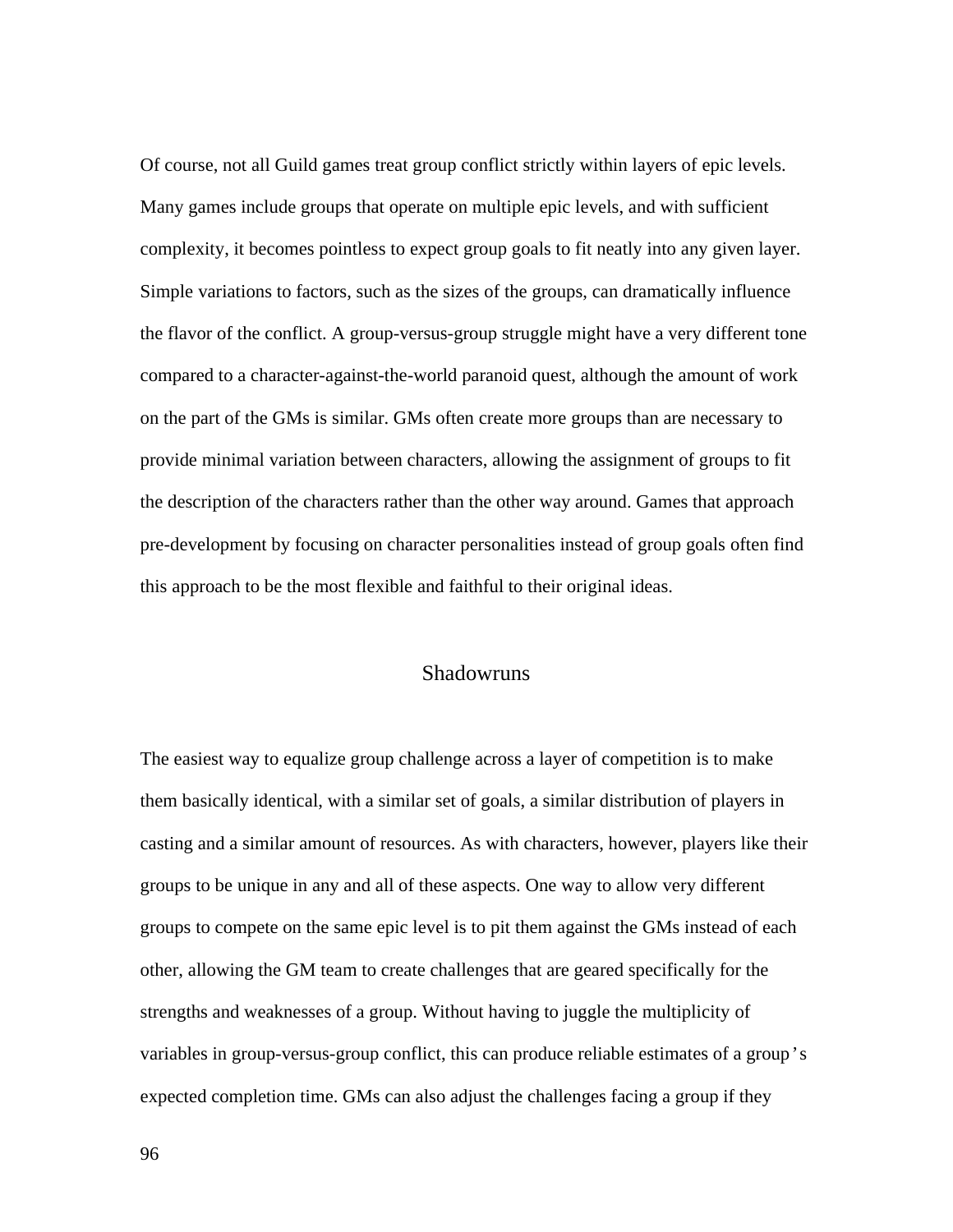prove to be too difficult or too easy without affecting the challenge for other groups.

Of course, this may lead to a lot of work on the GMs' part. However, the Guild has a number of ways to streamline the process of providing individualized, multi-step goals that are a more complex than riddle trails. One of the more recent areas of innovation in the Guild is in the development of "shadowrun mechanics," which allow characters to break into high-security compounds to steal or change important data or materials. The name "shadowrun<sup>51</sup>" is borrowed from the title of a roleplaying game published by FASA Corporation, which has a strong emphasis on breaking and entering. Instead of placing dots for players to find all over campus, GMs place hidden printed sheets within a small space, often a basement corridor. When players find the sheets, they will then know that they will need to gather characters with certain skills or certain items that will allow them to bypass the GM-created defenses, which may also include tests of speed or puzzle-solving ability.

This gives opponents the opportunity to find out what they are doing and impede a group's progress. However, unlike group-versus-group conflict, the bulk of the work involved in defeating a shadowrun is in finding ways to defeat the challenges presented by the GMs, which allows GMs to tailor the challenges to present a specific level of difficulty to any particular group. However, shadowrun mechanics can also be used for direct group-versus-group or character-versus-character conflicts by having multiple groups or characters seeking the prize at the end of an easily found shadowrun.

<sup>51</sup> Mulvihill M, Boyle R, Bills R, Gelman D-P, Kenson S and Szeto J. (1998, 3rd Edition) Shadowrun. New York: McGraw Hill–NTC.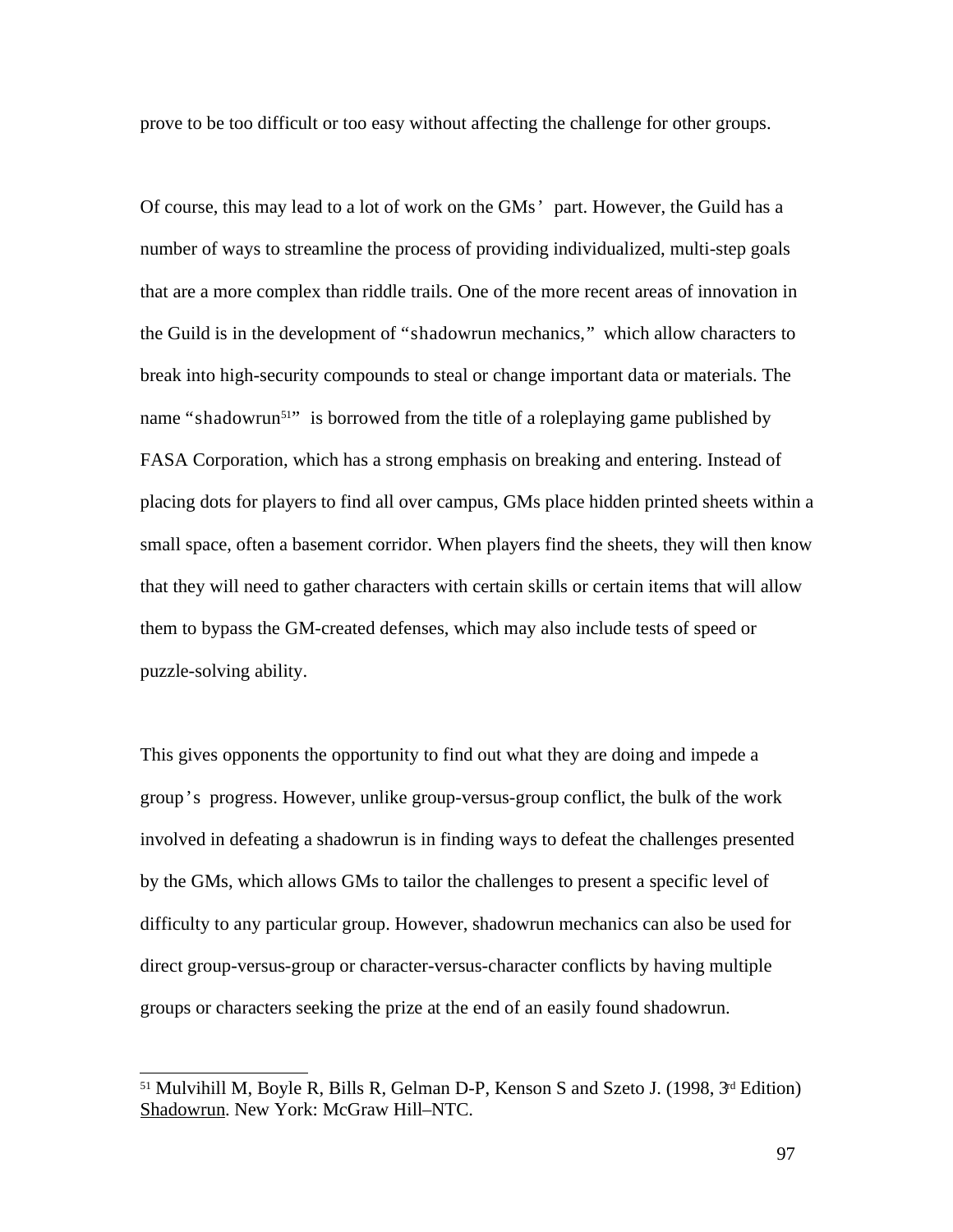#### Rezzes

GMs who design games that maintain direct competition between groups within a layer of epic level have some standard approaches for quantifying and comparing the relative strengths of groups that may have very different traits. To understand how this plays out in the design of a game, let us examine some properties that often define the variations of groups in SIK games that tend to operate on a single layer of competition: combat.

The MIT Assassins' Guild hosts a weekly game known as "Patrol," which is a sort of dart-gun tag game with teams. The rules are simple: use the dart gun to shoot anybody who is not in your team. If you are shot, however, the game does not quite end for you. You go to the nearest stairwell, walk up a flight or two, and you are now back in the game. This process of returning back into the game is known as "rezzing," an abbreviation of "resurrecting."

Many Guild games do not include rezzing because of the thorny issue of player knowledge versus character knowledge. When a character dies at the hands of an opponent, the player is usually aware of who was responsible for the character's death. However, if the player is allowed to return to the game as the same character, is it fair for the player to bring the knowledge of the killer into the game? If he or she returns as a different character, can the player be trusted not to relate information that the new character should not know? For many GMs, the answer to these questions is simply "no."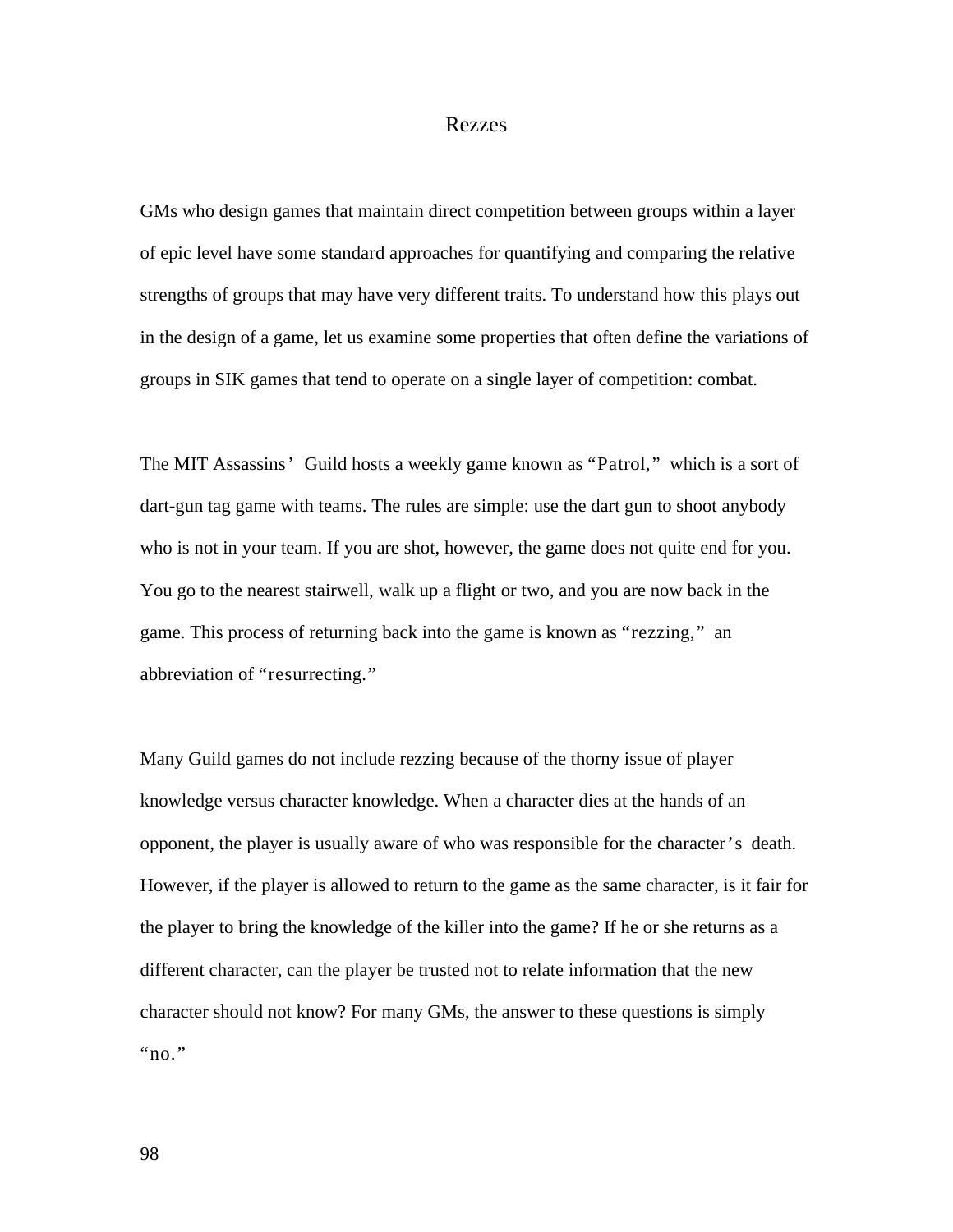However, in SIK games and some high-combat games, players need relatively little information about other characters to engage in their basic objectives, which usually boil down to attacking anyone who is not on your team. Rezzing thus becomes a feasible method of mimicking the existence of vast numbers of characters without needing many players. In one of the most memorable high-combat games of Guild history, *Antartica 52* (1994) by Mark Rousculp, Derek Hererra and Michael Moore, many of the characters were conventional in the sense that they would die and leave the game after taking enough damage. When confronted by players who could return to the game by simply running a couple of yards away, the game quickly turned from "kill the aliens" to "stay alive." The GMs have described *Antartica* as "an experiment in fear" and many who have played in the game readily confirm the validity of that claim. The success of *Antartica* has been influential on the development of SIK games and on Guild vocabulary. *Antartica* described character types with near-infinite resurrections ("rezzes") as "vespid," a term now common in Guild parlance that alludes to the wasplike creatures in James Cameron's 1986 film *Aliens*.

# Game Balance Across Functional Differences

Rezzing is only one of the aspects that can differentiate a group from another in a SIK game, although a poor implementation of a rezzing mechanic can lead to an overwhelming advantage to certain groups. GMs need to spend time looking at "game balance," which is a vague assessment of the probabilities that groups and players have of succeeding or failing in their goals in a game. By adjusting various parameters of

<sup>&</sup>lt;sup>52</sup> The GMs deliberately misspelled the word "Antarctica" for the title.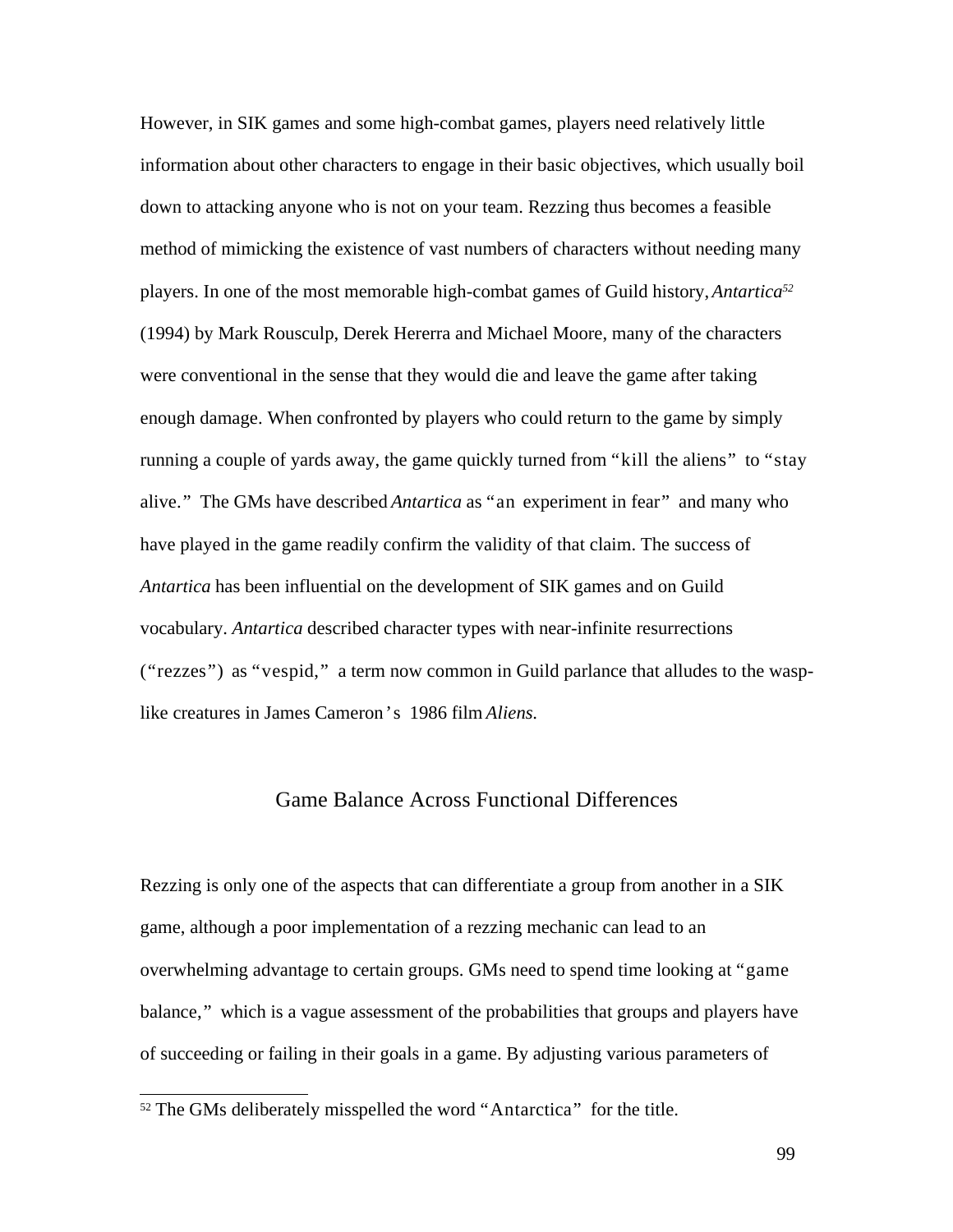competitive mechanics, GMs can improve the game balance by bringing the probabilities of success within reach of all the players.

When balancing the combat abilities of multiple groups in a SIK game, GMs take into account the number of times that characters can rez, the amount of damage that a character can receive before dying (often quantified as "hit points"), and the kinds of toy weaponry available to the players. The issue of balance eventually comes down to a single question: as far as the GMs can predict, when opposing groups meet in the game and engage in combat, will it be a fair fight?

A group of weak characters that can rez will usually return to combat after a short time delay. They might win a war of attrition but would also have difficulty holding a territorial line of defense. A group of characters with a large number of hit points would be able to push through considerable opposition before falling, and medical abilities or hit point regeneration would sustain the group through multiple engagements. Players holding rapid-fire weapons might be able to take down a charging mob of opponents before losing a single ally. The number of different toy guns and homemade foam and cloth substitutes used by the Guild in its SIK games is considerable, giving GMs a respectable range of choices for providing different kinds of firepower for different players.

That was just a glimpse into the possibilities for balancing different combat capabilities in games that largely focus on ranged combat. Of course, it is always possible to have an equal mix of different kinds of characters in a single group, thus making the groups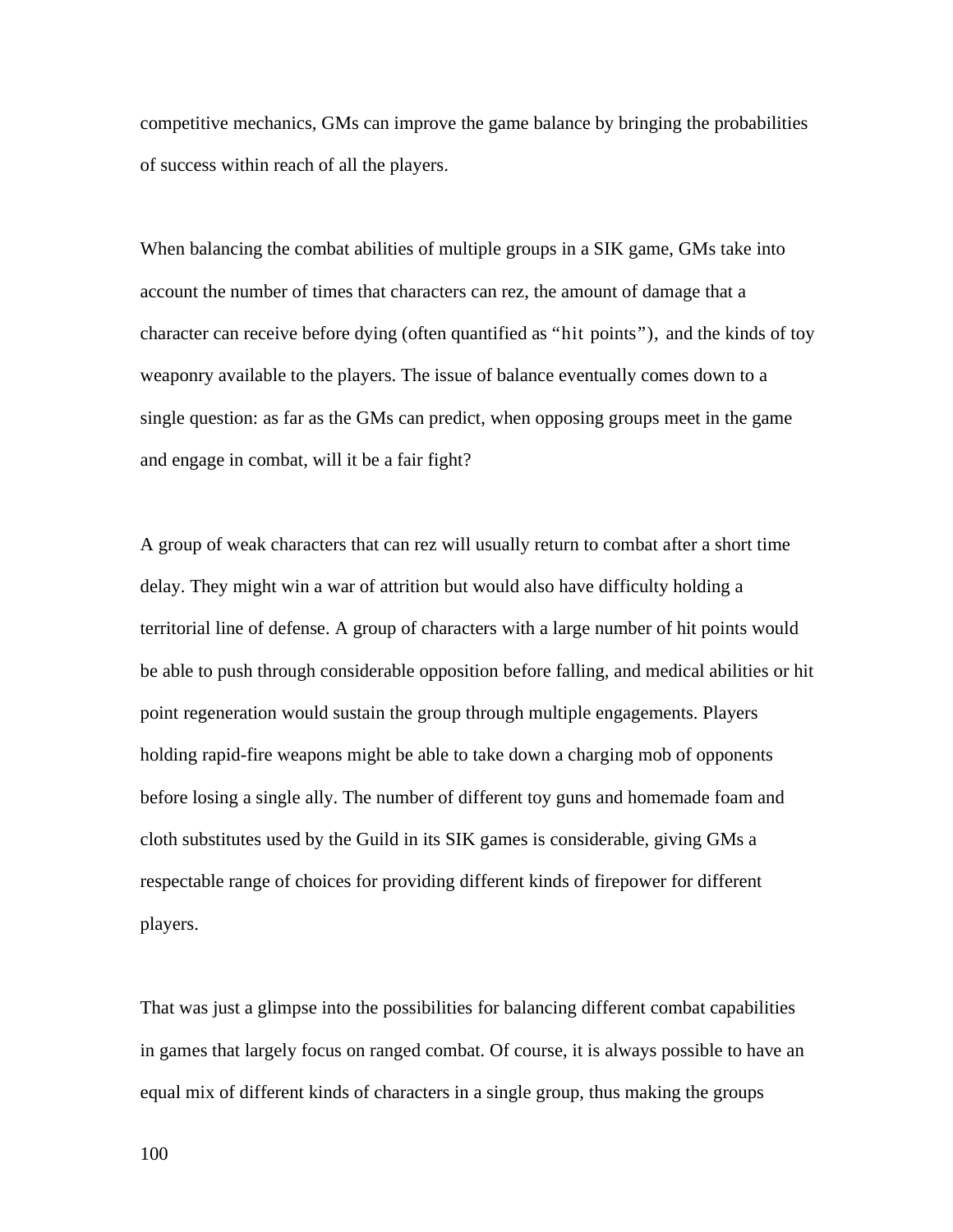functionally identical, relying on the prose descriptions of the groups to differentiate the groups. Guild GMs use the word "paint" when referring to descriptive elaborations that do not translate into significant operational decisions. The color of the teams or the game may be different but their basic mechanics and strategies are the same.

There is a strong case for keeping competing groups functionally different. Guild players are notoriously quick to dismiss "paint" if there is little reason to sustain the descriptive differences of the groups. Conversely, it is much easier for a player to pretend to be a member of the toughest gang on the planet if the character has the hit points to prove it. Even though it may be complicated, experienced GMs are capable of balancing quantifiable properties such as hit points and limited rezzes against qualitative factors such as weapon type and player skill to even the odds for players and provide a level competitive playing field. All these factors accommodate groups that are uniquely limited in their range of competitive abilities, thus influencing the strategies available to the groups. Players need to anticipate the actions of other groups during the course of the game to secure victory, and when facing functionally different groups, players are challenged to outguess their opponents without full knowledge of their capabilities or their strategic options. Finally, the identification of the player with the group can be heightened when the unique qualities of the character are congruent with the unique qualities of the group, thus providing a better incentive for a player to care about the success of the group.

Of course, the casting of players and the objectives of groups will also influence the game balance. A group might be trying to eradicate another group, or it might merely be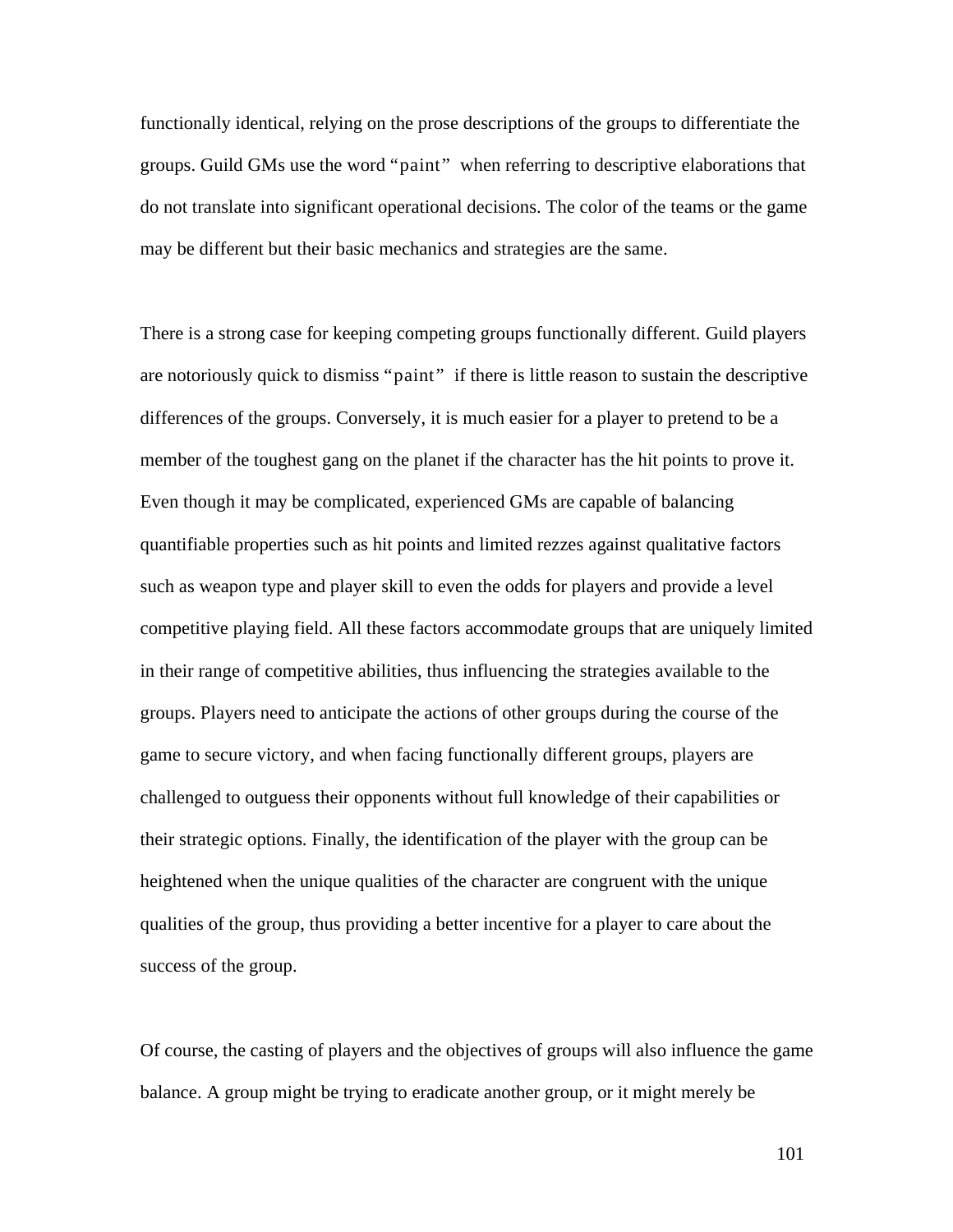attempting to fight its way to the limits of game space. Groups may be contesting for control of relatively even territory. The range of abilities of a group could change over the course of the game with the development of technologies or the loss of characters. In games with more roleplaying, "paint" will significantly influence the attitude that players will have towards the carriage of their characters. Bluster and pre-assigned respect can go a long way in a game that focuses less on competition based on quantifiable advantages. However, one may find similar challenges in balancing other forms of competition resolution that have very little to do with combat.

## Voting

A number of games have provided mechanics to simulate the processes of government that extend far into the game world. One of the simplest is the procedure of voting. Players may be called on to nominate and elect representatives to oversee important concerns for the rest of the game or beyond. Some characters may have goals that require them to get a specific person, perhaps themselves, into a position of power by the end of the game. Alternatively, voting procedures may determine the implementation of certain projects or plans, which could be a character's goal in itself or just a helpful step towards a larger objective.

Games that have a strong political component often assign functional advantages to holders of certain abstract roles, encouraging players to campaign and claim abstract positions of power before the game ends, even if they have no prescribed goal to attain such a position. For instance, a minister of finance might have access to cash reserves,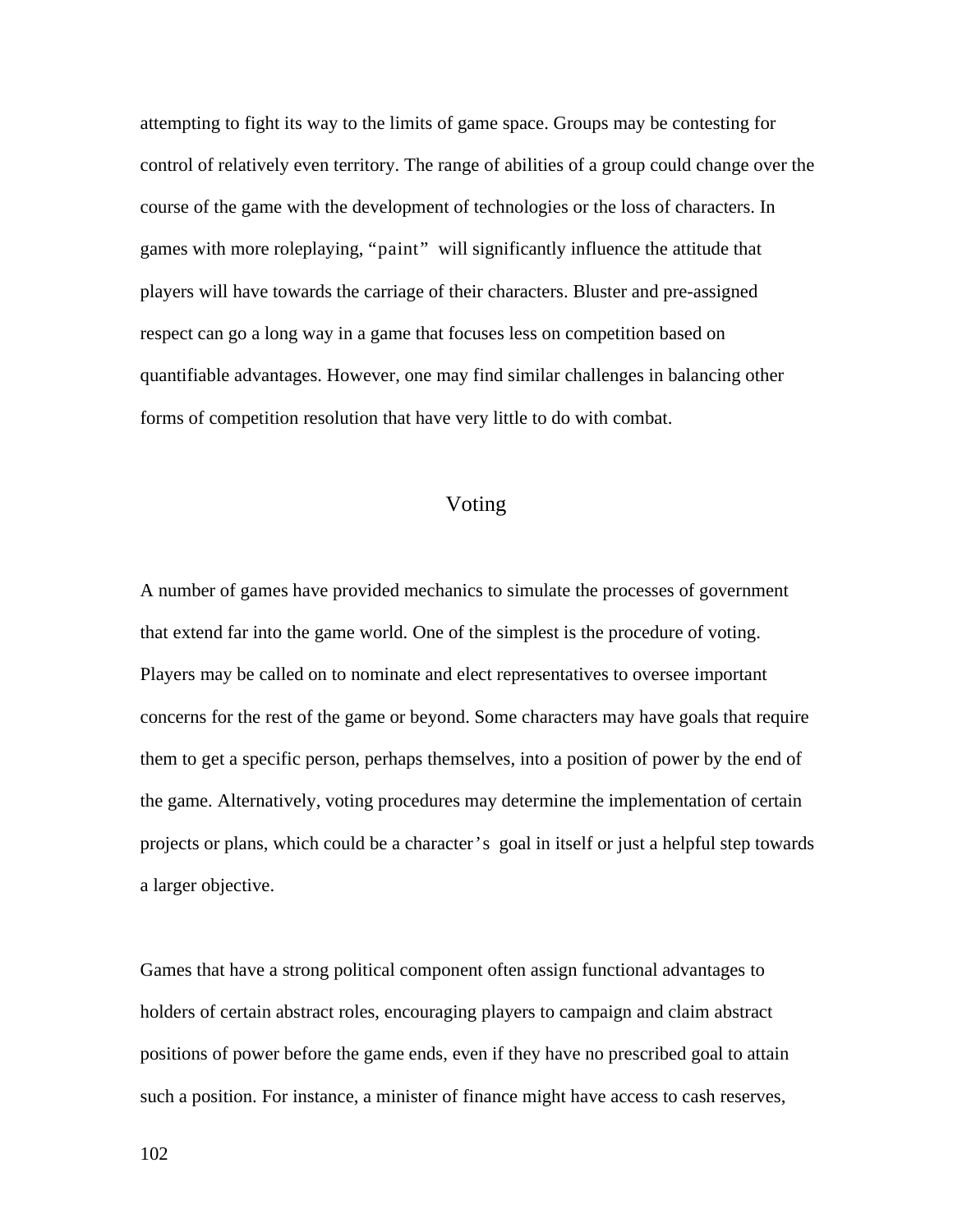supplying the character that holds the post with an increased income or the ability to change the allocation of supplies to various resource-hungry projects. Players could then use the additional money or the completed projects to fulfill game goals that have little to do with being the minister of finance.

In Guild games, however, voting can be much more complicated than the basic one-man, one-vote scheme. A character might have lesser or greater influence on "democratic" procedures based on their station, their wards, their family connections or their affiliates. In *Caer Phaedria* (2002) by Jake Beal, Susan Dorscher, Jay Muchnij and Jade Wang, characters needed to draft and pass governmental edicts to achieve a variety of political goals. Players had to seek the cooperation and signatures of others to pass edicts, the signatures of some characters counted for more than others, and new edicts overrode contradictory old edicts.

# Economies and Conflict Generation

In *A New Deal*, characters were accorded a quantifiable value of "big bucks" representing their access to political favors and their clout in City Hall. Entertainers garnered more influence as they became big stars, law-enforcement officials needed political favors to carry out large-scale searches of Chicago, city officials and mafia could spend "big bucks" to promote or vote down large public works projects. Unlike a character's political power in *Caer Phaedria*, which had the same value for every edict, "big bucks" were expended with each use. Players not only had to assess the merit of possible expenditures of "big bucks," they had to make judgments on their worth as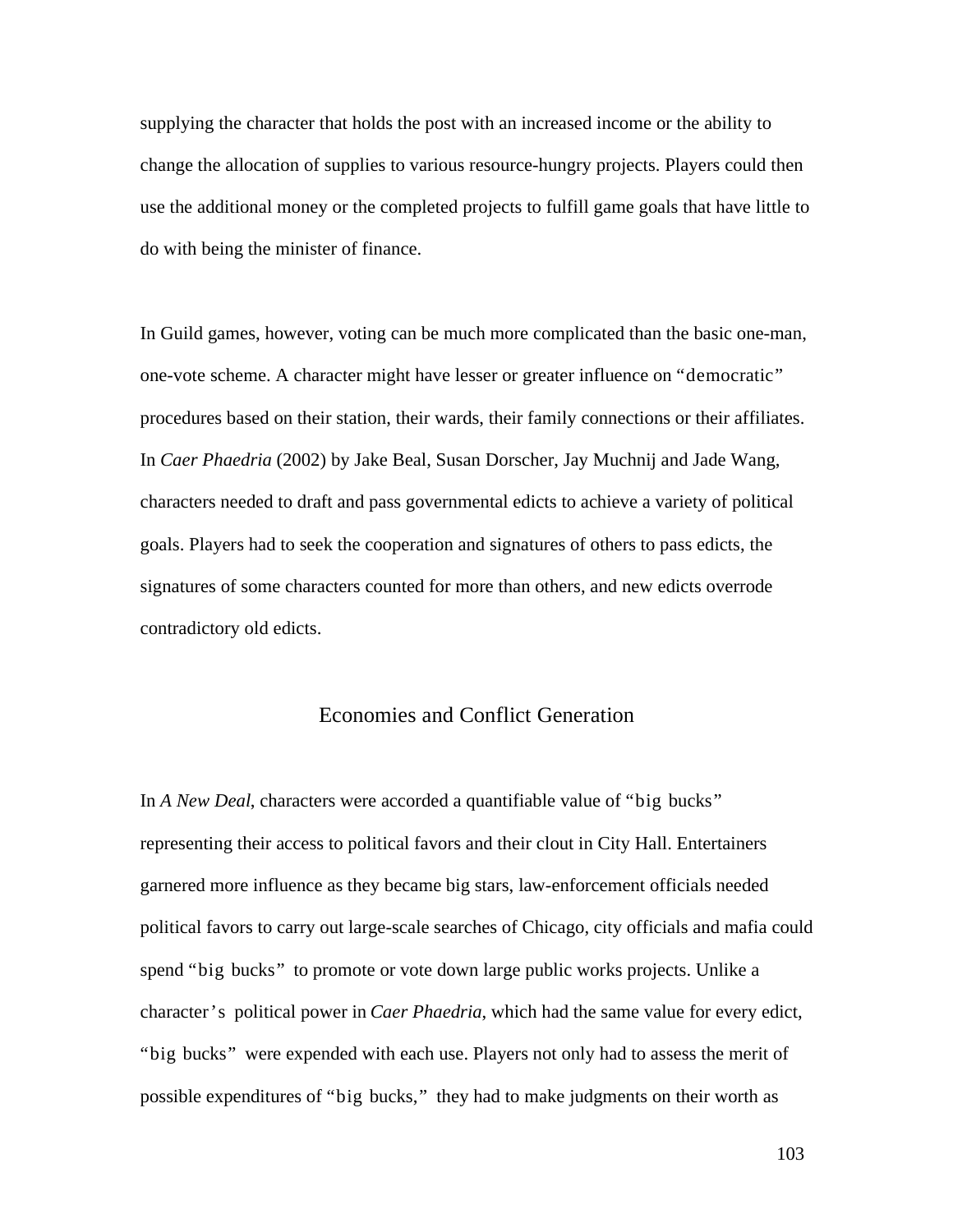well. Every "big buck" spent on one project was one "big buck" less for other ventures.

In Guild parlance, *A New Deal* used an "economy" to mimic a political process. Guild games usually design economies by starting with limited supplies, a larger demand for scarce resources and mechanics for making transactions and assessing the value of those resources. Not all game economies use game money as the principal resource. Some economies are centered on Random Technical Items, some are based on ammunition supplies, some supply weapons and tools useful for other forms of goal achievement and some trade with "Macroeconomic units" (MEUs) of commodities, which are valued an order of magnitude beyond game money. The GMs of *Nanopunk: Tokyo* often discussed the game as an "angst economy," as human emotion played a vital and quantifiable role in the game. Economies can be difficult to balance, as GMs must ensure that there are sufficient quantities of resources to make game-winning transactions feasible but not so much that they become trivial. However, the considerations involved in balancing economies are mostly numerical, which may be easier for the GMs' to figure out.

Economies serve as systems that can generate conflict without the prescription of the GMs. If players realize that all the characters need more resources than they have in hand to accomplish their goals, some will begin to antagonize each other for the sake of procuring supplies. The balance of individual character abilities becomes a concern in these scenarios, as a sufficiently powerful character might easily be able to eliminate random characters and seize their resources. Disincentives to this sort of approach may include player-controlled or GM-controlled law-enforcement, transaction mechanics that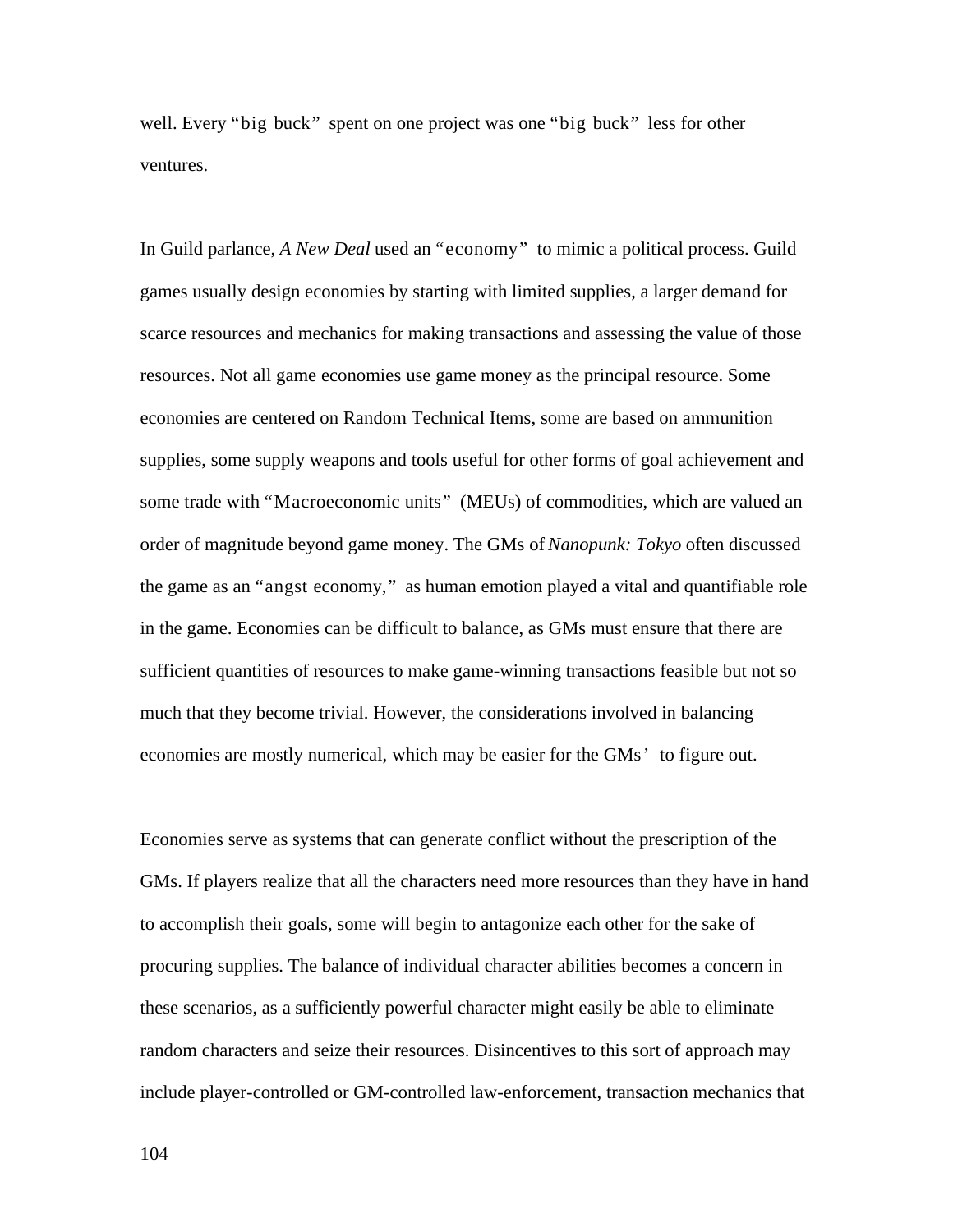keep resources secure even when a character is dead or a character's psychological distaste of theft.

Beside economies, there are many other ways to generate character conflict without explicit instruction in the character packets of the players. Seduction mechanics may result in characters fighting over characters instead of resources. Alternatively, predisposing characters against certain kinds of stereotypical player actions may result in some interesting clashes. A player who attempts to gather a large number of people to accomplish a difficult task, for instance, may become a target for a character who suspects that large gatherings could be plots against the government. In many cases, GMs try to give players some chance of recognizing the potential danger of their actions.

# Rez Points, Killing Blows and Stealth Mechanics

Given the emphasis that Guild games have on attaining and securing goals, players often like to have access to some consistent and reliable means of ensuring that opposing characters stay out of their way once they have been removed. Otherwise, a game might either end in an unsatisfying standoff with no clear victor or be a foregone conclusion from the very beginning. Many games featuring rezzes thus provide a way to impede the rate at which players can return to the game. A game featuring rapidly breeding aliens will often have a "queen" character that will stop breeding new creatures when killed. Other games have wall signs marking areas, known as "rez points," where players of "dead" characters can rez. A rez point often represents some sort of portal that allows attacking characters to enter the game world. Players may be given a means of disabling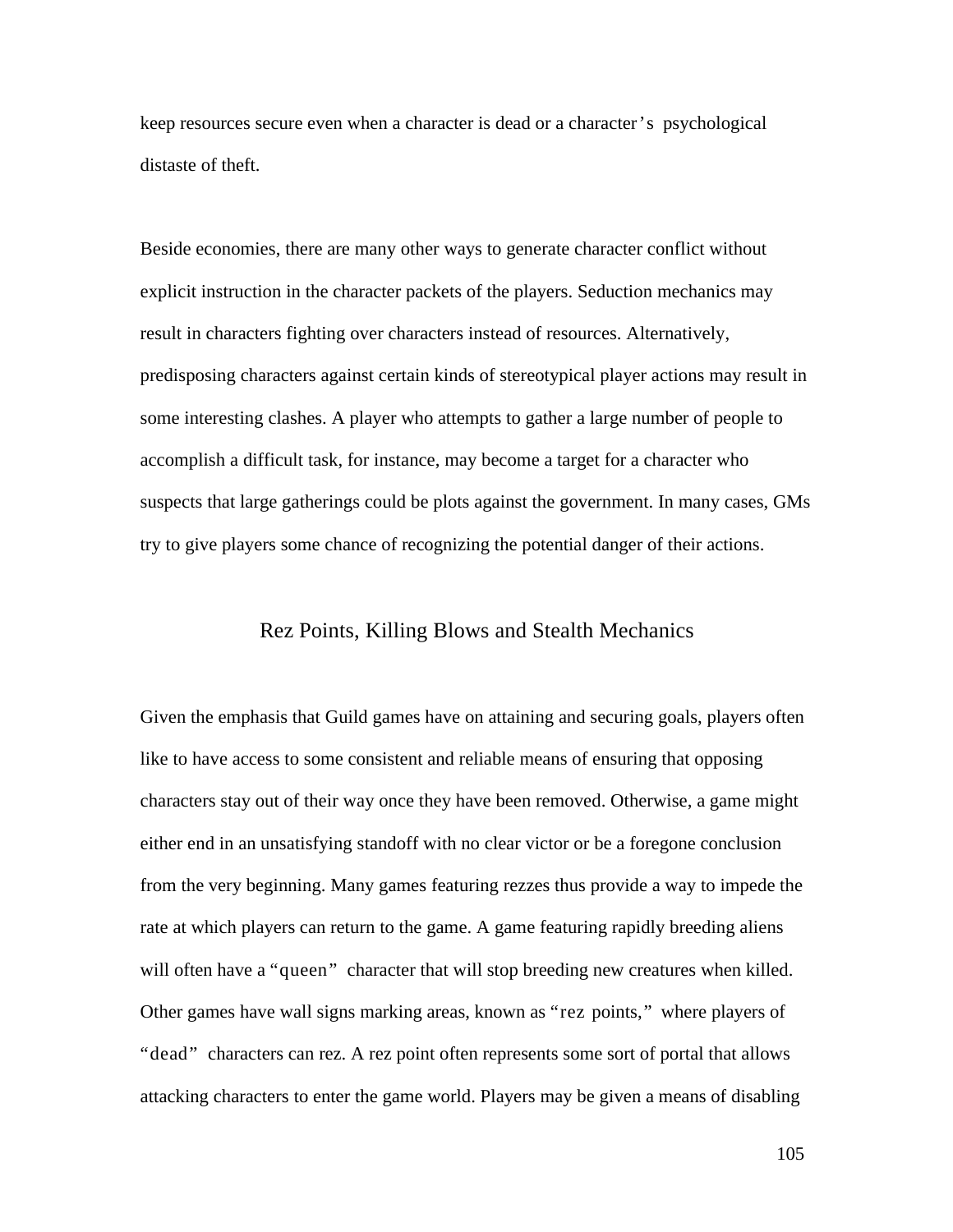the rez points or killing the queen character, thus stemming the flood of rezzing characters.

In other games, some characters may not die immediately after taking enough damage in the thick of combat. In the five to ten minutes that it takes for the character to die, the combat may end and victorious allies might administer medical aid. However, this would mean that players who are trying to dispose of their opposition in a quiet corner would have to guard their dying targets for five to ten minutes, a process that wastes time and discourages risk-taking among players.

To address this issue, the Standard Rules<sup>53</sup> includes a means for players to ensure that a character is dead. This is known as a "Killing Blow," a mechanic that represents the willful, quick and certain termination of a character's life.

Any Character not in a position to resist—immobile or unconscious—may be killed almost instantly. To do this, be within Zone of Control and declare *"Killing Blow"* towards your victim. Anyone within ZoC of you or your victim who can move can stop you; the rescuing Player just says "No" or "stop" or "I prevent you" or *anything* indicating that you are opposed, within two seconds.

The Killing Blow and medical mechanics make possible the coexistence of the ability of characters to minimize casualties in combats by assembling multiple allies and opportunities for clean, quiet assassinations. This has also allowed GMs to add powerful characters that would require multiple assailants to assassinate with any reasonable

<sup>&</sup>lt;sup>53</sup> Morris, J. E. & the MIT Assassins' Guild. (2002) Standard Rules for MIT Assassins' Guild games. Cambridge, MA.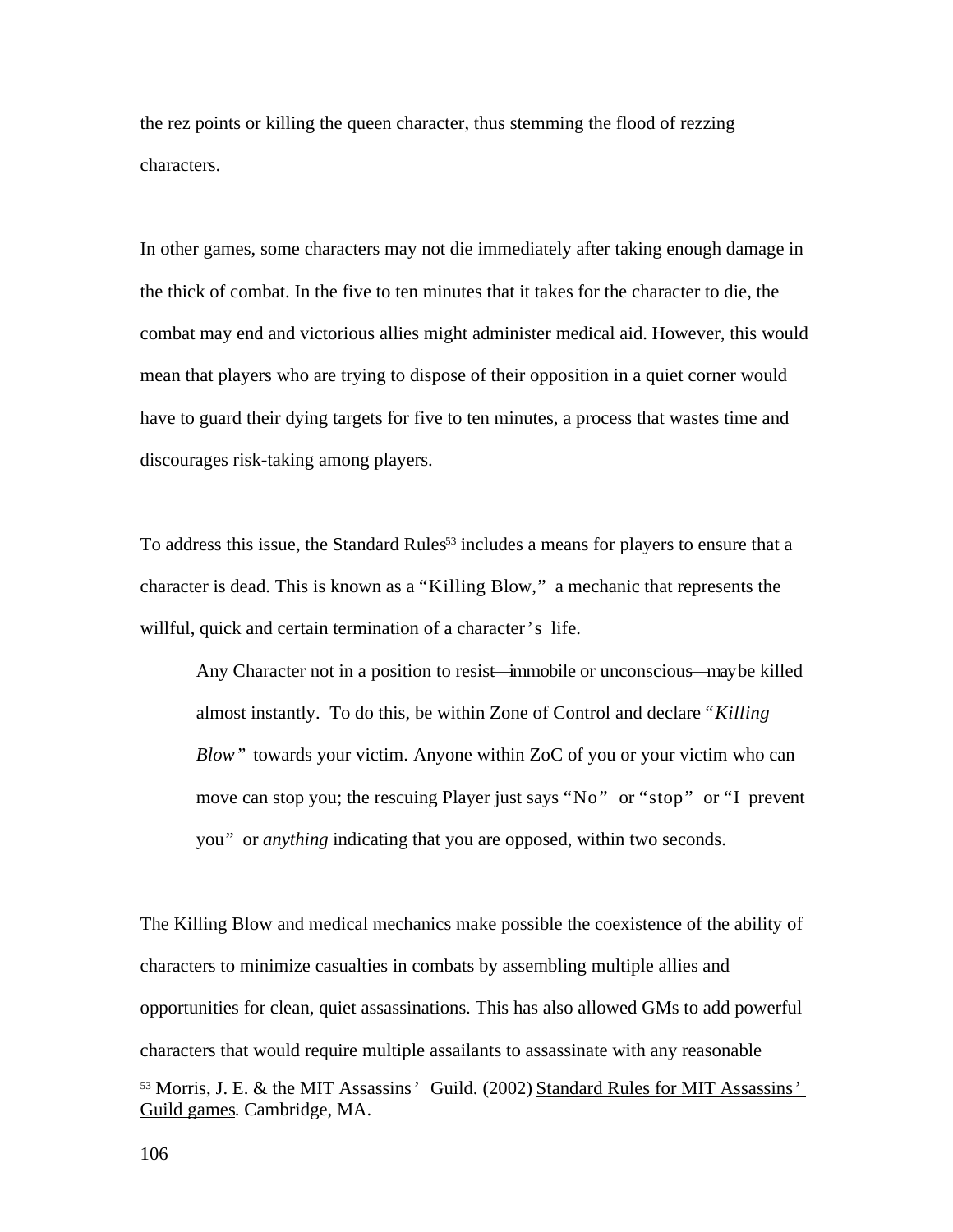probability of success. In games with cohesive groups that are transparent to the members of the group, players could potentially coordinate their groups to deal with excessively dangerous individual characters. However, with more complicated group structures featuring questionable loyalties among members, GMs have found it necessary to find ways to allow individual players to take down their opponents, no matter how outclassed the assailants may be.

Instead of removing powerful characters from the rosters of games, however, GMs have recently relied on stealth mechanics to achieve these affects. These combine competitive and verisimilar tensions to represent characters attacking characters by surprise. Players are required to hold an easily recognizable hand sign behind another player's head for a few seconds. If the victim fails to notice the hand during that time, the attacker immediately declares a successful mêlée attack, regardless of the victim's combat ability. Once the victim is incapacitated, the attacker can perform a Killing Blow.

Stealth mechanics encourage players to form alliances with their opposition to maximize opportunities for catching their enemies off guard. In that sense, individual players can be far more deadly than an easily noticed group of assailants. Instead of attempting to display their strength in numbers, groups spread out their members and confer in secret to prevent targets from noticing affiliations and becoming suspicious.

Rez points, Killing Blows and stealth mechanics are relatively simple mechanics in concept and implementation. However, they can all dramatically change the attitude and strategies that players can adopt in their efforts to achieve their characters' goals. They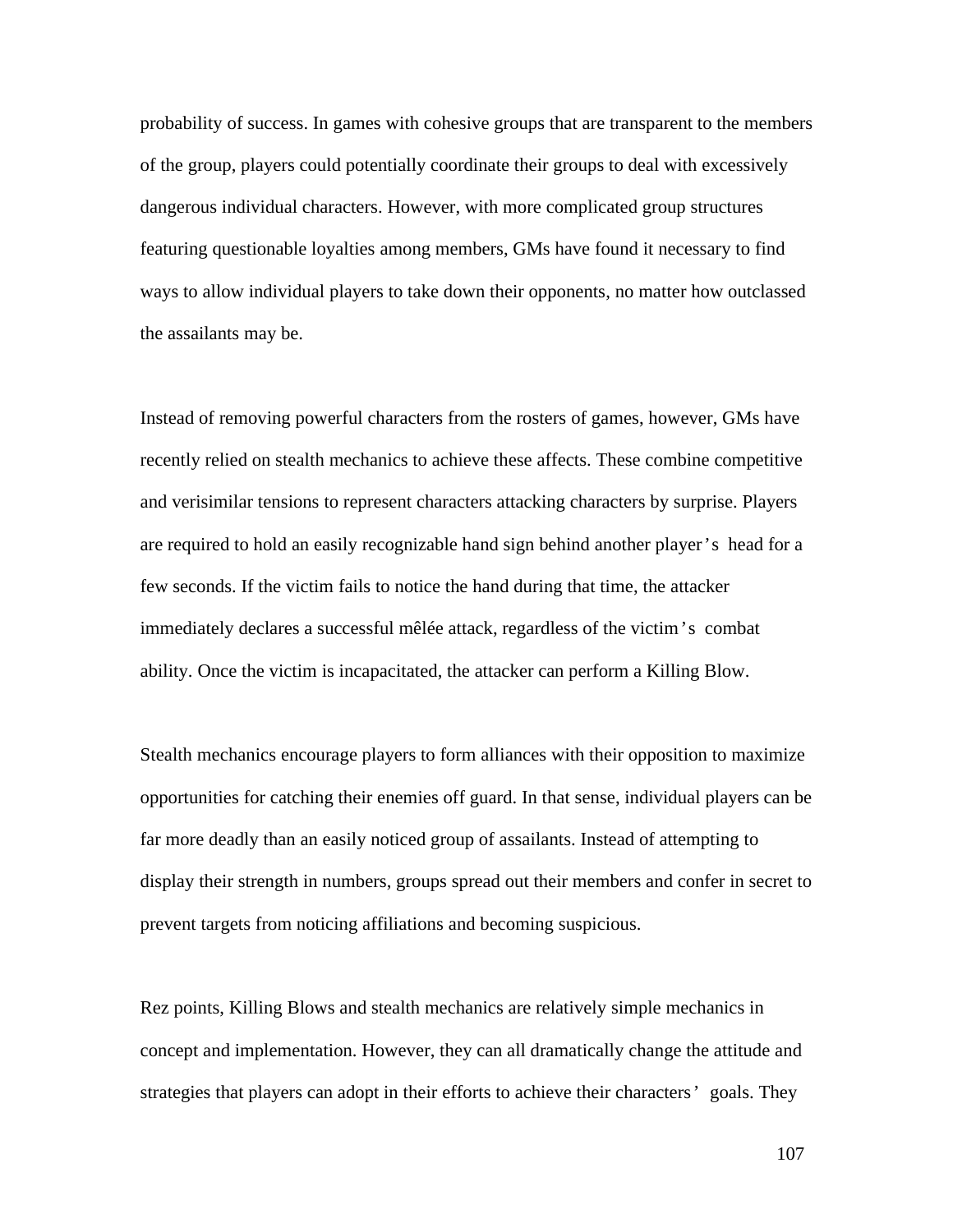also provide new angles for GMs to explore in their aim to design and balance mechanics and systems that players will enjoy competing over.

# But Who Won?

Whether players are competing in combat, over economies, using governmental procedures or running in dog races, competitive mechanics need to return an unequivocal result at the end of the contest. Without providing a timely resolution, many Guild players would consider their efforts to be pointless or unfinished. A round of combat often ends with one or more characters incapacitated, perhaps dead. The survivors are either routed or victorious, giving them the opportunity to engage in another competition at a later time. With economies, the character either has the necessary resources or not; after all the trades and transactions, the bottom line looks at whether the character actually possesses what he or she needs to fulfill the goals of the game. Governmental procedures largely affect the ability of players to accomplish further tasks; without a successful run through the gauntlet of bureaucracy and procedure, players will find themselves at a noticeable disadvantage.

Once the players who engage in a competitive mechanic become aware of the results, they then know the changes in the circumstances of the game as a result of the competition. Only with this new information can players make further informed decisions regarding the actions of their characters and their groups, thus allowing the game to progress.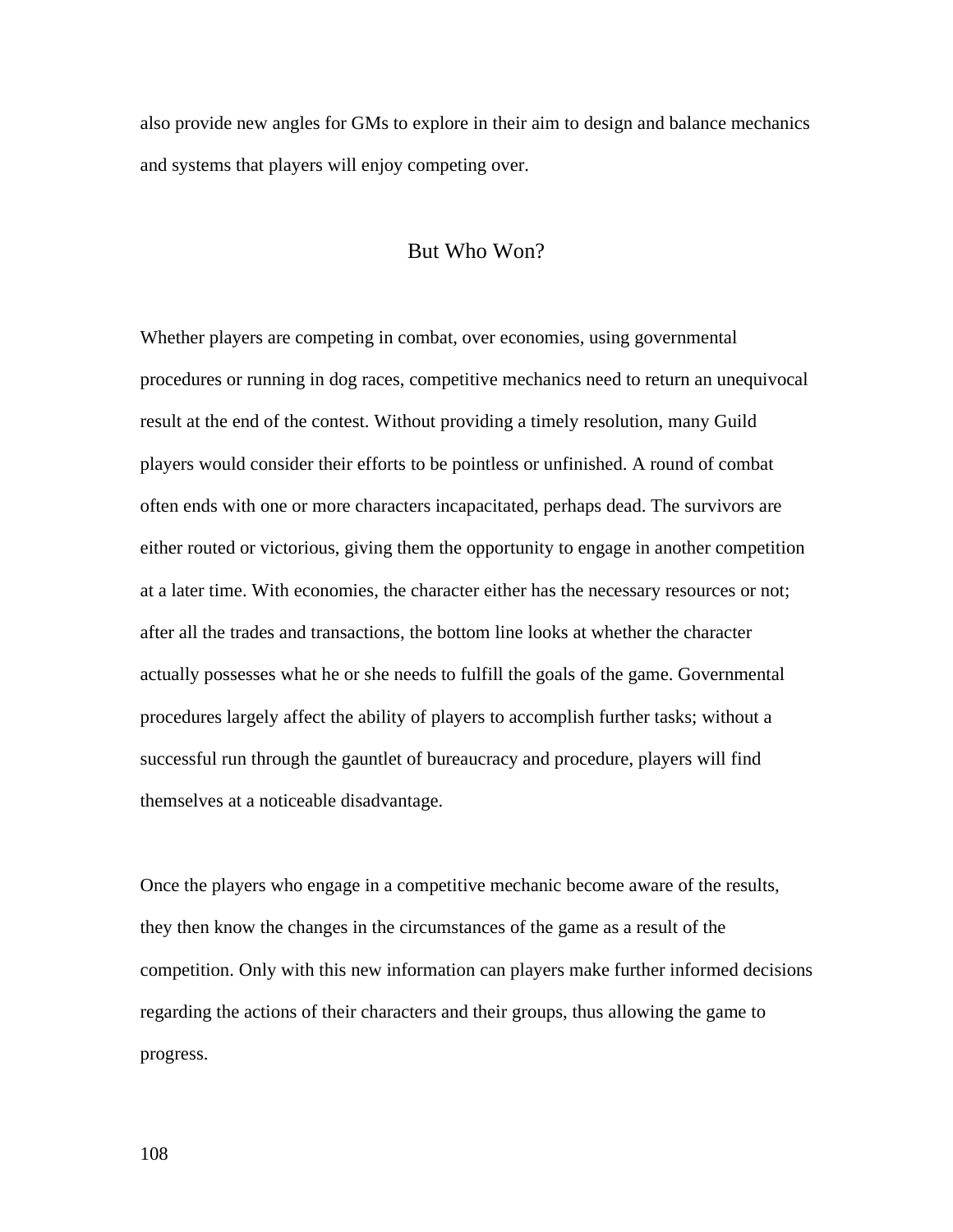## Future Directions and Credits

This thesis captures a snapshot of game design from a particular time in the history of the MIT Assassins' Guild. Snapshots attempt to capture and fix the state of a changing environment from a single point of view. With the knowledge that a creative environment changes rapidly, a single snapshot is a poor roadmap for future paths. On their own, snapshots do not have any predictive or even prescriptive use. Of course, the analysis of a series of snapshots or multiple snapshots of the same environment might be useful for a variety of generalized analyses. It is my hope that this thesis might eventually prove useful for someone else's broad analysis of game design. It is also my wish that other writers, well versed in other forms of gaming, may produce snapshots of their respective fields of expertise.

The practices and examples included in this thesis are specific to the MIT Assassins' Guild. However, those working in the design of live-action simulation or gaming for recreational or educational purposes may find some applicability for these ideas. Circumstances will always be different with other implementations. This open sup the potential of new solutions for many of the same questions faced by the Guild. The tensions described in this thesis should be seen as opportunities, rather than roadblocks, for the purposes of producing even more compelling, innovative and varied interactive experiences.

For instance, a number of different groups have been working on using Personal Digital Assistants (PDAs) to facilitate "augmented reality" simulations, which can be

109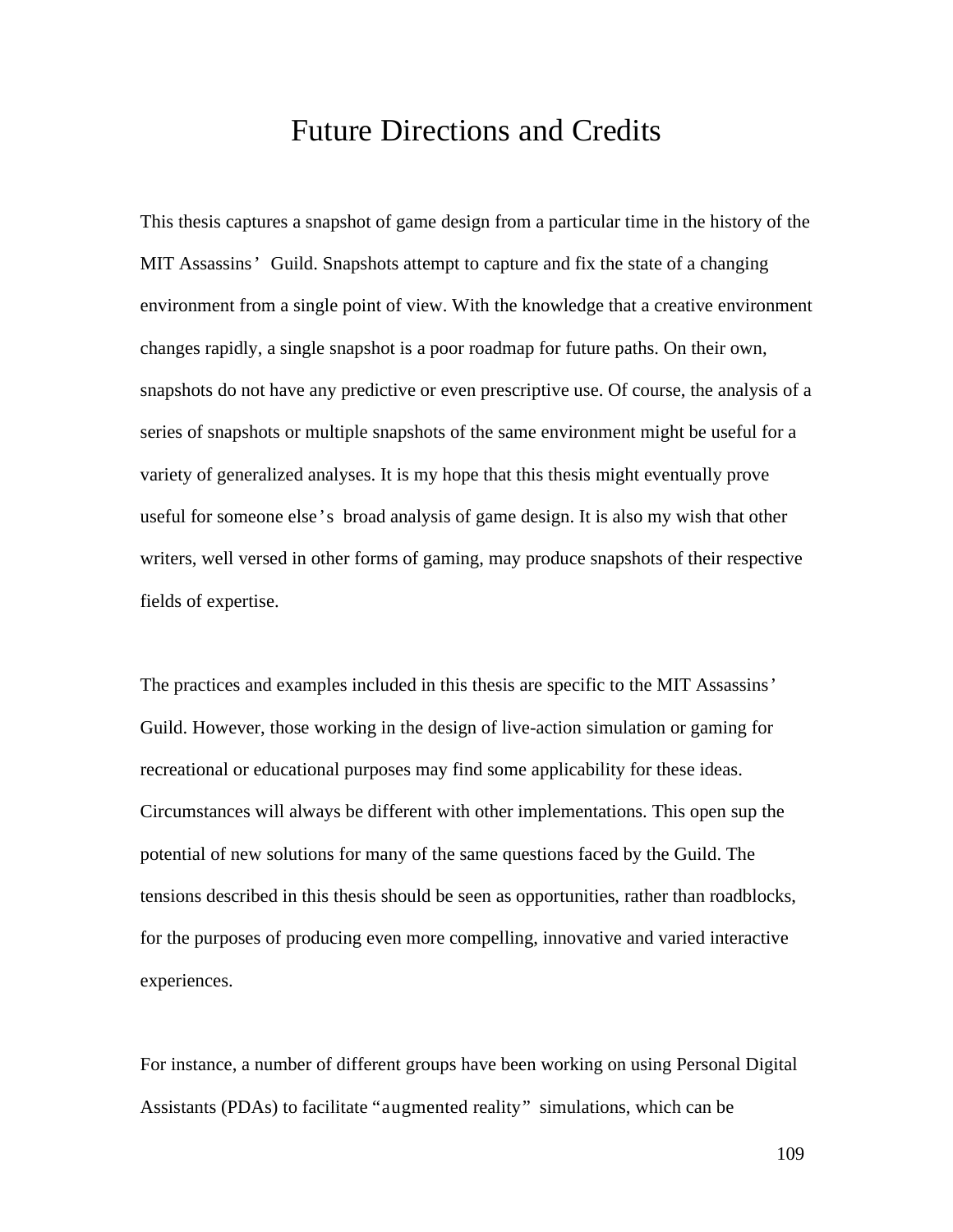understood as live-action roleplaying with the addition of portable computers. Computers can hide, exchange and reveal information without the explicit interaction or knowledge of players and can also be multipurpose, detailed threshold objects. PDA-mediated mechanics can also cause very little disruption to non-players. Indeed, bystanders may not even notice a PDA-facilitated game in progress. Networked computers can reflect global state variables that players can manipulate from multiple locations. MIT is currently developing a toolkit for non-programmers to implement this sort of functionality on PDAs, <sup>54</sup> although not many groups can afford to supply all participants with compatible handheld computers. All these have significant implications for the tensions of information, verisimilitude, dissociation, competition and feasibility respectively, and I hope to explore these possibilities in the near future.

I would like to express my thanks to Edward Barrett, Kurt Squire and Henry Jenkins, who have provided invaluable support and information for this thesis. I would also like to thank my family and Jennifer Clay for their support and my classmates at MIT for their feedback. Of course, the MIT Assassins' Guild has been extremely helpful with their discussion and their willingness to try out new ideas; I have special thanks (and apologies) to players and fellow GMs of games that I have worked on. Finally, thanks to God, without whom none of this would have been possible.

<sup>54</sup> Klopfer, E. & Squire, K. (April 2003) Augmented Reality on PDAs. Paper presented at the annual meeting of the American Educational Research Association, Chicago, IL,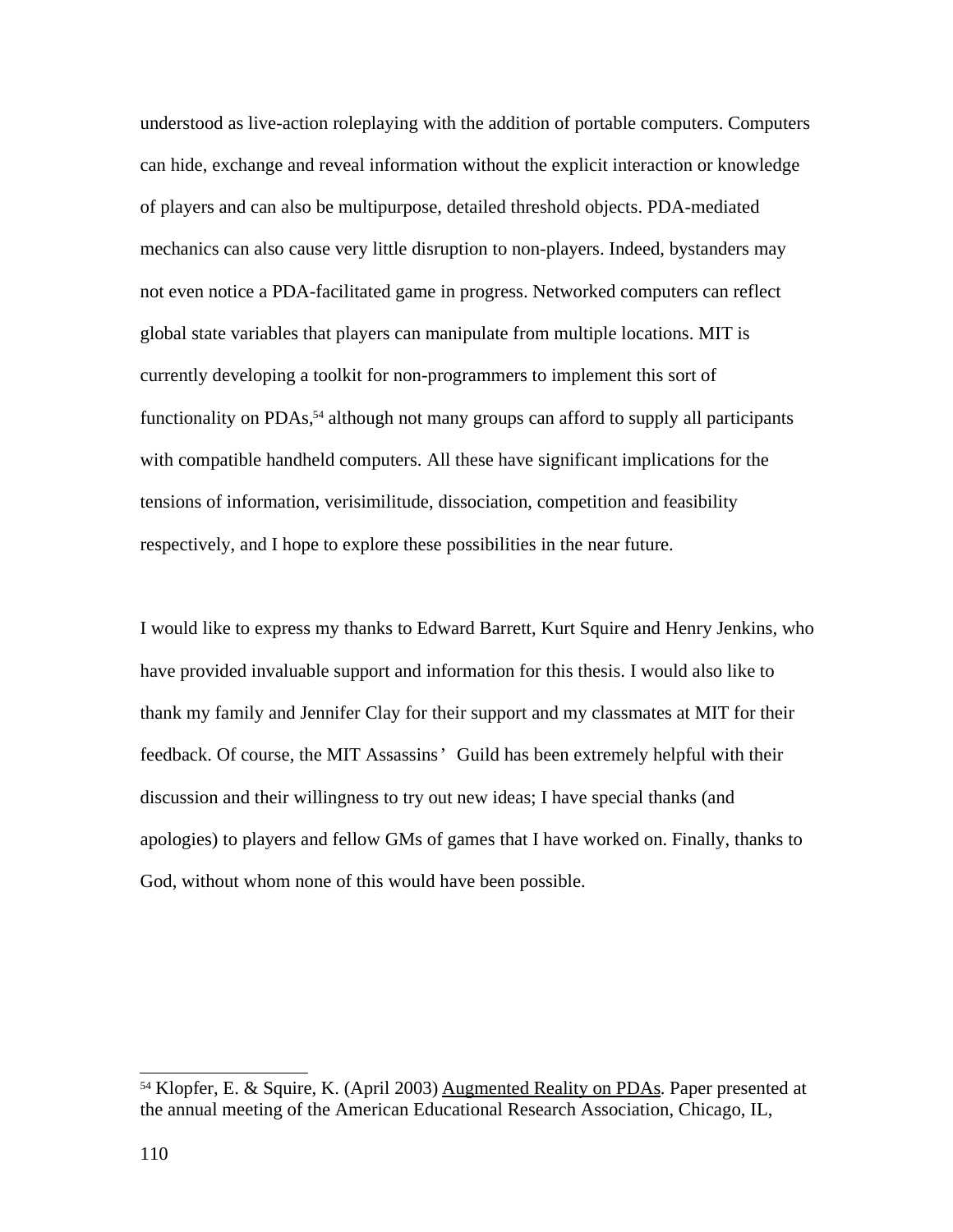# Bibliography

- Bateman, L. M. (1990) Creating Reality: Assassin Games. Cambridge: Massachusetts Institute of Technology, Department of Humanities.
- Beal J, Chung J, Clary K, Lamming D, Pittman P. (Fall 1998) *Maelstrom*. Cambridge, MA.
- Beal J, Emery G, DeLucas L. (Spring 1999) *Nanopunk: Tranquility Base*. Cambridge, MA.
- Becker, H.S. (1984) Art Worlds. Berkeley: University of California Press.
- Berger, P.L. and Thomas L. (1966) Social Constructions of Reality. Garden City, NY: Double Day and Company.
- Caillois, R. (1961) Man, Play and Games. New York: Free Press.
- Catelli J, Hope C, Oh D, Zane F. (1991-1994) *Murder of the Starlight Express*. Cambridge, MA.
- Cho D, Maessen J, Provenzano C. (Spring 1997) *From Dusk to Dawn*. Cambridge, MA.
- Clary K, Litwack P, Martin N. (Fall 2001) *Reality Check III: Dinner at the Schloss Himmelbrand.* Cambridge, MA.
- Constitution of the MIT Assassins' Guild, Standing Policy addendum, Fall 2002. Cambridge, MA.
- Dave L. (1987) *The Lurking Horror*. Cambridge: Infocom.
- Engeström, Y. (1987) Learning by Expanding. Helsinki: Orienta-Konsultit.
- Fine, G.A. (1983) Shared Fantasy: Role-Playing Games as Social Worlds. Chicago: University of Chicago Press.
- Gamache P, Genstein S, McAfee M. (Spring 1998) *Spin Cycle*. Cambridge, MA.
- Geertz, C. (1972) "D eep play: Notes on the Balinese cockfight", The Interpretation of Cultures. New York: Basic Books.
- Genette, G. (1997) Paratexts: Thresholds of Interpretation. Cambridge, UK: Cambridge University Press.
- Griffith, P. (1980) Napoleonic Wargaming for Fun. London: Ward Lock.
- Gygax, G. and Arneson, D. (1974) Dungeons & Dragons: Rules for Fantastic Medieval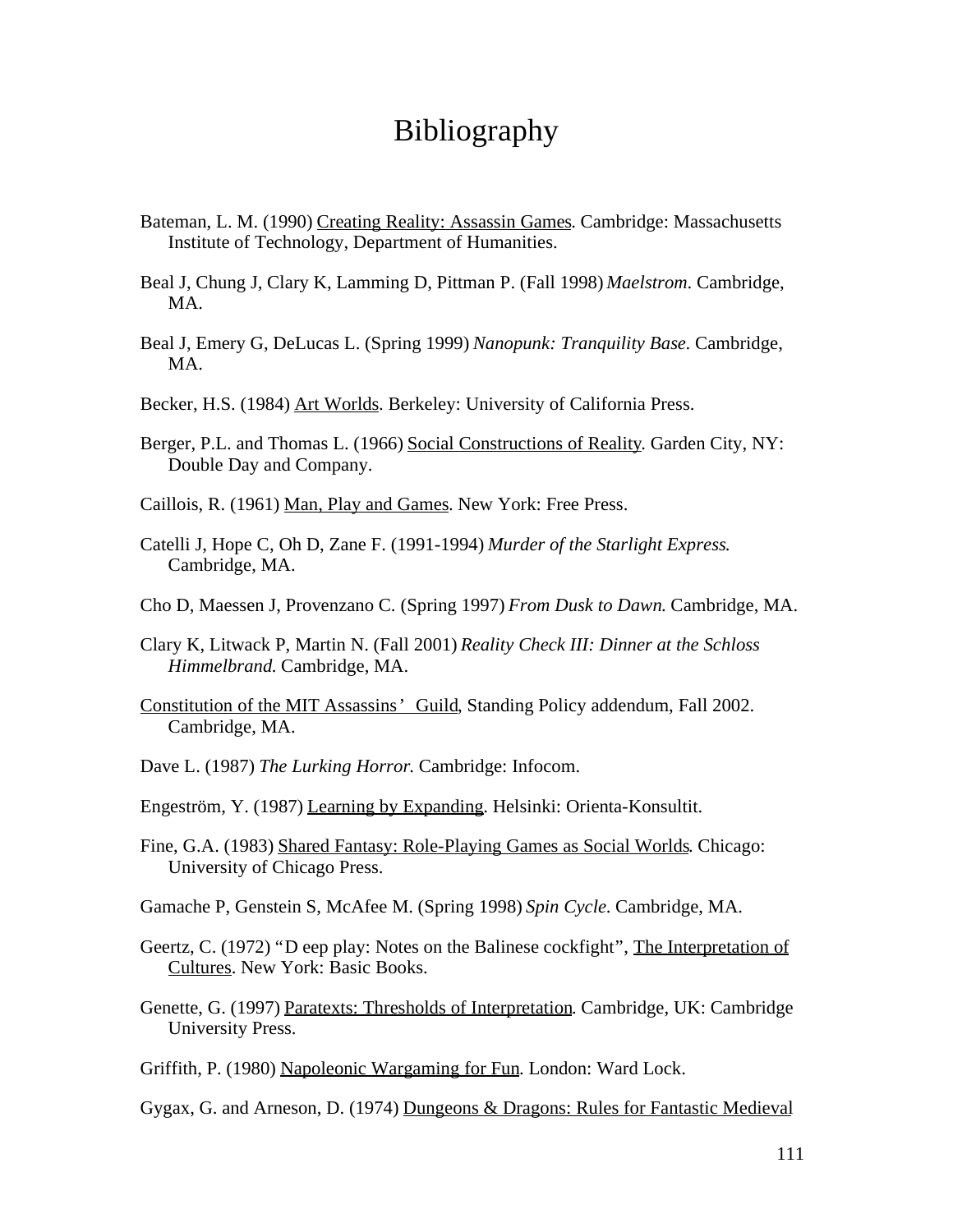Wargames Campaigns Playable with Paper and Pencil and Miniature Figures. Lake Geneva, Tactical Studies Rules.

- Holland, W, Jenkins, H. & Squire, K. (2003) Theory by Design (in press). In Perron, B, and Wolf, M. (Eds). Video Game Theory. Routledge.
- Huizinga, J. (1949) Homo ludens: A Study of the Play Element in Culture. London: Routledge and Kegan Paul.
- Jackson, S. (1981, 1<sup>st</sup> Edition) Killer: The Game of Assassination. Austin: Steve Jackson Games.
- Klopfer, E, Squire, K. and Jenkins, H. 2002. Environmental Detectives PDAs as a Window into a Virtual Simulated World. Proceedings of the International Workshop on Wireless and Mobile Technologies in Education.
- Klopfer, E. & Squire, K. (April 2003) Augmented Reality on PDAs. Paper presented at the annual meeting of the American Educational Research Association, Chicago, IL,
- LeBlanc, M. (2003) "Game Design and Tuning Workshop", Game Developers Conference, San Jose, CA.
- MIT Admissions (2002) Infinite Corridor Fun Facts. http://web.mit.edu/admissions/infinite/
- Morris, J. E. & the MIT Assassins' Guild. (2002) Standard Rules for MIT Assassins' Guild games. Cambridge, MA.
- Mulvihill M, Boyle R, Bills R, Gelman D-P, Kenson S and Szeto J. (1998, 3<sup>rd</sup> Edition) Shadowrun. New York: McGraw Hill–NTC.
- Murray, J. (1997) Hamlet on the Holodeck. New York: Free Press.
- Myhre, B.L. (1998) Virtual Societies: A Journey of Powertrips and Personalities. Winnipeg, Manitoba: University of Manitoba.
- Olmstead-Dean, G. (1998) Theatre Style Live Roleplaying Events. Cthulhu Live. http://www.geocities.com/PSTproductions/index.html
- Pearce, C. (2002) First Person: New Media as Story, Performance, and Game. Cambridge, Mass: MIT Press.
- Piaget, J. (1962) Play, Dreams, and Imitation in Childhood. New York: W. N. Norton.
- Rousculp M, Hererra D, Moore M. (Summer 1994) *Antartica*. Cambridge, MA.
- Salen K. and Zimmerman E. (2003) "Breaking the Rules of a Game" Game Developers Conference, San Jose, CA.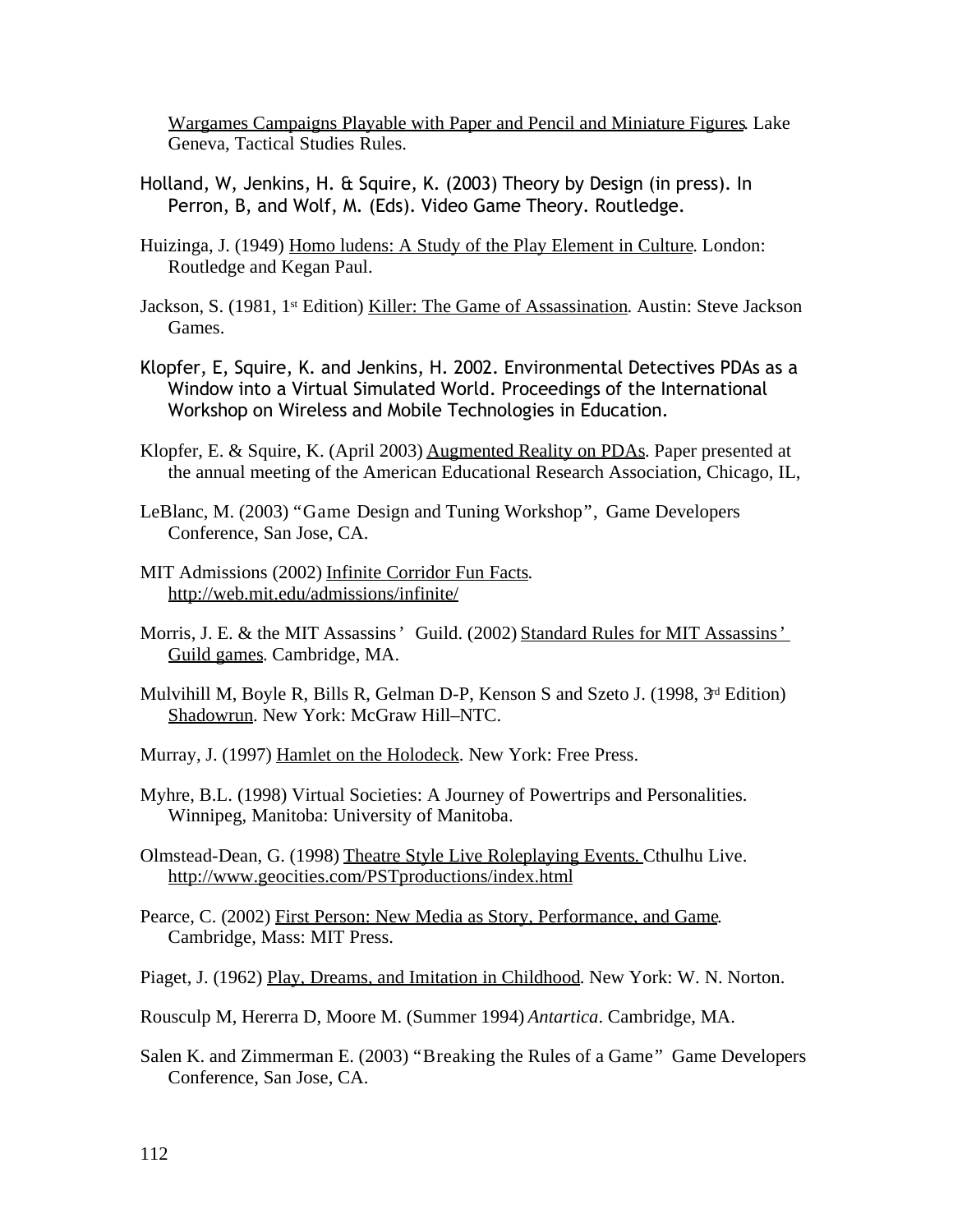- Schuessler, N. and Jackson, S. (1981) Game Design Volume 1: Theory and Practice. Austin: Steve Jackson Games
- " Mistress Siobhan Medhbh O'Roarke" (1996) Life in the Current Middle Ages, Society for Creative Anachronism. http://www.sca.org/sca-intro.html
- Sones, B.E. (2001) Here There Be Dragons. Computer Games Online. http://www.cgonline.com/features/011218-f1-f1.html
- Suits, B. (1978) The Grasshopper: Games, Life and Utopia. Toronto, Canada: University of Toronto Press.
- Tan, P, Muchnij, J, Clay, J, Karat, E. (2003) *Nanopunk: Tokyo The Inverted Metropolis.* Cambridge, MA.
- Tan, P. (2002) *A New Deal*. Cambridge, MA.
- Tan, P. (Summer 2001) *Sailor Moon: Assault on the Moon Kingdom.* Cambridge, MA.
- Tan, P. and Leiserson, C.E. (Summer 2001) *Panoramic Steam Intercontinental.* Cambridge, MA.
- Tan, P. and Mack, T. (Spring 2001) *Tenchi Muyo! The Night Before the Carnival*. Cambridge, MA.
- Turkle, S. (1995) Life on the Screen. New York: Simon and Schuster.
- Von Neumann, J. and Morgenstern, O. (1944) Theory of Games and Economic Behavior. Princeton: Princeton University Press.
- Wells, H.G. (1913, 1<sup>st</sup> Edition) Little wars: A game for boys from twelve years of age to one hundred and fifty and for that more intelligent sort of girls who like boys' games and books : with an appendix on kriegspiel. New York: Da Capo Press. First Ed: London: F. Palmer.
- Wenger, E. (1998) Communities of Practice: Learning, Meaning and Identity. Cambridge, UK: Cambridge University Press.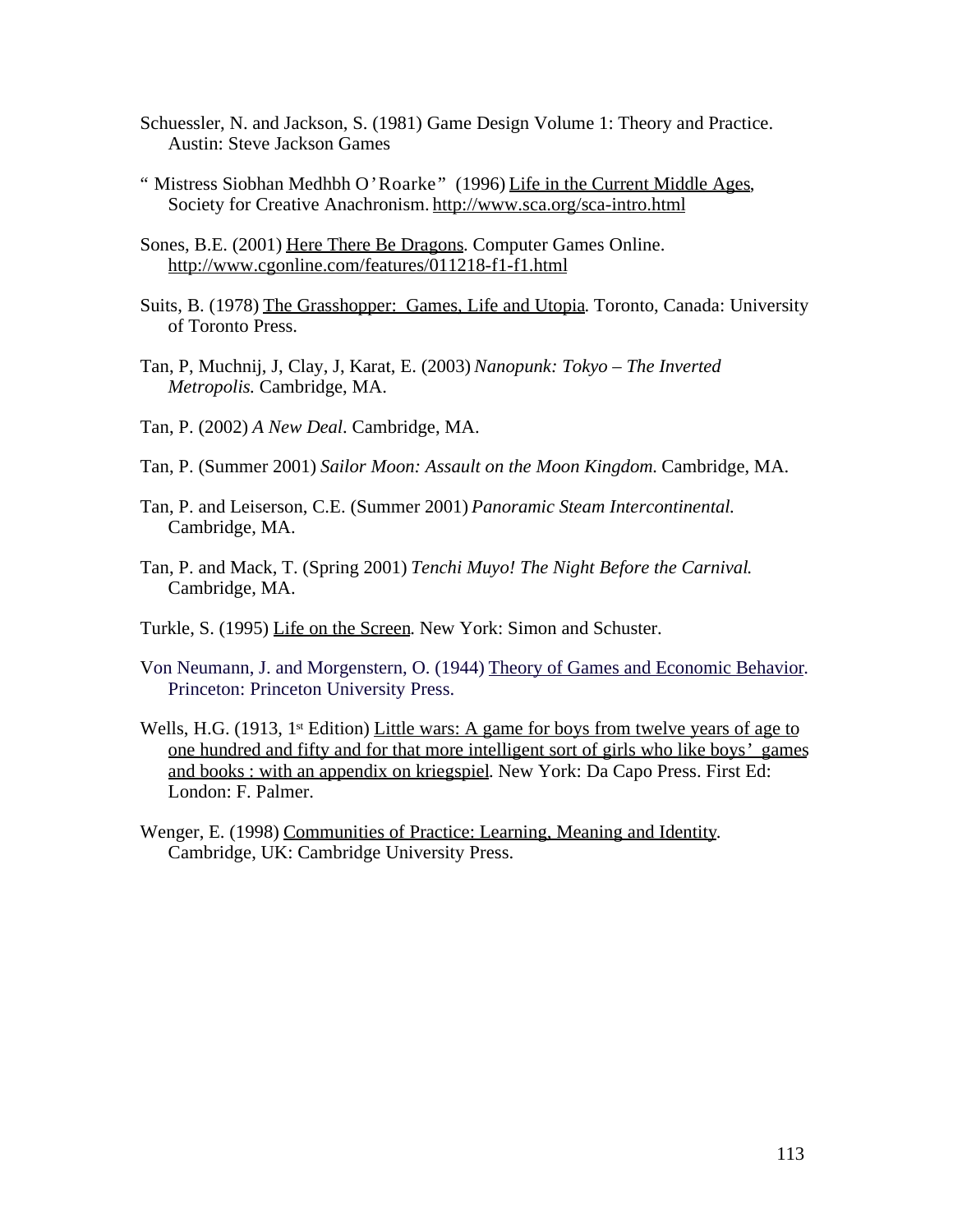# Appendix A: *Nanopunk: Tokyo* E-mail Application

This is the body of a text electronic mail sent to members of the MIT Assassins' Guild for collecting information for casting from interested players.

\*\*\* IEN Node 2 \*\*\* ShinichiH \*\*\* Cloud download - Continue \*\*\* known as Sakasama, The Inversion, the event proved to be the most catastrophic event in the history of Japan since the Tenmei Famine of 1783. 75% of the population of Tokyo was evacuated into the giant underground cavern (BRANCH INDEX: Geo-Tokyo) prior to the event, a move that proved costly after the invaders retaliated by sealing the cavern by raising, inverting, dropping and irradiating metropolitan Tokyo on top of the cavern. A hundred meters of granite between the Tokyo and the cavern kept the radiation inside the cavern within survivable levels, although debris falling through the one-kilometer height of the cavern resulted in heavy casualties among the mostly civilian evacuees.

Reinforcement of the cavern ceiling was the first step towards reconstruction. However, equally pressing was the need to house and feed over 50 million \*\*\* IEN CHATPROMPT: SakuraM \*\*

- ^.^ Still busy?
- ^ ^ Yeah, I'm getting ready for the history test.
- $\overline{\cdot}$ . Boy, you're hardcore. Take a break, dude. We're heading out to the club. Are you gonna be there?
- ^ ^ Geez, I'm really behind...who else is going?
- $\sqrt{n}$  Nozomi, and Kazuo, and Rena. Mina-chan can't get past her dad tonight, though.
- ^ ^ Not the whole gang, huh...I dunno.
- $\overline{\cdot}$ . C'mon. Aiko Mitsuharu's going to be singing tonight.
- ^\_^ Okay, okay. It'll take me a little while to get to the train station, so I'll be there in an hour or so.
- ^.^ Suddenly lost interest in history, eh?
- ^\_^ Gimme a break. I've been diving for the past hour and it's been nothing but work work work.

^.^ Okay, okay, we're going in stripes tonight. You got anything to wear?

- ^ ^ Yeah, I'm set. I should get changed now if I want to catch the show. Call me if Minato changes her mind, huh? I could pass by her place. ^.^ Yeah, but her dad's locked her diveboard, even. It's not going to
- happen tonight.
- ^ ^ Oh, okay. I'm out of here.
- \*\*\* DETACHED: ShinichiH \*\*\*
- ^.^ ...'cos I didn't tell her.

-----------------------------------------------------------------------

NANOPUNK:TOKYO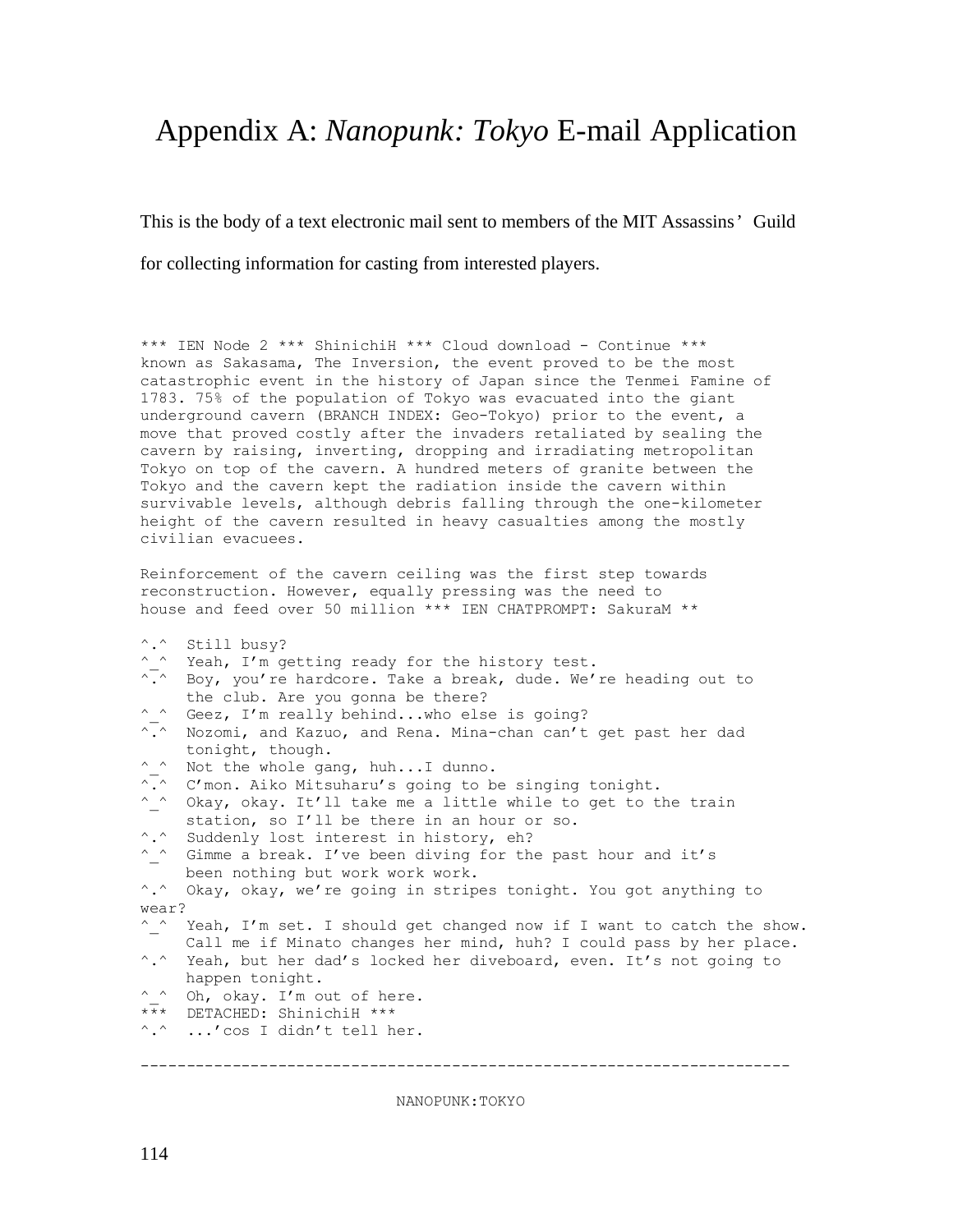## THE INVERTED METROPOLIS January 17-25th by Jennifer Clay, Eddy Karat, Jay Muchnij and Philip Tan

Nanopunk:Tokyo is a 10-day, high-roleplaying Assassin game based on Japanese pop culture and previous Nanopunk games run by the MIT Assassins' Guild. The game is set in Geo-Tokyo, a gigantic, hermetic underground city in Japan, 2089, where advanced nanotechnology combined with traditional martial arts have turned the streets into a dangerous urban jungle where gang members, hackers and shadowrunners rule by strength and honor. 10-foot-tall mechs move between the rugged cavern walls and the city streets, past Shinto and Buddhist temples, nightclubs, factories and towering buildings.

A city of light in perpetual night, living in it can be depressing, but the denizens of Geo-Tokyo find their own reasons to survive in this futuristic dystopia. Entertainers and spiritual leaders have their followings, helping people see beyond their dire circumstances. Scientists struggle to maximize the limited resources of the city, while students tend to be pretty much oblivious to everything except their exams and that dreamboat sitting two desks over.

Roleplay, interact, outwit and scheme with others as you assume the role of one of 60 million inhabitants of Geo-Tokyo. Send apps to tokyo-gms@mit.edu. Note that as soon as we get enough apps, we'll cast the game, and you'll get costuming information that much earlier. Yes, we encourage costuming. So app quickly, preferably before you leave for vacation.

----------------------------------------------------------------------

Required Information: \*\*\*\*\*\*\*\*\*\*\*\*\*\*\*\*\*\*\*\*\* Name: Email: Gender: Phone Number: Do you have an answering machine? ... a roommate? Is he/she/it planning on playing in our game? times not to call? (default is 12am-8am)

How much assassin experience do you have? Who have you played in your last three games? (This is so we can remember who you are, not an assessment of your past play.)

Are there any times during the game when you will not be available? (i.e, going away for the weekend, working 8-midnight every weeknight, etc)

About how much time do you expect to spend playing? Do you have other specific commitments?

What do you want to play?

Do you mind being crosscast (having a character whose gender is not your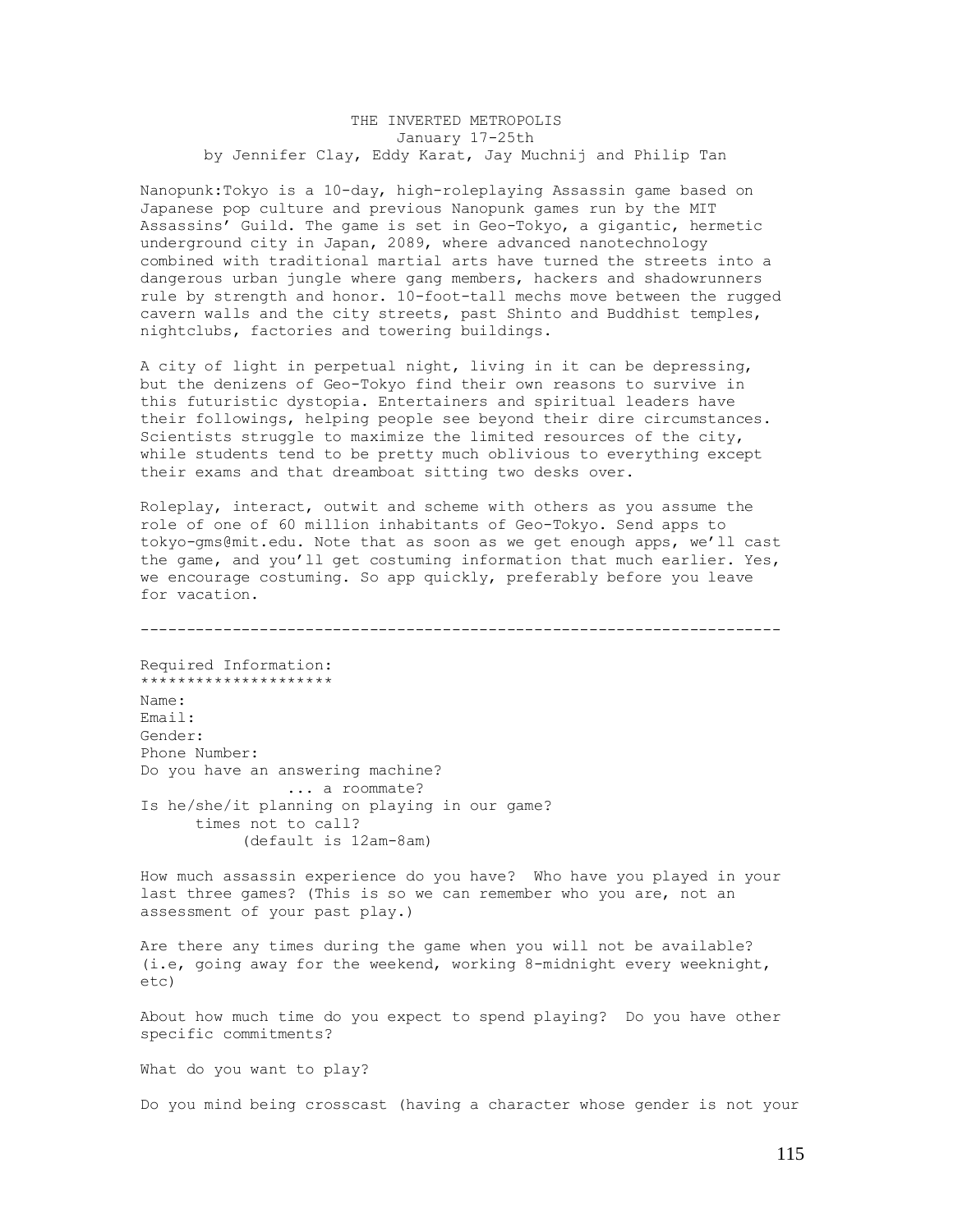own)?

Do you have access to MIT's campus Athena computer clusters?

We may have some need for NPC's. If we don't cast you as a PC, would you be interested in playing an NPC part?

Optional stuff that will help us cast you: \*\*\*\*\*\*\*\*\*\*\*\*\*\*\*\*\*\*\*\*\*\*\*\*\*\*\*\*\*\*\*\*\*\*\*\*\*\*\*\*\*\*\*\*\*\*\*\*\*\*\*\*\*\*\*\*\*\*\*\*\*\*\*\*\*\*\*\*\*\*\*

When the rest of game has interrupted the peace conference to try to stop Cthulhu from destroying the world, would you prefer to join in and try to save the world or would you rather find your lost dog, Totoro?

Do you mind playing a thoroughly deluded character?

Which typical assassin methods of accomplishing plot can't you stand? (some examples: Running about trying to get stuff done all over campus while avoiding interference. Convincing other people to win your plot for you. Outplaying someone else in a mechanic. Killing off your opposition. etc...)

How much anime have you watched? How about Japanese TV shows and computer games? (Final Fantasy and Nintendo don't count)

What anime archetypes would you be psyched to play in game? What ones would you hate to play?

What motivations would really work for a character you were playing?

What motivations would really not work for a character you were playing?

Do you like schtick? If so, what kind of schtick do you like?

What level of angst are you happy dealing with in a character? What about romantic angst?

How do you feel about public speaking, singing or dancing in front of other players?

To what degree are you willing to costume? What sort of costuming do you think you'd be able to do?

What would make you turn in your packet? --------------------------------------------------------------------- Please send completed apps to tokyo-gms@mit.edu. Thanks!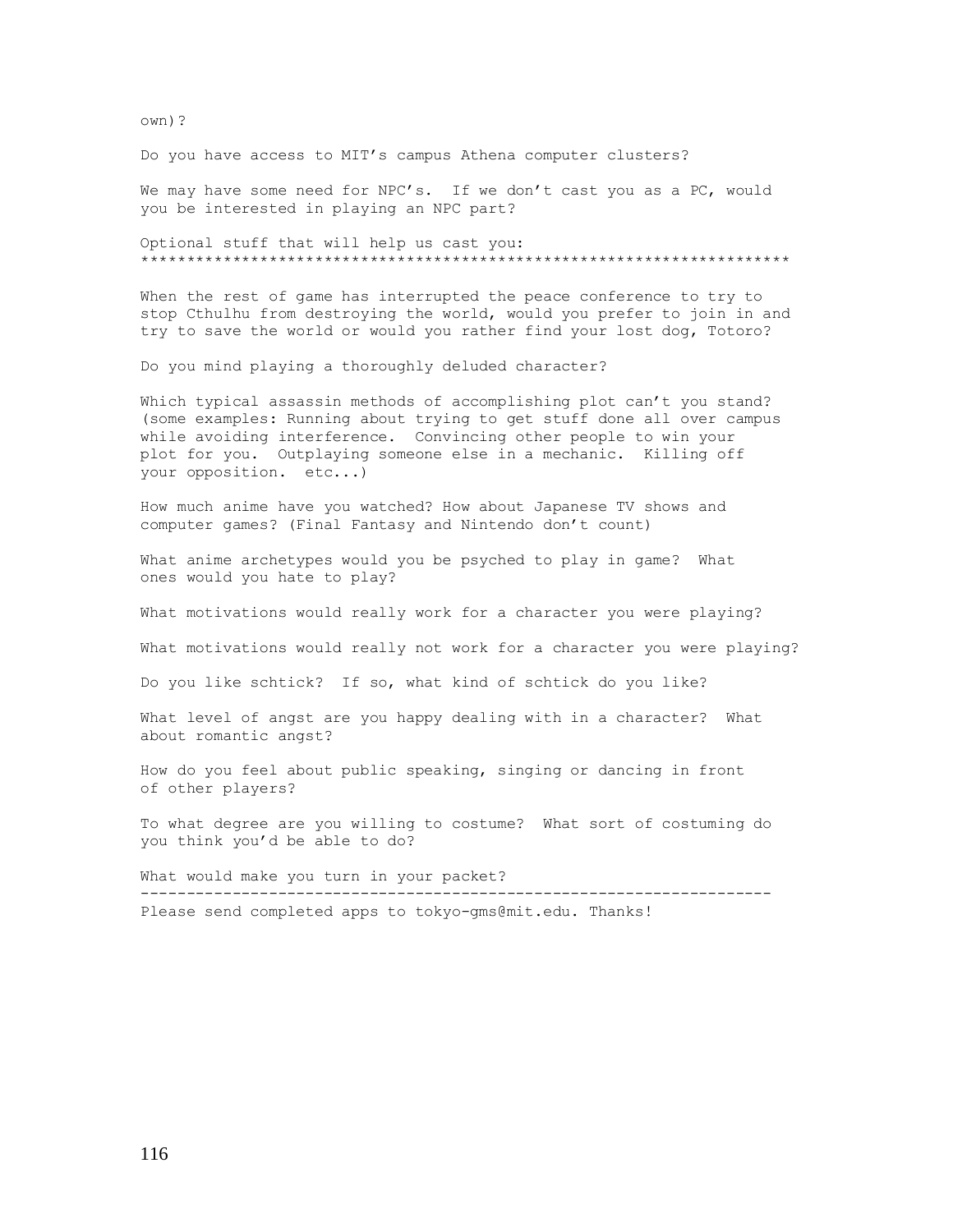## Appendix B: Rules Code for *A New Deal*

This is the page-formatting code of the rules and scenario for the second run of*A New*

*Deal*, a 3-day game I wrote and ran in 2002. I was using the *GameTeX* tool suite

developed by Van K. Clary.

```
\documentclass[sheet]{game}
%% document-wide tweaks
\setstretch{1}
\def\mytype{Basic Rules}
\lfoot{}\rfoot{}
\begin{document}
%% cover page
\thispagestyle{empty}
\parindent0pt
\parskip0pt
\begin{center}\LARGE\bf\begin{tabular}{|c|}
 \hline \gamename\\ \gamedate\\ Basic Rules\\ \hline
\end{tabular}\end{center}
```
\vfill\vfill

The following are the rules for  ${\emptyset}$ , a real-time, real-space roleplaying game sponsored by the MIT Assassins' Guild. You are responsible for knowing these rules. Many of them are nigh-impossible to enforce and rely upon the honor system. A game is supposed to be fun. It's no fun to win by cheating. Playing loopholes in these rules is likewise not permitted. Play fair. Be your own harshest critic.

\vfill

The  ${\bf f}$  gamemasters} ( ${\bf f}$  GMs}) run the game; rulings they make are final. They promise to be as fair and reasonable as they can; neither the GMs nor these rules are perfect. If you are unsure how to proceed, if you have any doubt that what you want to do is considered fair and legal, if you are unhappy about how the game is going, or if you have any questions, contact a GM.

\vfill

This is only a game. Everyone involved should act with courtesy, sportsmanship, patience, and taste. The game does not give you the right to do in reality anything normally prohibited by legality or morality. The GMs may expel anyone they believe to be violating the spirit of the rules or the game. Emotions may run high; if you think things are crossing the line from game to reality too much, or if you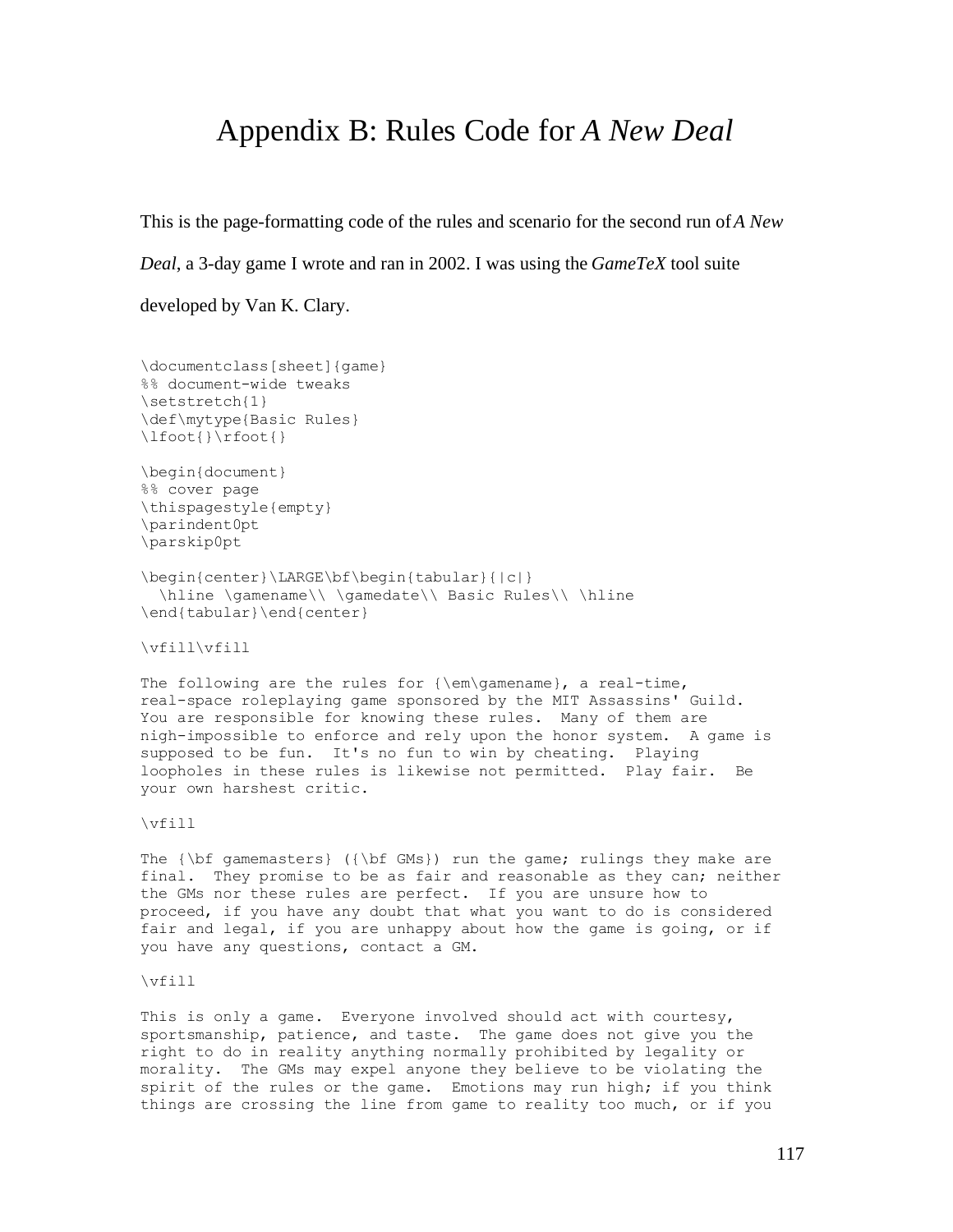are just getting too stressed, calm down and maybe take a break. Stay in control. Use common sense. Always, play safely, then play to have fun.

#### \vfill

This game is a work of fiction. Although it may refer to things in the real world, it does so only for the sake of the scenario. It is not meant to make any sort of political, social, economic, religious, philosophical, technological, governmental, revolutionary, or geographic comment and does not represent the GMs' personal opinions. These rules are modifications of those used in previous games. This game and all materials thereof are copyright \the\year\ by \EVERY{GM}{\MYfullname, }and the MIT Assassins' Guild.

\vfill\vfill

\begin{center}\bf BROUGHT TO YOU BY THE MIT ASSASSINS' GUILD \\ AND 21L.433 FILM STYLES AND GENRES\\ With thanks to Ken Clary for GameTeX beta 2 \end{center}

\vfill

```
\clearpage
%% Table of Contents page
\thispagestyle{empty}
\tableofcontents
\clearpage
\setcounter{page}{1}
\parskip5pt
```
\section{Scenario}

``...and that was `Love is Where You Find It,' by Frank Sinatra, from his latest film. You're tuned into NBC-Chicago, WMAQ. It's 5:05 in Chicago and time for ``News on the Spot,'' news and interviews recorded on the street and rushed to our studios for broadcast at this time. And now, here's Len O'Connor.''

``Today, we bring you an interview with an ordinary man who has had an extraordinary day. Mr. John Donowitz, a man who runs a hot-dog stand on the corner of Randolph and LaSalle in the Loop, across from the Palace Theater and practically underneath the thundering rails of the `L.' Mr. Donowitz, what can you tell us about your day?''

``'s not much, I pull my cart out around 6 in the morning, so's the guys heading out to the factories around Lake kin get something for their boxes. It's not an hour for decent people to be up an' about, but I've been doing this since '42, and after six years, you jus' get used to it.''

``So, what can you tell us about what happened to you this morning?''

``Well, I was comin' round the corner from Madison, when I sees this black car barrelin' down Clark, right into one of 'em lamp posts.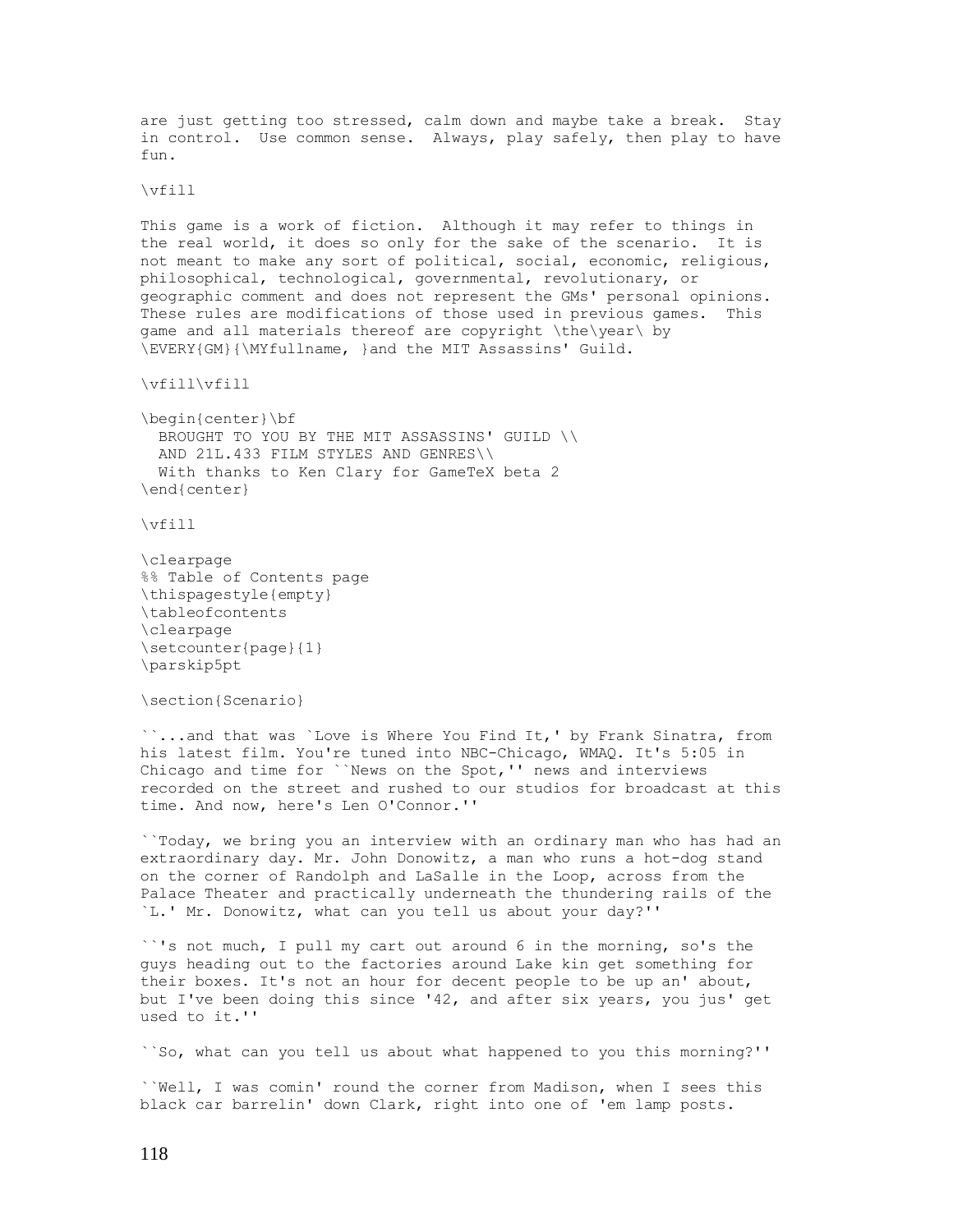Made a real big {\bf bam!} and then it was all quiet. The car wasn't too beat up but the windows were all broke. First thing I thought, someone's in a real hurry this mornin'. Then I figured, maybe someone's hurt in there. So I pushed my cart over to that side of the street.''

``But that wasn't all, was it, Mr. Donowitz?''

``Then, wasn't a minute later, another car comes up in an all-fired rush, and just darn near rammed into the first car. But they didn't, and this guy comes out of the car and looks in the windows of the first one. So I figure, mebbe there was someone still alive in there, so I shout `You need help?'''

``Then the guy pulls out this gat and fires at me for no good reason, so I grab my cart and bolt down the street, 'cause he certainly didn't want me hangin' around there. I just glad he's a lousy shot.''

``That was John Donowitz, giving us a first-hand account of his dangerous experience this morning, downtown. Police found the black car as you have heard Donowitz describe it, empty and with what appeared to be bullet holes in the body. We managed to get a few words out from the Police Commissioner in the afternoon. Commissioner, can you shed some light on the automobile accident that occurred at Madison and Clark this morning?''

``It's not complicated. The driver of the car probably had the sun in his eyes and didn't see the lamp post until he hit it. We're still investigating the other car. If your listeners know anything, they should contact the police. Right now...our guess was that it was just some opportunist who tried to steal something from the damaged car.''

``A witness to the accident said the driver of the second car fired a gun at him. Some have suggested that this might be some sort of gangland-related incident. What do you think?''

``Bunk. Let me assure you that there has been little organized criminal activity in the city of Chicago since 1932, since Alphonse Capone went up the river. Besides, this is just a automobile accident, not a bank robbery. Some people think `mobsters' are behind everything bad in this city. Now, there's plenty of crooks out there but that doesn't mean they're working together. I bet most of them hate each other.''

``The Commissioner, giving an official view on the automobile accident in the Loop this morning and a personal angle on crime in Chicago. You're listening to NBC-Chicago's ``News on the Spot'' on WMAQ, and I'm Len O'Connor. While we were gathering these interviews, we managed to run into Virgil Peterson who was leaving from City Hall, after a meeting with Mayor Kennelly. Mr. Peterson is the executive director of the Chicago Crime Commission and he works for the FBI. Mr. Peterson, if you can spare a few minutes, what do you have to say about crime in Chicago?''

``What do I have to {\em say?} It's a lot bigger and goes a lot deeper than people admit. I don't think there's a street in Chicago where someone isn't running a scam, or trying to make a dishonest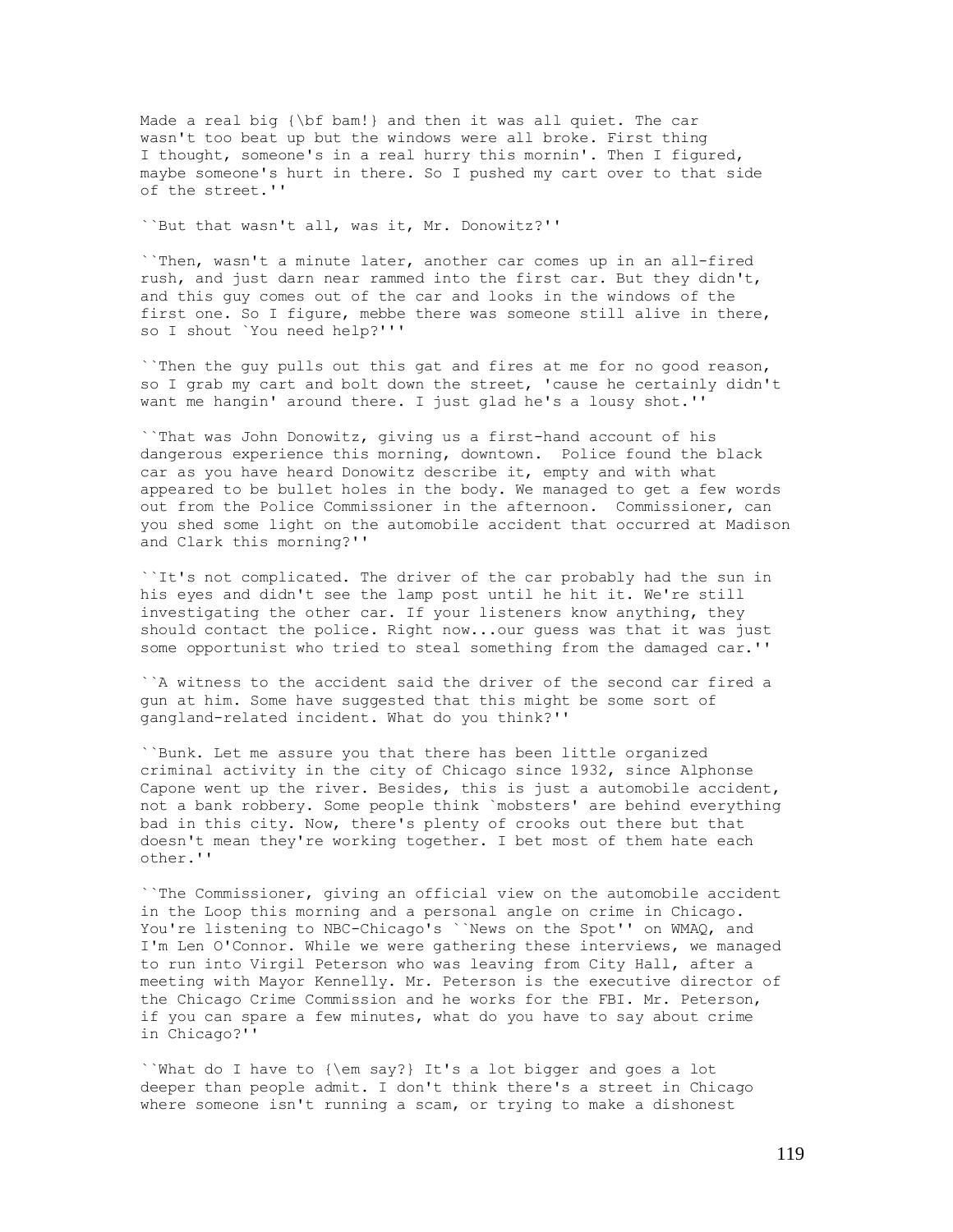buck, or God forbid, getting shot. Sometimes I think crime's the city's biggest industry.''

``Mr. Peterson, are you calling all of us, the citizens of Chicago, crooks?''

``No, just the person next to you.''

``That was Virgil Peterson of the FBI. I'm Len O'Connor for NBC-Chicago, and you have been listening to ``News on the Spot.'' Next, we will be bringing you the latest on the Cubs. Back to you, Judith.''

%"Values have shrunken to fantastic levels; taxes have risen; our %ability to pay has fallen; government of all kinds is faced by serious %curtailment of income; the means of exchange are frozen in the %currents of trade...a host of unemployed citizens face the grim %problem of existence, and an equally great number toil with little %return. Only a foolish optimist can deny the dark realities of the %moment." -- Franklin D. Roosevelt, First Inaugural Address, 1933

\clearpage

\section{House Rules}

\subsection{Character Packets}

Your character packet is a big manila envelope. It contains your role: who you are, what you're up to; everything about your part as a {\bf player-character} ({\bf PC}) in the game. Read all the contents and generally keep them with you during the game. If you are missing something or find something which doesn't seem to belong to you, tell one of the GMs. Character packets are confidential. Game materials which cannot be given to other players are marked ``Not Transferable,'' whereas things which can be given to others are marked ``Freely Transferable'' or ``Game Item.''

\paragraph{Name-Badge:} A name-badge with your player name, character name and {\bf badge number} on it shows that you are in the game; wear it visibly while you are playing. It represents your character's body in-game. Badge numbers are not in-game information. See the {\em Character Bodies} and {\em Badge Numbers} sections for more details.

\paragraph{Character Sheet:} Your character sheet describes who you are and what you are up to. It contains a list of everything else that should be in your character packet. Do not show or read your character sheet to other players.

\paragraph{Bluesheets:} A bluesheet describes information common to members of a group. When in conflict, character sheet information overrides bluesheet information. Do not show or read a bluesheet to other players.

\paragraph{Greensheets:} A greensheet describes and expands abilities, mechanics or in-game knowledge. Do not show or read a greensheet to other players.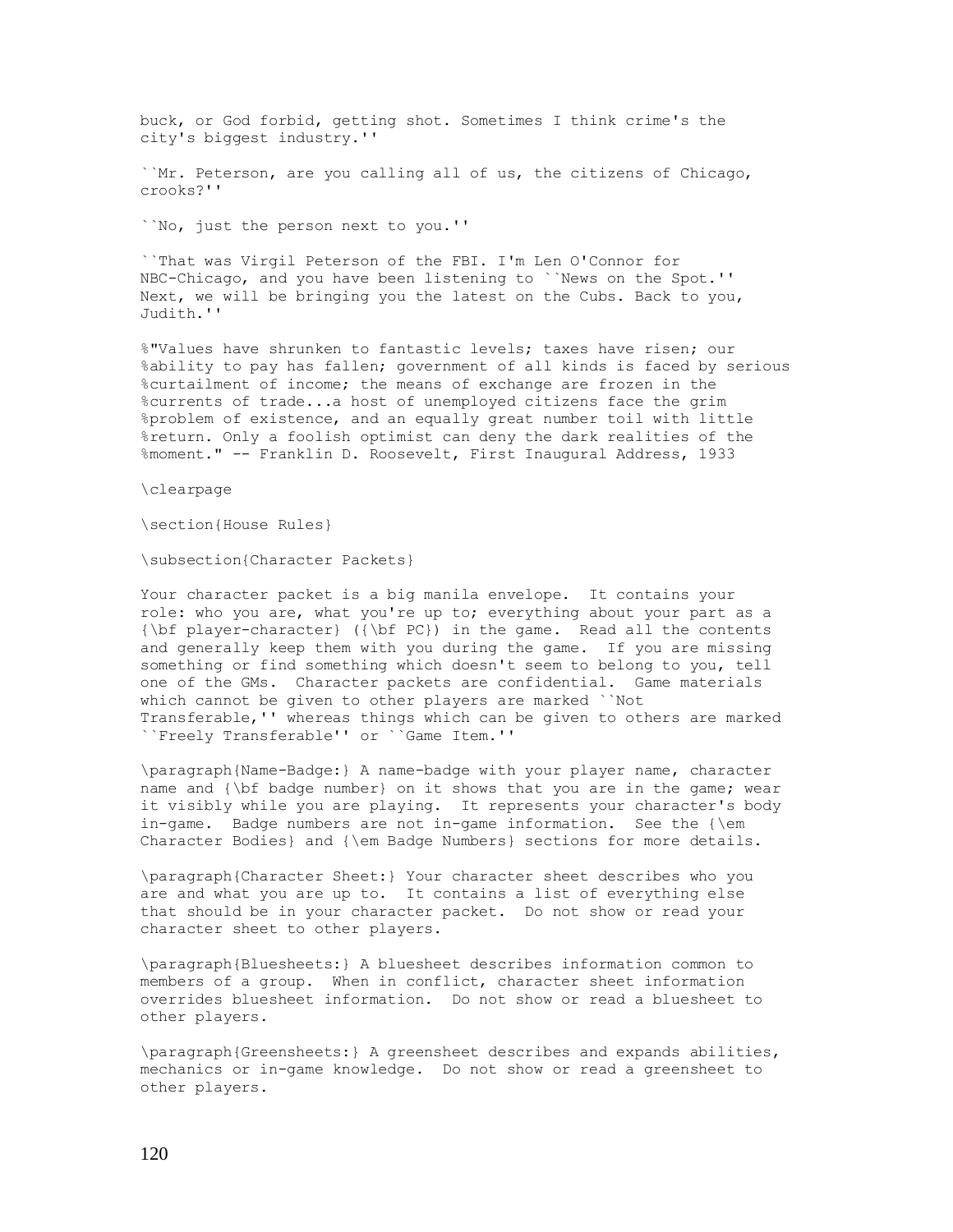\paragraph{Stat Card:} You stat card lists your statistics. You might not know what all of your stats mean. Do not show your stats to others. The reverse side is a {\bf death report}; fill it out and give it to the GMs when your character dies.

\paragraph{Ability Cards:} An ability card explains a special ability your character has. The front side describes the effects; show it to players when you use the ability. The reverse is the rules of use and must not be shown to other players.

\paragraph{Memory Packets:} A memory packet is an envelope or stapled piece of paper with a {\bf trigger} which describes when to open and read it. If the trigger is a number, open the packet when you see something with that number. If it's a quoted phrase, open when you hear or read it in-game. If it's a symbol, open when instructed. Do not take game action based on an unopened trigger. Do not show or read a memory packet to other players.

\paragraph{Items:} In-game items may be transferred from character to character, and should be marked as such. See the {\em Dealing with Items} section for more details.

\paragraph{Scenario:} A scenario gives you general knowledge of the game and its setting.

\subsection{Reality and Game Reality}

There is a big difference between reality and game reality. Players must treat each other with courtesy and explain to each other what their characters perceive in confusing situations; e.g.\ ``My character's hands are covered in blood,'' an {\bf out-of-game} statement. Characters are under no such restrictions, and may do what it takes to further their goals; e.g.\ ``Uh, hi Bob. Just got back from the butcher shop,'' an {\bf in-game} statement.

{\bf Metagaming} is inferring in-game knowledge that is inappropriate for your character from out-of-game information. Do your best to not metagame and to prevent the risk of metagaming. Be your own harshest critic.

\paragraph{Halts:} A halt pauses game action. To call one, say ``game halt'' in a clear and audible voice; other players around a corner should hear you, but you shouldn't scare some poor grad student. End a halt by saying ``three, two, one, resume.'' Call a halt for one of only three reasons: because a rule instructs you to, for safety and similar out-of-game issues, or to pause game and fetch a GM (which you should avoid).

\paragraph{Not-Here:} You may go not-here by turning your name-badge around so the ``I'm Not Here'' side is showing (or by removing your badge entirely, if you are leaving game). Putting a hand on your head, visible from a distance, helps if you're near other players. Go not-here for one of only three reasons: because a rule instructs you to, to leave game, or to fetch a GM while in a halt (which you should avoid).

When you are not-here, your character is not there. Your character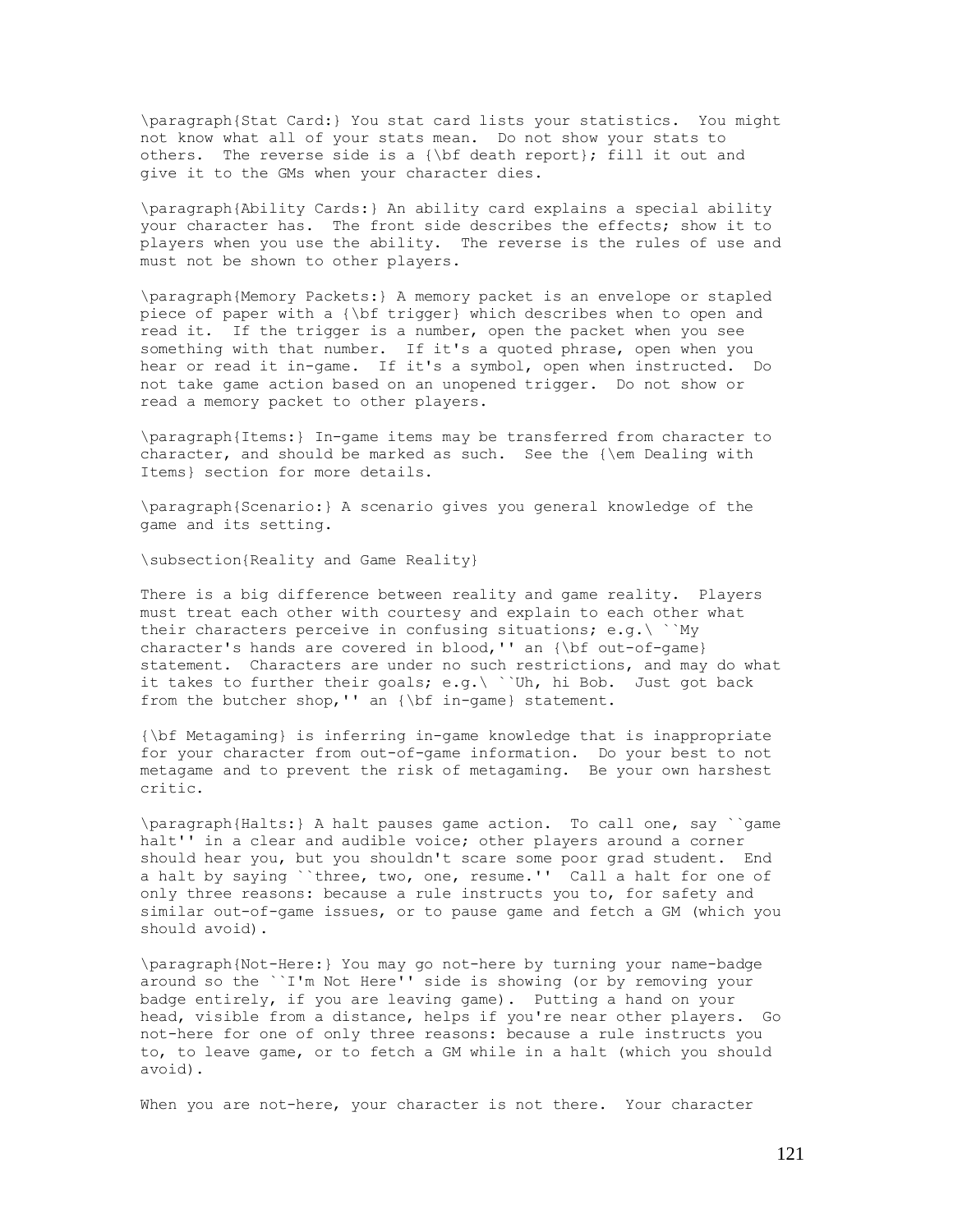cannot see, hear or remember any game actions or information that you, the player, may encounter. Avoid other characters, common game areas, game signs, or any sort of game interaction. To leave or enter game for a significant duration of time, walk out of the game area, then remove your name badge. Don't go not-here in front of other characters; give them a fair chance to interact with you.

\paragraph{Observers and GM helpers:} An observer is someone not playing the game. They usually wear white headbands. Observers have traditionally been called ``ghosts.'' They should stay out of the way; you can normally ask an observer to leave if you wish. If someone who is not playing wants to observe the game, send them to the GMs. An observer with a yellow headband and a black badge is helping the GMs run mechanics, so do not ask them to leave, although you may ask them to move out of your way.

\paragraph{Non-Player-Characters:} Non-player-characters ({\bf NPCs}) are characters in the game's universe not played by a full-time player. They are minor characters, bit parts, or random people. Some may have name-badges similar to those worn by PCs. Some may be wearing colored headbands denoting a certain sort of in-game uniform.

\paragraph{Non-Players:} Not everyone in the world is playing in this game. Some non-players ({\bf NPs}) like to study undisturbed; others just don't like having toy guns waved in their faces. You are encouraged to spread the gospel of real-time, real-space roleplaying; however, use tact and common sense when dealing with NPs.

NPs may not knowingly affect the game. They may not be used to hold items or information, nor can anything be hidden in a NP's room. They may not help you kill someone, much less blow up a bomb for you. Do not use the presence of NPs to hide from rampaging mobs that want your blood.

Avoid conspicuous or threatening game actions in front of NPs. Shooting your friend outside of a classroom one minute before class lets out is a bad idea, as is screaming bloody murder down a hallway. If, despite your most valiant efforts, some NPs do get upset, call the GMs who will help calm them down.

\paragraph{Mechanics:} Many actions your character can take, such as walking, talking, and general interaction with other characters, are represented by you doing them. Some things, like combat, are performed via abstract mechanics, which are described in ability cards, greensheets, and rules. The abstract information for mechanics (like badge numbers) may not be discussed in-game. If you want to do something special for which there is no mechanic, ask a GM.

Become familiar with your mechanics before game starts, especially for those which occur under time-pressure (including combat). Game action will not stop for memory packets, greensheets, or such.

A {\bf kludge} (and derivative forms like ``kludge-ite'') is something impervious to logic and cleverness, usually for game-balance. You can't affect a kludge without a specified mechanic.

{\bf Zone of Control} ({\bf ZoC}) is a rough distance measurement.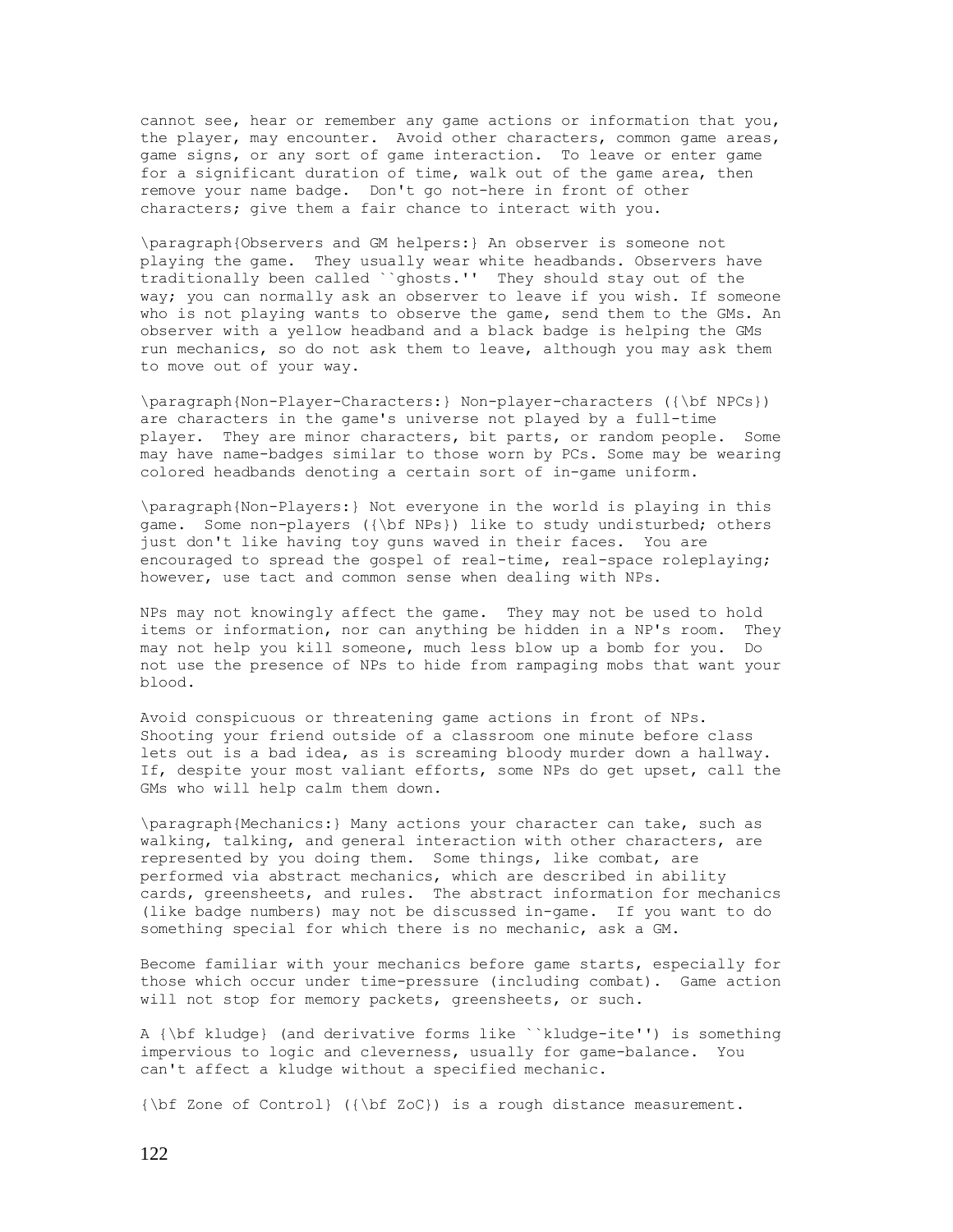You are within ZoC of someone if your outstretched fingers can touch their outstretched fingers.

\paragraph{Safety:} This is a game. Real violence is unacceptable. Game action should cause no real-world damage, either to people or property. If something dangerous is happening, call a halt. Stay in control, use common sense, and do not endanger yourself or others. You should not run or otherwise force your way into or through someone else's ZoC, and you should never make physical contact with another player without permission.

### \subsection{Roleplaying}

{\bf Act with personality, not with unnecessary caution.} This game emphasizes roleplaying and acting over strategic or `smart' gaming. Players should be more concerned with getting into character and portraying personality to other players. Always try to consider what your character would do on impulse, given his or her temperament and situation. If it is in conflict with what would be a `wise' course of action as a player, choose the former. Avoid isolating yourself from other players; get others involved in your plans, and engage heavily in conversation.

{\bf Let your goals change as you encounter new information.} Your character sheet only specifies what you are interested in at the beginning of the game and what happened to you prior to the game. It also defines your character's temperament and personality. Within these perimeters, you are encouraged to get involved in other plots and events occurring within the game. Do not abandon your given plots, but take the risk to supplement them. A player that gets his or her character embroiled with everything interesting in game will have a far more interesting time than one who sticks strictly to their stated goals in their sheet. It is acceptable and preferable to lose your stated goals if you do so in character and in style.

{\bf This is a film noir game.} Film noir characters are rarely particularly intelligent or cognizant of dangerous situations. They are often arrogant, impulsive, self-serving and jealous. Your character should not be lighthearted and happy by the end of the game (although the player should try to have fun). If your character is killed in game and leave behind an enigmatic or gory corpse, that's a very good thing.

%\clearpage \section{Dealing with items}

Many in-game items are represented by little white cards with a number and description. Item cards may be shown to others, passed around, stolen, etc. The {\bf item number} on the card is not in-game information and {\em may not be recorded or discussed}. Not all in-game items have cards or numbers; whatever they are represented by should be clearly marked ``in-game item'' or ``freely transferable.'' You cannot remove or destroy most items or item cards in the game.

Use common sense. You can't carry a hundred rocks in your pocket, fold a sword in half, or hide a life-sized statue in a fire hose. You can't stop a bullet with a set of blueprints or rip apart a metal safe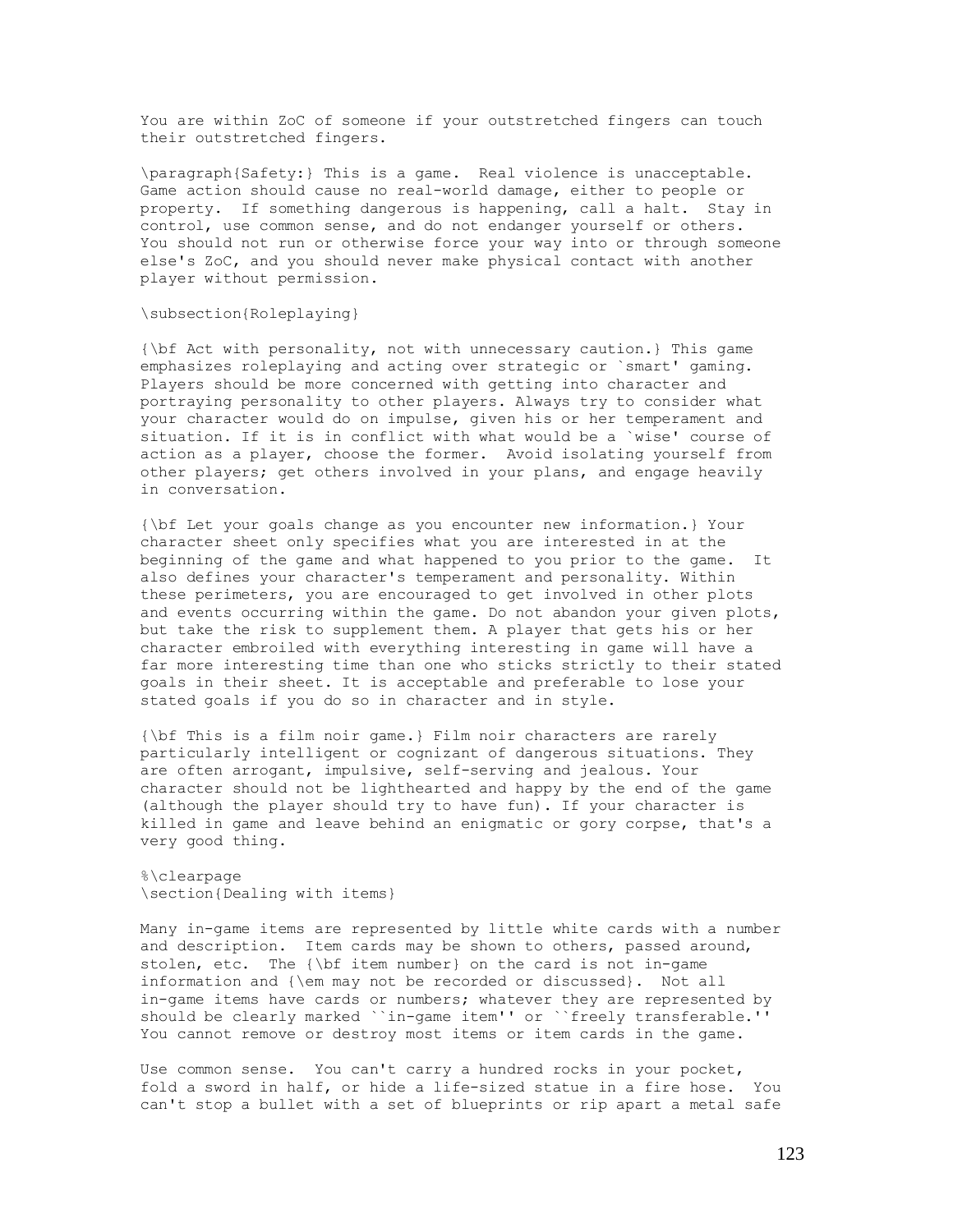with your bare hands. Even if your bag can carry a shovel in it, the shovel noticeably sticks out (``you see a shovel sticking out of my bag'').

\paragraph{Written Information:} If you write in-game information down on a piece of paper, that paper is now an in-game item and must be clearly marked as such. Don't write in-game information on out-of-game documents (like your character sheet). Don't write out-of-game information (like memory packet triggers) on in-game documents. You can shred items or item cards representing in-game paper documents; dispose of the shreds in wastebaskets in classrooms reserved for the game. You can reconstitute shredded documents by finding and reassembling the shreds.

\paragraph{Envelopes:} Some items and locations may have an attached envelope (or just be a labeled packet or folded paper). The envelope may include directions for when to open these (``open packet if you press the big red button'' or ``open packet if you eat this''); otherwise you may only open them if and when instructed.

\paragraph{Signs:} Some locations and other game materials are represented by signs or packets posted throughout game area. You may read any signs and must follow any rules printed on them. If a sign or packet doesn't have some sort of in-game description (it only has out-of-game mechanics information, like a number or just a colored dot), then your character doesn't even see it or know that anything unusual is there. {\bf Do not record or memorize the mechanics information on signs.}

\paragraph{Bulkiness:} A bulky item is too big or heavy to be carried or concealed freely. Bulkiness is measured in {\bf hands} or {\bf dots} (how many hands it takes to carry it). If you are carrying a bulky item represented by a card, make it clear to onlookers by holding the card. A hand carrying a bulky object may do nothing else. You may drag a bulky item at a slow pace if you have one hand less than required.

\paragraph{Character Bodies:} A body is two hands bulky and usually represented by a name-badge. It must be willing or unable to resist for you to carry it. Carry the badge conspicuously. Onlookers can't tell if it's dead without close examination, unless it's extremely obvious obvious (like headless).

\paragraph{Props:} Some items may have props (physical representations or {\bf physreps}) associated with them. The card and physrep should be kept together. If they are separated, the card is the real item. Prop items are as bulky as the physrep. They can be carried in bags that can hold them, on straps that are attached to them, etc.

\paragraph{Containers:} Some items, like crates or personal bags, have a {\bf capacity}. Capacity is measured in dots or hands; this is how many dots of items can be stored within. You can put as many non-bulky items inside as is within reason. A container may have a capacity bigger than its bulkiness; use common sense when nesting containers. Put contained item cards inside the envelope attached to the container card.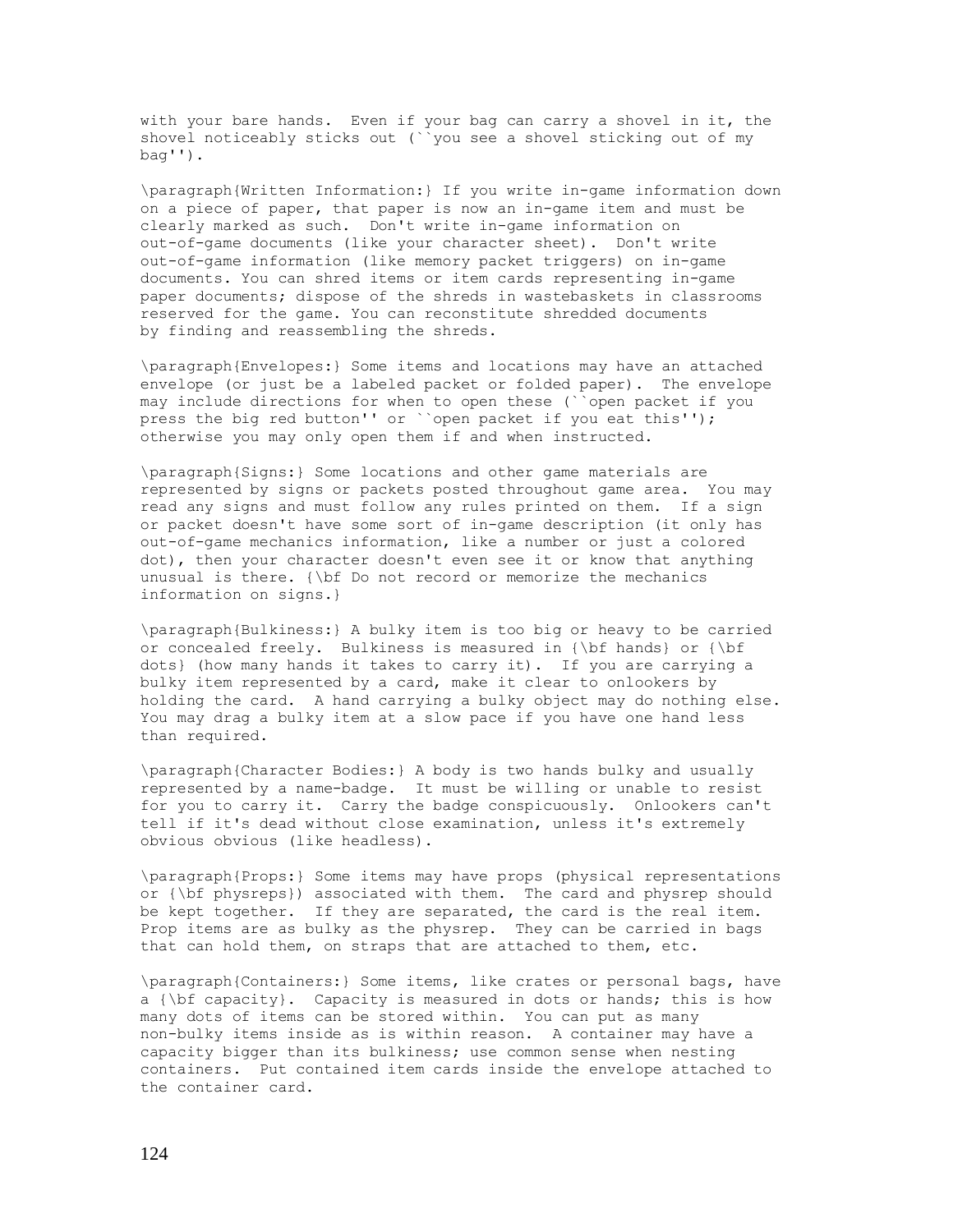\paragraph{Bags:} If you would like to have a bag in game, bring your own bag. In-game bags can hold up to 4-hands of bulky items, assuming that the physreps can actually fit in a bag. Bags can also hold any number of nonbulky, nonphysrepped items.

\subsection{Searching and Stashing}

\paragraph{Places:} To search a classroom, search it. Normal items can be stashed in any reasonable, legal place in a reserved classroom. Don't stash items in places that are not classrooms specifically reserved for game; see the {\em Game Areas} section for more information. Don't put items behind locked doors, inside ceilings, in construction sites, or in hacking locations; consequently, don't go rummaging through such places for game items.

Note that the GMs may plant items or information in locations outside of the reserved classrooms but generally within Game Areas. These will either be obvious (visible to passers-by) or players will be given specific information on where to find them. As long as characters are within Game Areas, feel free to tail and follow others in order to discover secret locations.

In order to hide a prop item, you need to conceal the physrep in a location large enough to hide the entire physrep; if a physrep is made of foam, do not squash the physrep to force it to fit into a smaller stash site.

\paragraph{People:} All searches of characters or their belongings are conducted via player dialogue. Someone must be willing or unable to resist for you to search them. Anyone within ZoC of either you or your victim can prevent the search by saying ``I stop you'' or an equivalent phrase.

You can perform a {\bf pat-down search}, which will only reveal the presence of weapons. You need at least one free hand to perform a pat-down search. Say ``I search you for weapons'' to the person you are searching. This takes as much time as it takes your victim to tell you what you find. If you're the victim, do this at a reasonable pace.

A {\bf total search} is an invasive, complete search of a character's clothing. You need at least two free hands to perform a total search. Say ``I search you completely'' to the person you are searching. This reveals all in-game items, and takes as long as your victim spends handing over possessions. If you're the victim, hand over items at a reasonable pace.

\paragraph{Bags:} To search a bag that is obviously in-game (has an attached, displayed item card), search the physrep. To declare a bag out-of-game, make sure it has ``no game items'' prominently labelled on the exterior of the bag. Item cards in the bag must be in reasonable places, i.e. not inside secret compartments in the bag. All in-game bags must be fully in-game. If you wish to carry personal effects in an in-game bag, keep them in a removable pouch or envelope and label it ``no game items.'' If you are about to be separated from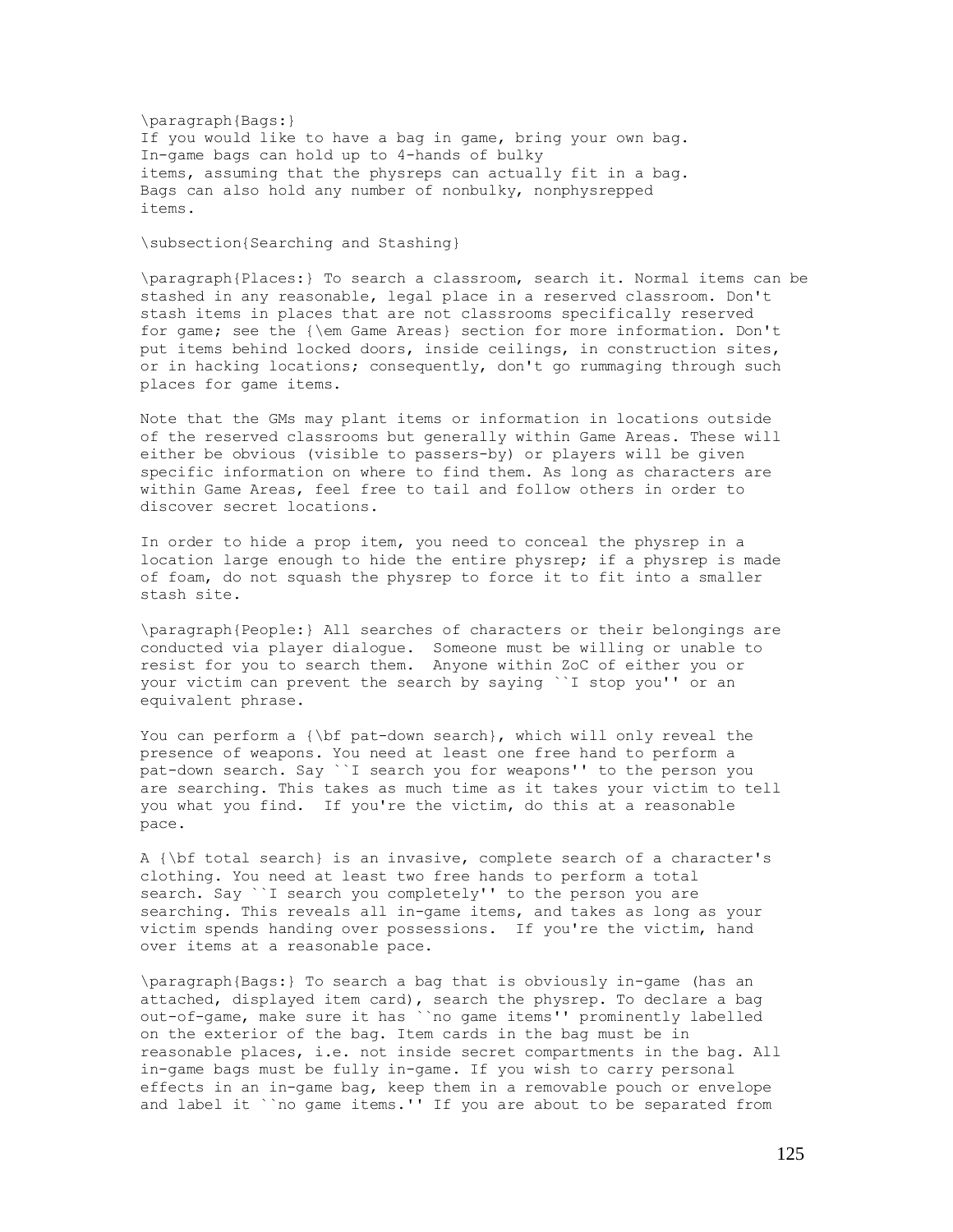your bag for in-game reasons, you may first remove the pouch from your bag to keep it with you. Do not use this as an opportunity to surreptitiously take or remove in-game items from your bag.

To search an attended bag, say ``I search this bag'' to the owner. You only need one free hand to search a bag. If the owner is willing or unable to resist, the owner should hand over all game items inside at a reasonable pace.

Alternatively, simply hand over the entire bag. Note that many characters will be unable to hold a weapon, a bag and perform a search at the same time; feel free to take advantage of such an opportunity.

\subsection{Money, Food and Drinks}

In 1948, the dollar was approximately 10 times its value today. Food in this game is mostly pizza, represented by actual pizza. You will find it in {\em Mama Accardo's Ristorante} in game. Take advantage of in-game food as much as possible during game; inform the GMs of any dietary restrictions if you haven't already done so. Food may be purchased using in-game money. A large meal costs  $\$ 5, while a small meal costs \\$2.

Alcoholic drinks at the {\em The City Hall Bar} are represented by fruit juices. Don't call the drinks by their non-alcoholic names, e.g. if your character is drinking wine, refer to the drink as wine. The appropriate names will be listed in the bar and the restaurant. Take advantage of in-game drinks as much as possible during game. If the bar is open but the bartender isn't around, you can serve yourself a drink from the NPC bartender. Tip the PC or NPC bartender \\$1 if you can afford a drink; ask for a tab if you can't.

#### \subsection{Mickey Finns}

You can `slip a mickey' into someone's drink if you have the opportunity and the motive. Mickey Finns are knockout drugs represented by a measure of powdered salt wrapped in paper. To use it, simply add the salt into a person's drink. Mickey Finns only work in drinks. All characters have access to Mickey Finns; players should bring their own salt. You can dispose of unused Mickey Finns in any trashcan.

If you imbibe a drink that is unusually salty, your character becomes extremely sleepy and wants to sit down as quickly as possible. Once seated, you are knocked out for the next five minutes. Do not noisily broadcast the fact that you are knocked out; just close your eyes and slump. Lay your head on a table if you have one in front of you.

#### \subsection{Poker Cards}

{\bf All players will need to have a full deck of poker cards without any jokers.} These are not in-game items and you should not remove them from other characters, neither should you distinguish them from any other deck of cards. Use the poker cards for mechanics that require a certain amount of chance. If you wish, you may use the same cards to play a game of cards with other characters; be sure that the owner of the deck regains possession of all the cards when the card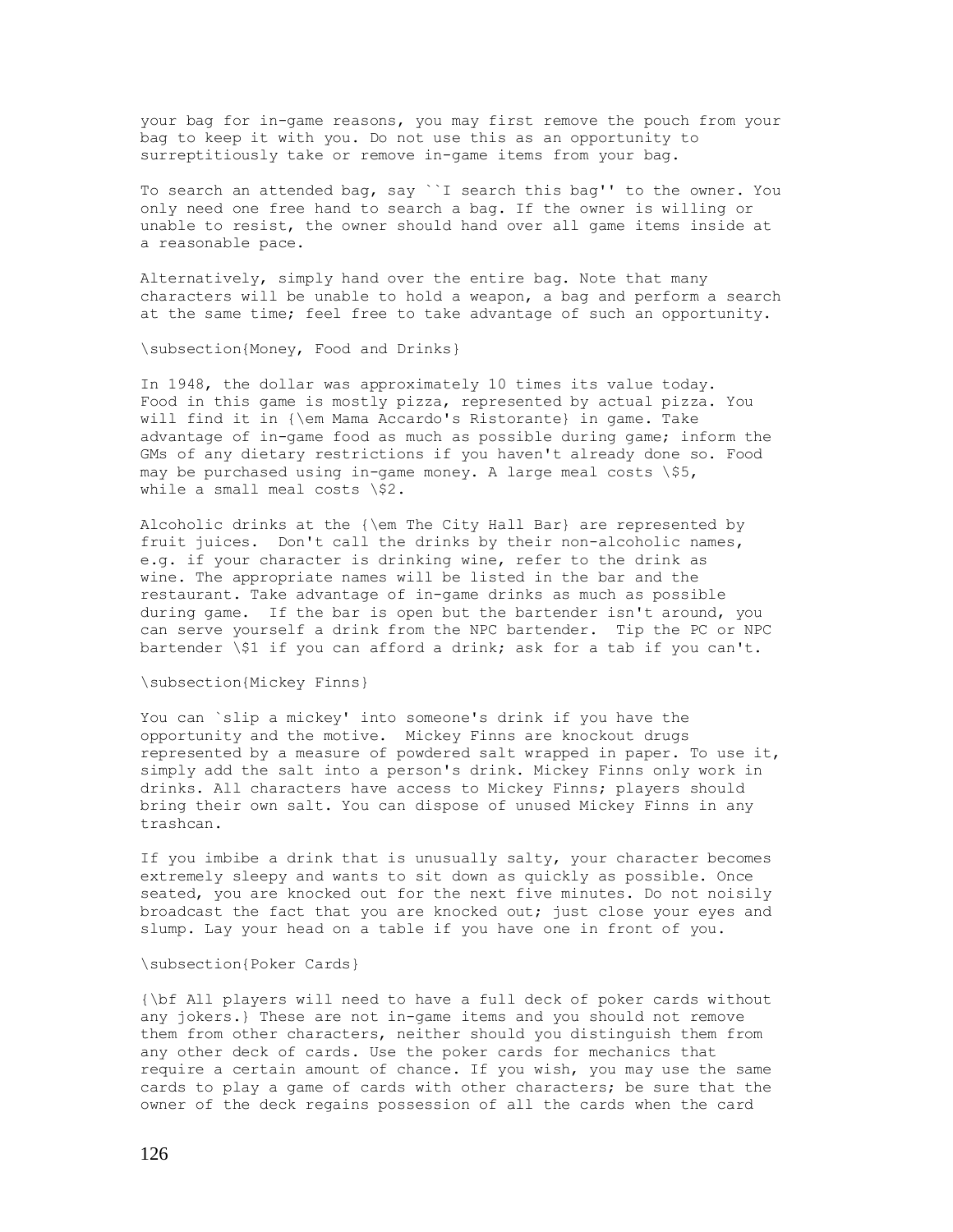game is over.

The basic chance mechanic is based on five-card draw poker. Shuffle the deck thoroughly before beginning and keep the deck face-down. Draw the top five cards from the deck and place them face-up. A mechanic that requires chance will indicate a certain poker hand, such as {\bf Hand: Straight}. You need to make the five cards show a hand that equals or betters the value of the stated hand. If they already show you a winning hand, you succeed in performing the mechanic.

If you do not have a winning hand, choose one to five of the face-up cards to reject. Place those cards face-down in a discard pile and draw the same number of cards from the top of the deck. Turn the new cards face up. If you now have a winning hand, you succeed in performing the mechanic. If not, discard all the face-up cards and draw five new cards from the top of the deck, repeating the mechanic from the beginning.

If you run out of cards in the deck without forming a winning hand, or if you choose to stop performing the mechanic, you have failed at the mechanic. Unless you know otherwise, you may not attempt that particular mechanic for the rest of the game. If you can make a second attempt, reshuffle the deck well before restarting.

The hands are listed below in descending order of value:

{\bf Royal Flush:} A, K, Q, J, 10 all of the same suit. $\setminus$ {\bf Straight Flush:} Any five card sequence in the same suit. (e.g. 8, 9, 10, J, Q or A, 2, 3, 4, 5 of same suit)  $\setminus$ {\bf Four of a Kind:} All four cards of the same index (e.g. K, K, K, K) \\ {\bf Full House:} Three of a kind combined with a pair (e.g. A, A, A, 5, 5) \\ {\bf Flush:} Any five cards of the same suit, but not in sequence. $\setminus\setminus$ {\bf Straight:} Five cards in sequence, but not in the same suit. $\setminus\setminus$ {\bf Three of a Kind:} Three cards of the same index.\\ {\bf Two Pair:} Two separate pairs (Ex: 4, 4,  $Q$ ,  $Q$ ). {\bf Pair:} Two cards of the same index.

\subsection{Doors and Locks} In-game locks will have a lock letter printed on the card. Classroom doors that can be locked should have a similar letter displayed on the door. To open the lock, you need a key with the same letter. If a lock is closed, assume it is locked. Doors can only be locked from the outside; you cannot keep a mobile person locked in a room.

\paragraph{Lock busting:} Locks and doors will also have a poker hand displayed on the card. Anyone may attempt to bust a lock by using the basic poker chance mechanic to {\bf beat} the hand displayed on the lock. Most doors will require you to beat a full-house; high-security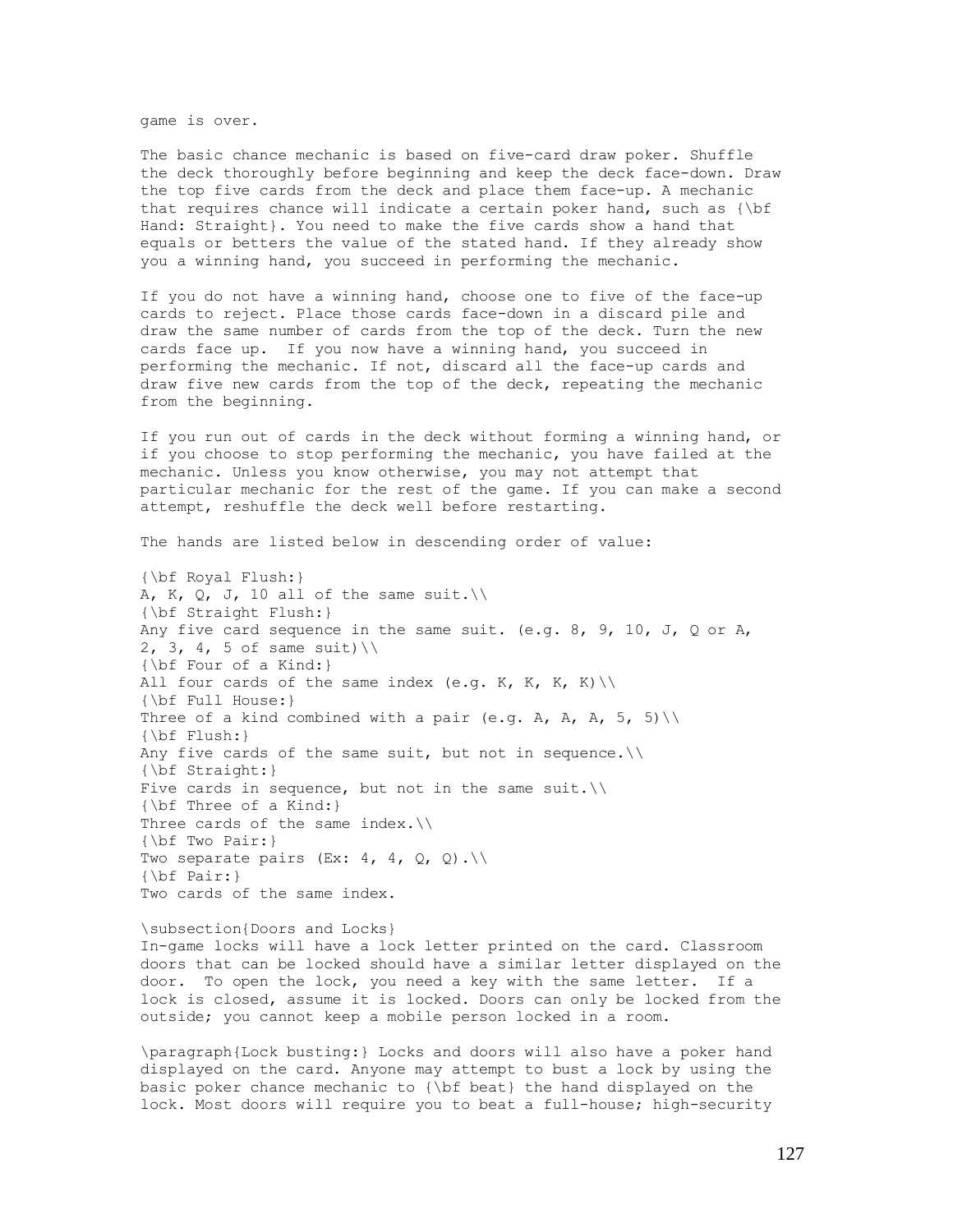doors or locks may require better hands. Once you succeed, the lock breaks and cannot be locked again. Indicate the status of a busted lock by drawing a large X on the item card or sign. If you fail to break the lock, you may attempt to break the same lock after fifteen minutes.

\paragraph{Lockpicking:} Certain characters may be able to perform lockpicking if they have a lockpick. If you have such an ability, use the basic poker chance mechanic to {\bf beat or equal} the hand displayed on the lock. A picked lock will lock again once it is closed. If you fail to pick the lock, you may attempt to pick the same lock after fifteen minutes.

\section{Gambling with Love}

Love plots in this game use the cards in a slightly different manner. When not performing a mechanic that requires a full deck, you should always keep one card from the deck separate from the rest. This is your {\bf Mood} card. Do not show anyone the card. You may return the card to your deck and draw a new card at any time as long as no one is currently attempting to seduce you. You can look through your cards to pick a specific card if you wish.

All characters in this game are pretty good-looking and are interested in Flirting with any character of the opposite sex. The second digit on a name badge represents relative attractiveness; if given the option to Flirt with two characters, first Flirt with the character with greater attractiveness. If you're shot down, feel free to go after the other character. If you haven't Flirted with anyone by the end of the game, you're not playing this game right. Roleplay accordingly.

Due to the Hays Motion Picture Production Code of 1930s, there are no homosexual relationships depicted in this game.

\subsection{Flirtation}

Initiating romantic involvement between characters begins with Flirtation, which does not involve the use of any cards. You first need to Flirt with him or her by striking up conversation with a corny opening line. The person being Flirted with needs to respond with a witty retort. If the person responds with a non-witty response, you were probably too subtle. Remember that film flirtation in the 40's was never terribly subtle; crank up the chutzpah and try again.

If someone is trying to Flirt with you, you need to respond with a witty one-liner within five seconds by turning the flirter's opening line against him or herself or by coming up with some inventive insult. You decide if your own response was good enough. Be strict with yourself. Do not attack the person flirting with you; you're too distracted by their charms. The first person who fails to come up with a witty retort within five seconds of the last response loses the Flirtation. If you lose a Flirtation, you cannot attempt to flirt with the same person for the half-hour. If you win a Flirtation, you may have the option of attempting to Seduce the other character.

If a Flirtation is interrupted, the last person to get in a witty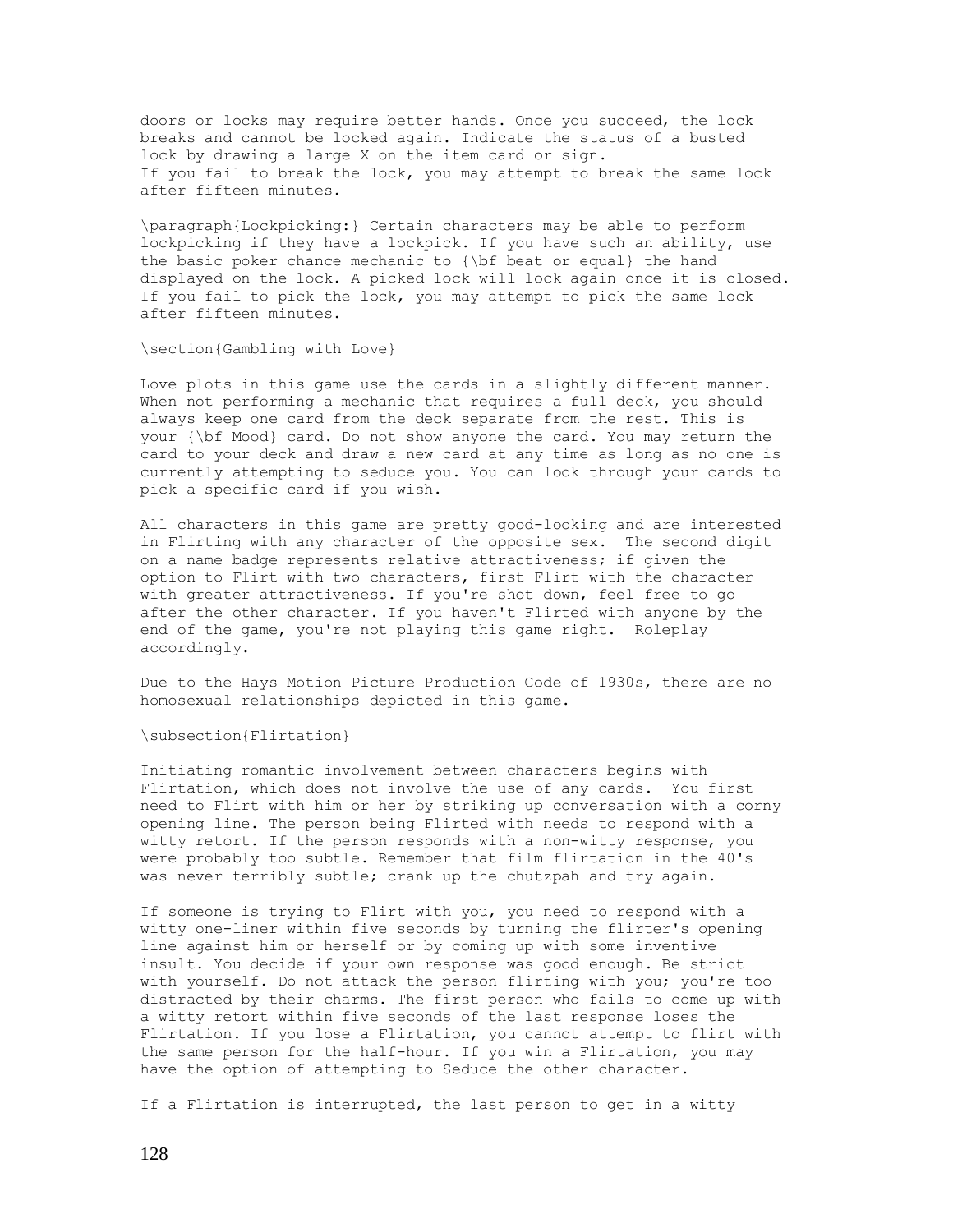retort automatically wins the Flirtation. However, if the interruption is extremely trivial (say, a passing PC asks to get by you), feel free to ignore the interruption. If someone succeeds in Flirting with you, your character is now somewhat romantically intrigued by the Flirt.

#### \subsection{Seduction}

You may attempt to Seduce someone three times immediately after you win the most recent Flirtation. You may choose not to Seduce a character, even if you win a Flirtation. If someone is seducing you, replace your Mood card with a new, random card after every attempt at Seduction. Every failed attempt at seduction makes your character a little less interested in the flirt; brush the seducer away after three consecutive, unsuccessful Seductions. If you fail to seduce someone after three consecutive attempts, you will need to Flirt again before you can Seduce that person. If someone succeeds in Seducing you, your character becomes rather enamoured with the seducer; roleplay accordingly.

\paragraph{If your character is more attractive than the character you are trying to seduce,} draw a card from your deck and hold it up to the person you are trying to Seduce. Say ``suit.'' If the other player's Mood card has the same suit as the one you showed, you succeed in Seducing the other character.

\paragraph{If your character is less or equally attractive to the character you are trying to seduce,} draw a card from your deck and hold it up to the person you are trying to Seduce. Say ``number.'' If the other player's Mood card has the same number as the one you showed, regardless of suit, you succeed in Seducing the other character.

#### \subsection{Sex}

Sex should immediately follow a successful Seduction, although characters may mutually consent to have Sex without Seduction. They should still attempt to Flirt; remember that one person always wins a Flirtation. Find an empty reserved classroom as soon as possible and close the door behind you two. If either of you are attacked en route, you do not have to perform the rest of this mechanic. You and another player should sit across a desk and use a single, full, well-shuffled deck belonging to the person who performed the successful Seduction.

The owner of the deck is the dealer and deals two cards to each player, one face-up and one face-down. You may always examine your own face-down card, also known as your hole card. Do not discuss the value of your hands verbally; hand gestures and facial expressions are fine. You may talk about anything else in-game during this process.

The game resembles Blackjack, in which you try to get a high collective value of cards without going over 21. Royal cards (Jack, Queen, King) are all worth 10 and the Ace can be worth 1 or 11, depending on what the holder of the Ace wishes it to be. The rest of the cards are all worth the number on the face of the cards. Both of you need to decide whether to `hit' or `stick,' i.e. whether to get a new card or to stay with the cards you already have, respectively. If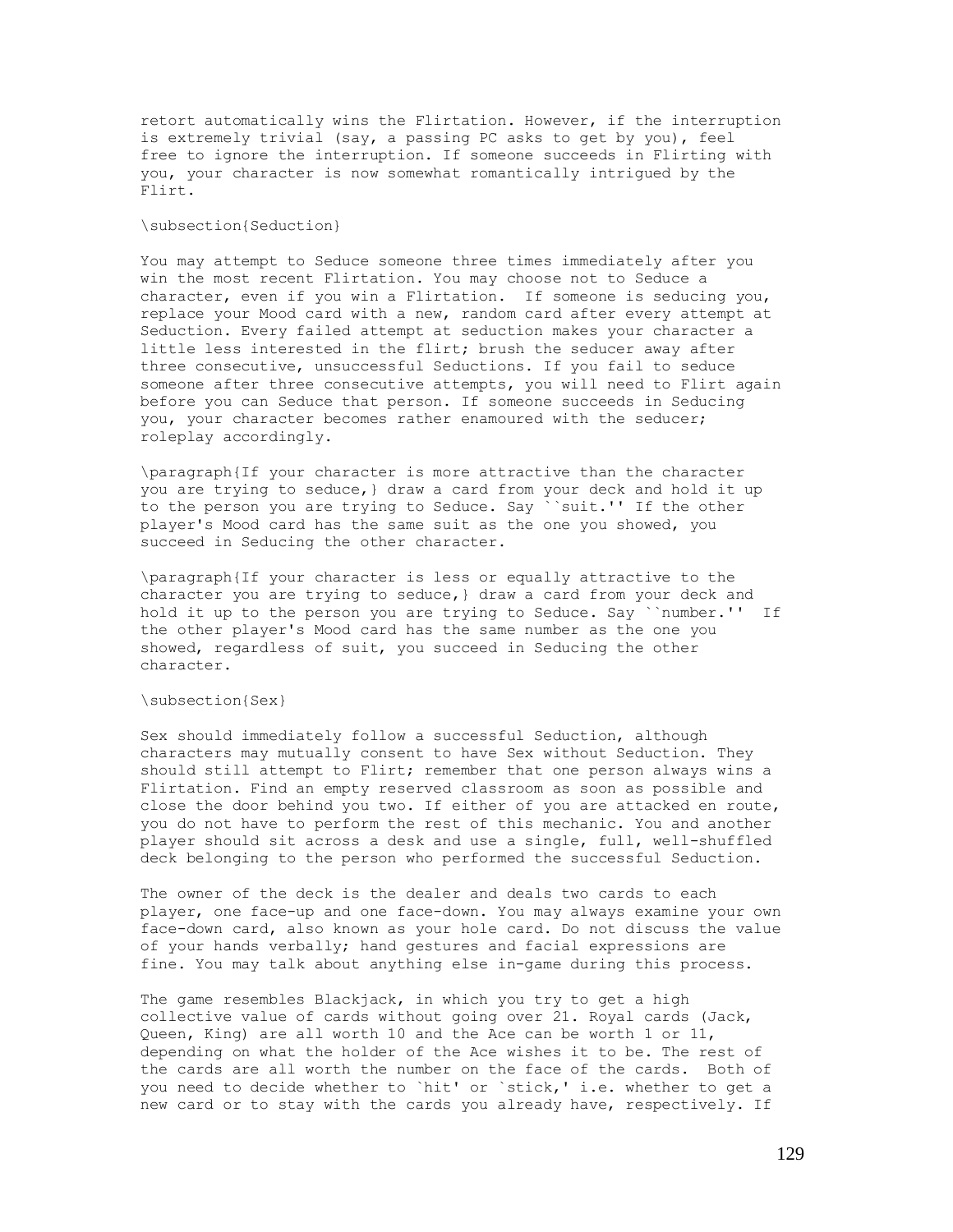you are not dealing, indicate this by pointing downwards at your cards; a single finger is a request to the dealer to `hit' and several fingers is a request to `stick.'

If you are the dealer and wish to `hit' your own hand, deal to yourself before dealing to the other player. If the other player decides to `stick', you may again decide to `hit' or `stick' with your own hand. Once either player decides to `stick' with his or her hand, that player may no longer be dealt any new cards. If you `bust,' that is, if the total value of your cards exceeds 21, you can only `stick' with the cards you have. You do not need to declare that you are bust, although it may already be obvious from your face-up cards.

Once both players decide to `stick' with their hands, both players simultaneously reveal their hole cards. If you have more than a total of 21, say `bust' as you turn over your hold card. If not, declare the total value of your cards as you turn over your hole card.

You need to earn points in order to win at Sex. If you have a total of 21, you gain a point. If neither player busted, the player with the higher total gains a point. If neither player busted and had identical total card values, both players gain a point. If you bust, you {\em lose} a point.

If you are the first player to reach 3 points, you win; the other character falls desperately in love with you. You should not attempt to directly hurt this character for the rest of game but you may place him or her in danger or attempt to Flirt with another character. If you were trying to make the other character fall in love with you, you have succeeded.

If you fall in love with another character after losing at Sex, you may not attempt to seduce any other character, hurt your new partner or knowingly place him or her in danger for the rest of game. If both players reach 3 points simultaneously, both chacters fall in desperately in love with each other.

If both players have less than -3 points, the sex ends badly! You both have an unsatisfactory sexual episode and neither of you should attempt to Flirt or have Sex with each other for the rest of game. Your characters get mad at each other; feel free to hurt each other after 15 minutes of amnesty, if it makes sense for your character.

Before dealing the next hand, the dealer should reshuffle all the cards back into the deck if there are approximately less than a dozen cards left in the deck. The other player should cut the deck. You should continue playing Blackjack until you win or lose. If you are interrupted by other players, you should halt the Sex. Neither of you should initiate Flirtation, Seduction or Sex for the next half-hour. Others may attempt to do the same to you.

\section{Sleight of Hand}

If you enter a basement, your character is sneaking across a roof, or shimmying up a pipe, scaling a wall, or generally being in a place where being present would be illegal, according to the Chicago Police. Getting out of these places is just as hard as it is to get into one.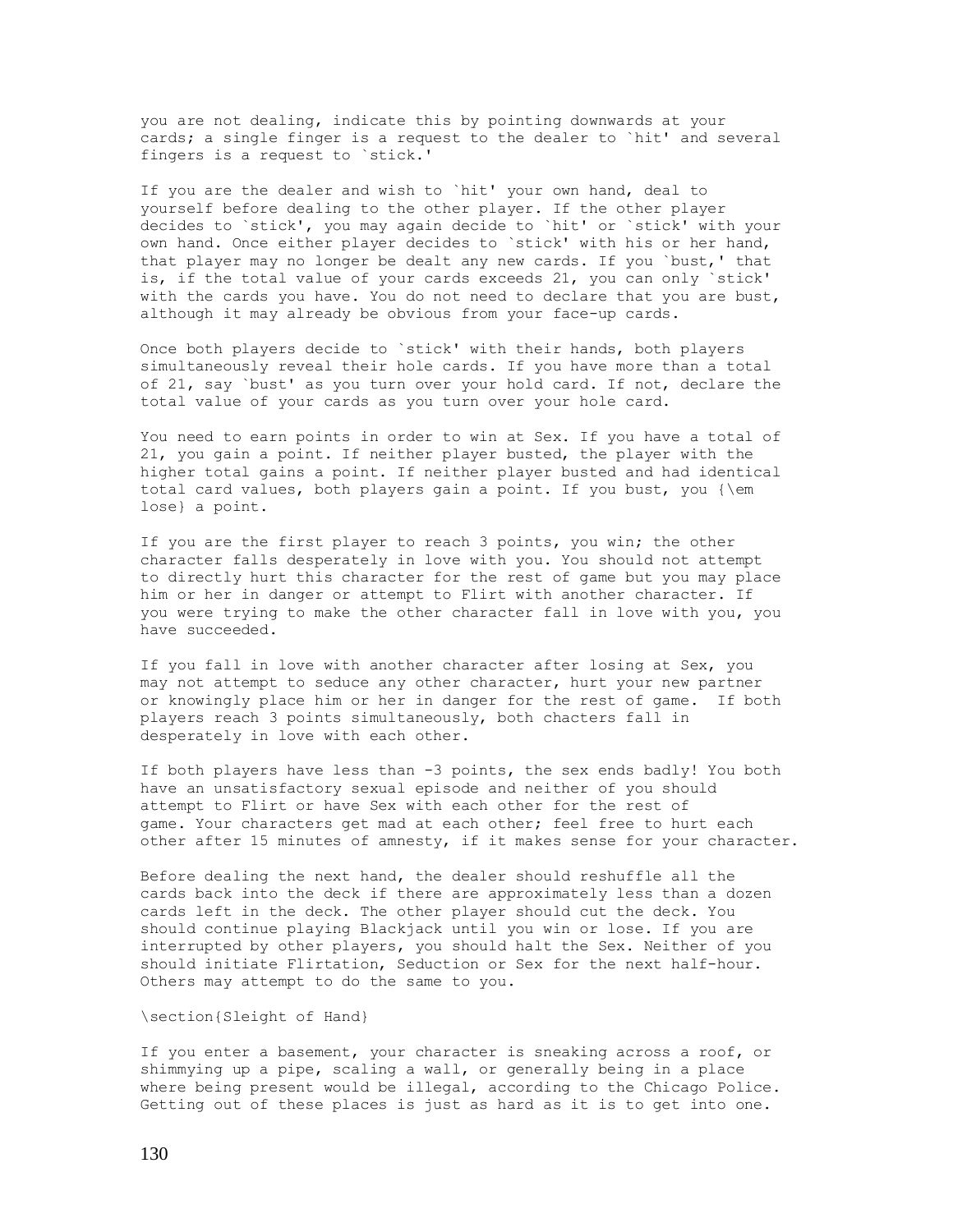Moving from one building basement to another will typically involve a bit of physical dexterity and luck. Signs in basements will indicate where you can go from a particular basement and what you need to do in order to move between locations.

Occasionally, NPCs with flashlights may show up. These NPCs are police, and they will only `see' what their flashlights are pointed at. They also cannot see very far. They can, however, hear you if you make a noise. Once you have been spotted by these NPCs, you cannot hide from them again unless you manage to escape to a different basement.

{\it Example: Bob enters basement 36-M from 26-B and finds a line of tape on the floor. A sign on the wall says ``Connects to basement 36-B and 26-B. Walk heel-toe with both feet on the line at all times from one end of the line to the other to go to either basement.'' Bob goes to one end of the line and begins to walk on the line. While he is doing so, an NPC shows up with a flashlight. Bob decides to step off the line and hide around a corner. The NPC walks up to the corner, and waves the flashlight slowly, but Bob remains silent and the light never touches Bob. The NPC leaves the basement. Bob needs to start walking from the beginning of the line and try to reach the end before the NPC returns in order to leave the basement undetected.}

%%\clearpage \section{Dangerous Stakes}

\subsection{Health States}

Characters have four possible states concerning health and damage. When you are  ${\bf h}$ , you may act freely. When you are  ${\bf h}$ helpless}, you are immobile and may do nothing but talk. When you are {\bf knocked out}, you are unconscious and will regain consciousness in five minutes. When {\bf dead}, you are dead.

When knocked out, fall down and drop anything you are holding. Just lie there; you won't be doing much of anything until you wake up or die. Do not listen to conversations going on.

In addition to being mobile, helpless or knocked out, characters can also be {\bf wounded}. Wounded characters are bleeding and will die in five minutes, or in ten minutes if they have a cigarette. See  $\{\emph{em}$ Cigarettes} below for more information. Wounded characters lose one hand of carry from their normal carrying capacity; if you are carrying up to your maximum capacity when someone wounds you without rendering you helpless, drop the items in one of your hands. If you are wounded, be appropriately dramatic. When you stop being wounded, you regain that hand of carry.

Dead men tell no tales. If you are dead, do not give out any information about your character or your death to any players. {\em Fill out your Death Report.} You may remain on the scene to play the part of your corpse; describe obvious information to onlookers (``I have a gunshot wound in my back''). When you leave, write a description of the body's visible state on the front of your name-badge. Take the ``I'm Not Here'' side to wear. Stack your items with your body. Give your death report to a GM. If your death becomes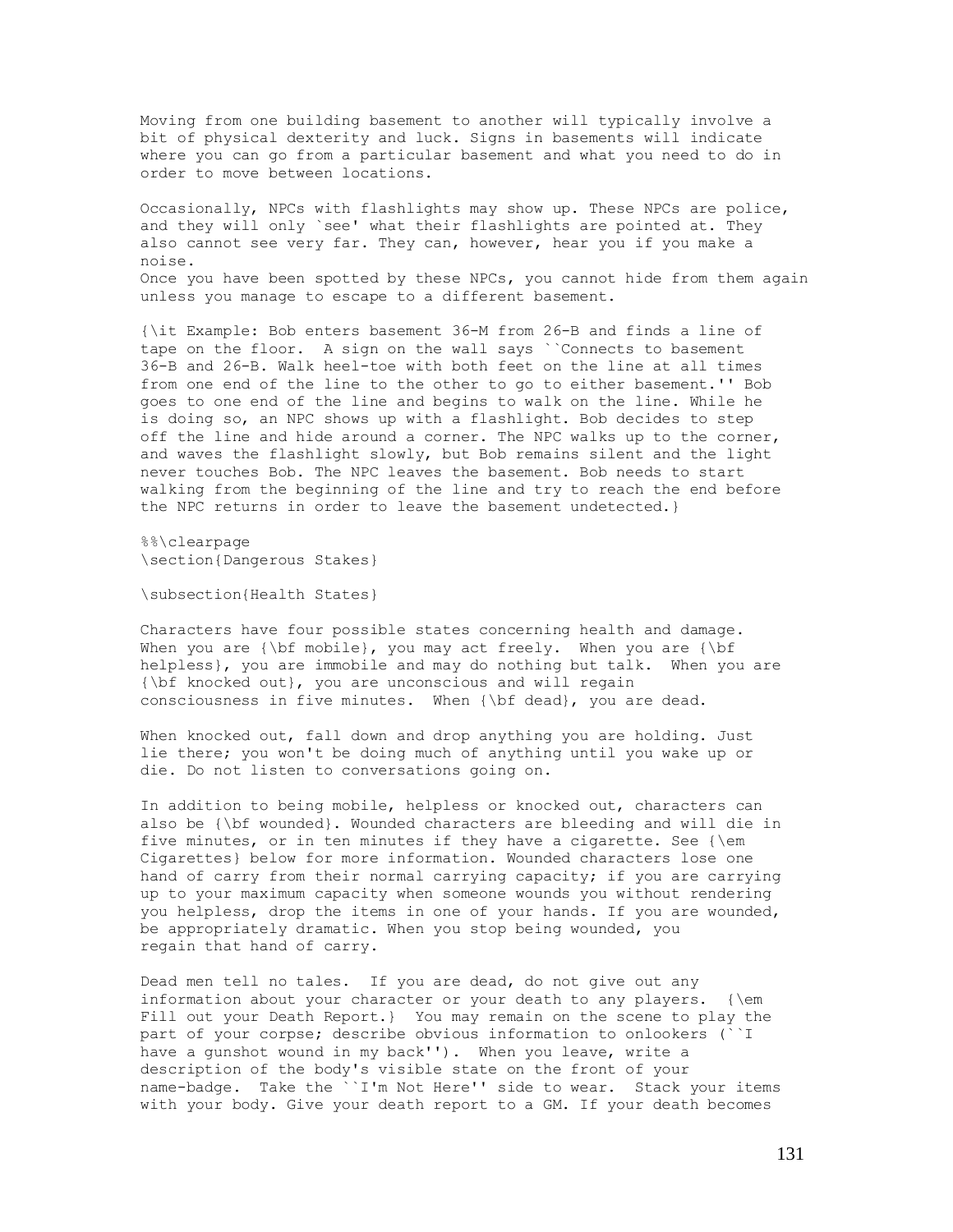generally known to the other characters, you may be able to become an observer. Until the game is over, you may not convey game information to any player.

#### \subsection{Cigarettes}

Cigarettes in this game are represented by candy cigarettes. They are in-game items. Unless you know otherwise, you begin game with one standard-sized pack of candy ciagarettes. If you have an in-game cigarette in your mouth at any time while you are wounded, you take twice as long to bleed to death, i.e. you will take ten minutes rather than five minutes to die from a wound. If you have a cigarette in your mouth while being shot or if you have one placed in your mouth right before the five-minute time limit, you have an extra five minutes to bleed before dying. Additional cigarettes will not help you.

Note that if you are helpless, you may not draw a cigarette of your own while wounded; someone else needs to give you a cigarette if you did not already have one in your mouth while being wounded. You may not smoke if you are knocked out; if you did not have a cigarette while being simultaneously knocked out and wounded, you may very well bleed to death after five minutes.

#### \subsection{Weapons}

All weapons have both a physrep and an item card that declares it to be a weapon. Keep these together. Melee weapons may have combat bonuses indicated on the card. To use a weapon, you must hold it with a hand that is free of any other items; the hand and the weapon should not be obstructed in any way. Display it in an obvious manner. All weapons are one hand bulky. You cannot hold more than one weapon in a hand. You may only use one melee weapon at a time. Melee weapons are represented by foam boffers. Ranged weapons are represented by a dart gun, a disc gun or a koosh ring gun.

#### \subsection{Combat on stairs}

If either combatant is standing on stairs when combat breaks out, the combat immediately fails to produce any result. There should not be any combat on stairs, although it is perfectly acceptable to continue talking and interacting in-character while climbing stairs. Refrain from running, blocking movement or overtaking people on stairs. Try to stay about fifteen feet away from a stairwell exit if you are not using the stairs. Do not linger too long on stairs and ensure that you do not trouble NPs.

#### \subsection{Ranged Combat}

Ranged combat is real-time and mostly based upon player skill at firing and dodging physreps. Keep it safe. Hits to anywhere on the body have the same effect but do not aim for the head. If a projectile hits clothing or long hair such that it would not hit the body if it passed through the hair or clothing, it doesn't count. A hit on an item that you are holding counts as a hit on you, not the item. If there is a conflict over whether or not a projectile hit, the shooter calls the shot.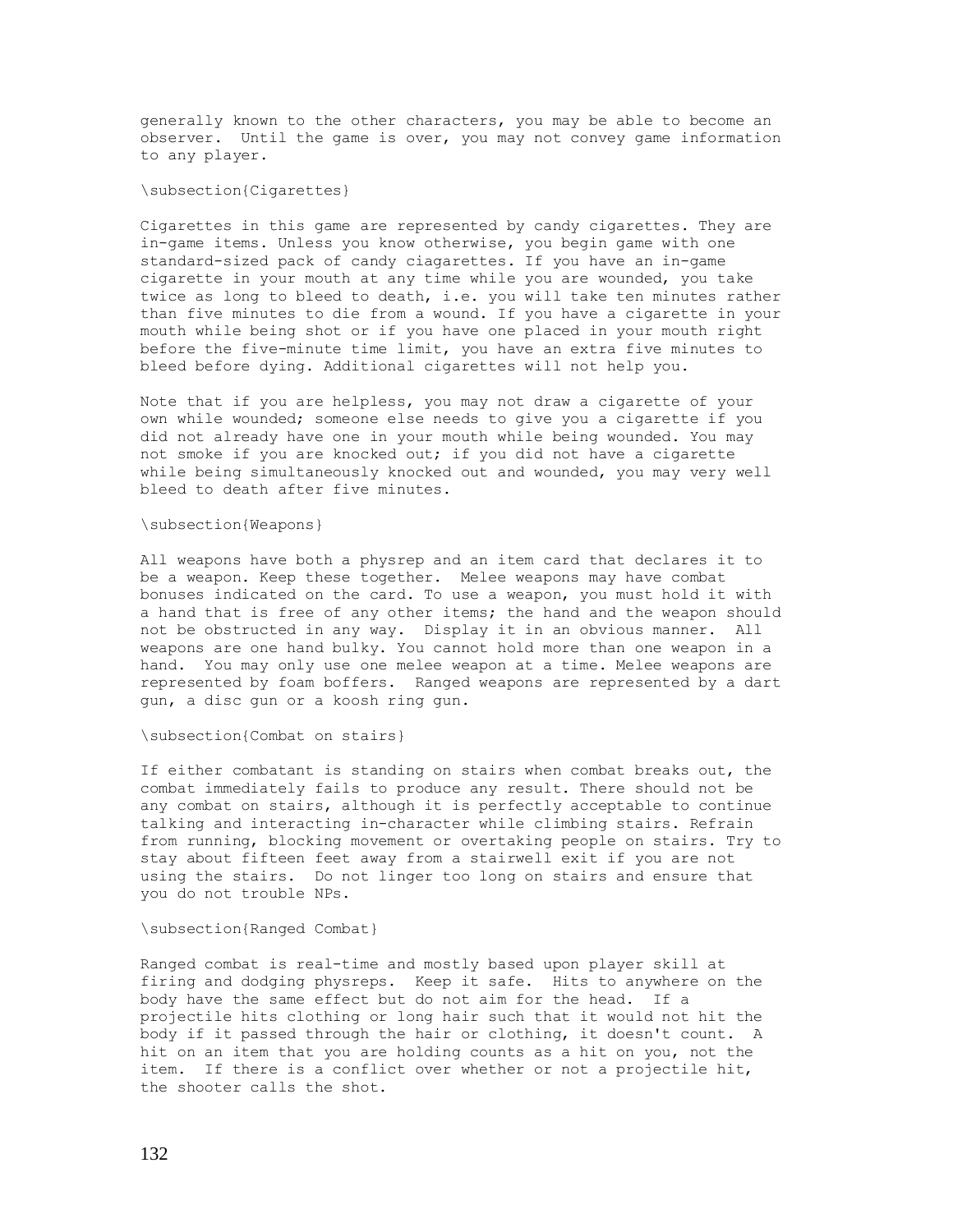There are 2 types of ranged projectiles: {\bf bullets} and {\bf cartridges}. Bullets, represented by plastic discs, plastic darts or foam darts, can be fired by corresponding guns with the appropriate item cards. The cards indicate the maximum amount of ammunition that can be kept loaded in a specific gun at any time. Ammunition is limited; you may not reuse bullets that have been fired. Bullets that you find on the floor are spent bullet casings. All bullets have the same effect: if and when you are hit by one, you become wounded and helpless and will remain so until you know otherwise. Characters may purchase 7 bullets for \\$5 at the beginning of the second day of game.

Shotgun cartridges, represented by koosh rings, can be fired by Vortex Tornado guns with the appropriate item card. If you are hit by a shotgun, you die immediately, whether you have a cigarette in your mouth or not.

\subsection{Killing Blow and Strangulation}

A {\bf Killing Blow} is a fatal series of wounds. A Killing Blow will kill a helpless or knocked out victim. Your victim must be within ZoC and either knocked out or helpless. You need to have a weapon to perform a Killing Blow. You must not be using a cigarette; if you have one in your mouth, be sure to remove it before performing a Killing Blow.

To perform a Killing Blow, clearly incant ``Killing Blow one, Killing Blow two, Killing Blow three, Killing Blow four, Killing Blow five'' at a reasonable pace. At each count, use the weapon in an appropriate manner; gently tap the victim with the foam boffer or shoot a bullet at the torso of the victim. You need to shoot a ranged weapon to use it in a Killing Blow; you cannot pummel someone to death with a gun. ou do not have to be perfectly accurate; you simply need to expend five rounds of ammunition for a Killing Blow. Ammunition expended in a Killing Blow may not be used for any other purpose in game, such as shooting someone else. If you are using a fully-automatic ranged weapon for a Killing Blow, only fire at the last count and be sure to fire at least five rounds of ammunition.

If you're performing a killing blow with a gun and run out of ammunition or the gun jams, you can reload your gun (if you have extra ammunition) or fix your gun, and resume counting from where you left off. If you're in some sort of execution mob, you can get someone else to finish off the killing blow from where you left off. The count should resume at a reasonable pace.

To stop a Killing Blow, either attack the person doing it or say ``I stop you'' within ZoC. If you are attacked or if someone within ZoC says ``I stop you'' or an equivalent phrase while you are counting off a Killing Blow, you are stopped and the victim is still alive. If you struck or shot the victim while counting, the victim is now wounded. An aborted Killing Blow does not give an already-wounded victim additional time to live.

You may use {\bf Strangulation} to kill a helpless or knocked out victim if you are unarmed. You must not be using a cigarette; if you have one in your mouth, be sure to remove it before Strangling somebody.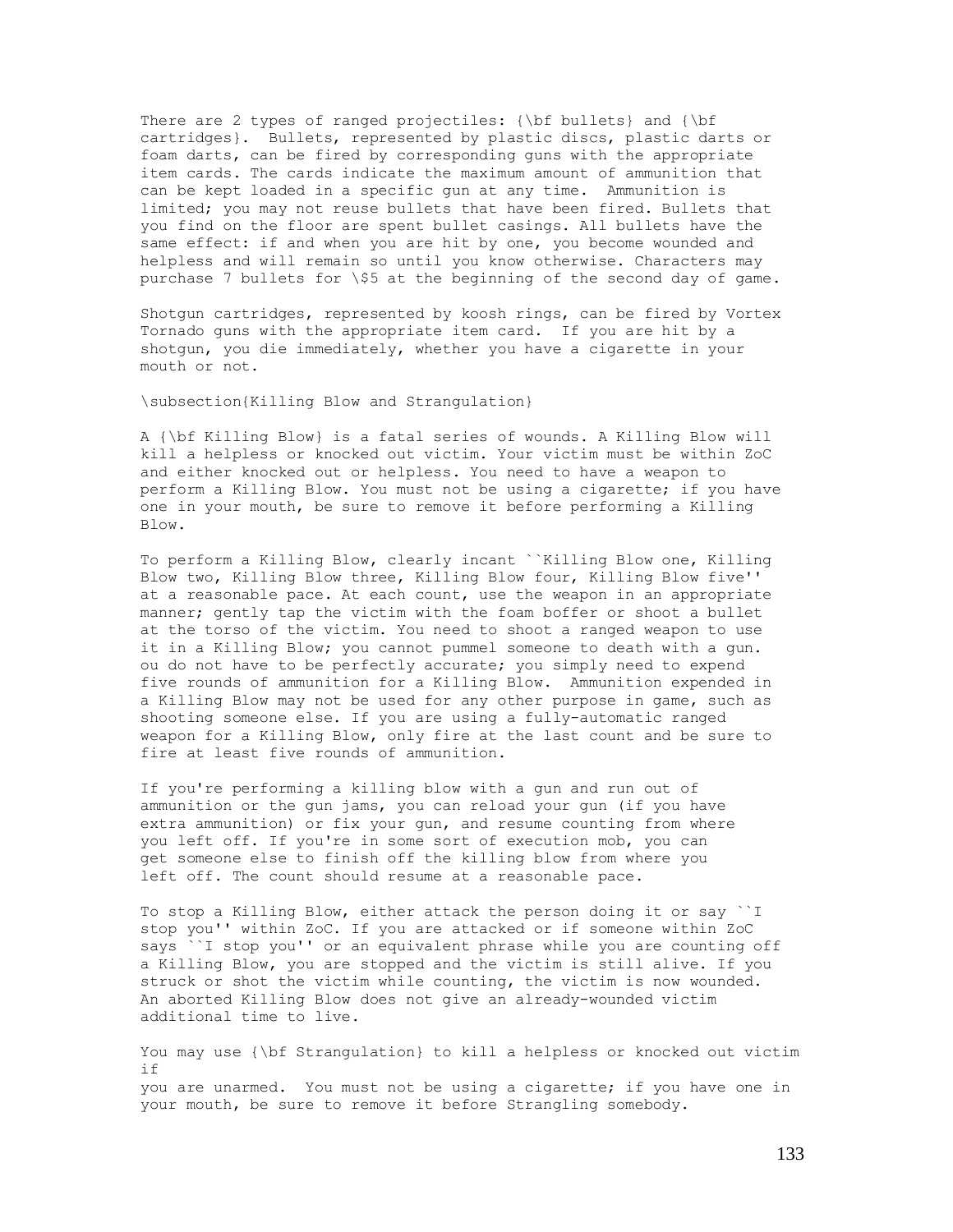To Strangle a helpless or knocked out victim, place both of your hands on his or her shoulders and say ``I strangle you.'' You should not have anything else in your hands. You must remain stationary in that position for one whole minute and may not take any other action during that time; you should take the opportunity to roleplay and act. The victim may not make any noise or take any action during a Strangulation; if the victim was knocked out or restrained at the beginning of a Strangulation, the victim remains knocked out or restrained until death or until the Strangulation is aborted. To stop a Strangulation, use the same methods as stopping a Killing Blow.

#### \subsection{Bombs}

A bomb is represented by a bell, usually with some sort of timer. For this reason, please turn off watch alarms before entering game and avoid using them during game. If a bell rings near you, call a halt and examine the bell to confirm that it is a bomb. If it is and you were within arm's reach of a bomb when it rang, you are dead. A bomb will have a piece of string attached to it. If, when stretched out (even around corners), the string can touch you, you are wounded. Once the dead and wounded have been determined, game will resume. Anyone can arm a bomb; disarming a bomb requires an appropriate ability card.

\subsection{Martial Combat}

#### %% intro

All characters have a  ${\bf Rating}$  ( ${\bf CR}$ ) stat. This represents your basic skill in martial combat; you use the same number for attacking and defending. Someone with a CR of 1 can't fight very well. Someone with a CR of 3 is somewhat burly or skilled. When using this stat, you may pull your punches by using a lower number.

#### %% offense

Martial-attacking someone requires being within ZoC. Clearly state your attack followed by your CR (``\aKnockOut{} 2'' or ``\aWound{} 2''). Your attack must resolve before you may make another. If an ally directs  $\{\bf t\}$  aassist $\}$  at you after you attack, you may, within 2 seconds, restate your attack with the \aAssist{}'s CR added  $(\cdot \alpha)$   $\{ \}$  3'',  $\backslash$  and  $\{ \}$  2'',  $\backslash$  awound{} 5'').  $\backslash$  and  $\{ \}$  does not change your CR for defense. You may always ignore an \aAssist{}.

#### %% defense

When attacked, resolve by comparing the attack against your CR. If your CR is lower, take the effects; else, say ``{\bf resist}'' and the attack will have no effect. If you neither say ``resist'' nor counterattack within two seconds of the incant's end, you are surprised and the attack just works. The attack begins when the incant begins; until you resolve, all actions other than attacks are interrupted; a series of attacks cannot prevent simple actions (talking, weapon-drawing, ranged attacks) from happening between attacks. Resolve all attacks alone, in the order they occur; choose the order if it is unclear. If someone attacks with the word ``{\bf waylay}'' instead of a CR (``\aKnockOut{} waylay''), the attack just works.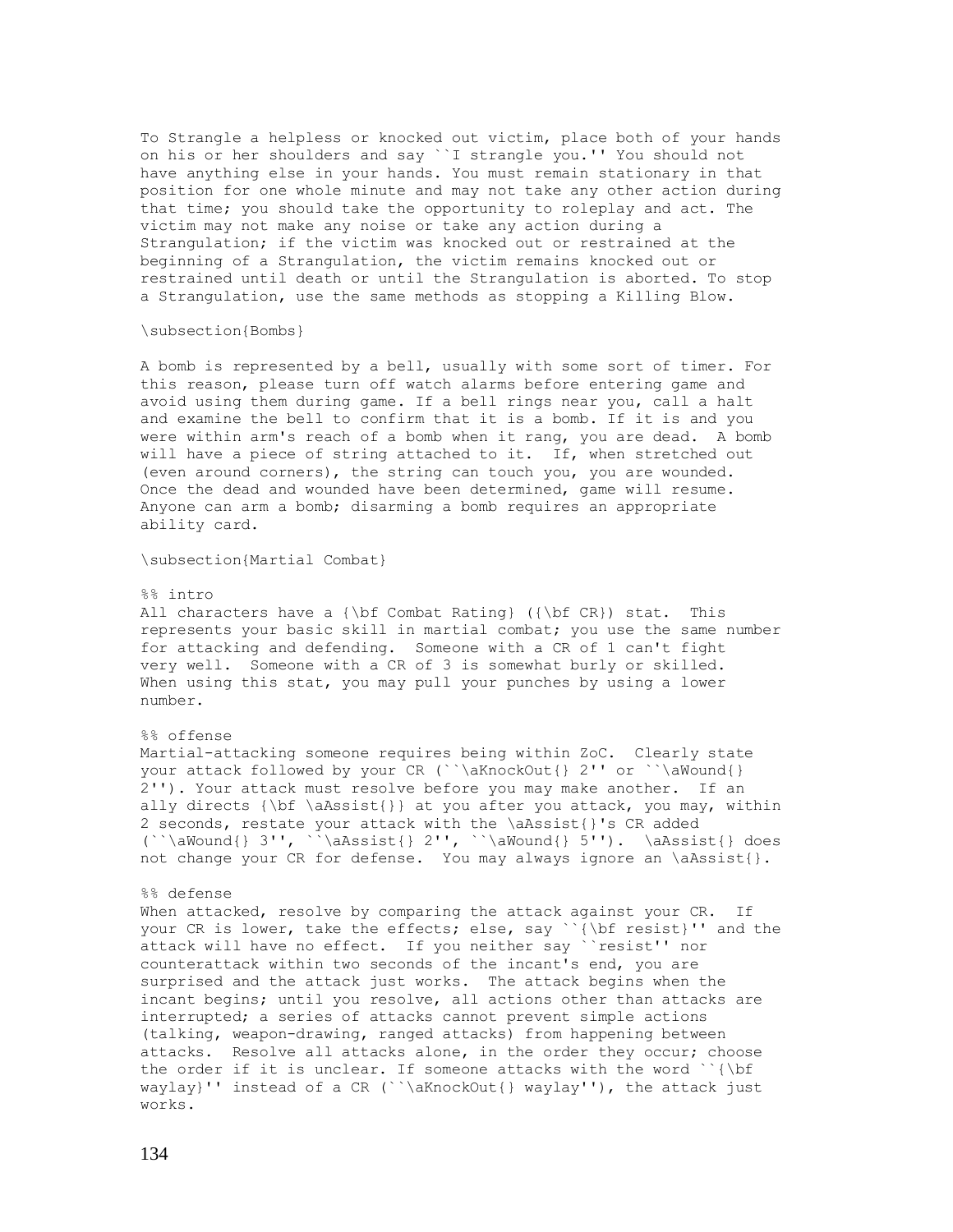```
\paragraph{Martial Attack Abilities:} Here is a list of attack
abilities. Everyone has \aKnockOut{}, \aWound{}, \aRestrain{} and
\aAssist{}. Certain characters may have \aDisarm{}.\nopagebreak
\begingroup
  \MAP{Abil}{%
    \setbox0\hbox{\phantom{w}{\em Effect}: \MYeffect}%
    \par{\bf\MYname}: \MYtext\hfill\null\hskip\wd0\null%
     \hskip-\wd0 plus1fill\box0%
     \nopagebreak\par%
     }
  \aKnockOut{}
  \aWound{}
  \aAssist{}
 \aRestrain{}
  \aDisarm{}
\endgroup
```
\subsection{Stealth}

Stealth abilities represent sneaking up on a victim with obvious intent to invade their personal space, probably to attack them by surprise. All the characters in game have the basic waylay ability as indicated below; some may have more dangerous variants.

To use a stealth ability, you must be within ZoC of your victim. Form the sign of the devil (index and pinky fingers extended, thumb holding other two fingers down) and extend it along the direct, unobstructed line from your shoulder to the victim's head. Hold this position for the time specified by your ability. Your attempt at stealth will be thwarted if anyone attacks you or if the victim notices the symbol before this time is up. If they react in any way to the symbol, they have noticed; the attackers make the call.

If you notice someone using a stealth ability on you, make it obvious. ``I notice you'' is unambiguous; use it if you can. Once someone successfully uses the stealth ability on you, you may not retroactively have noticed.

\paragraph{Waylay:} You can stealthily attack someone. You must hold the waylay symbol for five seconds. If you succeed, you may replace your CR with ``waylay'' for a single immediate attack on your victim.

\clearpage \section{The Need for Speed}

\subsection{Getting Around Chicago}

Basements are not accessible unless you find a sign that permits you to enter a basement. When in a basement, you may not cross building boundaries or leave a basement unless you find a sign that permits you to do so.

Characters on foot can only move across building boundaries or leave a building on the first floor. Characters may move up or down a building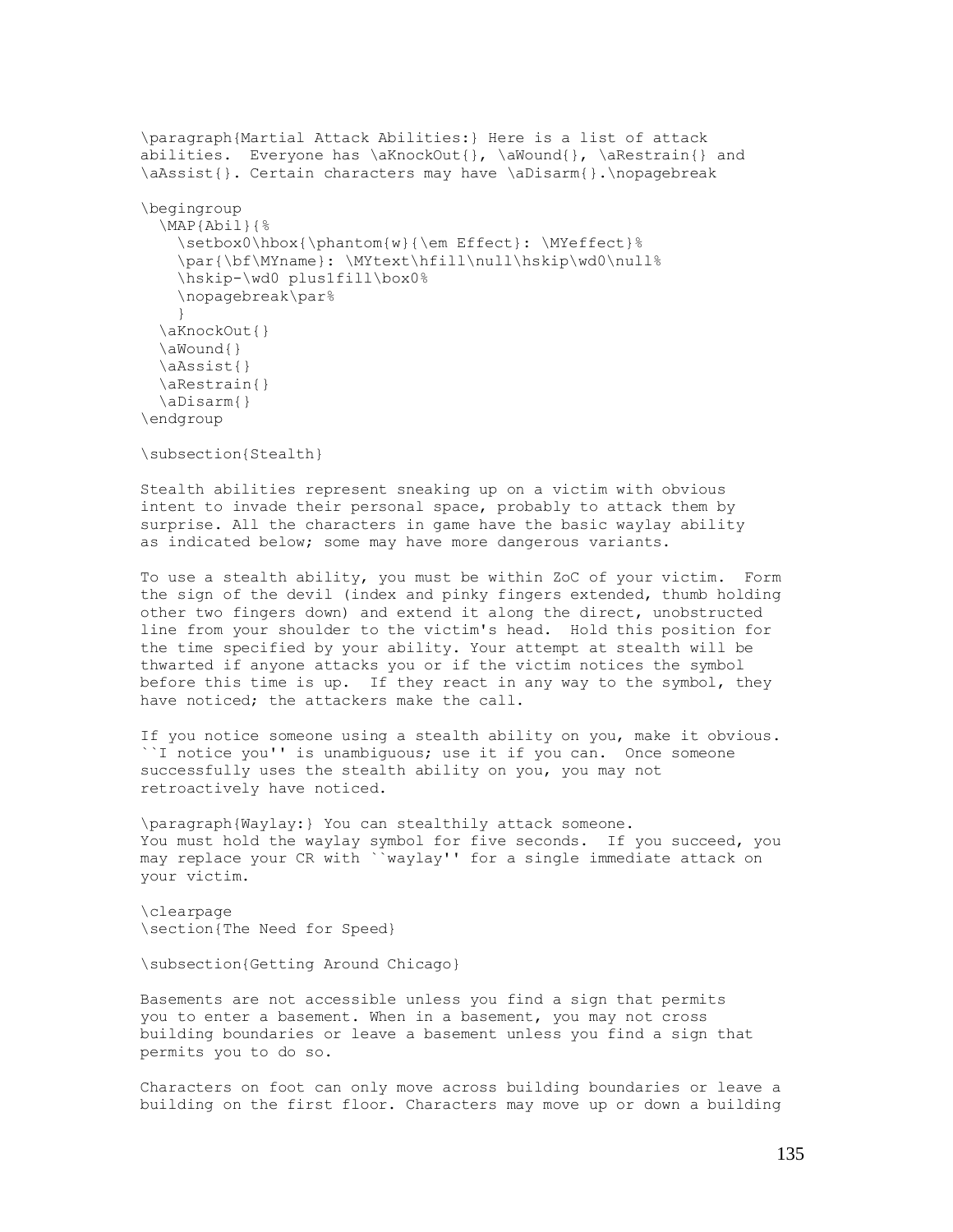freely. If your character is in a car, however, you may move freely between any non-basement location.

Cars in game are represented by dart guns. Your character may enter the driver's seat of a car by picking up a dart gun and carrying it in plain view. You may make engine noises if you wish. To start the car, move the dart gun six times around your waist. The character cannot leave the car or exchange positions with a passenger in the car without first stopping the car and its engine by placing the dart gun on the floor. You may only drive one car at a time. You may not bring extra dart guns into game; there are a fixed number of cars in the game.

There will be NPC cabbies in game with their own cars. The standard cab fare is \\$1 for crossing any building or floor intersection. Cabbies know the city pretty well, so if you are looking for a specific location, they can be very useful.

#### \subsection{Passengers}

Passengers can enter a car by standing still next to a car and saying ``I enter this car one, I enter this car two, I enter this car three''. Once the incant is complete, the passenger is in the car. Passengers should stay within ZoC of the driver whenever possible. A car may only hold three passengers at a time. Passengers and drivers exit a car by standing still next to a car and saying ``I leave this car one, I leave this car two, I leave this car three''.

#### \subsection{Drive-by Shootings}

Passengers and drivers in a car may perform melee attacks on each other, but persons outside of a car may not melee attack anybody inside that car. Passengers and drivers in the car can take up to two disc gun shots without any ill effects. The third shot knocks out and wounds the character like a regular bullet. Passengers may fire ranged weapons from cars. The driver may not fire ranged weapons from cars. If the driver is wounded, the car runs into a lamppost and is totalled. The passengers are unhurt but the car is now useless and offers no protection.

#### \subsection{Ramming}

Characters may carry as many darts as they wish. The darts are only useful for ramming other cars; they do not have any effect on pedestrians. To attempt to ram or sideswipe another car, plant your feet and fire the dart gun. If a driver or passenger of the other car is hit by a dart, the entire car must stop; it has been forced off the road. As long as you keep your feet planted, neither car can move. As soon as you move your feet, the other car can move after restarting the car. Passengers and drivers do not suffer ill effects from being rammed, although they are motionless until they leave the car or the car is restarted.

#### \section{Miscellaneous}

\paragraph{Badge Numbers:} The first digit of your badge number is your character's apparent age in decades. The second digit is your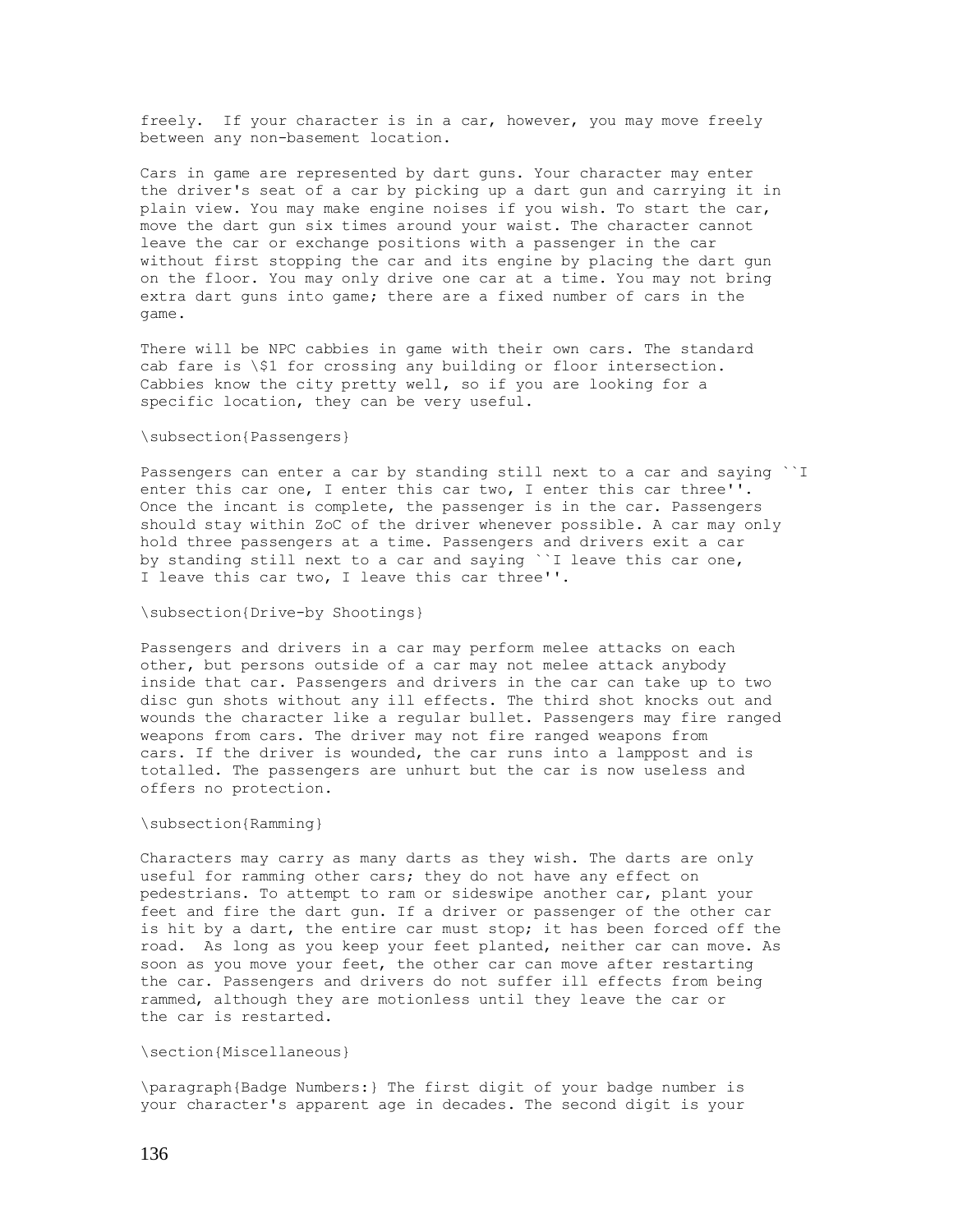character's physical attractiveness. A ``1'' is Danny DeVito, a ``9'' is Marilyn Monroe. A ``5'' is your typical film noir protagonist. All characters in this game are automatically interested in flirting with any character of the opposite sex who has greater attractiveness; roleplay accordingly.

\paragraph{Rope:} Rope is freely available. Make an item card for it when you need it. To tie someone up, they must be either willing, helpless, or knocked out. Say ``I tie you up,'' then give the item card to your victim. If you get tied up with rope, you immediately become helpless; hold the item card behind your back. If you are tied up but conscious and left alone, you can wriggle free in five minutes.

\paragraph{Game Times:} Players are expected to be present at the GM control room (24-110) by 7pm on Friday night and 7:30pm on Saturday night. Latecomers on the first night may find their characters reassigned to other players.

Game runs from 8pm to 2am on Friday night and 8pm to 2am on Saturday night. Players with cars are encouraged to offer rides to players who do not have personal transportation and live off campus. Surviving PCs are expected to be in game during all hours of game. Game may end early at the GMs' discretion. Cleanup and Wrapup will immediately follow the end of game. Breakfast may follow the end of Wrapup.

\paragraph{Game Areas:} Publicly-accessible areas within buildings 4, 12, 24, 34, 38, 36, 26, 16, 8, and the Infinite Corridor are all game areas. The standard patrol area is out-of-game for the second day. Elevators in these buildings are all accessible and useable. The streets in between these buildings are also game areas regardless of weather. Note that interesting or important locations in game may be outdoors. Please be mindful of traffic and prepare for inclement weather. Raincoats, hats and umbrellas are appropriate for the genre; please supply your own.

Try to stay within game areas for the whole duration of the game. The boundaries of game are elastic for the purposes of pursuit but players are encouraged to stay within the specified game areas for all situations. Do not attempt to cross Massachusetts Avenue, Vassar Street, Memorial Drive, Main Street or Ames Street during game. Other areas of campus may also be in-game but will only be accessible via clearly marked signs.

Avoid places where it would be illegal for you to go, such as areas under construction. Don't take game actions in labs, bathrooms, private offices, activity offices, and any place where not all players would be allowed to enter. Game action is not allowed in Athena clusters. Don't hide in them, either. You may not use Athena for in-game purposes.

#### \paragraph{Phones:}

You may use phones for out-of-game purposes whenever you wish. You may use phones for game purposes between 1pm and 2pm on Saturday. When doing so, callers are encouraged to speak in-character without spooking players or their roommates. Keep each call around five minutes (not including the time spent asking roommates to locate the